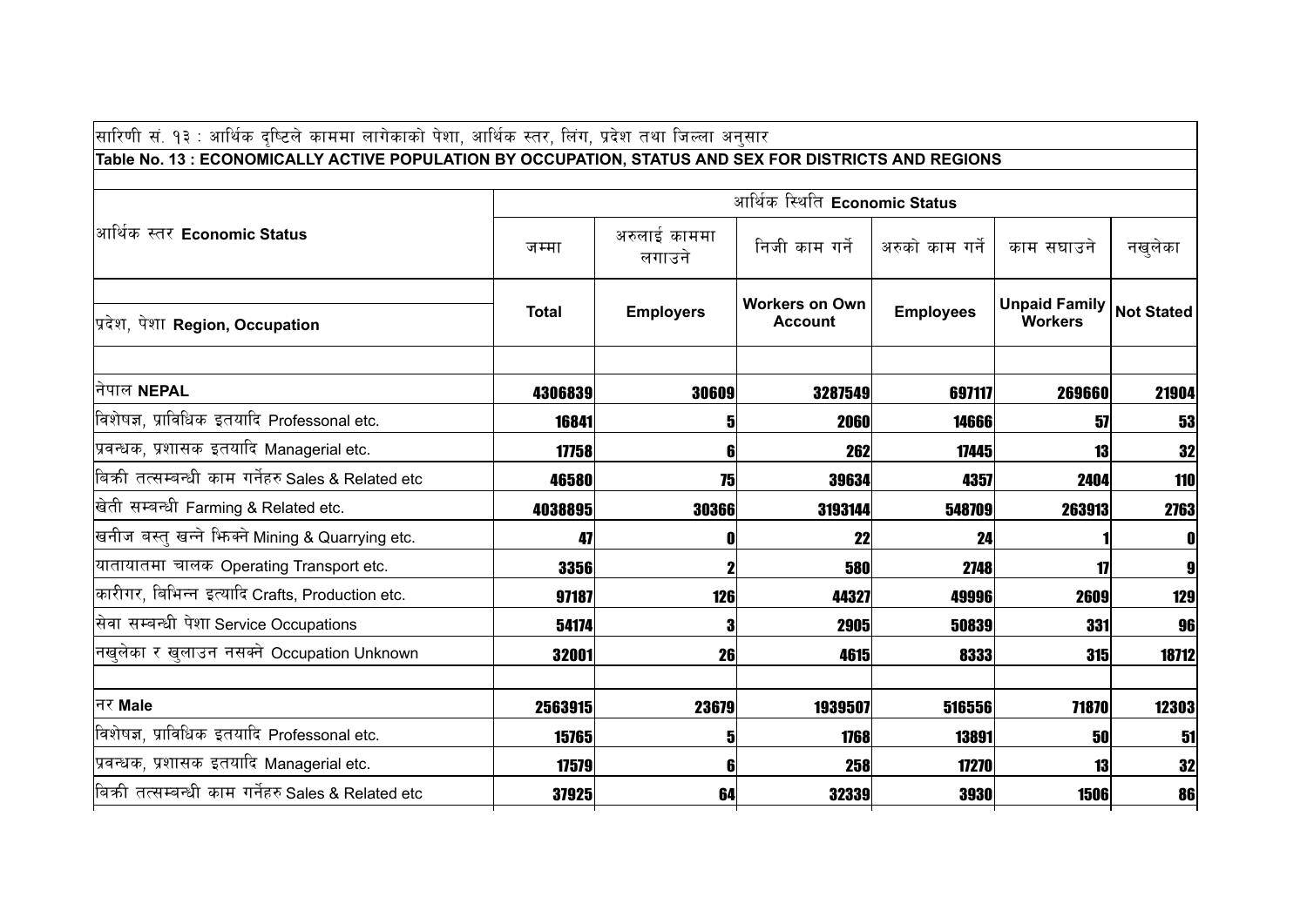| खिती सम्बन्धी Farming & Related etc.              | 2350534 | 23472 | 1868974 | 387736 | 68890      | 1462  |
|---------------------------------------------------|---------|-------|---------|--------|------------|-------|
| खनीज बस्तु खन्ने भिज्म्ने Mining & Quarrying etc. | 23      | O     |         | 22     |            |       |
| यातायातमा चालक Operating Transport etc.           | 3343    |       | 576     | 2739   | 17         |       |
| कारीगर, बिभिन्न इत्यादि Crafts, Production etc.   | 72127   | 113   | 30669   | 40142  | 1104       | 99    |
| सेवा सम्बन्धी पेशा Service Occupations            | 45507   |       | 2321    | 42971  | <b>132</b> | 80    |
| नखलेका र खुलाउन नसक्ने Occupation Unknown         | 21112   | 14    | 2601    | 7855   | 158        | 10484 |
| नारी <b>Female</b>                                | 1742924 | 6930  | 1348042 | 180561 | 197790     | 9601  |
| विशेषज्ञ, प्राविधिक इतयादि Professonal etc.       | 1076    |       | 292     | 775    |            |       |
| प्रवन्धक, प्रशासक इतयादि Managerial etc.          | 179     | 0     |         | 175    |            |       |
| बिकी तत्सम्बन्धी काम गर्नेहरु Sales & Related etc | 8655    | 11    | 7295    | 427    | 898        | 24    |
| खेती सम्बन्धी Farming & Related etc.              | 1688361 | 6894  | 1324170 | 160973 | 195023     | 1301  |
| खनीज बस्तु खन्ने भिज्म्ने Mining & Quarrying etc. | 24      |       | 21      |        |            |       |
| यातायातमा चालक Operating Transport etc.           | 13      | 0     |         |        |            |       |
| कारीगर, बिभिन्न इत्यादि Crafts, Production etc.   | 25060   | 13    | 13658   | 9854   | 1505       | 30    |
| सेवा सम्बन्धी पेशा Service Occupations            | 8667    | ſ     | 584     | 7868   | <b>199</b> | 16    |
| नखुलेका र खुलाउन नसक्ने Occupation Unknown        | 10889   | 12    | 2014    | 478    | 157        | 8228  |
| पुर्व पहाड Eastern Hills                          | 871985  | 1148  | 749755  | 56528  | 60622      | 3932  |
| विशेषज्ञ, प्राविधिक इतयादि Professonal etc.       | 1673    | Ð     | 128     | 1536   |            |       |
| प्रवन्धक, प्रशासक इतयादि Managerial etc.          | 1171    | O     | 23      | 1148   |            |       |
| बिकी तत्सम्बन्धी काम गर्नेहरु Sales & Related etc | 3705    | Я     | 3354    | 201    | 133        | 14    |
| खेती सम्बन्धी Farming & Related etc.              | 842143  | 1142  | 736373  | 43636  | 60085      | 907   |
| खनीज बस्तु खन्ने भिन्क्ने Mining & Quarrying etc. | 10      | O     |         |        |            |       |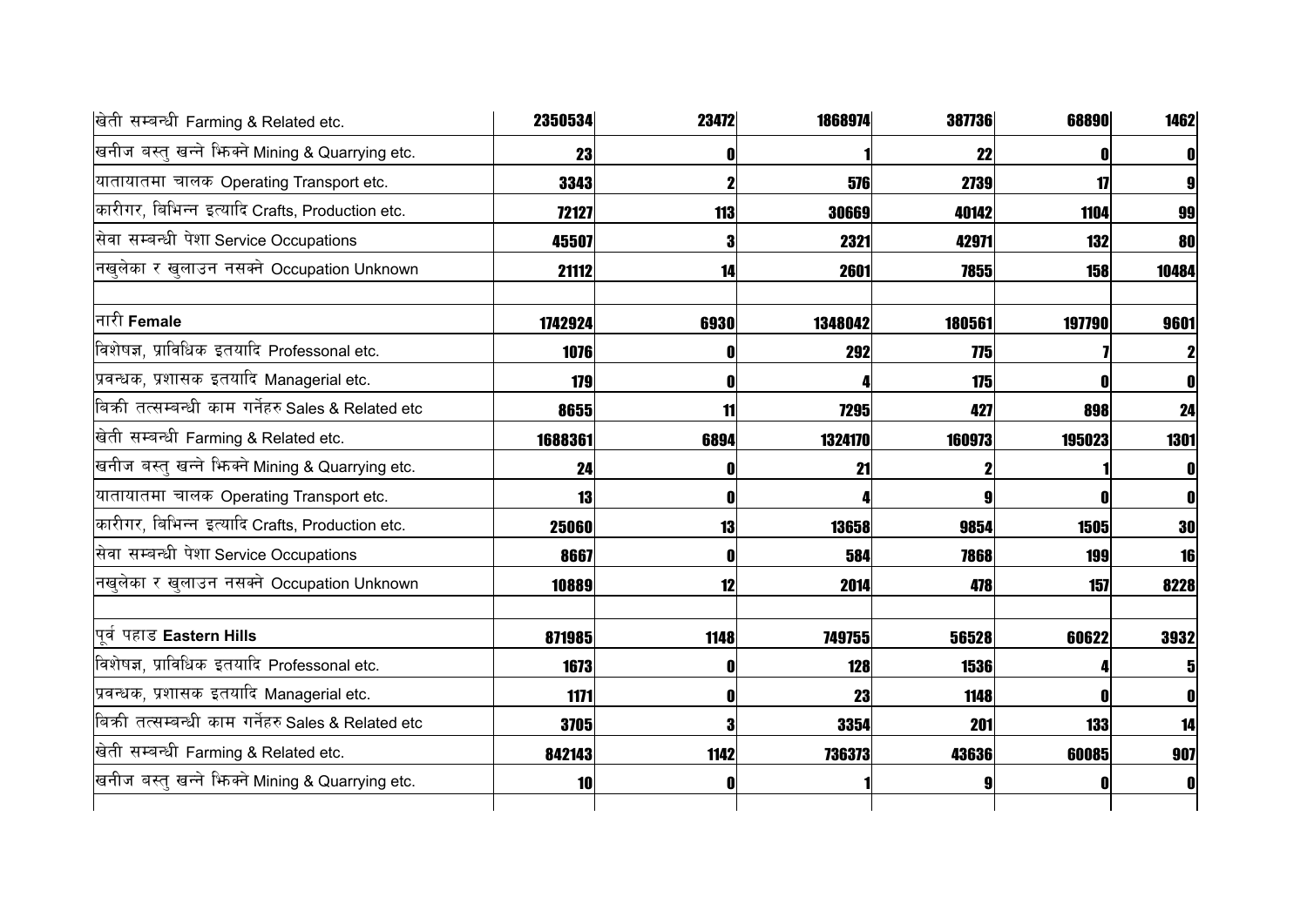| यातायातमा चालक Operating Transport etc.             | 85     | O   | 32         | 52    |            |      |
|-----------------------------------------------------|--------|-----|------------|-------|------------|------|
| कारीगर, बिभिन्न इत्यादि Crafts, Production etc.     | 14877  |     | 9292       | 5209  | <b>359</b> | 16   |
| सेवा सम्बन्धी पेशा Service Occupations              | 3886   |     | 74         | 3796  |            | 11   |
| नखलेका र खुलाउन नसक्ने Occupation Unknown           | 4435   |     | 478        | 941   | <b>35</b>  | 2979 |
| नर Male                                             | 485981 | 794 | 430108     | 37651 | 15302      | 2126 |
| विशेषज्ञ, प्राविधिक इतयादि Professonal etc.         | 1567   | O   | <b>115</b> | 1444  |            |      |
| प्रवन्धक, प्रशासक इतयादि Managerial etc.            | 1162   | Λ   | 23         | 1139  |            | 0    |
| बिकी तत्सम्बन्धी काम गर्नेहरु Sales & Related etc   | 2843   | 3   | 2629       | 163   | 39         | 9    |
| खेती सम्बन्धी Farming & Related etc.                | 464771 | 789 | 422030     | 26300 | 15150      | 502  |
| खनीज बस्तु खन्ने भिज्मे Mining & Quarrying etc.     | 10     |     |            |       |            |      |
| यातायातमा चालक Operating Transport etc.             | 83     |     | 31         | 51    |            |      |
| कारीगर, बिभिन्न इत्यादि Crafts, Production etc.     | 9345   |     | 4966       | 4271  | 95         | 12   |
| सेवा सम्बन्धी पेशा Service Occupations              | 3418   |     | 40         | 3370  |            |      |
| नखुलेका र खुलाउन नसक्ने Occupation Unknown          | 2782   |     | 273        | 904   | 12         | 1592 |
| नारी Female                                         | 386004 | 354 | 319647     | 18877 | 45320      | 1806 |
| विशेषज्ञ, प्राविधिक इतयादि Professonal etc.         | 106    |     | 13         | 92    |            |      |
| प्रवन्धक, प्रशासक इतयादि Managerial etc.            |        | O   | 0          | 9     |            |      |
| बिक्री तत्सम्बन्धी काम गर्नेहरु Sales & Related etc | 862    | N   | 725        | 38    | 94         | 5    |
| खेती सम्बन्धी Farming & Related etc.                | 377372 | 353 | 314343     | 17336 | 44935      | 405  |
| खनीज बस्तु खन्ने भिज्मे Mining & Quarrying etc.     |        |     |            |       |            | 0    |
| यातायातमा चालक Operating Transport etc.             |        |     |            |       |            |      |
| कारीगर, बिभिन्न इत्यादि Crafts, Production etc.     | 5532   |     | 4326       | 938   | 264        |      |
|                                                     |        |     |            |       |            |      |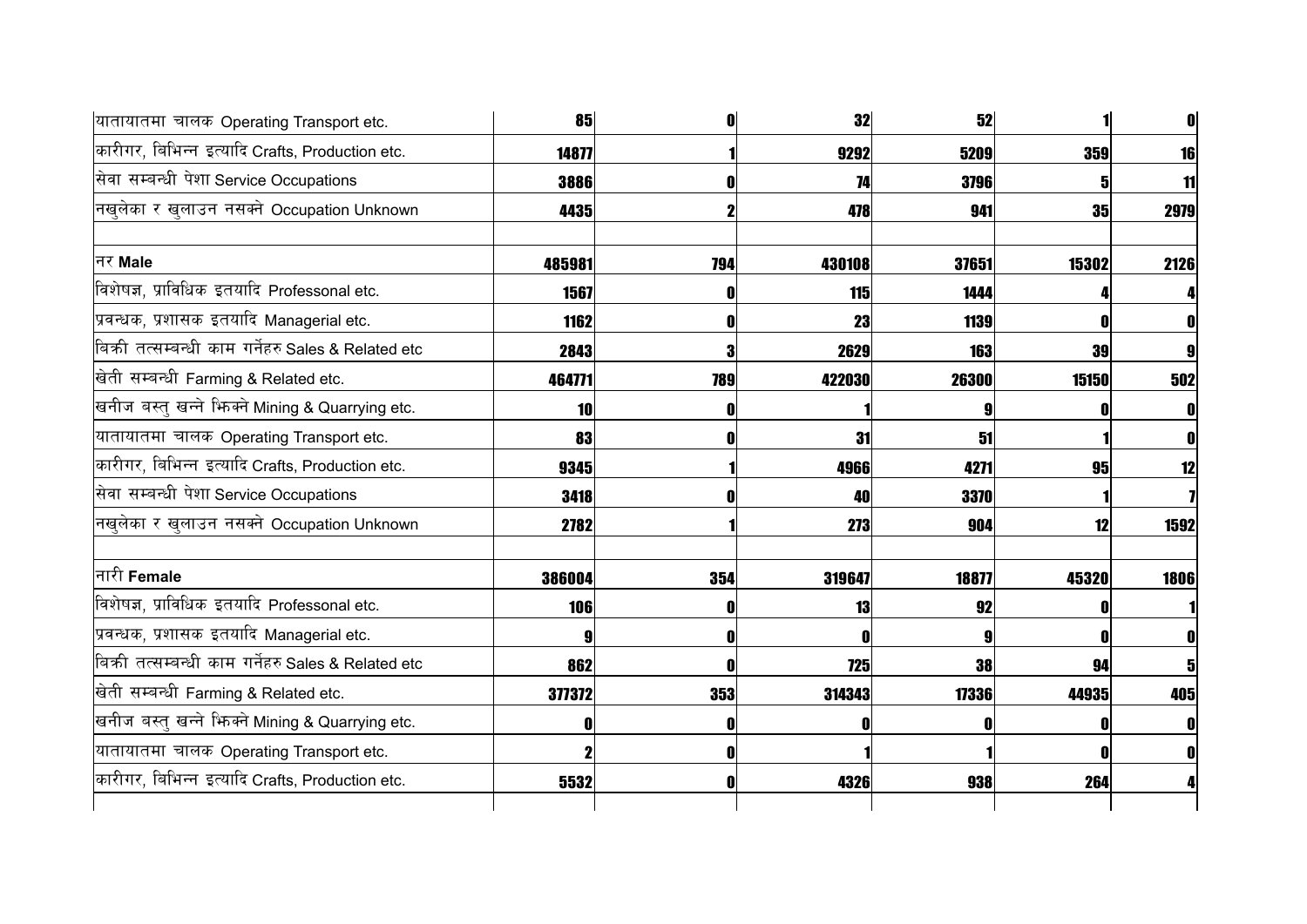| सेवा सम्बन्धी पेशा Service Occupations              | 468        |     | 34    | 426        |      |             |
|-----------------------------------------------------|------------|-----|-------|------------|------|-------------|
| नखुलेका र खुलाउन नसक्ने Occupation Unknown          | 1653       |     | 205   | 37         | 23   | 1387        |
| काभ्रे पलांचोक Kavre Palanchok                      | 99741      | 194 | 83736 | 7158       | 8309 | 344         |
| विशेषज्ञ, प्राविधिक इतयादि Professonal etc.         | 251        |     | 50    | 199        |      |             |
| प्रवन्धक, प्रशासक इतयादि Managerial etc.            | <b>106</b> |     | 8     | 98         |      | O           |
| बिक्री तत्सम्बन्धी काम गर्नेहरु Sales & Related etc | 1192       |     | 1107  | 57         | 20   |             |
| खेती सम्बन्धी Farming & Related etc.                | 95547      | 193 | 81633 | 5238       | 8238 | 245         |
| खनीज बस्तु खन्ने भिज्म्ने Mining & Quarrying etc.   |            |     | 0     |            |      | $\mathbf 0$ |
| यातायातमा चालक Operating Transport etc.             | 11         |     |       |            |      | O           |
| कारीगर, बिभिन्न इत्यादि Crafts, Production etc.     | 1444       |     | 850   | 558        | 35   |             |
| सेवा सम्बन्धी पेशा Service Occupations              | 697        |     | 13    | 683        |      |             |
| नखुलेका र खुलाउन नसक्ने Occupation Unknown          | 493        |     | 71    | <b>318</b> | 14   | <b>90</b>   |
| निर Male                                            | 58713      | 150 | 50742 | 4860       | 2781 | <b>180</b>  |
| विशेषज्ञ, प्राविधिक इतयादि Professonal etc.         | 236        |     | 47    | 187        |      |             |
| प्रवन्धक, प्रशासक इतयादि Managerial etc.            | 106        |     | 8     | 98         |      |             |
| बिकी तत्सम्बन्धी काम गर्नेहरु Sales & Related etc   | 1071       |     | 1013  | 44         |      | 5           |
| खेती सम्बन्धी Farming & Related etc.                | 55179      | 149 | 48960 | 3188       | 2749 | 133         |
| खनीज बस्तु खन्ने भिन्क्ने Mining & Quarrying etc.   |            |     |       |            |      |             |
| यातायातमा चालक Operating Transport etc.             | 11         |     | л     |            |      |             |
| कारीगर, बिभिन्न इत्यादि Crafts, Production etc.     | 1133       |     | 659   | 453        | 20   |             |
| सेवा सम्बन्धी पेशा Service Occupations              | 589        |     | 9     | 580        |      |             |
| नखुलेका र खुलाउन नसक्ने Occupation Unknown          | 388        |     | 42    | 303        |      | 40          |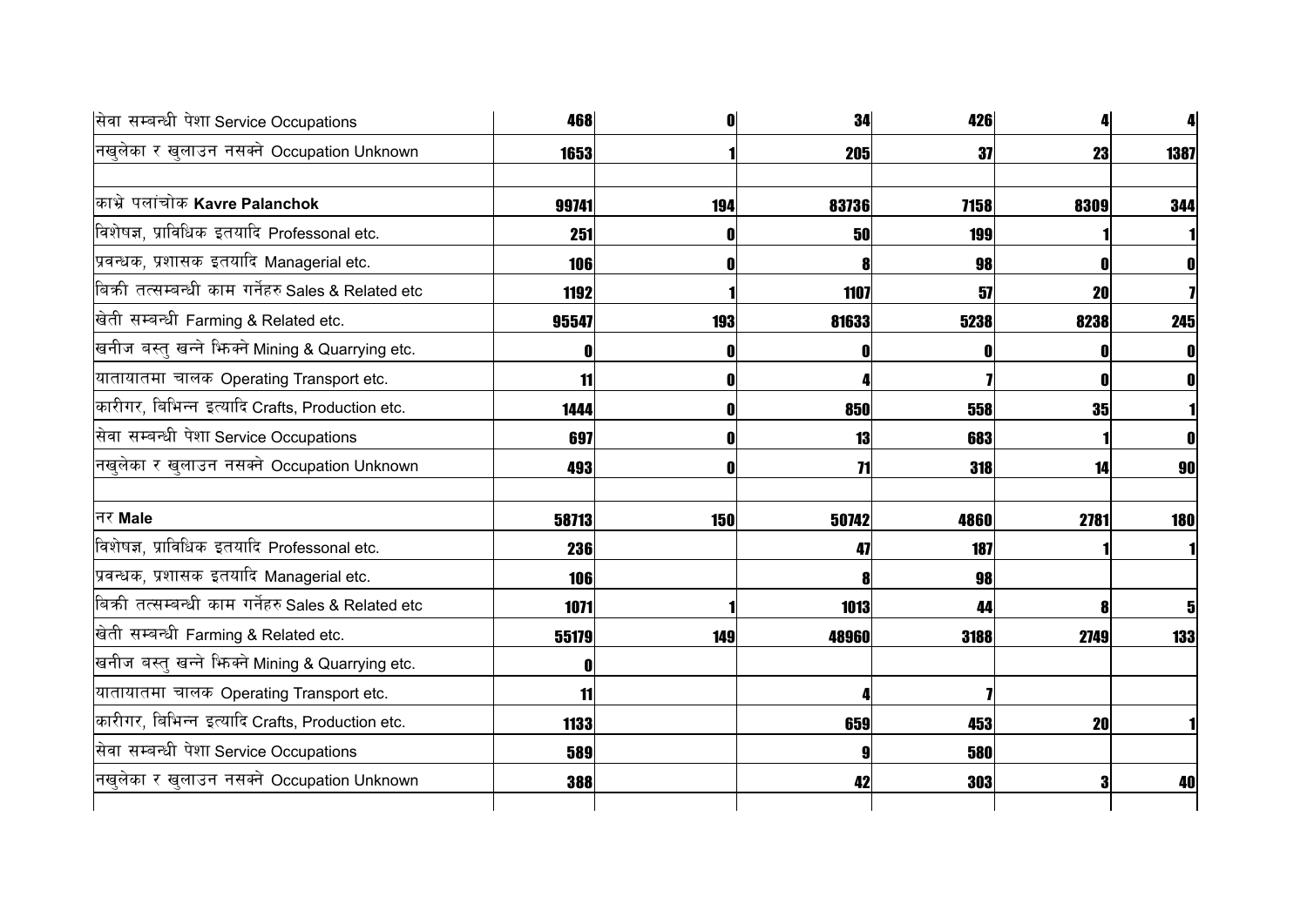| नारी Female                                         | 41028       | 44  | 32994       | 2298       | 5528 | 164          |
|-----------------------------------------------------|-------------|-----|-------------|------------|------|--------------|
| विशेषज्ञ, प्राविधिक इतयादि Professonal etc.         | 15          |     | 3           | 12         |      |              |
| प्रवन्धक, प्रशासक इतयादि Managerial etc.            |             |     |             |            |      |              |
| बिकी तत्सम्बन्धी काम गर्नेहरु Sales & Related etc   | 121         |     | 94          | 13         | 12   | $\mathbf 2$  |
| खेती सम्बन्धी Farming & Related etc.                | 40368       | 44  | 32673       | 2050       | 5489 | 112          |
| खनीज बस्तु खन्ने भिज्मे Mining & Quarrying etc.     |             |     |             |            |      |              |
| यातायातमा चालक Operating Transport etc.             |             |     |             |            |      |              |
| कारीगर, बिभिन्न इत्यादि Crafts, Production etc.     | 311         |     | 191         | <b>105</b> | 15   |              |
| सेवा सम्बन्धी पेशा Service Occupations              | 108         |     |             | 103        |      |              |
| नखुलेका र खुलाउन नसक्ने Occupation Unknown          | <b>105</b>  |     | 29          | 15         | 11   | 50           |
| सिन्धुपाल्चोक Sindhu Palchok                        | 92925       | 323 | 80948       | 6241       | 5140 | 273          |
| विशेषज्ञ, प्राविधिक इतयादि Professonal etc.         | 91          |     | 17          | 74         |      | 0            |
| प्रवन्धक, प्रशासक इतयादि Managerial etc.            | 83          |     |             | 81         |      | 0            |
| बिक्री तत्सम्बन्धी काम गर्नेहरु Sales & Related etc | 316         |     | <b>280</b>  |            | 24   | 3            |
| खेती सम्बन्धी Farming & Related etc.                | 90789       | 320 | 80070       | 5124       | 5085 | <b>190</b>   |
| खनीज बस्तु खन्ने भिज्मे Mining & Quarrying etc.     |             |     |             |            |      | $\mathbf{0}$ |
| यातायातमा चालक Operating Transport etc.             |             |     | n           |            |      | $\mathbf{0}$ |
| कारीगर, बिभिन्न इत्यादि Crafts, Production etc.     | 850         |     | 526         | 302        | 17   | Δ            |
| सेवा सम्बन्धी पेशा Service Occupations              | 474         |     |             | 472        |      | 0            |
| नखुलेका र खुलाउन नसक्ने Occupation Unknown          | 320         |     | 50          | <b>180</b> | 14   | 76           |
| नर Male                                             |             |     |             |            |      |              |
|                                                     | 50023<br>91 | 212 | 44737<br>17 | 3952<br>74 | 926  | 196          |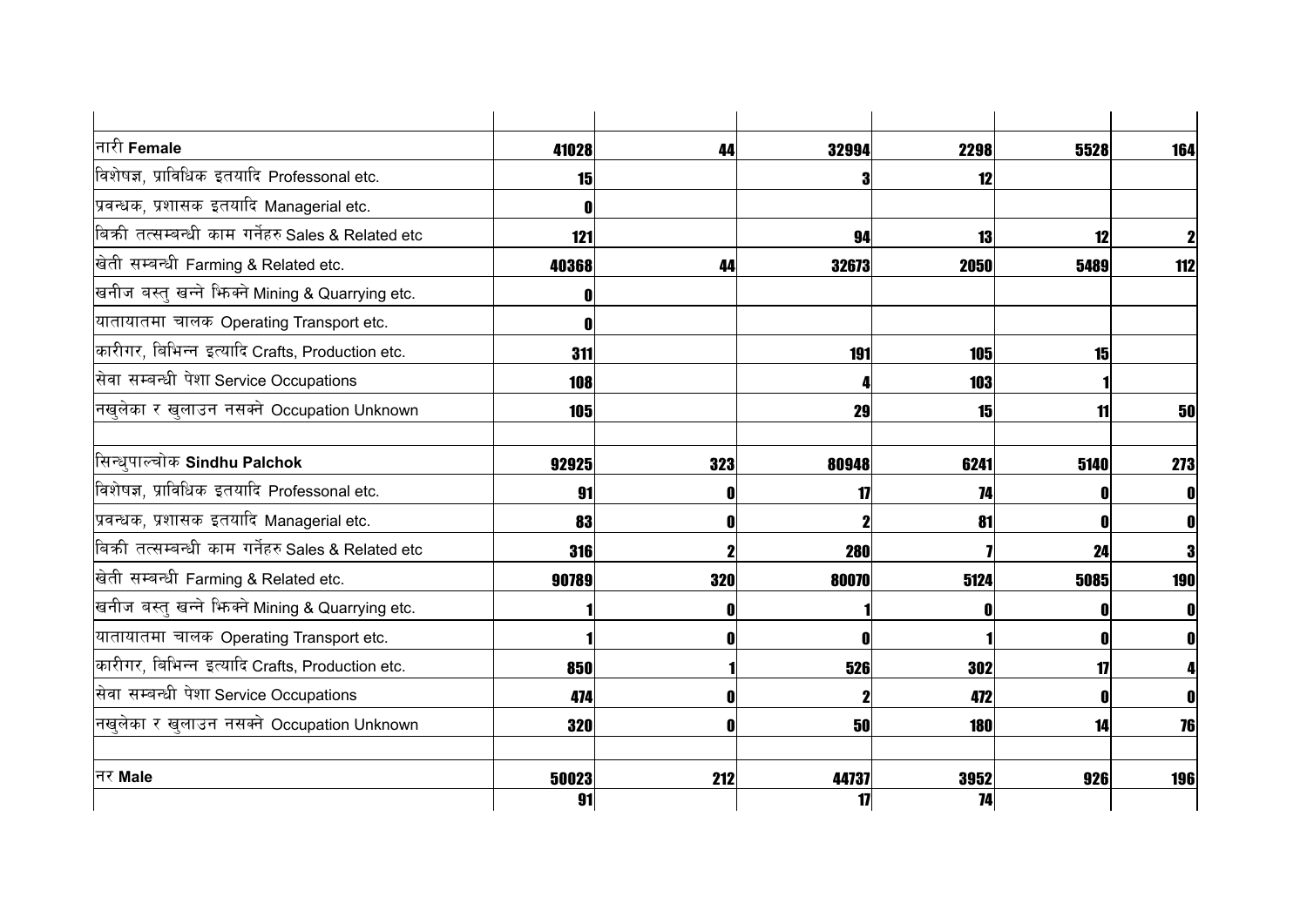| विशेषज्ञ, प्राविधिक इतयादि Professonal etc.         |       |     |                     |      |      |                     |
|-----------------------------------------------------|-------|-----|---------------------|------|------|---------------------|
| प्रवन्धक, प्रशासक इतयादि Managerial etc.            | 83    |     | 2                   | 81   |      |                     |
| बिकी तत्सम्बन्धी काम गर्नेहरु Sales & Related etc   | 239   |     | 229                 |      |      | $\bf{3}$            |
| खेती सम्बन्धी Farming & Related etc.                | 48193 | 209 | 44009               | 2919 | 921  | 135                 |
| खनीज बस्तु खन्ने भिज्मे Mining & Quarrying etc.     |       |     |                     |      |      |                     |
| यातायातमा चालक Operating Transport etc.             |       |     |                     |      |      |                     |
| कारीगर, बिभिन्न इत्यादि Crafts, Production etc.     | 702   |     | 449                 | 248  |      | $\mathbf 2$         |
| सेवा सम्बन्धी पेशा Service Occupations              | 451   |     |                     | 449  |      |                     |
| नखुलेका र खुलाउन नसक्ने Occupation Unknown          | 262   |     | 28                  | 175  |      | 56                  |
| नारी <b>Female</b>                                  | 42902 | 111 | 36211               | 2289 | 4214 | $\boldsymbol{\eta}$ |
| विशेषज्ञ, प्राविधिक इतयादि Professonal etc.         |       |     |                     |      |      |                     |
| प्रवन्धक, प्रशासक इतयादि Managerial etc.            |       |     |                     |      |      |                     |
| बिक्री तत्सम्बन्धी काम गर्नेहरु Sales & Related etc | 77    |     | 51                  |      | 24   |                     |
| खेती सम्बन्धी Farming & Related etc.                | 42596 | 111 | 36061               | 2205 | 4164 | 55                  |
| खनीज बस्तु खन्ने भिज्मे Mining & Quarrying etc.     |       |     |                     |      |      |                     |
| यातायातमा चालक Operating Transport etc.             |       |     |                     |      |      |                     |
| कारीगर, बिभिन्न इत्यादि Crafts, Production etc.     | 148   |     | $\boldsymbol{\eta}$ | 54   | 15   | $\mathbf{2}$        |
| सेवा सम्बन्धी पेशा Service Occupations              | 23    |     |                     | 23   |      |                     |
| नखुलेका र खुलाउन नसक्ने Occupation Unknown          | 58    |     | 22                  | 5    | 11   | <b>20</b>           |
| दोलखा Dolakha                                       | 63035 |     | 60338               | 1701 | 675  | 321                 |
| विशेषज्ञ, प्राविधिक इतयादि Professonal etc.         | 67    |     |                     | 66   |      | 0                   |
| प्रवन्धक, प्रशासक इतयादि Managerial etc.            | 109   |     | 0                   | 109  |      | 0                   |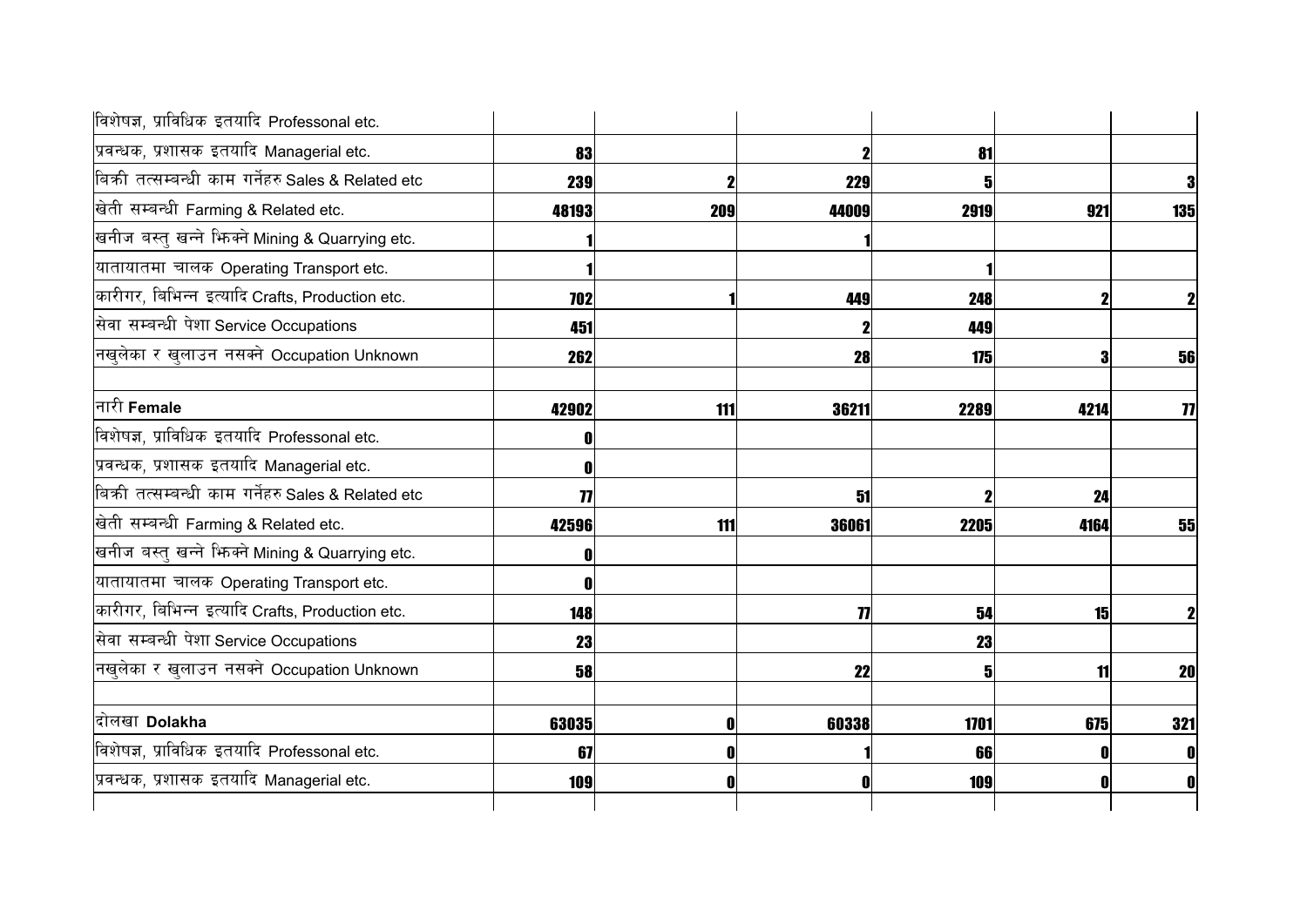| बिकी तत्सम्बन्धी काम गर्नेहरु Sales & Related etc | 82    |   | 75    | 51         | $\mathbf{2}$ |     |
|---------------------------------------------------|-------|---|-------|------------|--------------|-----|
| खेती सम्बन्धी Farming & Related etc.              | 61903 |   | 60008 | 1169       | 671          | 55  |
| खनीज बस्तु खन्ने भिज्मे Mining & Quarrying etc.   |       |   |       |            |              |     |
| यातायातमा चालक Operating Transport etc.           |       |   | 0     |            |              |     |
| कारीगर, बिभिन्न इत्यादि Crafts, Production etc.   | 437   |   | 241   | <b>190</b> |              |     |
| सेवा सम्बन्धी पेशा Service Occupations            | 116   |   |       | 114        |              |     |
| नखुलेका र खुलाउन नसक्ने Occupation Unknown        | 320   |   | 11    | 47         |              | 262 |
| नर Male                                           | 32712 | N | 31250 | 1177       | 96           | 189 |
| विशेषज्ञ, प्राविधिक इतयादि Professonal etc.       | 65    |   |       | 64         |              |     |
| प्रवन्धक, प्रशासक इतयादि Managerial etc.          | 109   |   |       | 109        |              |     |
| बिकी तत्सम्बन्धी काम गर्नेहरु Sales & Related etc | 54    |   | 49    | 5          |              |     |
| खेती सम्बन्धी Farming & Related etc.              | 31784 |   | 30992 | 679        | 94           | 19  |
| खनीज बस्तु खन्ने भिन्क्ने Mining & Quarrying etc. |       |   |       |            |              |     |
| यातायातमा चालक Operating Transport etc.           |       |   |       |            |              |     |
| कारीगर, बिभिन्न इत्यादि Crafts, Production etc.   | 373   |   | 199   | 169        |              |     |
| सेवा सम्बन्धी पेशा Service Occupations            | 107   |   |       | 105        |              |     |
| नखुलेका र खुलाउन नसक्ने Occupation Unknown        | 219   |   |       | 45         |              | 167 |
| नारी Female                                       | 30323 |   | 29088 | 524        | 579          | 132 |
| विशेषज्ञ, प्राविधिक इतयादि Professonal etc.       |       |   |       |            |              |     |
| प्रवन्धक, प्रशासक इतयादि Managerial etc.          |       |   |       |            |              |     |
| बिकी तत्सम्बन्धी काम गर्नेहरु Sales & Related etc | 28    |   | 26    |            |              |     |
| खेती सम्बन्धी Farming & Related etc.              | 30119 |   | 29016 | 490        | 577          | 36  |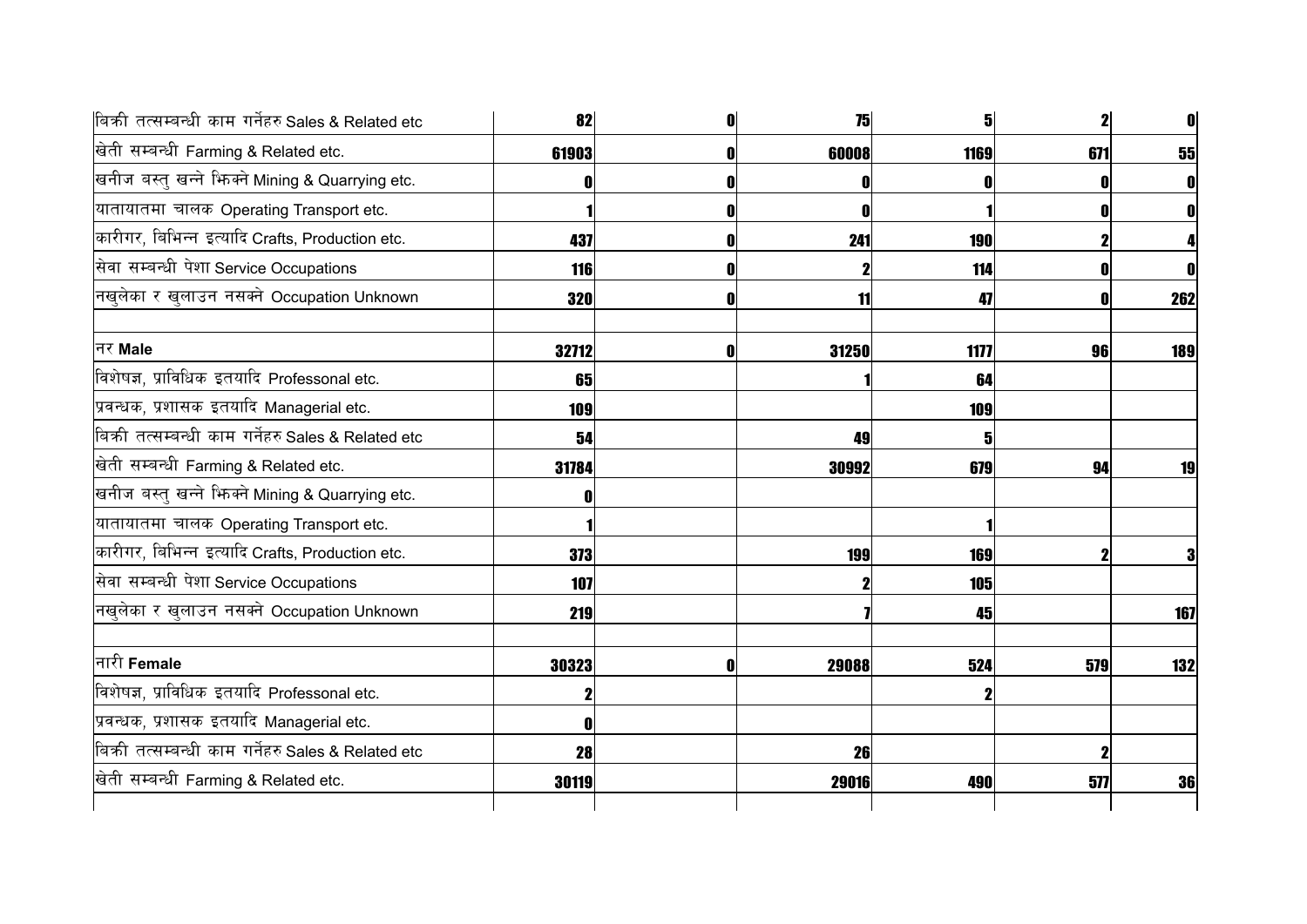| 0     |    |       |                                   |                                                                                                    |
|-------|----|-------|-----------------------------------|----------------------------------------------------------------------------------------------------|
|       |    |       |                                   |                                                                                                    |
| 64    |    |       |                                   |                                                                                                    |
|       |    |       |                                   |                                                                                                    |
| 101   |    |       |                                   | 95                                                                                                 |
| 64437 | 43 | 60145 | 931                               | 104                                                                                                |
| 56    |    |       |                                   | 0                                                                                                  |
| 92    |    |       |                                   | O                                                                                                  |
| 118   |    | 91    |                                   |                                                                                                    |
| 63361 | 43 |       | 929                               | 39                                                                                                 |
|       |    | O     |                                   | O                                                                                                  |
| 12    | 0  |       |                                   | 0                                                                                                  |
| 551   | O  | 272   |                                   | 0                                                                                                  |
| 163   |    |       |                                   | 0                                                                                                  |
| 84    |    |       |                                   | 65                                                                                                 |
| 30773 | 27 | 28632 | 167                               | 56                                                                                                 |
| 50    |    |       |                                   |                                                                                                    |
| 92    |    |       |                                   |                                                                                                    |
| 92    |    |       |                                   |                                                                                                    |
| 29853 | 27 | 28297 | <b>166</b>                        | <b>20</b>                                                                                          |
|       |    |       |                                   |                                                                                                    |
| 12    |    | 8     |                                   |                                                                                                    |
|       |    |       | 42<br>0<br>59761<br>8<br>11<br>71 | 21<br>3214<br>56<br>92<br>26<br>2589<br>278<br>161<br>1891<br><b>50</b><br>92<br><b>20</b><br>1343 |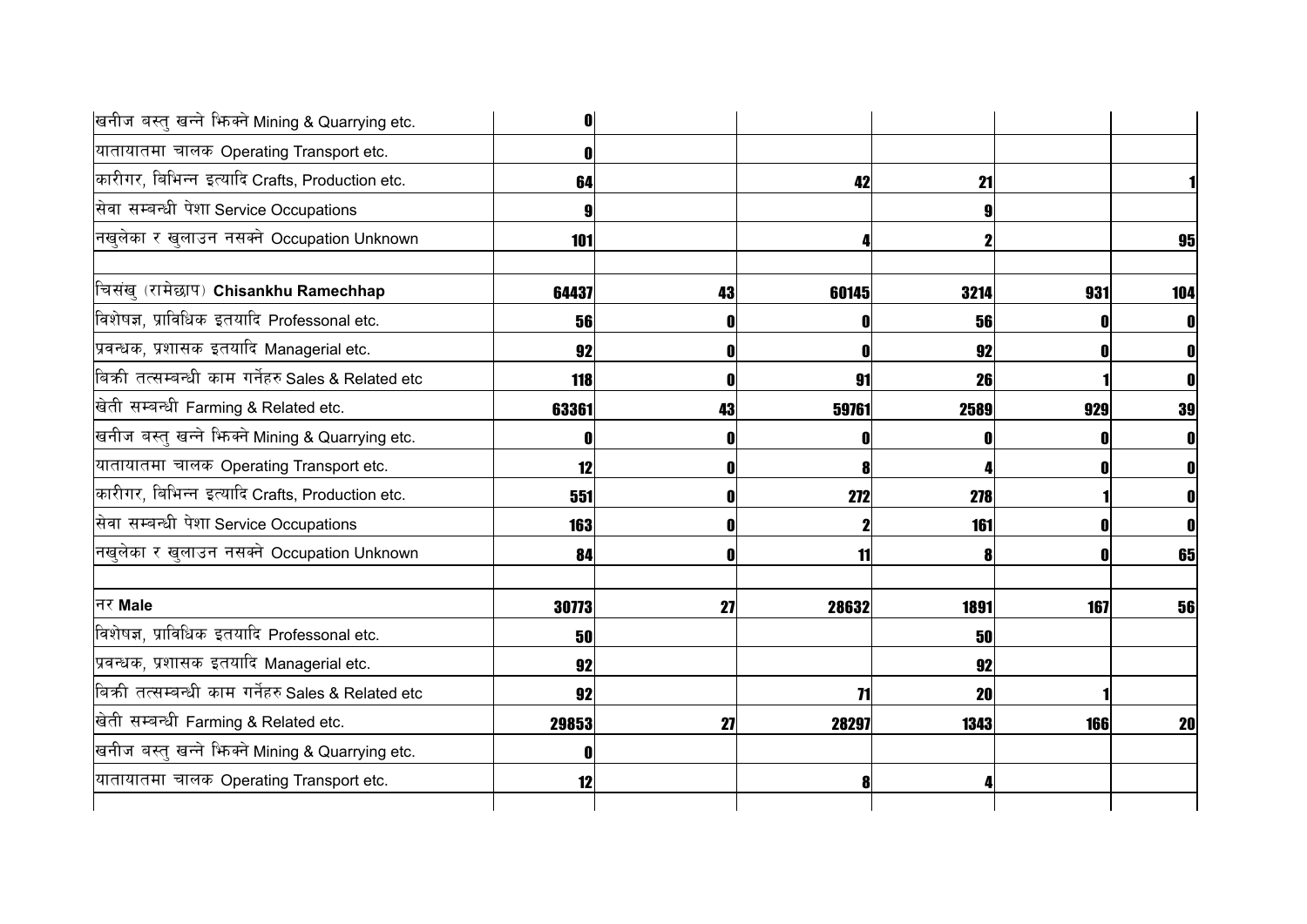| कारीगर, बिभिन्न इत्यादि Crafts, Production etc.   | 491        |    | <b>250</b> | 241        |      |              |
|---------------------------------------------------|------------|----|------------|------------|------|--------------|
| सेवा सम्बन्धी पेशा Service Occupations            | <b>135</b> |    |            | <b>133</b> |      |              |
| नखुलेका र खुलाउन नसक्ने Occupation Unknown        | 48         |    |            |            |      | 36           |
| नारी Female                                       | 33664      | 16 | 31513      | 1323       | 764  | 48           |
| विशेषज्ञ, प्राविधिक इतयादि Professonal etc.       | b          |    |            | 6          |      |              |
| प्रवन्धक, प्रशासक इतयादि Managerial etc.          |            |    |            |            |      |              |
| बिकी तत्सम्बन्धी काम गर्नेहरु Sales & Related etc | 26         |    | 20         | 6          |      |              |
| खेती सम्बन्धी Farming & Related etc.              | 33508      | 16 | 31464      | 1246       | 763  | 19           |
| खनीज बस्तु खन्ने भिन्क्ने Mining & Quarrying etc. |            |    |            |            |      |              |
| यातायातमा चालक Operating Transport etc.           |            |    |            |            |      |              |
| कारीगर, बिभिन्न इत्यादि Crafts, Production etc.   | 60         |    | 22         | 37         |      |              |
| सेवा सम्बन्धी पेशा Service Occupations            | 28         |    |            | 28         |      |              |
| नखुलेका र खुलाउन नसक्ने Occupation Unknown        | 36         |    |            |            |      | 29           |
| चिसंख् ओखलढुंगा Chisankhu Okhaldhunga             | 80312      | 19 | 71920      | 5049       | 2886 | 438          |
| विशेषज्ञ, प्राविधिक इतयादि Professonal etc.       | 181        |    | 11         | 168        |      |              |
| प्रवन्धक, प्रशासक इतयादि Managerial etc.          | 88         |    | 2          | 86         |      | 0            |
| बिकी तत्सम्बन्धी काम गर्नेहरु Sales & Related etc | 228        |    | 212        | g          |      | 0            |
| खेती सम्बन्धी Farming & Related etc.              | 74555      | 19 | 68770      | 2924       | 2791 | 51           |
| खनीज बस्तु खन्ने भिज्म्ने Mining & Quarrying etc. |            |    | O          |            |      | $\mathbf{0}$ |
| यातायातमा चालक Operating Transport etc.           |            |    | 0          |            |      | $\mathbf 0$  |
| कारीगर, बिभिन्न इत्यादि Crafts, Production etc.   | 4348       |    | 2794       | 1467       | 85   | $\mathbf{2}$ |
| सेवा सम्बन्धी पेशा Service Occupations            | 365        |    |            | 360        |      | 0            |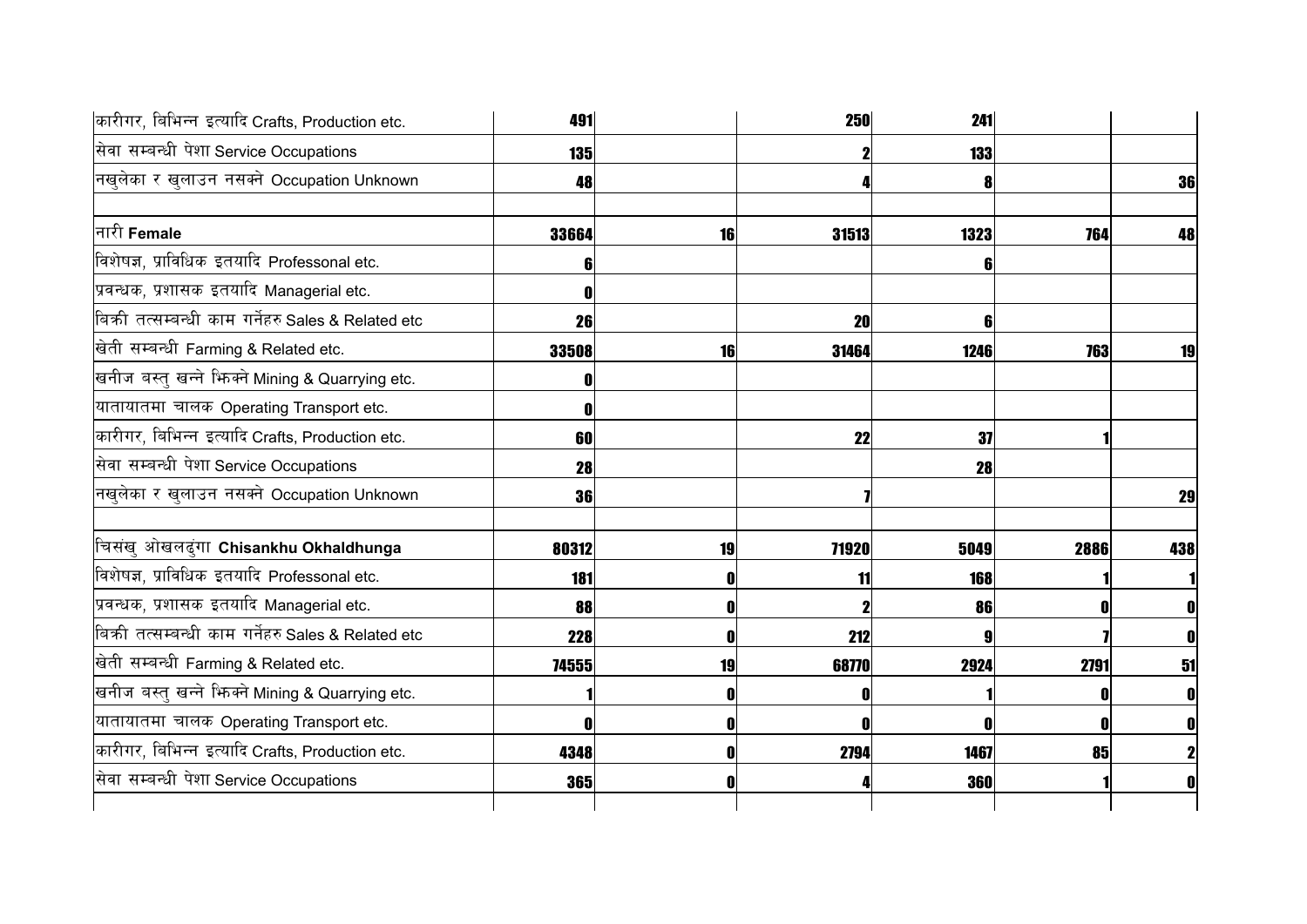| नखुलेका र खुलाउन नसक्ने Occupation Unknown          | 546        | O  | 127          | 34   |      | 384        |
|-----------------------------------------------------|------------|----|--------------|------|------|------------|
| नर Male                                             | 42876      | 14 | 38820        | 3422 | 392  | 228        |
| विशेषज्ञ, प्राविधिक इतयादि Professonal etc.         | 154        |    | 11           | 141  |      |            |
| प्रवन्धक, प्रशासक इतयादि Managerial etc.            | 88         |    |              | 86   |      |            |
| बिकी तत्सम्बन्धी काम गर्नेहरु Sales & Related etc   | <b>195</b> |    | 182          |      |      |            |
| खेती सम्बन्धी Farming & Related etc.                | 39925      | 14 | 37836        | 1674 | 370  | 31         |
| खनीज बस्तु खन्ने भिज्मे Mining & Quarrying etc.     |            |    |              |      |      |            |
| यातायातमा चालक Operating Transport etc.             |            |    |              |      |      |            |
| कारीगर, बिभिन्न इत्यादि Crafts, Production etc.     | 1935       |    | <b>712</b>   | 1207 | 15   |            |
| सेवा सम्बन्धी पेशा Service Occupations              | 279        |    | 3            | 275  |      |            |
| नखुलेका र खुलाउन नसक्ने Occupation Unknown          | 299        |    | 74           | 29   |      | <b>195</b> |
| नारी Female                                         | 37436      | 5  | <b>33100</b> | 1627 | 2494 | 210        |
| विशेषज्ञ, प्राविधिक इतयादि Professonal etc.         | 27         |    |              | 27   |      |            |
| प्रवन्धक, प्रशासक इतयादि Managerial etc.            |            |    |              |      |      |            |
| बिक्री तत्सम्बन्धी काम गर्नेहरु Sales & Related etc | 33         |    | 30           |      |      |            |
| खेती सम्बन्धी Farming & Related etc.                | 34630      | 5  | 30934        | 1250 | 2421 | <b>20</b>  |
| खनीज बस्तु खन्ने भिन्क्ने Mining & Quarrying etc.   |            |    |              |      |      |            |
| यातायातमा चालक Operating Transport etc.             |            |    |              |      |      |            |
| कारीगर, बिभिन्न इत्यादि Crafts, Production etc.     | 2413       |    | 2082         | 260  | 70   |            |
| सेवा सम्बन्धी पेशा Service Occupations              | 86         |    |              | 85   |      |            |
| नखुलेका र खुलाउन नसक्ने Occupation Unknown          | 247        |    | 53           | 5    |      | 189        |
| माभ्ककिरात Majhkirat                                | 62839      | 8  | 57994        | 1535 | 3059 | 243        |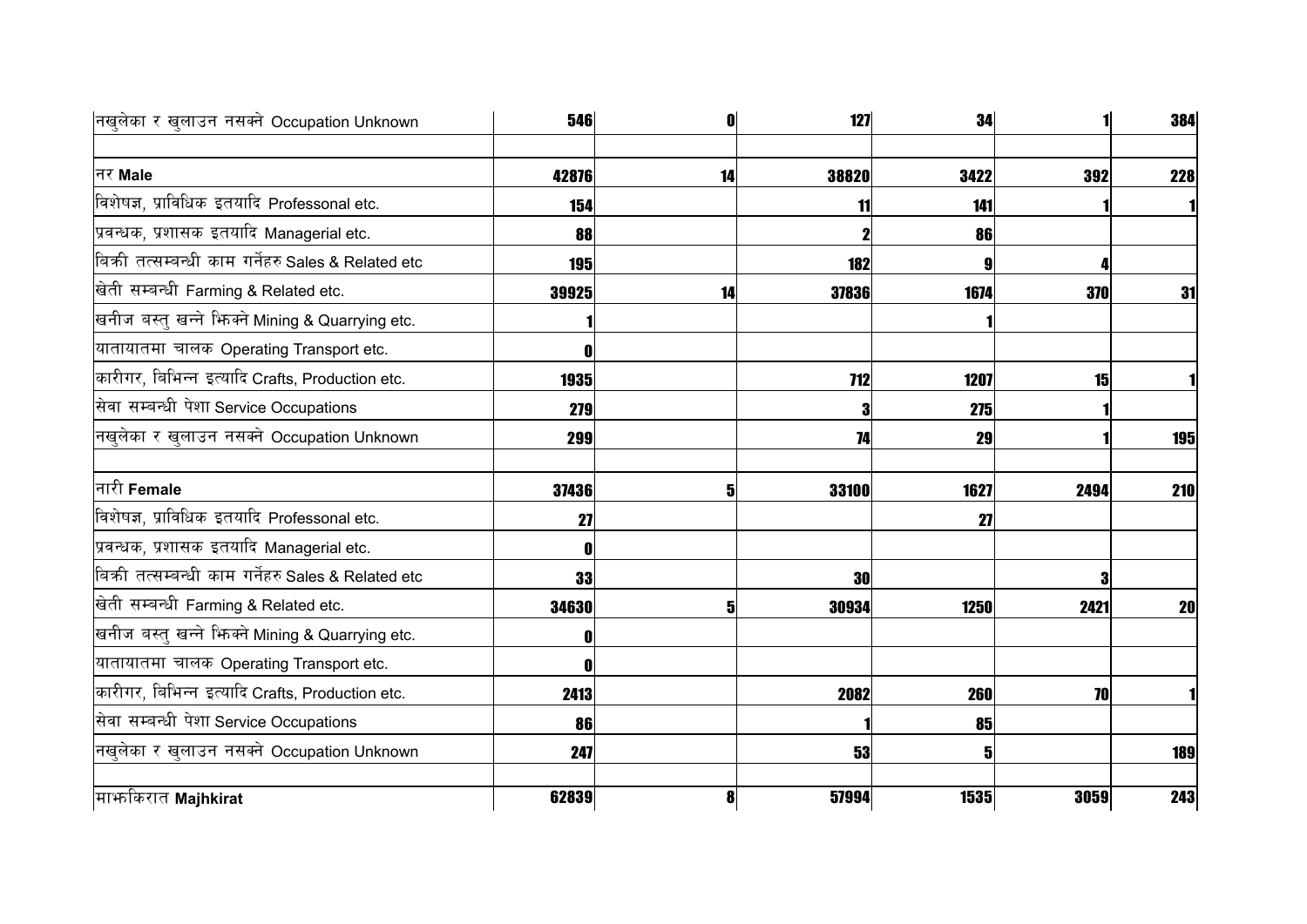| विशेषज्ञ, प्राविधिक इतयादि Professonal etc.       | 52         |             | 48          | 0         | $\mathbf{0}$ |
|---------------------------------------------------|------------|-------------|-------------|-----------|--------------|
| प्रवन्धक, प्रशासक इतयादि Managerial etc.          | 34         |             | 34          |           |              |
| बिकी तत्सम्बन्धी काम गर्नेहरु Sales & Related etc | 110        | 103         |             |           |              |
| खेती सम्बन्धी Farming & Related etc.              | 61269      | 56871       | <b>1300</b> | 3047      | 43           |
| खनीज बस्तु खन्ने भिन्क्ने Mining & Quarrying etc. |            | O           |             |           |              |
| यातायातमा चालक Operating Transport etc.           |            | $\mathbf 0$ | 0           | O         | 0            |
| कारीगर, बिभिन्न इत्यादि Crafts, Production etc.   | 1095       | 1005        | 80          | <b>10</b> | $\mathbf{0}$ |
| सेवा सम्बन्धी पेशा Service Occupations            | 59         | 0           | 59          |           | $\mathbf{0}$ |
| नखुलेका र खुलाउन नसक्ने Occupation Unknown        | <b>220</b> | 11          | 10          |           | 199          |
|                                                   |            |             |             |           |              |
| नर Male                                           | 32775      | 31492       | 922         | 243       | 111          |
| विशेषज्ञ, प्राविधिक इतयादि Professonal etc.       | 51         |             | 47          |           |              |
| प्रवन्धक, प्रशासक इतयादि Managerial etc.          | 34         |             | 34          |           |              |
| बिकी तत्सम्बन्धी काम गर्नेहरु Sales & Related etc | 84         | 79          |             |           |              |
| खेती सम्बन्धी Farming & Related etc.              | 31772      | 30797       | 705         | 238       | 25           |
| खनीज बस्तु खन्ने भिन्क्ने Mining & Quarrying etc. |            |             |             |           |              |
| यातायातमा चालक Operating Transport etc.           |            |             |             |           |              |
| कारीगर, बिभिन्न इत्यादि Crafts, Production etc.   | 680        | 605         | 70          | 5         |              |
| सेवा सम्बन्धी पेशा Service Occupations            | 52         |             | 52          |           |              |
| नखुलेका र खुलाउन नसक्ने Occupation Unknown        | 102        |             | 10          |           | 85           |
|                                                   |            |             |             |           |              |
| नारी Female                                       | 30064      | 26502       | 613         | 2816      | 132          |
| विशेषज्ञ, प्राविधिक इतयादि Professonal etc.       |            |             |             |           |              |
| प्रवन्धक, प्रशासक इतयादि Managerial etc.          |            |             |             |           |              |
|                                                   |            |             |             |           |              |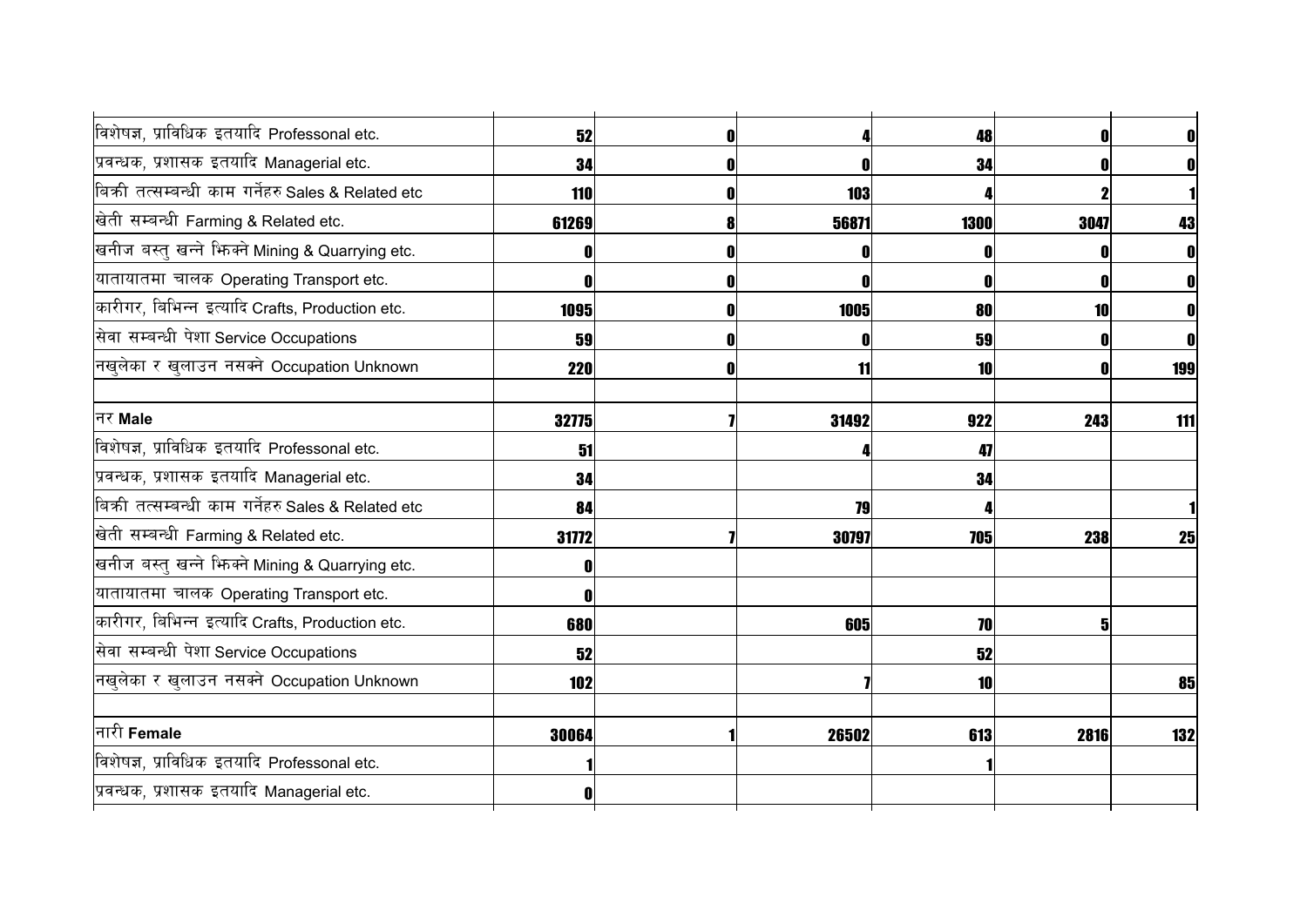| बिकी तत्सम्बन्धी काम गर्नेहरु Sales & Related etc | 26     |     | 24    |            | $\mathbf{2}$ |     |
|---------------------------------------------------|--------|-----|-------|------------|--------------|-----|
| खेती सम्बन्धी Farming & Related etc.              | 29497  |     | 26074 | <b>595</b> | 2809         | 18  |
| खनीज बस्तु खन्ने भिज्मे Mining & Quarrying etc.   |        |     |       |            |              |     |
| यातायातमा चालक Operating Transport etc.           |        |     |       |            |              |     |
| कारीगर, बिभिन्न इत्यादि Crafts, Production etc.   | 415    |     | 400   | 10         | 5            |     |
| सेवा सम्बन्धी पेशा Service Occupations            |        |     |       |            |              |     |
| नखुलेका र खुलाउन नसक्ने Occupation Unknown        | 118    |     |       |            |              | 114 |
| भोजपुर Bhojpur                                    | 115340 | 152 | 91050 | 5987       | 17860        | 291 |
| विशेषज्ञ, प्राविधिक इतयादि Professonal etc.       | 182    |     | 10    | 172        |              |     |
| प्रवन्धक, प्रशासक इतयादि Managerial etc.          | 162    |     |       | 161        |              |     |
| बिकी तत्सम्बन्धी काम गर्नेहरु Sales & Related etc | 426    |     | 365   | 11         | 50           |     |
| खेती सम्बन्धी Farming & Related etc.              | 112696 | 151 | 89802 | 4942       | 17738        | 63  |
| खनीज बस्तु खन्ने भिन्क्ने Mining & Quarrying etc. |        |     | 0     |            |              |     |
| यातायातमा चालक Operating Transport etc.           | 20     | ſ   | 15    | 51         |              |     |
| कारीगर, बिभिन्न इत्यादि Crafts, Production etc.   | 1231   | N   | 783   | 376        | 71           |     |
| सेवा सम्बन्धी पेशा Service Occupations            | 297    |     | 8     | 287        |              |     |
| नखुलेका र खुलाउन नसक्ने Occupation Unknown        | 326    |     | 66    | 33         |              | 226 |
| नर Male                                           | 65084  | 94  | 55433 | 4060       | 5373         | 124 |
| विशेषज्ञ, प्राविधिक इतयादि Professonal etc.       | 179    |     | 9     | 170        |              |     |
| प्रवन्धक, प्रशासक इतयादि Managerial etc.          | 160    |     |       | 159        |              |     |
| बिकी तत्सम्बन्धी काम गर्नेहरु Sales & Related etc | 256    |     | 233   | 11         | 12           |     |
| खेती सम्बन्धी Farming & Related etc.              | 63062  | 93  | 54507 | 3112       | 5342         | 8   |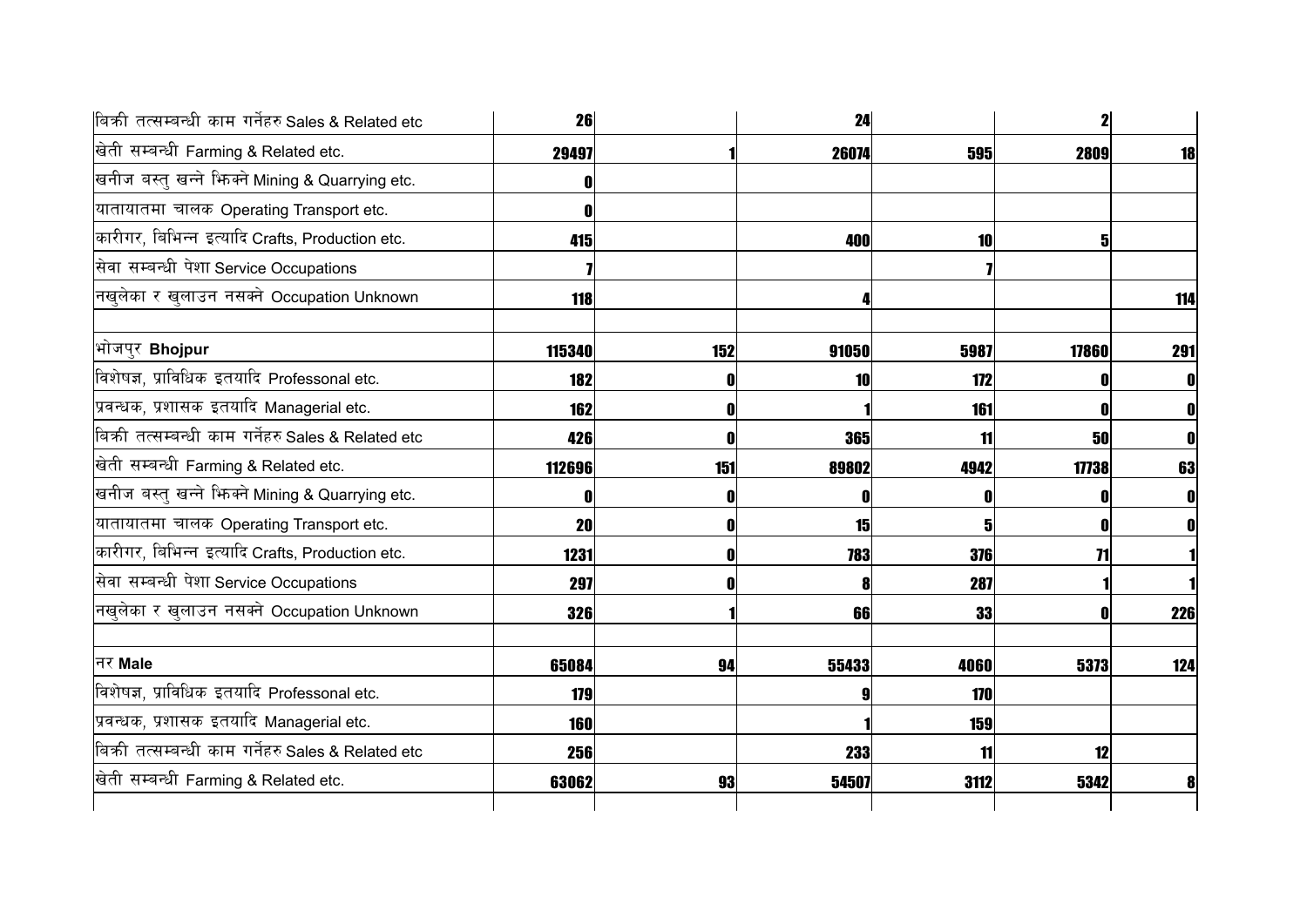| 0          |    |       |      |       |                                                                                |
|------------|----|-------|------|-------|--------------------------------------------------------------------------------|
| 19         |    | 14    |      |       |                                                                                |
| 973        |    | 633   |      | 19    |                                                                                |
| 258        |    |       |      |       |                                                                                |
| 177        |    | 32    | 30   |       | 114                                                                            |
| 50256      | 58 | 35617 |      | 12487 | 167                                                                            |
|            |    |       |      |       |                                                                                |
|            |    |       |      |       |                                                                                |
| 170        |    | 132   |      | 38    |                                                                                |
| 49634      | 58 | 35295 | 1830 | 12396 | 55                                                                             |
|            |    |       |      |       |                                                                                |
|            |    |       |      |       |                                                                                |
| 258        |    | 150   |      | 52    |                                                                                |
| 39         |    |       |      |       |                                                                                |
| 149        |    | 34    |      |       | 112                                                                            |
| 63933      | 85 | 57802 |      | 2254  | 253                                                                            |
| <b>166</b> |    | 5     |      |       | OI                                                                             |
| <b>166</b> |    |       |      |       | $\mathbf{0}$                                                                   |
| 248        |    | 236   |      |       | $\mathbf{0}$                                                                   |
| 61437      | 85 | 56980 |      | 2233  |                                                                                |
|            |    |       |      |       |                                                                                |
| 19         |    |       |      |       | 0                                                                              |
|            |    |       |      |       | 5<br>320<br>253<br>1927<br>56<br>34<br>3539<br>160<br><b>165</b><br>2132<br>18 |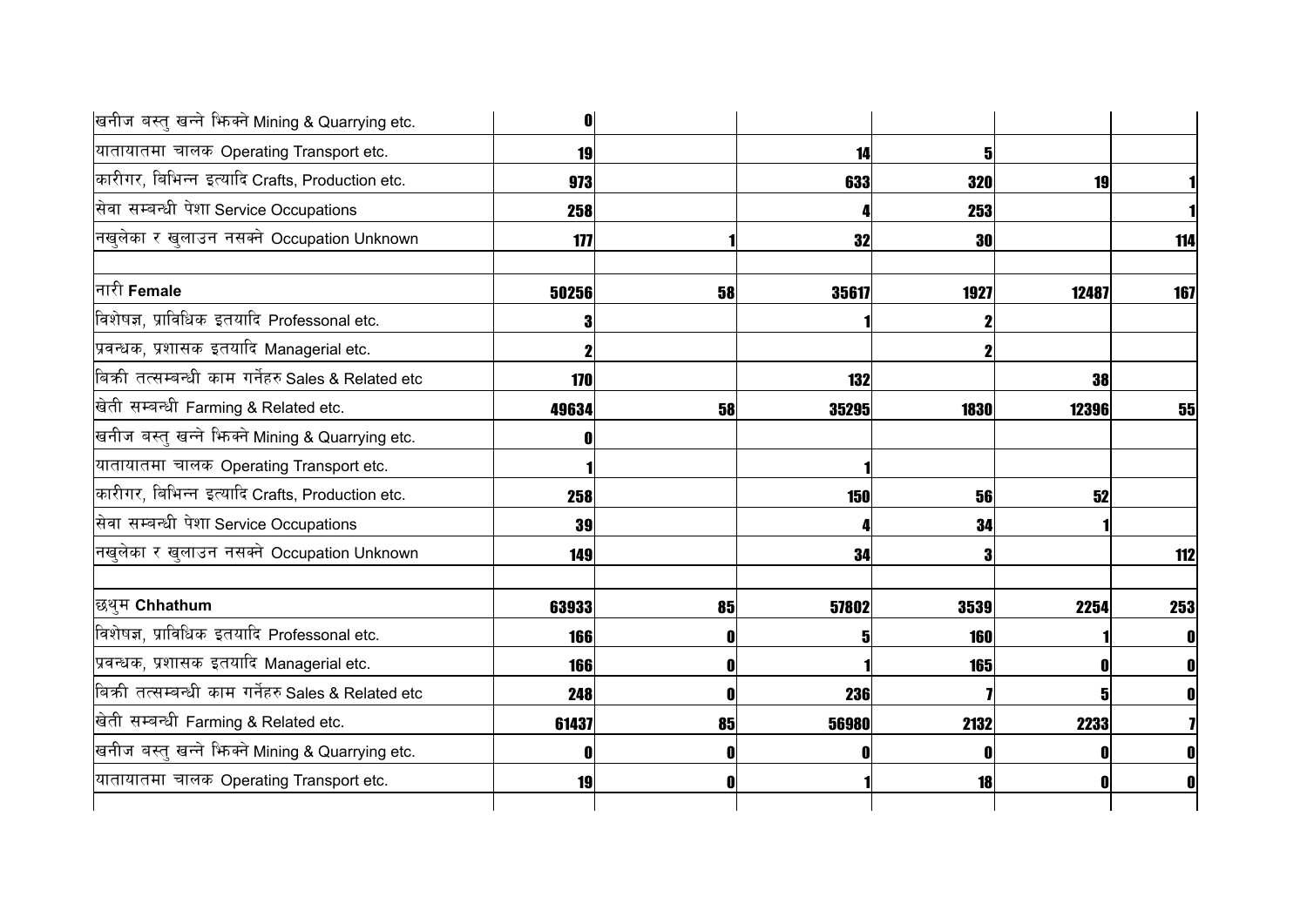| कारीगर, बिभिन्न इत्यादि Crafts, Production etc.   | 1080       | 0  | 561   | 501           | 15   |     |
|---------------------------------------------------|------------|----|-------|---------------|------|-----|
| सेवा सम्बन्धी पेशा Service Occupations            | 521        | O  | 5     | 513           |      |     |
| नखलेका र खुलाउन नसक्ने Occupation Unknown         | 296        |    | 13    | 43            |      | 240 |
| नर Male                                           | 35151      | 65 | 32110 | 2538          | 293  | 145 |
| विशेषज्ञ, प्राविधिक इतयादि Professonal etc.       | <b>153</b> |    |       | 147           |      |     |
| प्रवन्धक, प्रशासक इतयादि Managerial etc.          | 162        |    |       | 161           |      |     |
| बिकी तत्सम्बन्धी काम गर्नेहरु Sales & Related etc | 147        |    | 138   |               |      |     |
| खेती सम्बन्धी Farming & Related etc.              | 33180      | 65 | 31545 | 1279          | 284  |     |
| खनीज बस्तु खन्ने भिन्क्ने Mining & Quarrying etc. | 0          |    |       |               |      |     |
| यातायातमा चालक Operating Transport etc.           | <b>18</b>  |    |       | $\mathbf{17}$ |      |     |
| कारीगर, बिभिन्न इत्यादि Crafts, Production etc.   | 826        |    | 405   | 414           |      |     |
| सेवा सम्बन्धी पेशा Service Occupations            | 480        |    |       | 473           |      |     |
| नखुलेका र खुलाउन नसक्ने Occupation Unknown        | <b>185</b> |    | 11    | 42            |      | 132 |
| नारी Female                                       | 28782      | 20 | 25692 | 1001          | 1961 | 108 |
| विशेषज्ञ, प्राविधिक इतयादि Professonal etc.       | 13         |    |       | 13            |      |     |
| प्रवन्धक, प्रशासक इतयादि Managerial etc.          |            |    |       |               |      |     |
| बिकी तत्सम्बन्धी काम गर्नेहरु Sales & Related etc | 101        |    | 98    |               |      |     |
| खेती सम्बन्धी Farming & Related etc.              | 28257      | 20 | 25435 | 853           | 1949 |     |
| खनीज बस्तु खन्ने भिज्मे Mining & Quarrying etc.   |            |    |       |               |      |     |
| यातायातमा चालक Operating Transport etc.           |            |    |       |               |      |     |
| कारीगर, बिभिन्न इत्यादि Crafts, Production etc.   | 254        |    | 156   | 87            | 11   |     |
| सेवा सम्बन्धी पेशा Service Occupations            | 41         |    |       | 40            |      |     |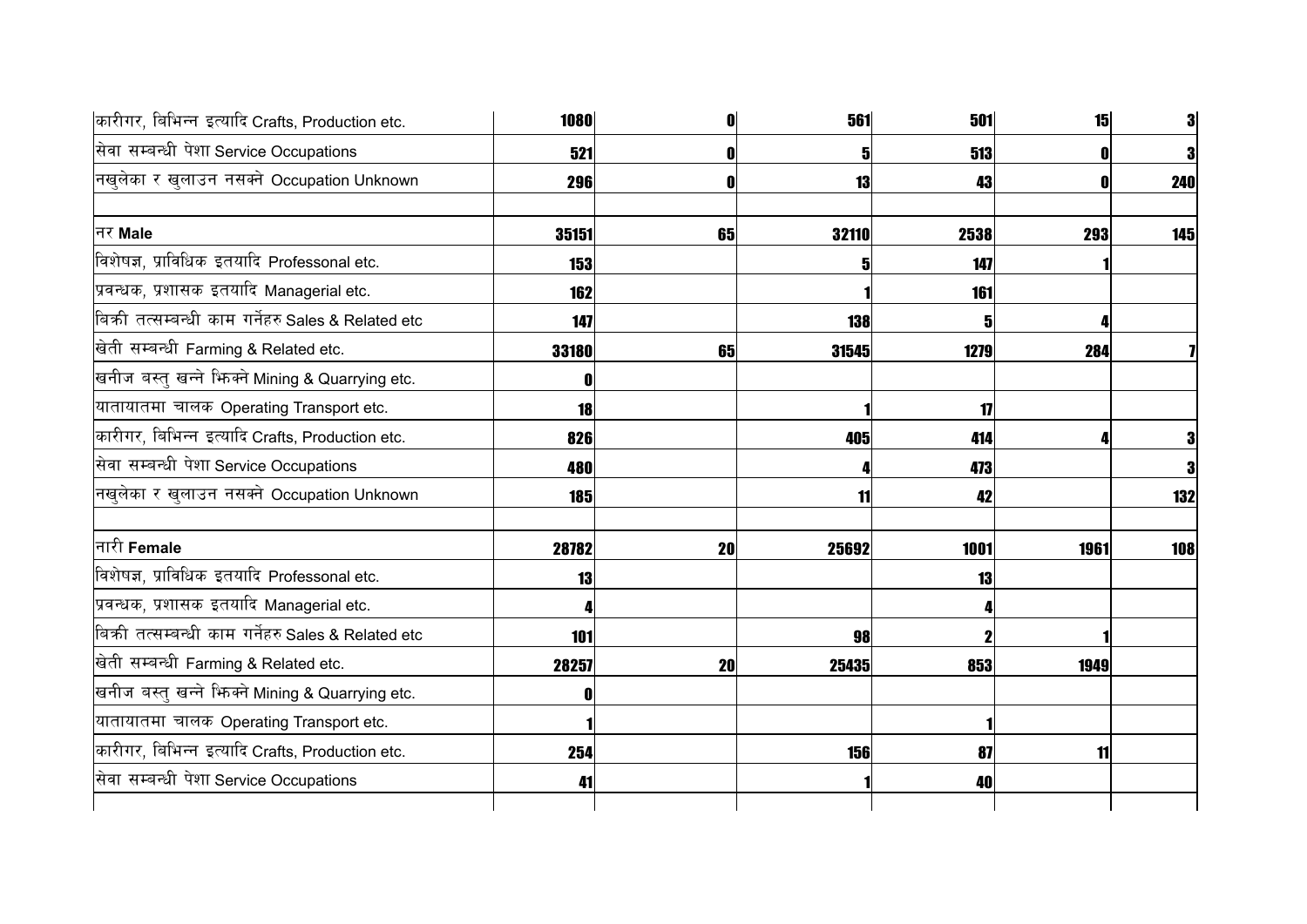| नखलेका र खुलाउन नसक्ने Occupation Unknown         | 111        |     | 2      |             |       | 108  |
|---------------------------------------------------|------------|-----|--------|-------------|-------|------|
|                                                   |            |     |        |             |       |      |
| तेह्रथुम <b>Terathum</b>                          | 177461     | 215 | 143651 | 17839       | 14420 | 1336 |
| विशेषज्ञ, प्राविधिक इतयादि Professonal etc.       | 388        |     | 14     | 374         |       |      |
| प्रवन्धक, प्रशासक इतयादि Managerial etc.          | 198        | 0   |        | 196         |       |      |
| बिकी तत्सम्बन्धी काम गर्नेहरु Sales & Related etc | 621        |     | 555    | 58          |       |      |
| खेती सम्बन्धी Farming & Related etc.              | 170757     | 214 | 141081 | 15116       | 14295 | 51   |
| खनीज बस्तु खन्ने भिन्क्ने Mining & Quarrying etc. | 8          | Ð   |        |             |       |      |
| यातायातमा चालक Operating Transport etc.           | 13         | 0   |        |             |       |      |
| कारीगर, बिभिन्न इत्यादि Crafts, Production etc.   | 3176       | 0   | 1904   | <b>1156</b> | 116   |      |
| सेवा सम्बन्धी पेशा Service Occupations            | 715        |     |        | 711         |       |      |
| नखुलेका र खुलाउन नसक्ने Occupation Unknown        | 1585       |     | 88     | 212         | Λ     | 1284 |
| नर Male                                           | 105999     | 158 | 89920  | 11733       | 3515  | 673  |
| विशेषज्ञ, प्राविधिक इतयादि Professonal etc.       | <b>376</b> |     |        | 368         |       |      |
| प्रवन्धक, प्रशासक इतयादि Managerial etc.          | <b>196</b> |     |        | 194         |       |      |
| बिकी तत्सम्बन्धी काम गर्नेहरु Sales & Related etc | 442        |     | 396    | 44          |       |      |
| खेती सम्बन्धी Farming & Related etc.              | 101709     | 158 | 88683  | 9355        | 3487  | 26   |
| खनीज बस्तु खन्ने भिन्क्ने Mining & Quarrying etc. | 8          |     |        |             |       |      |
| यातायातमा चालक Operating Transport etc.           | 13         |     |        |             |       |      |
| कारीगर, बिभिन्न इत्यादि Crafts, Production etc.   | 1710       |     | 780    | 905         | 25    |      |
| सेवा सम्बन्धी पेशा Service Occupations            | 644        |     |        | 642         |       |      |
| नखुलेका र खुलाउन नसक्ने Occupation Unknown        | 901        |     | 46     | 209         |       | 646  |
| नारी Female                                       | 71462      | 57  | 53731  | 6106        | 10905 | 663  |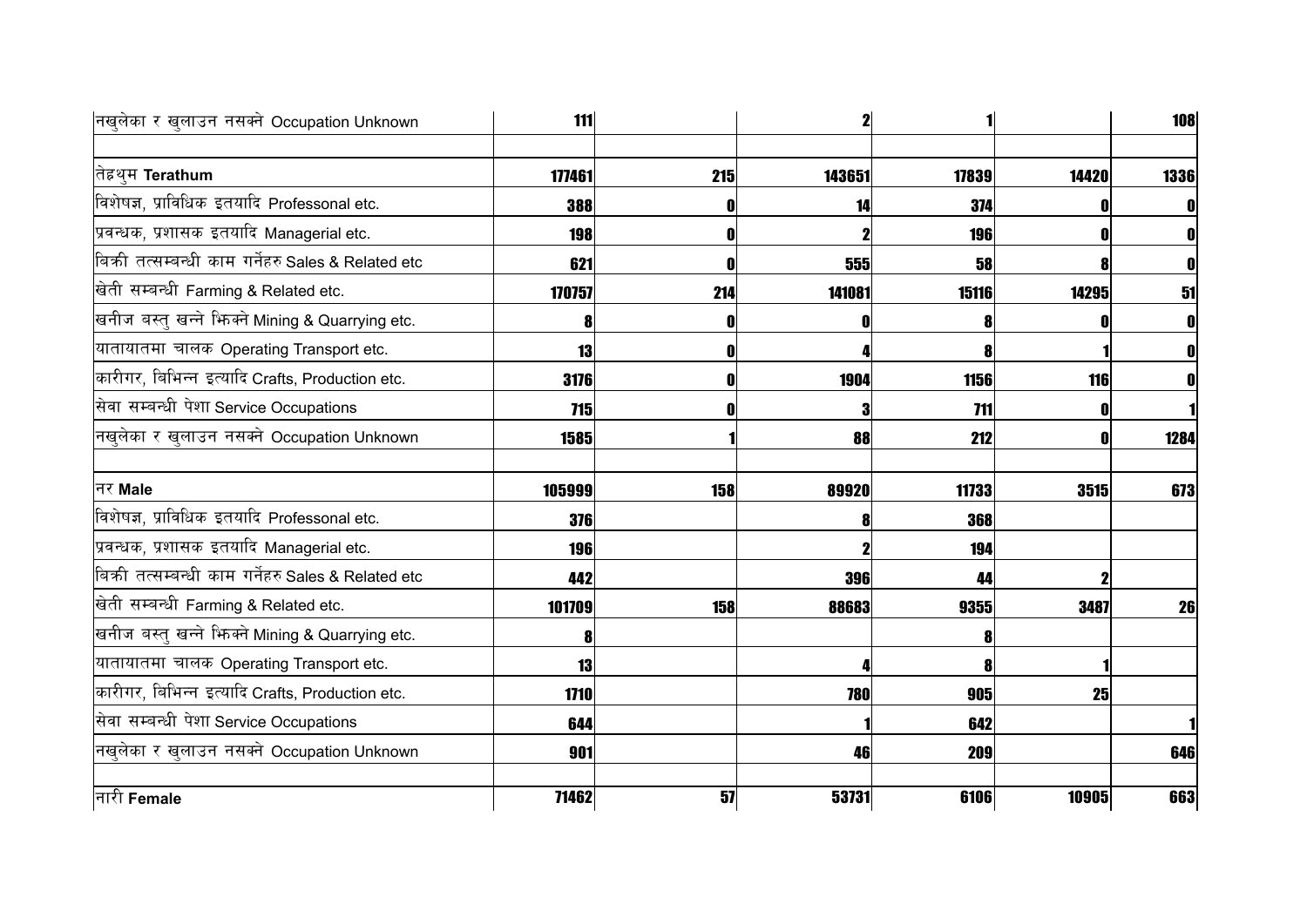| विशेषज्ञ, प्राविधिक इतयादि Professonal etc.       | 12              |     | 6 <sup>1</sup> |            |       |                |
|---------------------------------------------------|-----------------|-----|----------------|------------|-------|----------------|
| प्रवन्धक, प्रशासक इतयादि Managerial etc.          |                 |     |                |            |       |                |
| बिकी तत्सम्बन्धी काम गर्नेहरु Sales & Related etc | 179             |     | 159            | 14         | 6     |                |
| खेती सम्बन्धी Farming & Related etc.              | 69048           | 56  | 52398          | 5761       | 10808 | 25             |
| खनीज बस्तु खन्ने भिन्क्ने Mining & Quarrying etc. |                 |     |                |            |       |                |
| यातायातमा चालक Operating Transport etc.           |                 |     |                |            |       |                |
| कारीगर, बिभिन्न इत्यादि Crafts, Production etc.   | 1466            |     | 1124           | 251        | 91    |                |
| सेवा सम्बन्धी पेशा Service Occupations            | $\overline{11}$ |     |                | 69         |       |                |
| नखुलेका र खुलाउन नसक्ने Occupation Unknown        | 684             |     | 42             |            |       | 638            |
|                                                   |                 |     |                |            |       |                |
| ईलाम llam                                         | 51962           | 109 | 42171          | 4265       | 5088  | 329            |
| विशेषज्ञ, प्राविधिक इतयादि Professonal etc.       | 239             | O   | 16             | 219        |       | 3              |
| प्रवन्धक, प्रशासक इतयादि Managerial etc.          | 133             | 0   |                | 126        |       | $\mathbf{0}$   |
| बिकी तत्सम्बन्धी काम गर्नेहरु Sales & Related etc | 364             | 0   | <b>330</b>     | 17         | 14    | $\bf{3}$       |
| खेती सम्बन्धी Farming & Related etc.              | 49829           | 109 | 41397          | 3102       | 5058  | 163            |
| खनीज बस्तु खन्ने भिज्मे Mining & Quarrying etc.   |                 |     | 0              |            |       | $\mathbf{0}$   |
| यातायातमा चालक Operating Transport etc.           |                 | O   | $\mathbf 0$    |            |       | $\mathbf{0}$   |
| कारीगर, बिभिन्न इत्यादि Crafts, Production etc.   | 665             | O   | 356            | 301        |       |                |
| सेवा सम्बन्धी पेशा Service Occupations            | 479             | 0   | <b>35</b>      | 436        |       | 6 <sub>l</sub> |
| नखुलेका र खुलाउन नसक्ने Occupation Unknown        | 245             | O   | <b>30</b>      | 56         | 6     | 153            |
|                                                   |                 |     |                |            |       |                |
| नर Male                                           | 31875           | 67  | 26972          | 3096       | 1516  | 224            |
| विशेषज्ञ, प्राविधिक इतयादि Professonal etc.       | 212             |     | 13             | <b>196</b> |       | $\mathbf{2}$   |
| प्रवन्धक, प्रशासक इतयादि Managerial etc.          | 132             |     |                | 125        |       |                |
|                                                   |                 |     |                |            |       |                |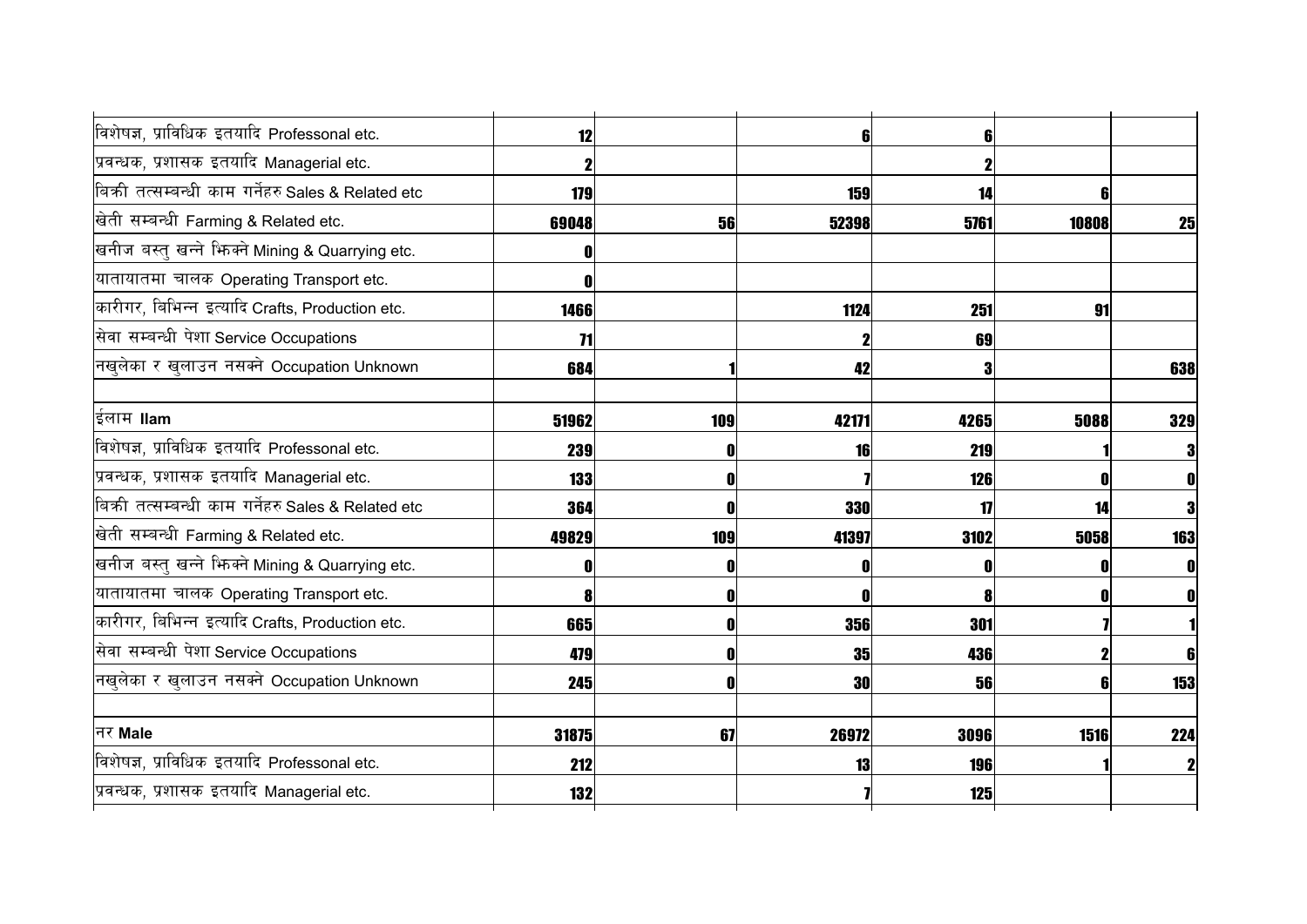| बिकी तत्सम्बन्धी काम गर्नेहरु Sales & Related etc   | <b>263</b> |     | <b>239</b> | 16   | 81   |     |
|-----------------------------------------------------|------------|-----|------------|------|------|-----|
| खेती सम्बन्धी Farming & Related etc.                | 30114      | 67  | 26404      | 2046 | 1499 | 98  |
| खनीज बस्तु खन्ने भिज्मे Mining & Quarrying etc.     |            |     |            |      |      |     |
| यातायातमा चालक Operating Transport etc.             |            |     |            | 8    |      |     |
| कारीगर, बिभिन्न इत्यादि Crafts, Production etc.     | 522        |     | 274        | 244  | 3    |     |
| सेवा सम्बन्धी पेशा Service Occupations              | 423        |     | 13         | 408  |      |     |
| नखुलेका र खुलाउन नसक्ने Occupation Unknown          | 201        |     | 22         | 53   | 5    | 121 |
| नारी Female                                         | 20087      | 42  | 15199      | 1169 | 3572 | 105 |
| विशेषज्ञ, प्राविधिक इतयादि Professonal etc.         | 27         |     | 3          | 23   |      |     |
| प्रवन्धक, प्रशासक इतयादि Managerial etc.            |            |     |            |      |      |     |
| बिक्री तत्सम्बन्धी काम गर्नेहरु Sales & Related etc | 101        |     | 91         |      |      |     |
| खेती सम्बन्धी Farming & Related etc.                | 19715      | 42  | 14993      | 1056 | 3559 | 65  |
| खनीज बस्तु खन्ने भिन्क्ने Mining & Quarrying etc.   |            |     |            |      |      |     |
| यातायातमा चालक Operating Transport etc.             |            |     |            |      |      |     |
| कारीगर, बिभिन्न इत्यादि Crafts, Production etc.     | 143        |     | 82         | 57   |      |     |
| सेवा सम्बन्धी पेशा Service Occupations              | 56         |     | 22         | 28   |      |     |
| नखुलेका र खुलाउन नसक्ने Occupation Unknown          | 44         |     | 8          | 3    |      | 32  |
| पूर्व भित्री मदेश Eastern Inner Terai               | 98749      | 189 | 85079      | 6987 | 6184 | 310 |
| विशेषज्ञ, प्राविधिक इतयादि Professonal etc.         | 91         | O   | 3          | 88   |      | O   |
| प्रवन्धक, प्रशासक इतयादि Managerial etc.            | 131        |     | 0          | 131  |      | 0   |
| बिकी तत्सम्बन्धी काम गर्नेहरु Sales & Related etc   | 101        |     | 95         |      |      |     |
| खेती सम्बन्धी Farming & Related etc.                | 97216      | 189 | 84633      | 6219 | 6170 | 5   |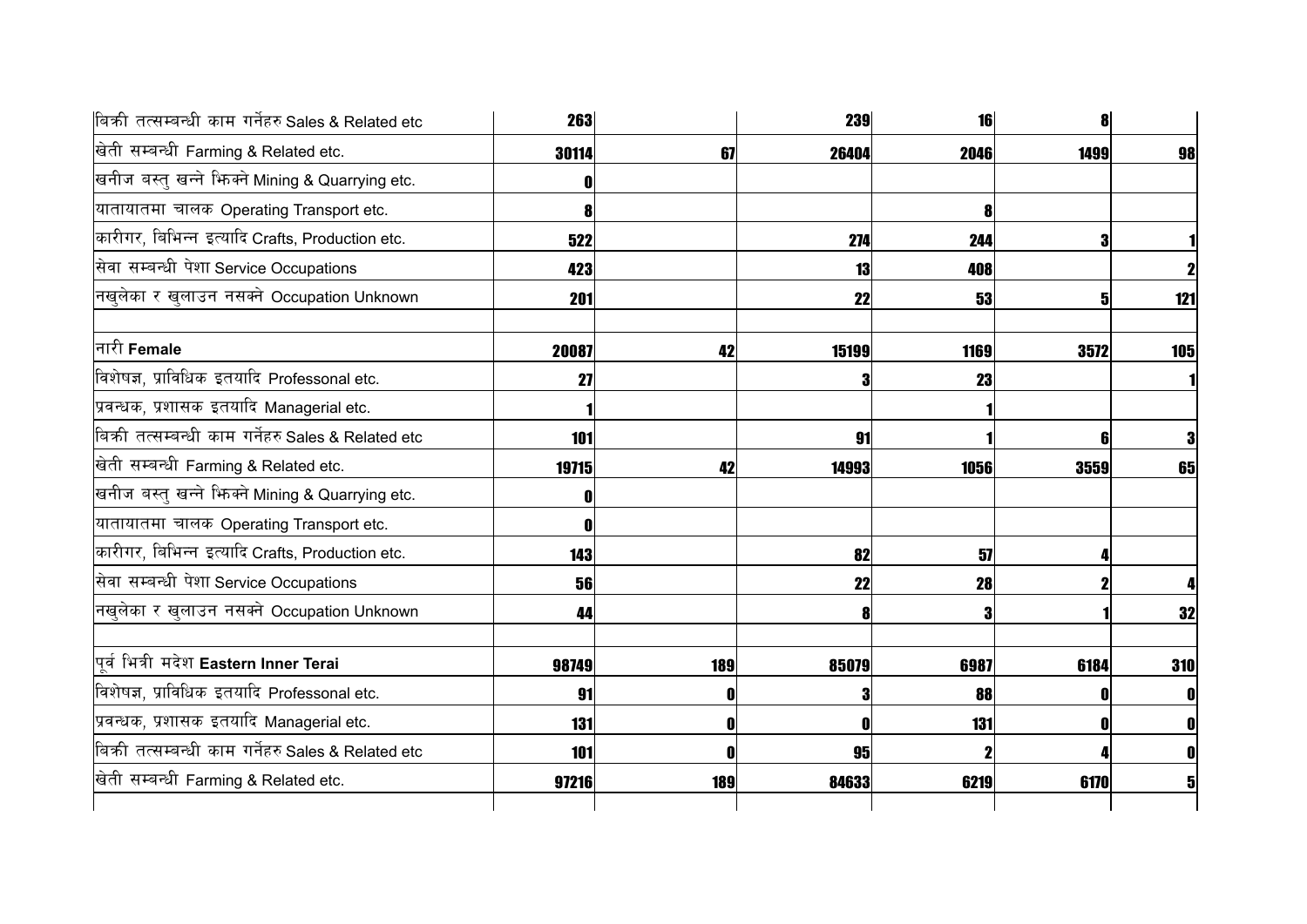| खनीज बस्तु खन्ने भिज्मे Mining & Quarrying etc.   |       |     |       |            |      | 01           |
|---------------------------------------------------|-------|-----|-------|------------|------|--------------|
| यातायातमा चालक Operating Transport etc.           |       |     |       |            |      | O            |
| कारीगर, बिभिन्न इत्यादि Crafts, Production etc.   | 501   |     | 304   | <b>186</b> | 10   |              |
| सेवा सम्बन्धी पेशा Service Occupations            | 334   |     |       | <b>328</b> |      |              |
| नखुलेका र खुलाउन नसक्ने Occupation Unknown        | 370   |     | 34    | 32         |      | 304          |
| नर Male                                           | 50991 | 124 | 45233 | 4241       | 1233 | <b>160</b>   |
| विशेषज्ञ, प्राविधिक इतयादि Professonal etc.       | 87    |     |       | 85         |      | 0            |
| प्रवन्धक, प्रशासक इतयादि Managerial etc.          | 128   |     |       | 128        |      |              |
| बिकी तत्सम्बन्धी काम गर्नेहरु Sales & Related etc | 63    |     | 62    |            |      |              |
| खेती सम्बन्धी Farming & Related etc.              | 49922 | 124 | 44937 | 3629       | 1228 |              |
| खनीज बस्तु खन्ने भिन्क्ने Mining & Quarrying etc. |       |     |       |            |      |              |
| यातायातमा चालक Operating Transport etc.           |       |     |       |            |      |              |
| कारीगर, बिभिन्न इत्यादि Crafts, Production etc.   | 323   |     | 201   | 117        |      |              |
| सेवा सम्बन्धी पेशा Service Occupations            | 252   |     |       | 250        |      | $\mathbf{0}$ |
| नखुलेका र खुलाउन नसक्ने Occupation Unknown        | 211   |     | 25    | 31         |      | 155          |
| नारी Female                                       | 47758 | 65  | 39846 | 2746       | 4951 | <b>150</b>   |
| विशेषज्ञ, प्राविधिक इतयादि Professonal etc.       |       |     |       |            |      | 0            |
| प्रवन्धक, प्रशासक इतयादि Managerial etc.          |       |     |       |            |      |              |
| बिकी तत्सम्बन्धी काम गर्नेहरु Sales & Related etc | 38    |     | 33    |            |      |              |
| खेती सम्बन्धी Farming & Related etc.              | 47294 | 65  | 39696 | 2590       | 4942 |              |
| खनीज बस्तु खन्ने भिज्मे Mining & Quarrying etc.   |       |     |       |            |      |              |
| यातायातमा चालक Operating Transport etc.           |       |     |       |            |      |              |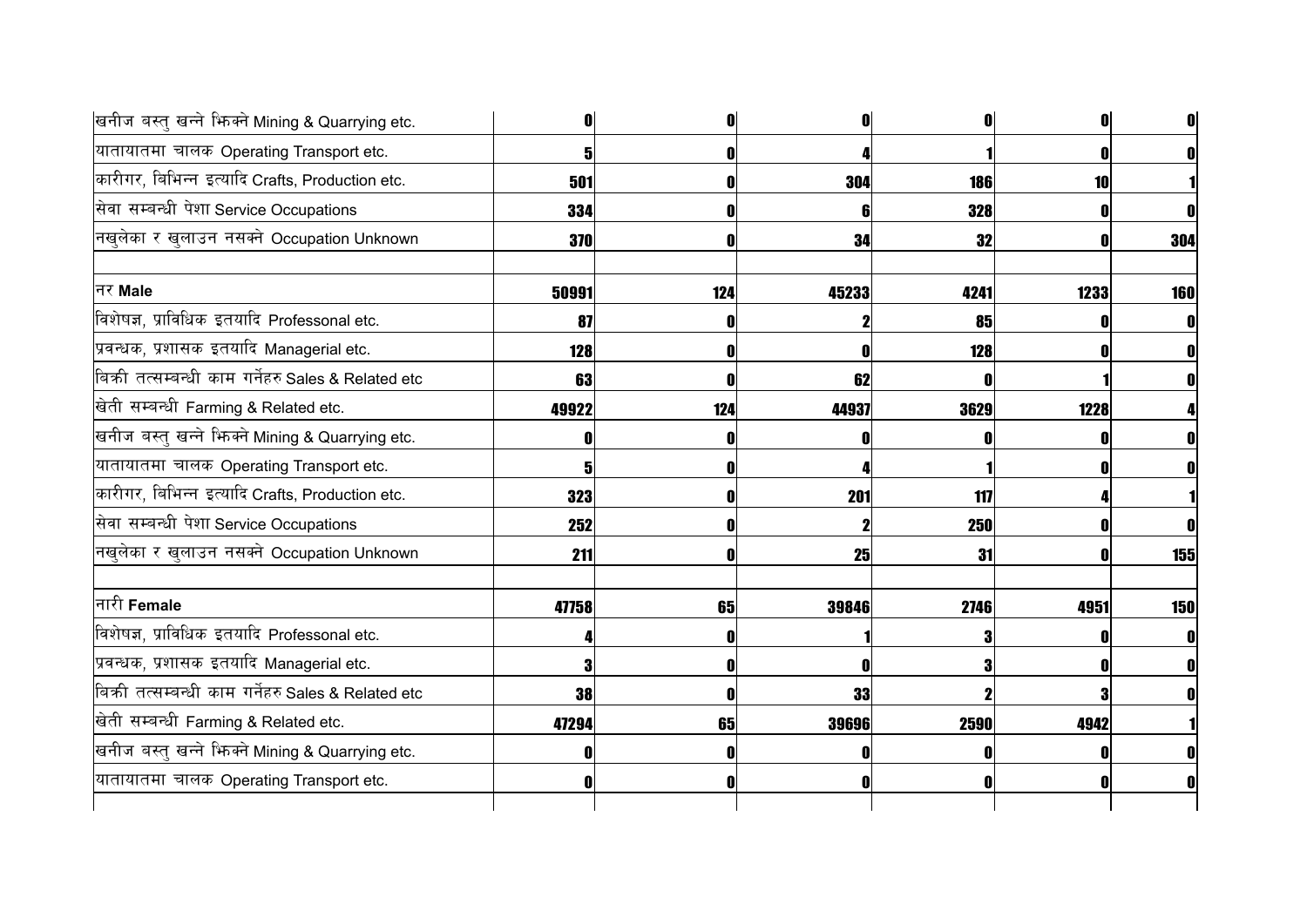| कारीगर, बिभिन्न इत्यादि Crafts, Production etc.   | 178        |     | 103   | 69   |            | 0          |
|---------------------------------------------------|------------|-----|-------|------|------------|------------|
| सेवा सम्बन्धी पेशा Service Occupations            | 82         |     |       | 78   |            | 0          |
| नखुलेका र खुलाउन नसक्ने Occupation Unknown        | 159        |     |       |      |            | 149        |
| उदयपुर Udayapur                                   | 45427      | 170 | 37559 | 3648 | 3851       | <b>199</b> |
| विशेषज्ञ, प्राविधिक इतयादि Professonal etc.       | 51         |     |       | 49   |            | n          |
| प्रवन्धक, प्रशासक इतयादि Managerial etc.          | 79         | ſ   | 0     | 79   |            | 0          |
| बिकी तत्सम्बन्धी काम गर्नेहरु Sales & Related etc | 31         |     | 30    |      |            | 0          |
| खेती सम्बन्धी Farming & Related etc.              | 44575      | 170 | 37300 | 3258 | 3843       |            |
| खनीज बस्तु खन्ने भिन्क्ने Mining & Quarrying etc. |            |     |       |      |            |            |
| यातायातमा चालक Operating Transport etc.           |            |     |       |      |            |            |
| कारीगर, बिभिन्न इत्यादि Crafts, Production etc.   | 309        |     | 194   | 107  |            |            |
| सेवा सम्बन्धी पेशा Service Occupations            | 145        |     | 3     | 142  |            |            |
| नखुलेका र खुलाउन नसक्ने Occupation Unknown        | 232        |     | 26    | 11   |            | 195        |
| नर Male                                           | 23811      | 110 | 20546 | 2255 | <b>788</b> | 112        |
| विशेषज्ञ, प्राविधिक इतयादि Professonal etc.       | 48         |     |       | 47   |            |            |
| प्रवन्धक, प्रशासक इतयादि Managerial etc.          | 76         |     |       | 76   |            |            |
| बिकी तत्सम्बन्धी काम गर्नेहरु Sales & Related etc | 24         |     | 24    |      |            |            |
| खेती सम्बन्धी Farming & Related etc.              | 23223      | 110 | 20391 | 1932 | <b>786</b> |            |
| खनीज बस्तु खन्ने भिन्क्ने Mining & Quarrying etc. |            |     |       |      |            |            |
| यातायातमा चालक Operating Transport etc.           |            |     |       |      |            |            |
| कारीगर, बिभिन्न इत्यादि Crafts, Production etc.   | <b>164</b> |     | 105   | 57   |            |            |
| सेवा सम्बन्धी पेशा Service Occupations            | 132        |     |       | 131  |            |            |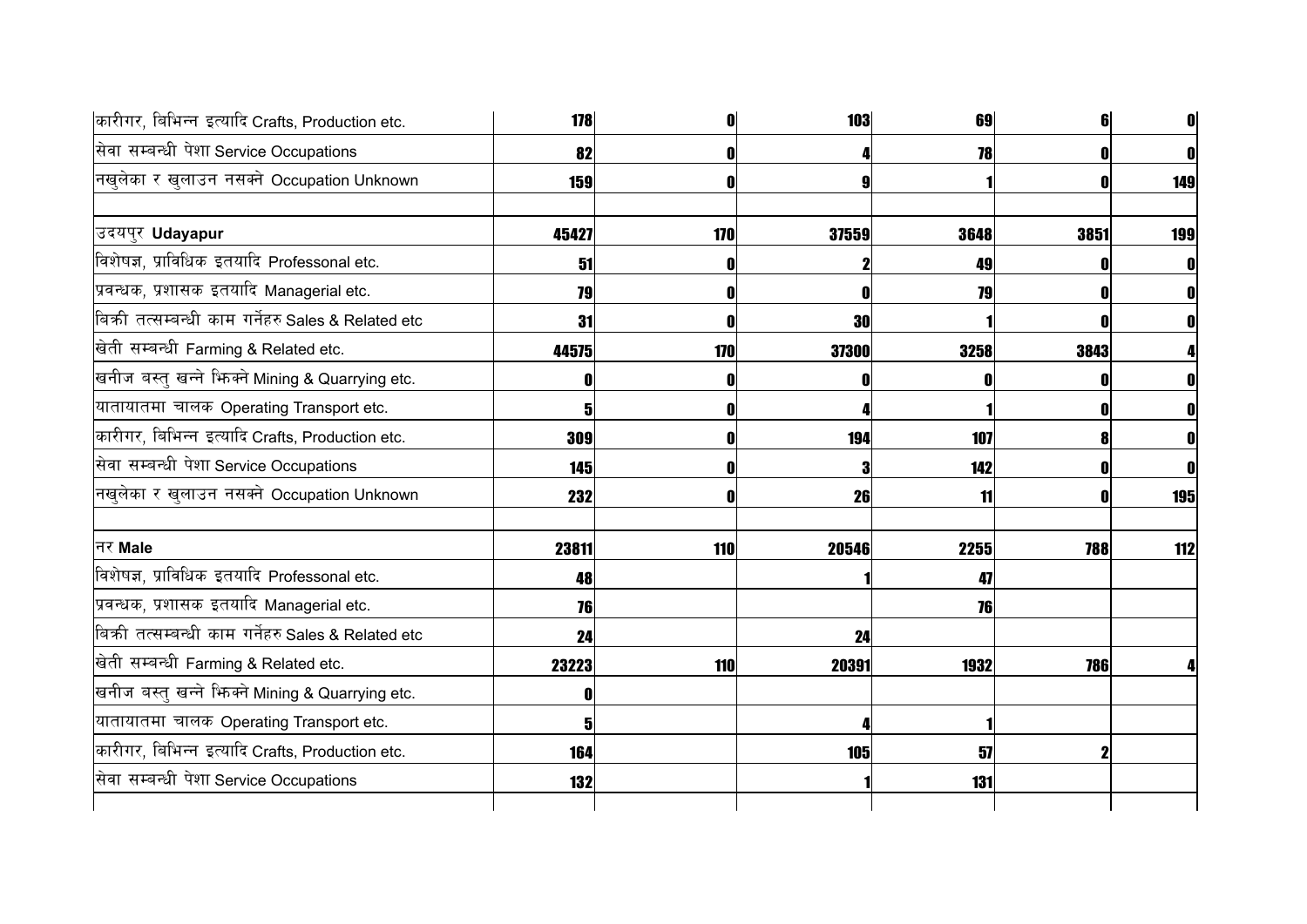| नखुलेका र खुलाउन नसक्ने Occupation Unknown          | <b>139</b> |    | <b>20</b> | 11         |      | 108 |
|-----------------------------------------------------|------------|----|-----------|------------|------|-----|
| नारी Female                                         | 21616      | 60 | 17013     | 1393       | 3063 | 87  |
| विशेषज्ञ, प्राविधिक इतयादि Professonal etc.         |            |    |           |            |      |     |
| प्रवन्धक, प्रशासक इतयादि Managerial etc.            |            |    |           |            |      |     |
| बिक्री तत्सम्बन्धी काम गर्नेहरु Sales & Related etc |            |    | 6         |            |      |     |
| खेती सम्बन्धी Farming & Related etc.                | 21352      | 60 | 16909     | 1326       | 3057 |     |
| खनीज बस्तु खन्ने भिज्मे Mining & Quarrying etc.     |            |    |           |            |      |     |
| यातायातमा चालक Operating Transport etc.             |            |    |           |            |      |     |
| कारीगर, बिभिन्न इत्यादि Crafts, Production etc.     | <b>145</b> |    | 89        | 50         |      |     |
| सेवा सम्बन्धी पेशा Service Occupations              | 13         |    |           | 11         |      |     |
| नखुलेका र खुलाउन नसक्ने Occupation Unknown          | 93         |    | 6         |            |      | 87  |
| सिंधुली गढी Sindhuligadhi                           | 53322      | 19 | 47520     | 3339       | 2333 | 111 |
| विशेषज्ञ, प्राविधिक इतयादि Professonal etc.         | 40         |    |           | 39         |      | 0   |
| प्रवन्धक, प्रशासक इतयादि Managerial etc.            | 52         |    | ſ         | 52         |      |     |
| बिकी तत्सम्बन्धी काम गर्नेहरु Sales & Related etc   | 70         |    | 65        |            |      |     |
| खेती सम्बन्धी Farming & Related etc.                | 52641      | 19 | 47333     | 2961       | 2327 |     |
| खनीज बस्तु खन्ने भिन्क्ने Mining & Quarrying etc.   |            |    | 0         |            |      |     |
| यातायातमा चालक Operating Transport etc.             |            |    | 0         |            |      | O   |
| कारीगर, बिभिन्न इत्यादि Crafts, Production etc.     | 192        |    | 110       | 79         |      |     |
| सेवा सम्बन्धी पेशा Service Occupations              | 189        |    | 3         | <b>186</b> |      | O   |
| नखुलेका र खुलाउन नसक्ने Occupation Unknown          | <b>138</b> |    | 8         | 21         |      | 109 |
| नर Male                                             | 27180      | 14 | 24687     | 1986       | 445  | 48  |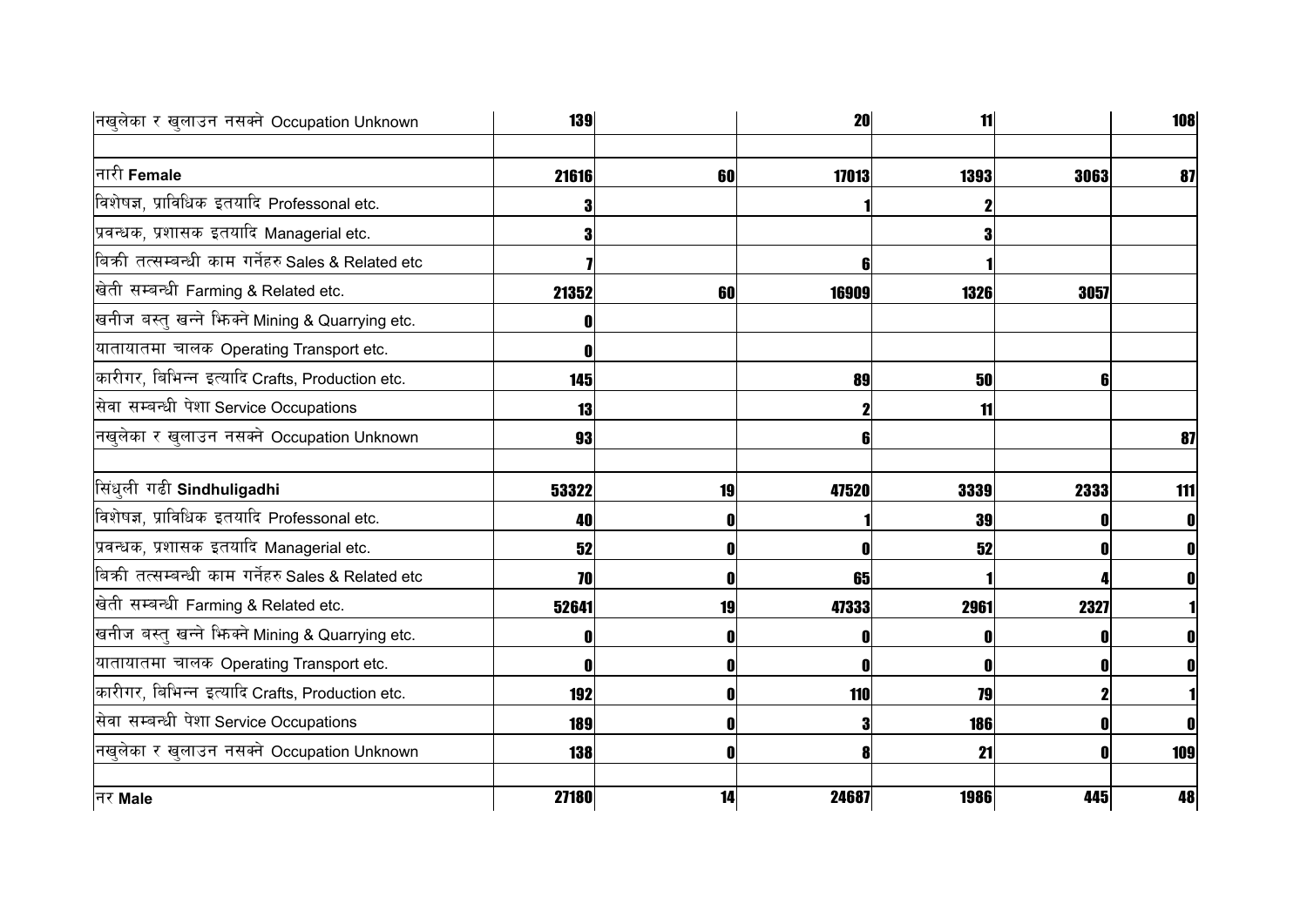| विशेषज्ञ, प्राविधिक इतयादि Professonal etc.       | 39         |              |           | 38     |       |      |
|---------------------------------------------------|------------|--------------|-----------|--------|-------|------|
| प्रवन्धक, प्रशासक इतयादि Managerial etc.          | 52         |              |           | 52     |       |      |
| बिकी तत्सम्बन्धी काम गर्नेहरु Sales & Related etc | 39         |              | <b>38</b> |        |       |      |
| खेती सम्बन्धी Farming & Related etc.              | 26699      | 14           | 24546     | 1697   | 442   |      |
| खनीज बस्तु खन्ने भिन्क्ने Mining & Quarrying etc. |            |              |           |        |       |      |
| यातायातमा चालक Operating Transport etc.           |            |              |           |        |       |      |
| कारीगर, बिभिन्न इत्यादि Crafts, Production etc.   | 159        |              | 96        | 60     |       |      |
| सेवा सम्बन्धी पेशा Service Occupations            | <b>120</b> |              |           | 119    |       |      |
| नखुलेका र खुलाउन नसक्ने Occupation Unknown        | 12         |              | 51        | 20     |       | 47   |
|                                                   |            |              |           |        |       |      |
| नारी Female                                       | 26142      | $\mathbf{5}$ | 22833     | 1353   | 1888  | 63   |
| विशेषज्ञ, प्राविधिक इतयादि Professonal etc.       |            |              |           |        |       |      |
| प्रवन्धक, प्रशासक इतयादि Managerial etc.          |            |              |           |        |       |      |
| बिकी तत्सम्बन्धी काम गर्नेहरु Sales & Related etc | 31         |              | 27        |        |       |      |
| खेती सम्बन्धी Farming & Related etc.              | 25942      | $\mathbf{5}$ | 22787     | 1264   | 1885  |      |
| खनीज बस्तु खन्ने भिन्क्ने Mining & Quarrying etc. |            |              |           |        |       |      |
| यातायातमा चालक Operating Transport etc.           |            |              |           |        |       |      |
| कारीगर, बिभिन्न इत्यादि Crafts, Production etc.   | 33         |              | 14        | 19     |       |      |
| सेवा सम्बन्धी पेशा Service Occupations            | 69         |              |           | 67     |       |      |
| नखुलेका र खुलाउन नसक्ने Occupation Unknown        | 66         |              | 3         |        |       | 62   |
|                                                   |            |              |           |        |       |      |
| पूर्व तराई Eastern Terai                          | 899645     | 17704        | 447463    | 352938 | 77113 | 4427 |
| विशेषज्ञ, प्राविधिक इतयादि Professonal etc.       | 5793       |              | 857       | 4906   | 10    | 16   |
| प्रवन्धक, प्रशासक इतयादि Managerial etc.          | 3366       | 5            | 139       | 3215   |       | 4    |
|                                                   |            |              |           |        |       |      |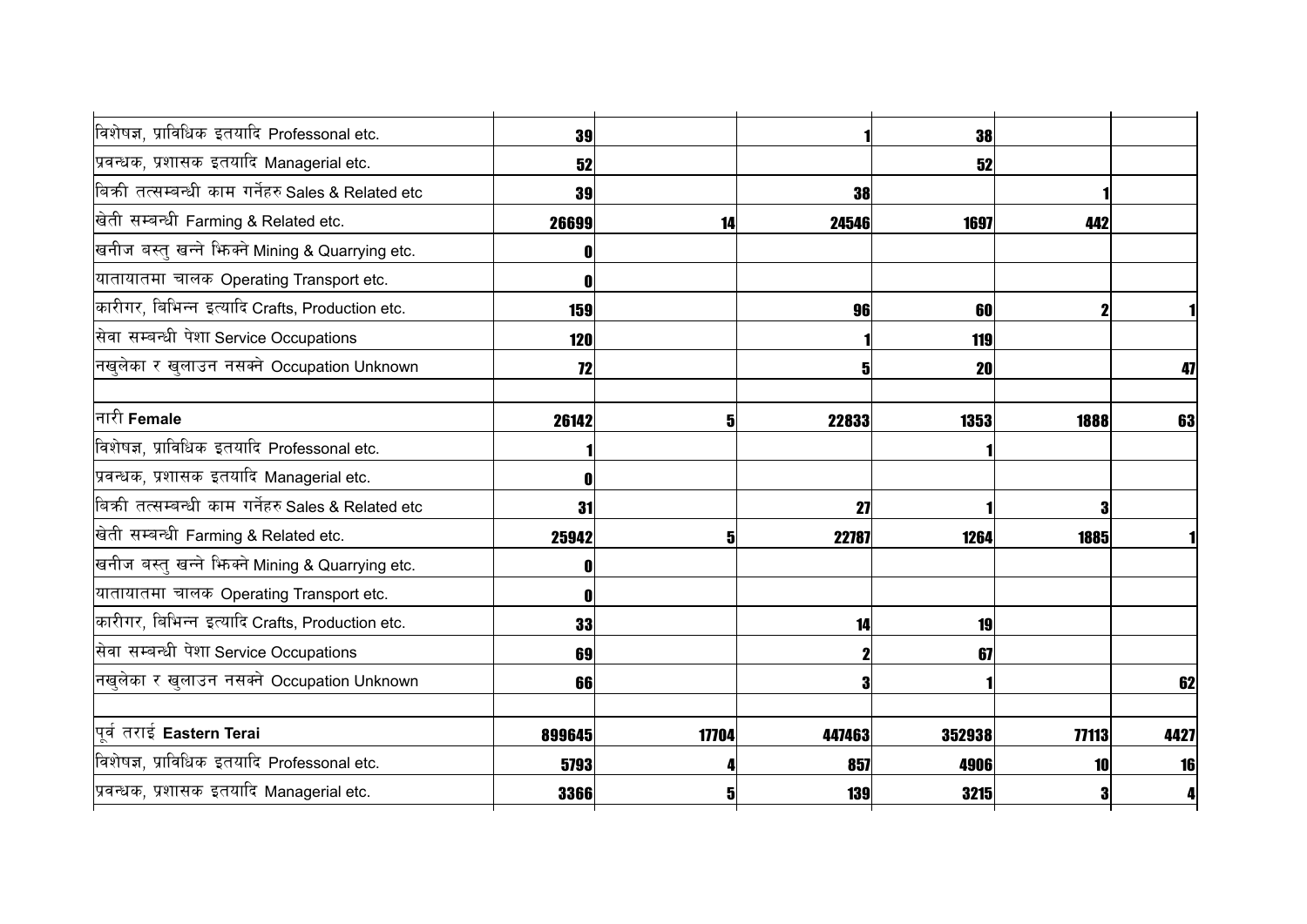| बिकी तत्सम्बन्धी काम गर्नेहरु Sales & Related etc   | 16708  | 42    | 13744  | 2160   | 730   | 32             |
|-----------------------------------------------------|--------|-------|--------|--------|-------|----------------|
| खेती सम्बन्धी Farming & Related etc.                | 822658 | 17571 | 422775 | 305967 | 75691 | 654            |
| खनीज बस्तु खन्ने भिज्मे Mining & Quarrying etc.     |        |       |        |        |       | $\mathbf{0}$   |
| यातायातमा चालक Operating Transport etc.             | 1337   |       | 224    | 1103   |       |                |
| कारीगर, बिभिन्न इत्यादि Crafts, Production etc.     | 24868  | 62    | 6889   | 17467  | 393   | 57             |
| सेवा सम्बन्धी पेशा Service Occupations              | 15994  |       | 1515   | 14362  | 108   |                |
| नखुलेका र खुलाउन नसक्ने Occupation Unknown          | 8920   | 17    | 1319   | 3758   | 173   | 3653           |
| नर Male                                             | 639863 | 14143 | 334284 | 265349 | 23461 | 2626           |
| विशेषज्ञ, प्राविधिक इतयादि Professonal etc.         | 5547   |       | 786    | 4733   |       | 15             |
| प्रवन्धक, प्रशासक इतयादि Managerial etc.            | 3353   | 5     | 137    | 3204   |       |                |
| बिक्री तत्सम्बन्धी काम गर्नेहरु Sales & Related etc | 13519  | 38    | 11004  | 1952   | 500   | 25             |
| खेती सम्बन्धी Farming & Related etc.                | 576007 | 14021 | 314761 | 224189 | 22643 | 393            |
| खनीज बस्तु खन्ने फिक्ने Mining & Quarrying etc.     |        |       | 0      |        |       | O              |
| यातायातमा चालक Operating Transport etc.             | 1335   |       | 224    | 1101   | 5     | Δ              |
| कारीगर, बिभिन्न इत्यादि Crafts, Production etc.     | 19718  | 60    | 5212   | 14226  | 177   | 43             |
| सेवा सम्बन्धी पेशा Service Occupations              | 13707  |       | 1273   | 12382  | 45    | 5 <sub>l</sub> |
| नखुलेका र खुलाउन नसक्ने Occupation Unknown          | 6677   | 12    | 887    | 3562   | 79    | 2137           |
| नारी Female                                         | 259782 | 3561  | 113179 | 87589  | 53652 | 1801           |
| विशेषज्ञ, प्राविधिक इतयादि Professonal etc.         | 246    |       | 71     | 173    |       |                |
| प्रवन्धक, प्रशासक इतयादि Managerial etc.            | 13     |       |        | 11     |       | $\mathbf{0}$   |
| बिकी तत्सम्बन्धी काम गर्नेहरु Sales & Related etc   | 3189   |       | 2740   | 208    | 230   |                |
| खेती सम्बन्धी Farming & Related etc.                | 246651 | 3550  | 108014 | 81778  | 53048 | 261            |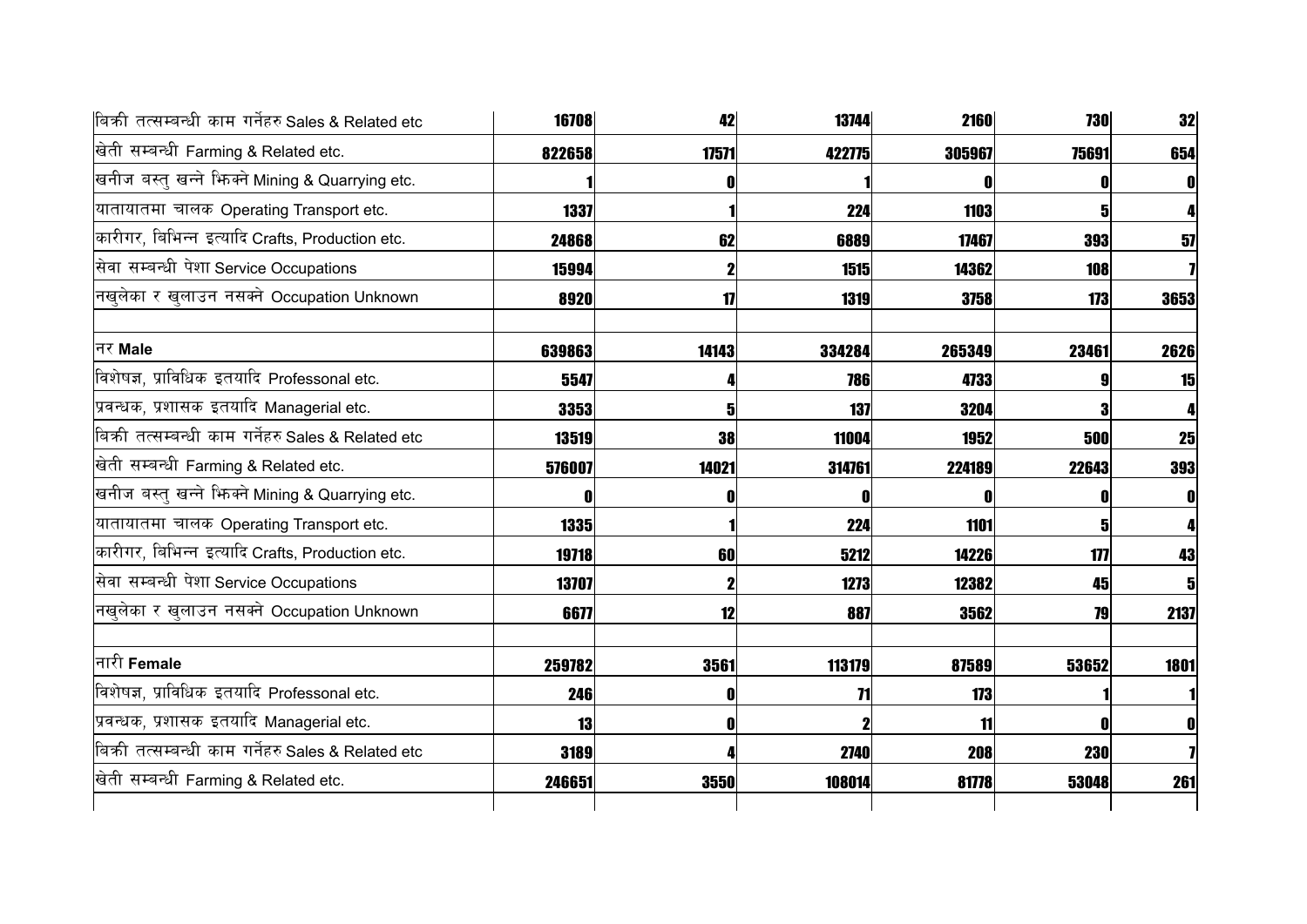|            |              |       | O          | 0                                                                                                                                                                                  |
|------------|--------------|-------|------------|------------------------------------------------------------------------------------------------------------------------------------------------------------------------------------|
|            | 0            | 0     |            | 0                                                                                                                                                                                  |
| 5150       |              | 1677  |            | 14                                                                                                                                                                                 |
| 2287       |              | 242   |            | $\mathbf{2}$                                                                                                                                                                       |
| 2243       | 5            | 432   | 94         | 1516                                                                                                                                                                               |
| 58911      | 1108         | 16438 | 10731      | 59                                                                                                                                                                                 |
| 350        |              | 31    |            | 0                                                                                                                                                                                  |
| 267        |              | 12    |            | 0                                                                                                                                                                                  |
| 1397       |              | 1133  | 43         |                                                                                                                                                                                    |
| 52857      | 1103         | 14369 | 10624      | 18                                                                                                                                                                                 |
|            |              | 0     |            |                                                                                                                                                                                    |
| 138        | O            | 55    |            | n                                                                                                                                                                                  |
| 1887       | $\mathbf{0}$ | 596   | 31         |                                                                                                                                                                                    |
| 1690       | O            | 128   | 22         | 0                                                                                                                                                                                  |
| 325        |              | 114   |            | 40                                                                                                                                                                                 |
| 42246      | 807          | 13893 | <b>728</b> | 23                                                                                                                                                                                 |
| 337        |              | 28    |            |                                                                                                                                                                                    |
| 267        |              | 12    |            |                                                                                                                                                                                    |
| 1269       |              | 1043  | 14         |                                                                                                                                                                                    |
| 37256      | 802          | 12283 | <b>706</b> |                                                                                                                                                                                    |
|            |              |       |            |                                                                                                                                                                                    |
| <b>138</b> |              | 55    |            |                                                                                                                                                                                    |
|            |              |       |            | O<br>3241<br>216<br><b>1980</b><br>63<br><b>196</b><br>30575<br><b>318</b><br>254<br>218<br>26743<br>82<br>1259<br>1540<br><b>161</b><br>26795<br>309<br>254<br>209<br>23458<br>82 |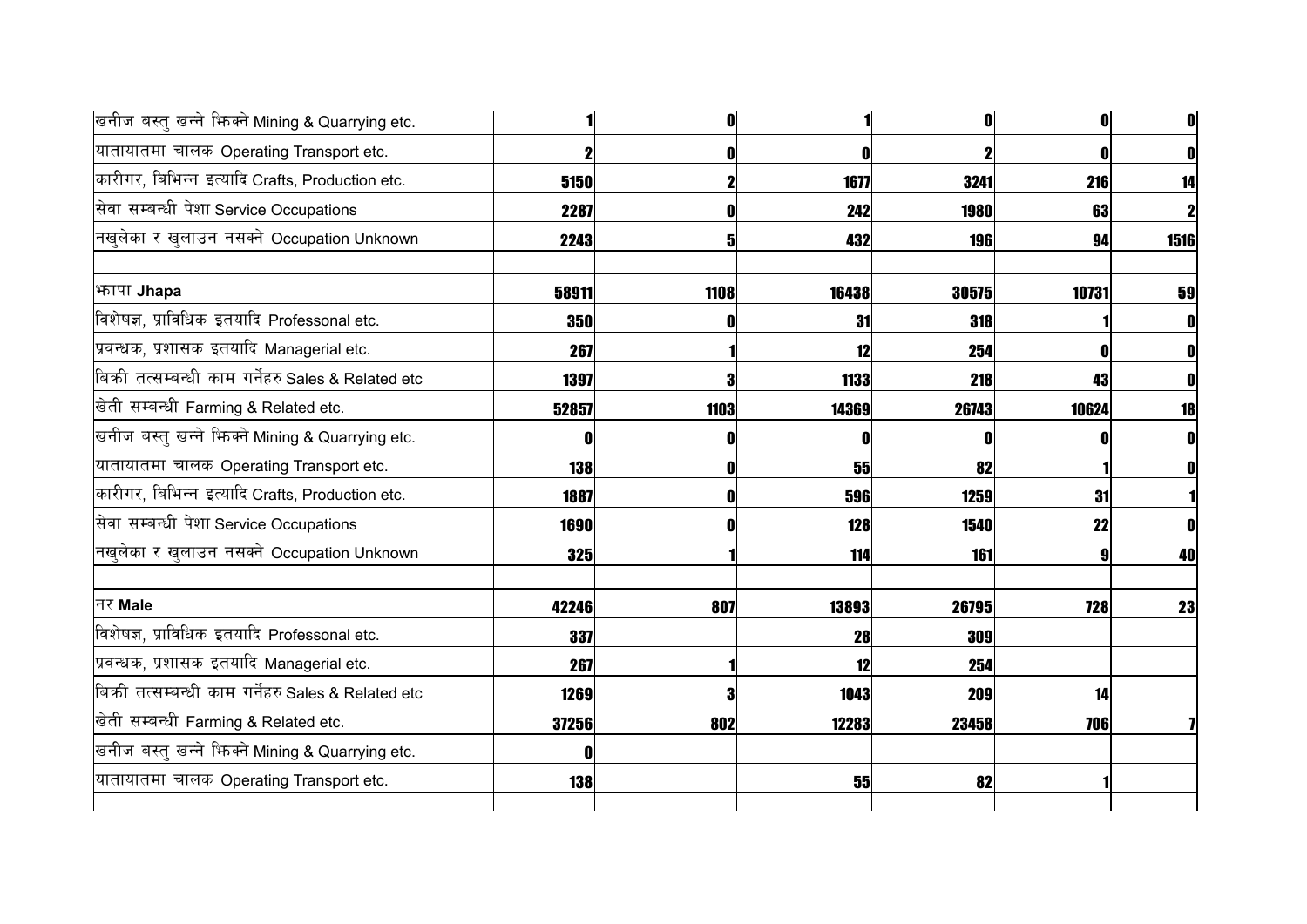| कारीगर, बिभिन्न इत्यादि Crafts, Production etc.     | 1236       |      | 285   | 948   |       |           |
|-----------------------------------------------------|------------|------|-------|-------|-------|-----------|
| सेवा सम्बन्धी पेशा Service Occupations              | 1503       |      | 111   | 1391  |       |           |
| नखुलेका र खुलाउन नसक्ने Occupation Unknown          | <b>240</b> |      | 76    | 144   |       | 15        |
| नारी Female                                         | 16665      | 301  | 2545  | 3780  | 10003 | 36        |
| विशेषज्ञ, प्राविधिक इतयादि Professonal etc.         | 13         |      | 3     |       |       |           |
| प्रवन्धक, प्रशासक इतयादि Managerial etc.            |            |      |       |       |       |           |
| बिक्री तत्सम्बन्धी काम गर्नेहरु Sales & Related etc | 128        |      | 90    | g     | 29    |           |
| खेती सम्बन्धी Farming & Related etc.                | 15601      | 301  | 2086  | 3285  | 9918  | 11        |
| खनीज बस्तु खन्ने भिज्मे Mining & Quarrying etc.     |            |      |       |       |       |           |
| यातायातमा चालक Operating Transport etc.             |            |      |       |       |       |           |
| कारीगर, बिभिन्न इत्यादि Crafts, Production etc.     | 651        |      | 311   | 311   | 29    |           |
| सेवा सम्बन्धी पेशा Service Occupations              | 187        |      | 17    | 149   | 21    |           |
| नखुलेका र खुलाउन नसक्ने Occupation Unknown          | 85         |      | 38    | 17    | 5     | <b>25</b> |
| बिराटनगर Biratnagar                                 | 125533     | 2180 | 39405 | 61556 | 21971 | 421       |
| विशेषज्ञ, प्राविधिक इतयादि Professonal etc.         | 1049       |      | 151   | 896   |       |           |
| प्रवन्धक, प्रशासक इतयादि Managerial etc.            | 840        |      |       | 831   |       |           |
| बिकी तत्सम्बन्धी काम गर्नेहरु Sales & Related etc   | 4946       | 13   | 3686  | 955   | 288   |           |
| खेती सम्बन्धी Farming & Related etc.                | 99671      | 2153 | 33864 | 42104 | 21492 | 58        |
| खनीज बस्तु खन्ने भिज्मे Mining & Quarrying etc.     |            |      | 0     |       |       | O         |
| यातायातमा चालक Operating Transport etc.             | 646        |      | 74    | 568   |       | 0         |
| कारीगर, बिभिन्न इत्यादि Crafts, Production etc.     | 12202      | 12   | 1144  | 10934 | 101   | 11        |
| सेवा सम्बन्धी पेशा Service Occupations              | 5165       |      | 378   | 4771  | 16    | 0         |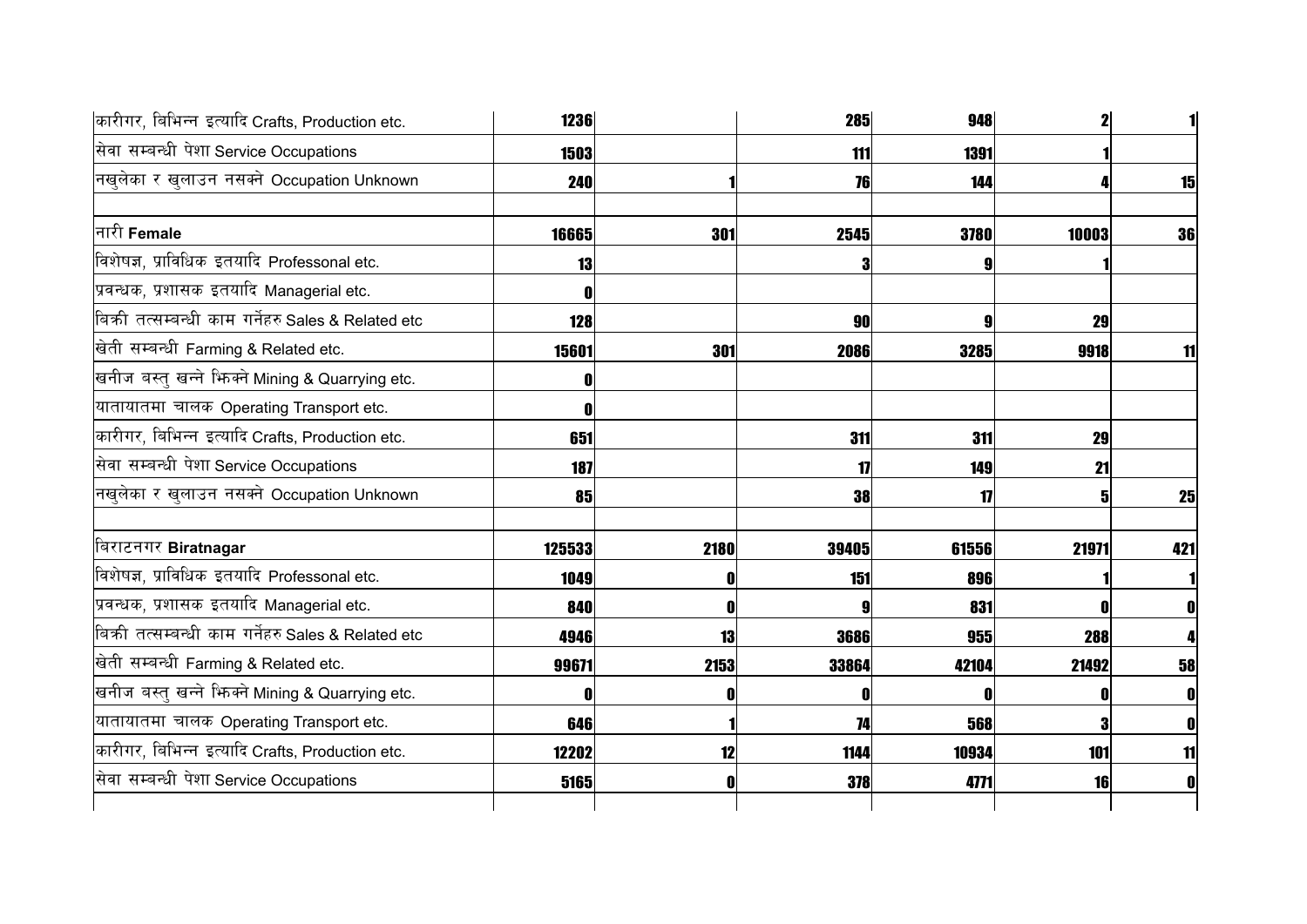| नखुलेका र खुलाउन नसक्ने Occupation Unknown        | 1014   |      | 99    | 497   | 70         | 347  |
|---------------------------------------------------|--------|------|-------|-------|------------|------|
|                                                   |        |      |       |       |            |      |
| नर Male                                           | 95955  | 1619 | 33627 | 51447 | 8954       | 308  |
| विशेषज्ञ, प्राविधिक इतयादि Professonal etc.       | 961    |      | 109   | 851   |            |      |
| प्रवन्धक, प्रशासक इतयादि Managerial etc.          | 837    |      |       | 828   |            |      |
| बिकी तत्सम्बन्धी काम गर्नेहरु Sales & Related etc | 4289   | 10   | 3152  | 912   | <b>213</b> |      |
| खेती सम्बन्धी Farming & Related etc.              | 74092  | 1595 | 28886 | 34911 | 8649       | 51   |
| खनीज बस्तु खन्ने भिज्मे Mining & Quarrying etc.   |        |      |       |       |            |      |
| यातायातमा चालक Operating Transport etc.           | 645    |      | 74    | 567   |            |      |
| कारीगर, बिभिन्न इत्यादि Crafts, Production etc.   | 9679   | 12   | 989   | 8624  | 52         |      |
| सेवा सम्बन्धी पेशा Service Occupations            | 4649   |      | 345   | 4291  | 13         |      |
| नखलेका र खुलाउन नसक्ने Occupation Unknown         | 803    |      | 63    | 463   | 23         | 253  |
| नारी Female                                       | 29578  | 561  | 5778  | 10109 | 13017      | 113  |
| विशेषज्ञ, प्राविधिक इतयादि Professonal etc.       | 88     |      | 42    | 45    |            |      |
| प्रवन्धक, प्रशासक इतयादि Managerial etc.          |        |      |       |       |            |      |
| बिकी तत्सम्बन्धी काम गर्नेहरु Sales & Related etc | 657    | 9    | 534   | 43    | 75         |      |
| खेती सम्बन्धी Farming & Related etc.              | 25579  | 558  | 4978  | 7193  | 12843      |      |
| खनीज बस्तु खन्ने भिन्क्ने Mining & Quarrying etc. |        |      |       |       |            |      |
| यातायातमा चालक Operating Transport etc.           |        |      |       |       |            |      |
| कारीगर, बिभिन्न इत्यादि Crafts, Production etc.   | 2523   |      | 155   | 2310  | 49         |      |
| सेवा सम्बन्धी पेशा Service Occupations            | 516    |      | 33    | 480   |            |      |
| नखुलेका र खुलाउन नसक्ने Occupation Unknown        | 211    |      | 36    | 34    | 47         | 94   |
| हनुमाननगर Hanumannagar                            | 131608 | 2625 | 71354 | 46686 | 9814       | 1129 |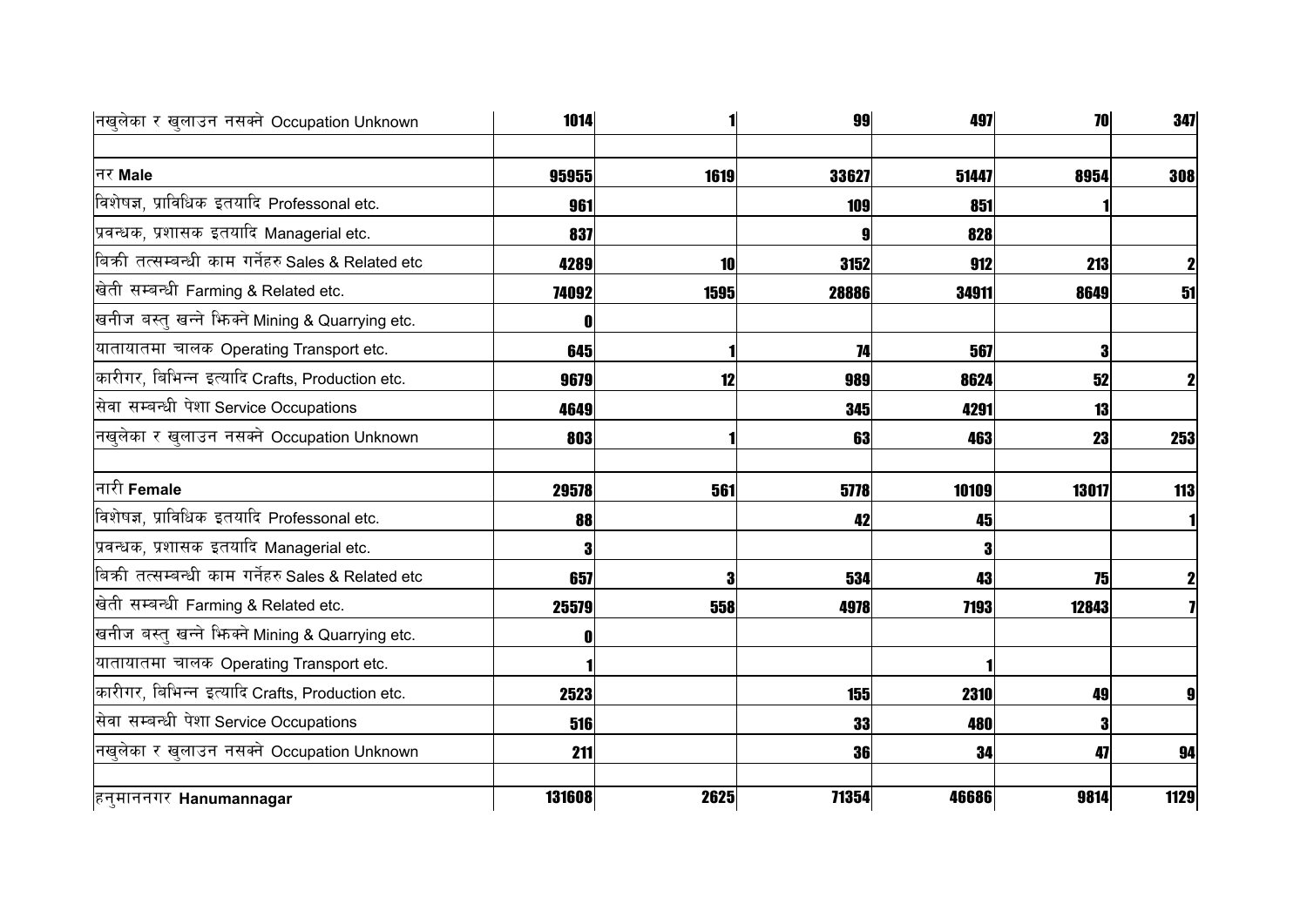| विशेषज्ञ, प्राविधिक इतयादि Professonal etc.         | 707    |             | 69         | 636         | $\mathbf{2}$ | $\mathbf{0}$ |
|-----------------------------------------------------|--------|-------------|------------|-------------|--------------|--------------|
| प्रवन्धक, प्रशासक इतयादि Managerial etc.            | 365    |             | 51         | 359         |              | $\mathbf{0}$ |
| बिकी तत्सम्बन्धी काम गर्नेहरु Sales & Related etc   | 1881   | 11          | 1592       | <b>165</b>  | 106          |              |
| खेती सम्बन्धी Farming & Related etc.                | 123450 | 2577        | 68594      | 42466       | 9627         | 186          |
| खनीज बस्तु खन्ने भिन्क्ने Mining & Quarrying etc.   |        |             | 0          |             |              |              |
| यातायातमा चालक Operating Transport etc.             | 42     | 0           | 6          | <b>36</b>   | O            | $\mathbf 0$  |
| कारीगर, बिभिन्न इत्यादि Crafts, Production etc.     | 1648   | 25          | 904        | 657         | 57           | $5 \mid$     |
| सेवा सम्बन्धी पेशा Service Occupations              | 1448   | $\mathbf 2$ | 37         | 1407        |              | $\mathbf{0}$ |
| नखुलेका र खुलाउन नसक्ने Occupation Unknown          | 2067   |             | 147        | 960         | 20           | 931          |
|                                                     |        |             |            |             |              |              |
| नर Male                                             | 84106  | 2099        | 48491      | 29407       | 3497         | 612          |
| विशेषज्ञ, प्राविधिक इतयादि Professonal etc.         | 696    |             | 68         | 626         |              |              |
| प्रवन्धक, प्रशासक इतयादि Managerial etc.            | 364    |             | 51         | 358         |              |              |
| बिक्री तत्सम्बन्धी काम गर्नेहरु Sales & Related etc | 1518   | 11          | 1279       | 140         | 84           |              |
| खेती सम्बन्धी Farming & Related etc.                | 77325  | 2058        | 46363      | 25435       | 3374         | 95           |
| खनीज बस्तु खन्ने भिन्क्ने Mining & Quarrying etc.   |        |             |            |             |              |              |
| यातायातमा चालक Operating Transport etc.             | 41     |             | 6          | 35          |              |              |
| कारीगर, बिभिन्न इत्यादि Crafts, Production etc.     | 1291   | 23          | 637        | 600         | 27           |              |
| सेवा सम्बन्धी पेशा Service Occupations              | 1307   |             | 28         | <b>1275</b> |              |              |
| नखुलेका र खुलाउन नसक्ने Occupation Unknown          | 1564   |             | <b>105</b> | 938         | 8            | 509          |
| नारी Female                                         | 47502  | 526         | 22863      | 17279       | 6317         | 517          |
| विशेषज्ञ, प्राविधिक इतयादि Professonal etc.         | 11     |             |            | 10          |              |              |
| प्रवन्धक, प्रशासक इतयादि Managerial etc.            |        |             |            |             |              |              |
|                                                     |        |             |            |             |              |              |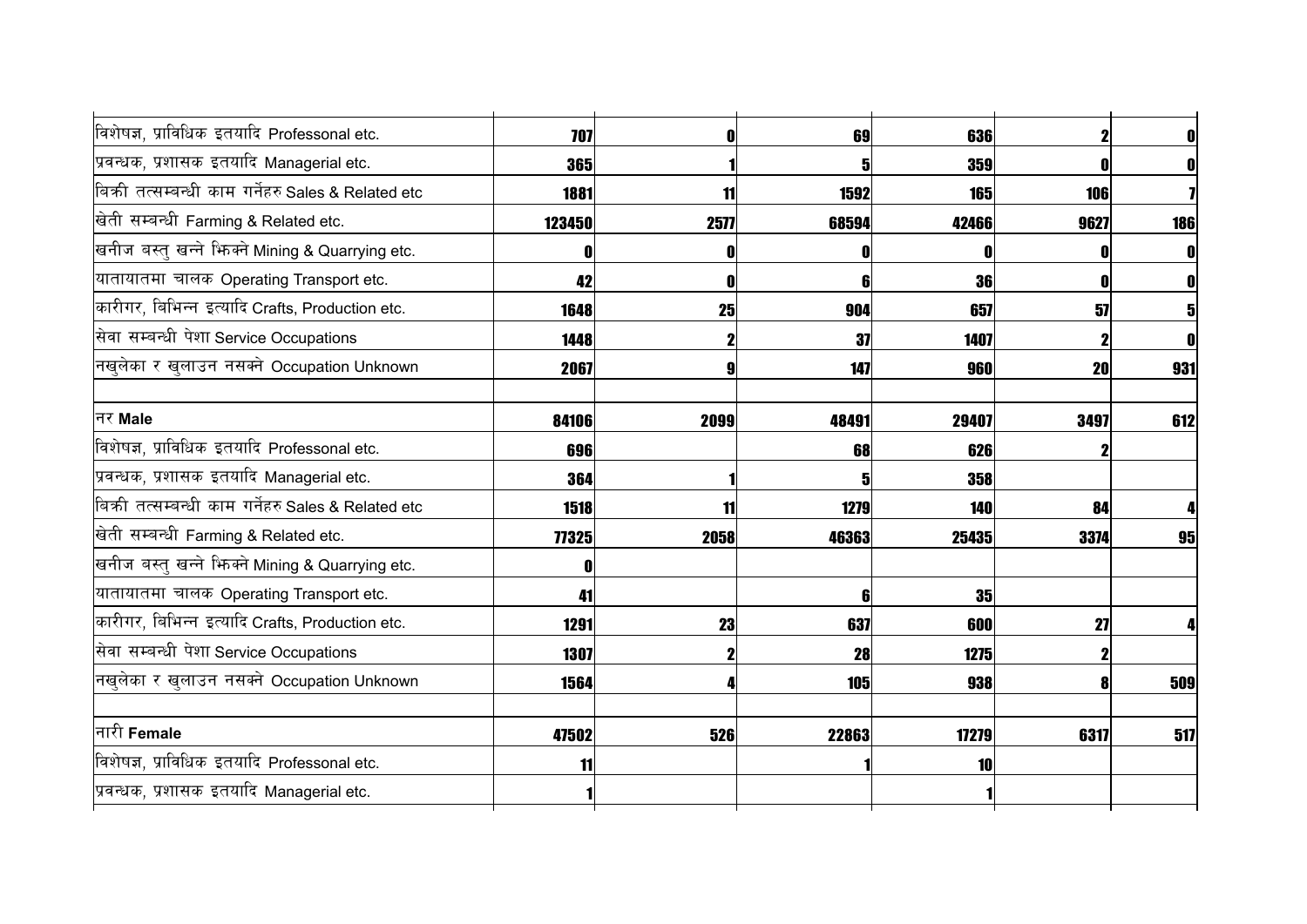| बिकी तत्सम्बन्धी काम गर्नेहरु Sales & Related etc | 363        |     | 313   | 25    | 22   | 3            |
|---------------------------------------------------|------------|-----|-------|-------|------|--------------|
| खेती सम्बन्धी Farming & Related etc.              | 46125      | 519 | 22231 | 17031 | 6253 | 91           |
| खनीज बस्तु खन्ने भिज्मे Mining & Quarrying etc.   |            |     |       |       |      |              |
| यातायातमा चालक Operating Transport etc.           |            |     |       |       |      |              |
| कारीगर, बिभिन्न इत्यादि Crafts, Production etc.   | 357        |     | 267   | 51    | 30   |              |
| सेवा सम्बन्धी पेशा Service Occupations            | 141        |     |       | 132   |      |              |
| नखुलेका र खुलाउन नसक्ने Occupation Unknown        | 503        | 5   | 42    | 22    | 12   | 422          |
| सिराहा Siraha                                     | 90583      | 761 | 59434 | 26878 | 3107 | 403          |
| विशेषज्ञ, प्राविधिक इतयादि Professonal etc.       | 320        |     | 54    | 266   |      | 0            |
| प्रवन्धक, प्रशासक इतयादि Managerial etc.          | 130        |     | 13    | 117   |      | $\mathbf 0$  |
| बिकी तत्सम्बन्धी काम गर्नेहरु Sales & Related etc | 921        |     | 851   | 61    |      |              |
| खेती सम्बन्धी Farming & Related etc.              | 86938      | 759 | 57894 | 25192 | 3034 | 59           |
| खनीज बस्तु खन्ने भिज्म्ने Mining & Quarrying etc. |            |     | 0     |       |      | O            |
| यातायातमा चालक Operating Transport etc.           | 45         |     | 6     | 36    |      | $\mathbf{z}$ |
| कारीगर, बिभिन्न इत्यादि Crafts, Production etc.   | 916        |     | 436   | 434   | 44   | $\mathbf{0}$ |
| सेवा सम्बन्धी पेशा Service Occupations            | 624        |     | 95    | 528   |      | $\mathbf{0}$ |
| नखुलेका र खुलाउन नसक्ने Occupation Unknown        | 689        |     | 85    | 244   | 20   | 340          |
| नर Male                                           | 59429      | 520 | 39821 | 17630 | 1210 | 248          |
| विशेषज्ञ, प्राविधिक इतयादि Professonal etc.       | <b>316</b> |     | 54    | 262   |      |              |
| प्रवन्धक, प्रशासक इतयादि Managerial etc.          | 129        |     | 13    | 116   |      |              |
| बिकी तत्सम्बन्धी काम गर्नेहरु Sales & Related etc | 663        |     | 605   | 53    |      | $\mathbf{2}$ |
| खेती सम्बन्धी Farming & Related etc.              | 56470      | 518 | 38667 | 16088 | 1174 | 23           |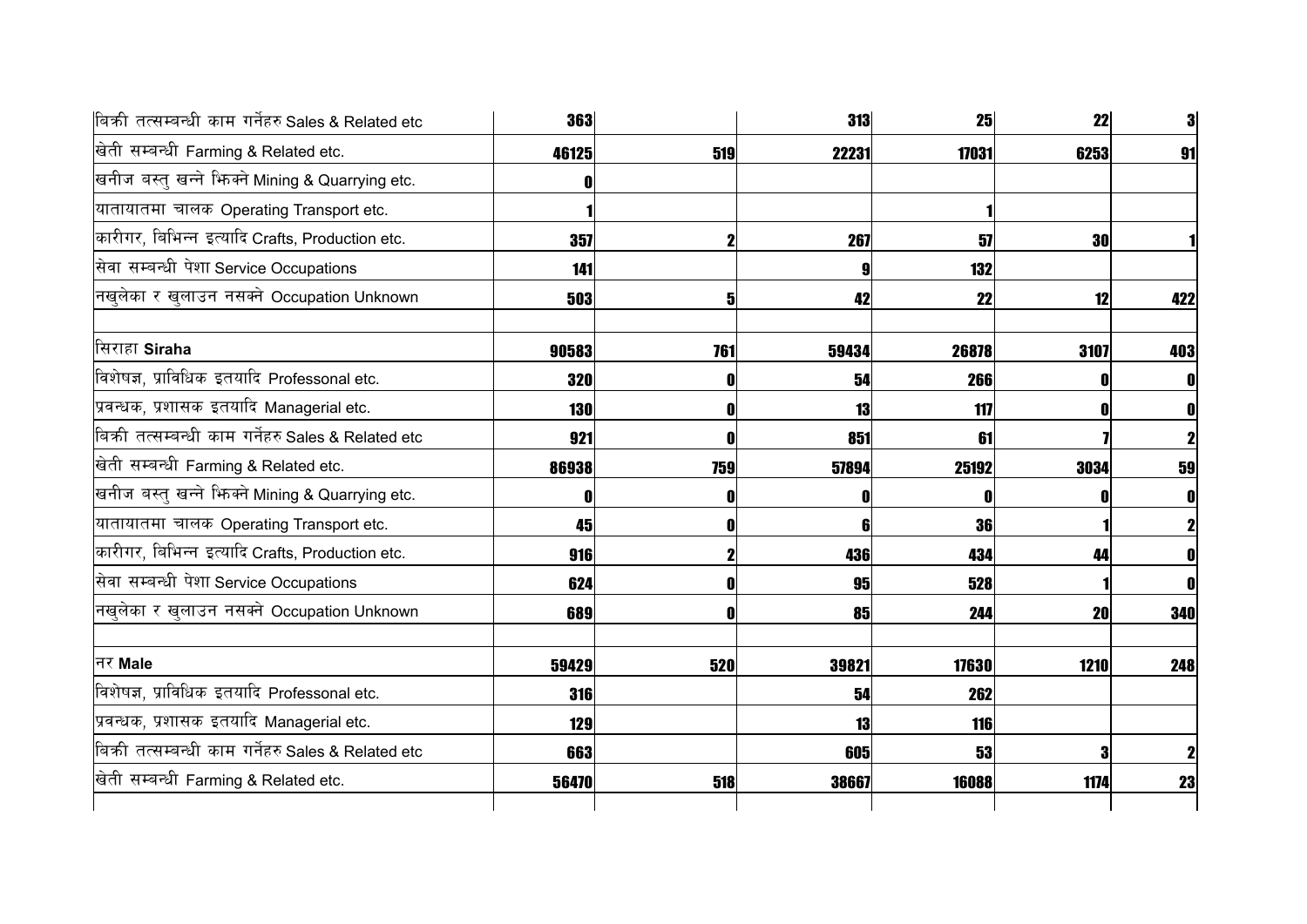| खनीज बस्तु खन्ने भिज्मे Mining & Quarrying etc.   | O          |      |       |       |             |                |
|---------------------------------------------------|------------|------|-------|-------|-------------|----------------|
| यातायातमा चालक Operating Transport etc.           | 45         |      | 6     | 36    |             | $\mathbf{2}$   |
| कारीगर, बिभिन्न इत्यादि Crafts, Production etc.   | <b>723</b> |      | 326   | 381   | 14          |                |
| सेवा सम्बन्धी पेशा Service Occupations            | 549        |      | 80    | 469   |             |                |
| नखुलेका र खुलाउन नसक्ने Occupation Unknown        | 534        |      | 70    | 225   | 18          | 221            |
| नारी Female                                       | 31154      | 241  | 19613 | 9248  | 1897        | 155            |
| विशेषज्ञ, प्राविधिक इतयादि Professonal etc.       |            |      |       |       |             |                |
| प्रवन्धक, प्रशासक इतयादि Managerial etc.          |            |      |       |       |             |                |
| बिकी तत्सम्बन्धी काम गर्नेहरु Sales & Related etc | 258        |      | 246   |       |             |                |
| खेती सम्बन्धी Farming & Related etc.              | 30468      | 241  | 19227 | 9104  | <b>1860</b> | 36             |
| खनीज बस्तु खन्ने भिन्क्ने Mining & Quarrying etc. |            |      |       |       |             |                |
| यातायातमा चालक Operating Transport etc.           |            |      |       |       |             |                |
| कारीगर, बिभिन्न इत्यादि Crafts, Production etc.   | <b>193</b> |      | 110   | 53    | 30          |                |
| सेवा सम्बन्धी पेशा Service Occupations            | 75         |      | 15    | 59    |             |                |
| नखुलेका र खुलाउन नसक्ने Occupation Unknown        | <b>155</b> |      | 15    | 19    |             | 119            |
| महोत्तरी <b>Mahottari</b>                         | 168441     | 5396 | 80606 | 74056 | 7508        | 875            |
| विशेषज्ञ, प्राविधिक इतयादि Professonal etc.       | 1461       |      | 330   | 1125  |             | 6 <sup>1</sup> |
| प्रवन्धक, प्रशासक इतयादि Managerial etc.          | 497        |      | 27    | 469   |             | $\mathbf{0}$   |
| बिकी तत्सम्बन्धी काम गर्नेहरु Sales & Related etc | 3123       |      | 2807  | 266   | 42          | 5 <sub>l</sub> |
| खेती सम्बन्धी Farming & Related etc.              | 155953     | 5393 | 75299 | 67768 | 7415        | 78             |
| खनीज बस्तु खन्ने भिन्क्ने Mining & Quarrying etc. |            |      |       |       |             | O              |
| यातायातमा चालक Operating Transport etc.           | 54         |      |       | 52    |             | 0              |
|                                                   |            |      |       |       |             |                |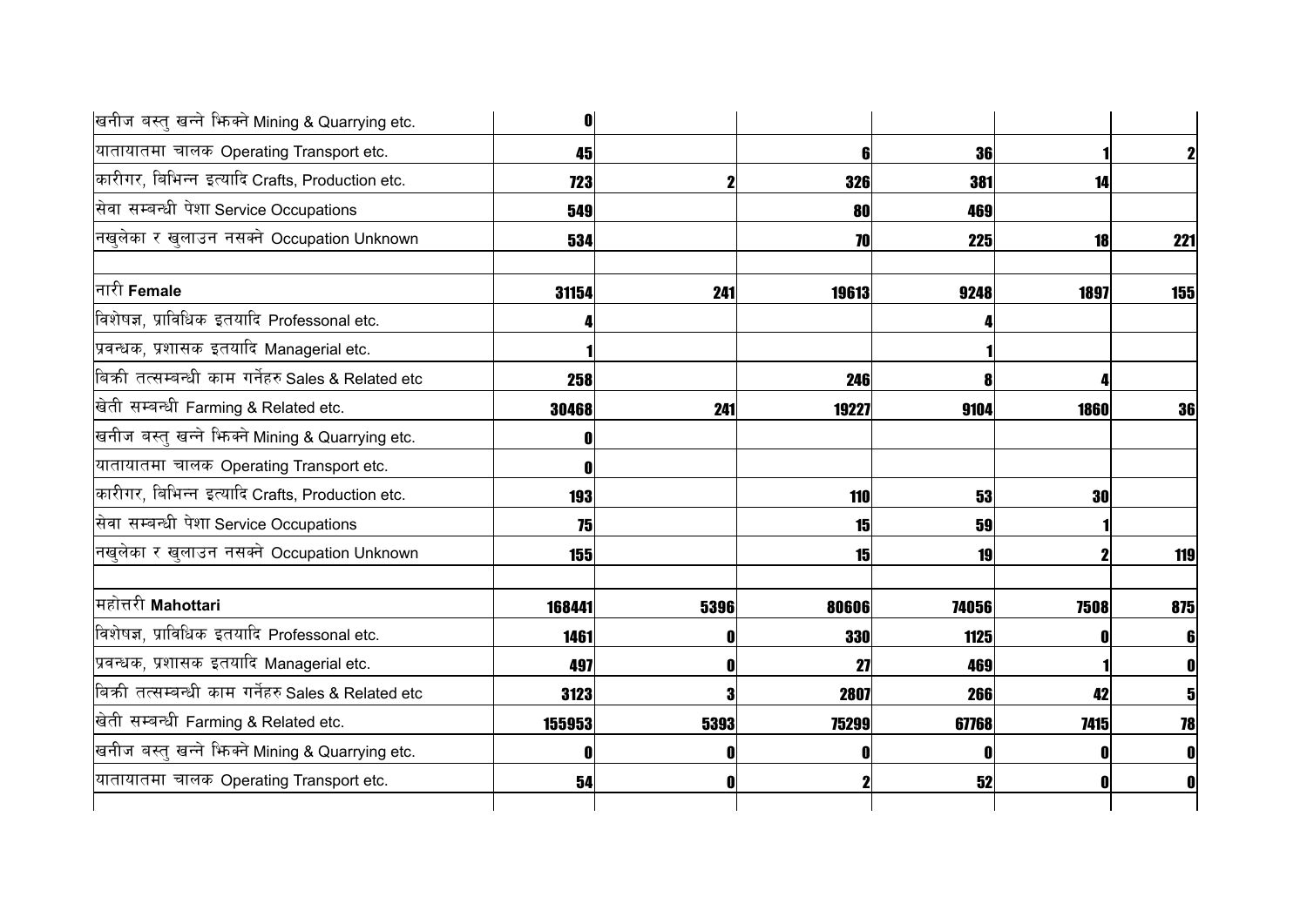| कारीगर, बिभिन्न इत्यादि Crafts, Production etc.   | 3103   |      | 1597        | 1474  | 27        | $\mathbf{5}$ |
|---------------------------------------------------|--------|------|-------------|-------|-----------|--------------|
| सेवा सम्बन्धी पेशा Service Occupations            | 2653   |      | 266         | 2379  |           |              |
| नखुलेका र खुलाउन नसक्ने Occupation Unknown        | 1597   |      | 278         | 523   | <b>16</b> | 780          |
| नर Male                                           | 133055 | 4481 | 65864       | 59217 | 2937      | 556          |
| विशेषज्ञ, प्राविधिक इतयादि Professonal etc.       | 1401   |      | 317         | 1078  |           | 61           |
| प्रवन्धक, प्रशासक इतयादि Managerial etc.          | 496    |      | 27          | 468   |           |              |
| बिकी तत्सम्बन्धी काम गर्नेहरु Sales & Related etc | 2250   |      | 2024        | 195   | 24        |              |
| खेती सम्बन्धी Farming & Related etc.              | 123020 | 4478 | 61822       | 53773 | 2874      | 73           |
| खनीज बस्तु खन्ने भिनको Mining & Quarrying etc.    |        |      |             |       |           |              |
| यातायातमा चालक Operating Transport etc.           | 54     |      | $\mathbf 2$ | 52    |           |              |
| कारीगर, बिभिन्न इत्यादि Crafts, Production etc.   | 2547   |      | 1269        | 1253  | 20        |              |
| सेवा सम्बन्धी पेशा Service Occupations            | 2125   |      | 215         | 1903  | 6         |              |
| नखलेका र खुलाउन नसक्ने Occupation Unknown         | 1162   |      | 188         | 495   | 12        | 467          |
| नारी Female                                       | 35386  | 915  | 14742       | 14839 | 4571      | 319          |
| विशेषज्ञ, प्राविधिक इतयादि Professonal etc.       | 60     |      | 13          | 47    |           |              |
| प्रवन्धक, प्रशासक इतयादि Managerial etc.          |        |      |             |       |           |              |
| बिकी तत्सम्बन्धी काम गर्नेहरु Sales & Related etc | 873    |      | 783         | 71    | 18        |              |
| खेती सम्बन्धी Farming & Related etc.              | 32933  | 915  | 13477       | 13995 | 4541      |              |
| खनीज बस्तु खन्ने भिज्मे Mining & Quarrying etc.   |        |      |             |       |           |              |
| यातायातमा चालक Operating Transport etc.           |        |      |             |       |           |              |
| कारीगर, बिभिन्न इत्यादि Crafts, Production etc.   | 556    |      | 328         | 221   |           |              |
| सेवा सम्बन्धी पेशा Service Occupations            | 528    |      | 51          | 476   |           |              |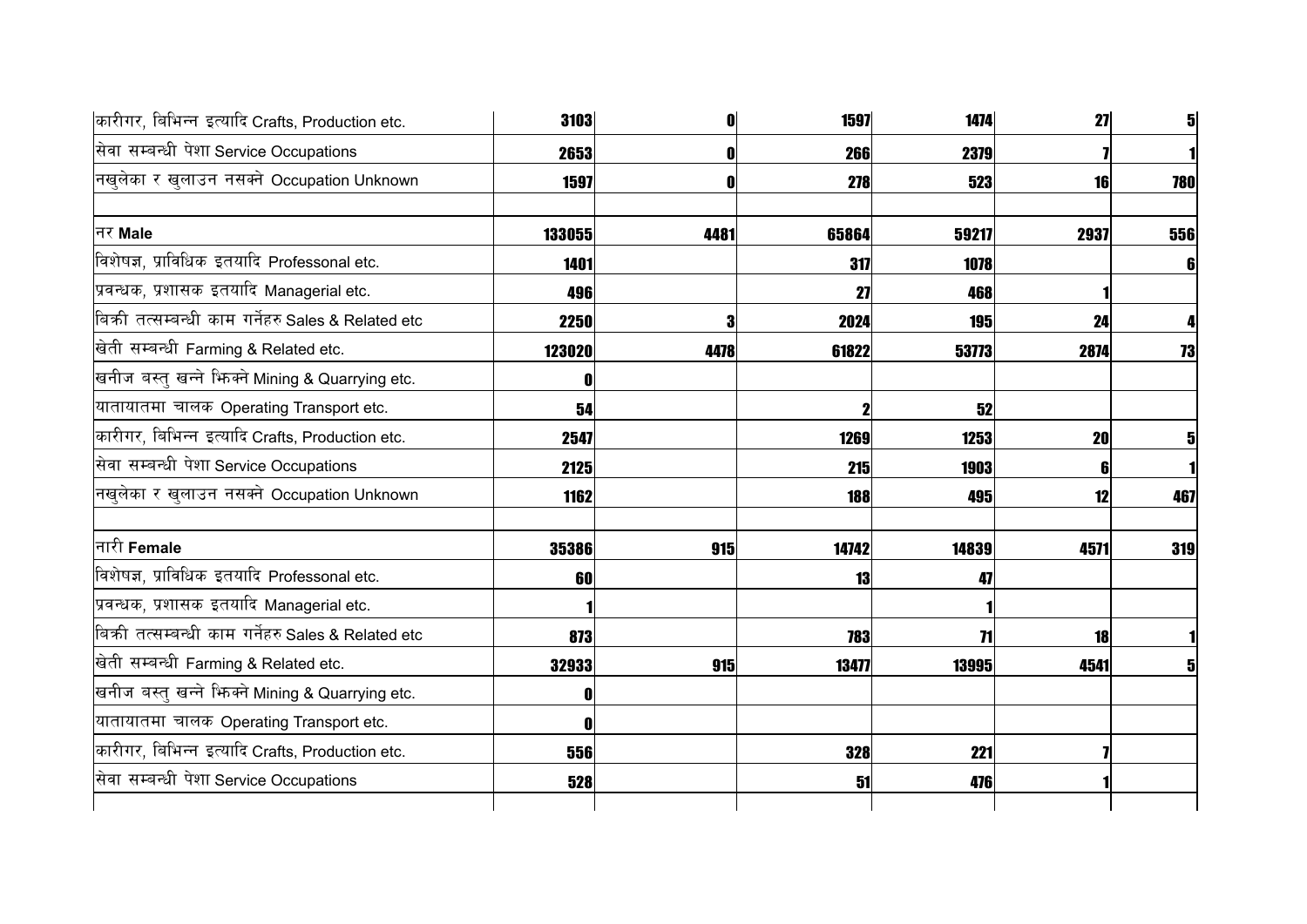| नखलेका र खुलाउन नसक्ने Occupation Unknown         | 435   |     | 90    | 28    |      | 313 |
|---------------------------------------------------|-------|-----|-------|-------|------|-----|
| सर्लाही Sarlahi                                   |       |     |       |       |      |     |
|                                                   | 65828 | 842 | 39310 | 18339 | 6670 | 667 |
| विशेषज्ञ, प्राविधिक इतयादि Professonal etc.       | 232   |     | 30    | 199   |      |     |
| प्रवन्धक, प्रशासक इतयादि Managerial etc.          | 58    | n   | 19    | 38    |      |     |
| बिकी तत्सम्बन्धी काम गर्नेहरु Sales & Related etc | 595   |     | 531   | 27    | 35   |     |
| खेती सम्बन्धी Farming & Related etc.              | 62788 | 838 | 38327 | 16972 | 6574 | 77  |
| खनीज बस्तु खन्ने भिन्क्ने Mining & Quarrying etc. |       |     |       |       |      |     |
| यातायातमा चालक Operating Transport etc.           |       |     |       |       |      |     |
| कारीगर, बिभिन्न इत्यादि Crafts, Production etc.   | 516   |     | 288   | 197   | 28   |     |
| सेवा सम्बन्धी पेशा Service Occupations            | 447   |     | 49    | 389   |      |     |
| नखुलेका र खुलाउन नसक्ने Occupation Unknown        | 1184  |     | 65    | 510   | 23   | 585 |
| नर Male                                           | 46831 | 653 | 30114 | 13613 | 2079 | 372 |
| विशेषज्ञ, प्राविधिक इतयादि Professonal etc.       | 231   |     | 29    | 199   |      |     |
| प्रवन्धक, प्रशासक इतयादि Managerial etc.          | 58    |     | 19    | 38    |      |     |
| बिकी तत्सम्बन्धी काम गर्नेहरु Sales & Related etc | 482   |     | 443   | 23    | 14   |     |
| खेती सम्बन्धी Farming & Related etc.              | 44480 | 649 | 29303 | 12420 | 2049 | 59  |
| खनीज बस्तु खन्ने भिन्क्ने Mining & Quarrying etc. |       |     |       |       |      |     |
| यातायातमा चालक Operating Transport etc.           |       |     |       |       |      |     |
| कारीगर, बिभिन्न इत्यादि Crafts, Production etc.   | 393   |     | 236   | 152   |      |     |
| सेवा सम्बन्धी पेशा Service Occupations            | 334   |     | 37    | 294   |      |     |
| नखुलेका र खुलाउन नसक्ने Occupation Unknown        | 846   |     | 47    | 480   |      | 310 |
| नारी Female                                       | 18997 | 189 | 9196  | 4726  | 4591 | 295 |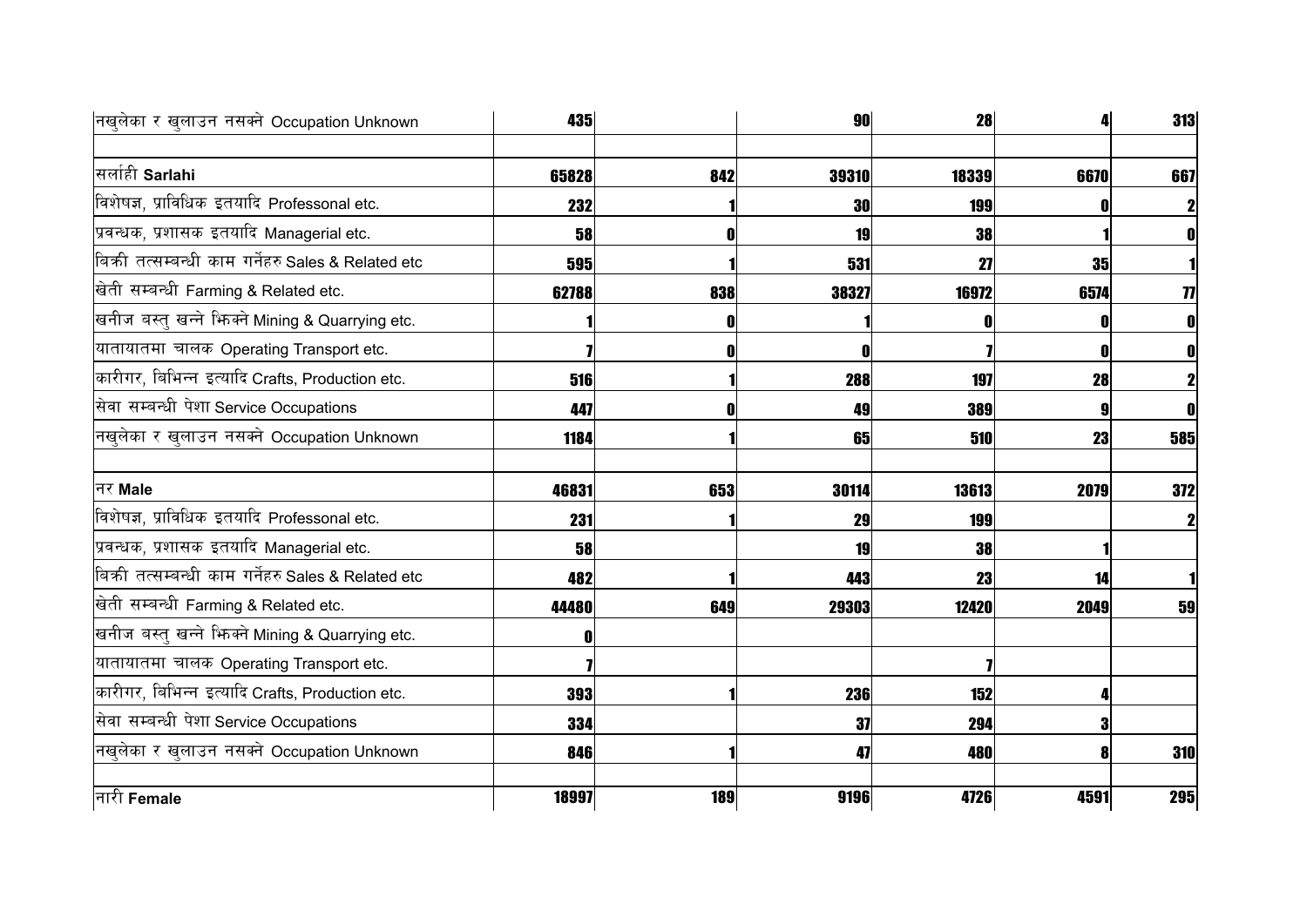| विशेषज्ञ, प्राविधिक इतयादि Professonal etc.         |            |      |       |       |      |              |
|-----------------------------------------------------|------------|------|-------|-------|------|--------------|
| प्रवन्धक, प्रशासक इतयादि Managerial etc.            |            |      |       |       |      |              |
| बिकी तत्सम्बन्धी काम गर्नेहरु Sales & Related etc   | 113        |      | 88    |       | 21   |              |
| खेती सम्बन्धी Farming & Related etc.                | 18308      | 189  | 9024  | 4552  | 4525 | 18           |
| खनीज बस्तु खन्ने भिन्क्ने Mining & Quarrying etc.   |            |      |       |       |      |              |
| यातायातमा चालक Operating Transport etc.             |            |      |       |       |      |              |
| कारीगर, बिभिन्न इत्यादि Crafts, Production etc.     | 123        |      | 52    | 45    | 24   |              |
| सेवा सम्बन्धी पेशा Service Occupations              | <b>113</b> |      | 12    | 95    | 6    |              |
| नखुलेका र खुलाउन नसक्ने Occupation Unknown          | 338        |      | 18    | 30    | 15   | 275          |
|                                                     |            |      |       |       |      |              |
| <mark> </mark> रौतहट <b>Rautahat</b>                | 77286      | 2103 | 43593 | 28376 | 3087 | 127          |
| विशेषज्ञ, प्राविधिक इतयादि Professonal etc.         | 550        | O    | 64    | 485   |      |              |
| प्रवन्धक, प्रशासक इतयादि Managerial etc.            | 252        | 0    | 14    | 238   |      | $\mathbf{0}$ |
| बिक्री तत्सम्बन्धी काम गर्नेहरु Sales & Related etc | 910        |      | 785   | 117   |      | $\mathbf{0}$ |
| खेती सम्बन्धी Farming & Related etc.                | 72932      | 2098 | 41656 | 26078 | 3058 | 42           |
| खनीज बस्तु खन्ने भिज्मे Mining & Quarrying etc.     |            | 0    | O     |       |      | $\mathbf{0}$ |
| यातायातमा चालक Operating Transport etc.             | 31         | O    | 12    | 19    |      | $\mathbf{0}$ |
| कारीगर, बिभिन्न इत्यादि Crafts, Production etc.     | 1126       |      | 689   | 416   | 15   | 6            |
| सेवा सम्बन्धी पेशा Service Occupations              | 985        | O    | 212   | 766   |      | $\mathbf{0}$ |
| नखुलेका र खुलाउन नसक्ने Occupation Unknown          | 500        |      | 161   | 257   | 3    | 78           |
|                                                     |            |      |       |       |      |              |
| नर Male                                             | 63474      | 1779 | 37946 | 22714 | 929  | 106          |
| विशेषज्ञ, प्राविधिक इतयादि Professonal etc.         | 532        |      | 62    | 469   |      |              |
| प्रवन्धक, प्रशासक इतयादि Managerial etc.            | 250        |      | 14    | 236   |      |              |
|                                                     |            |      |       |       |      |              |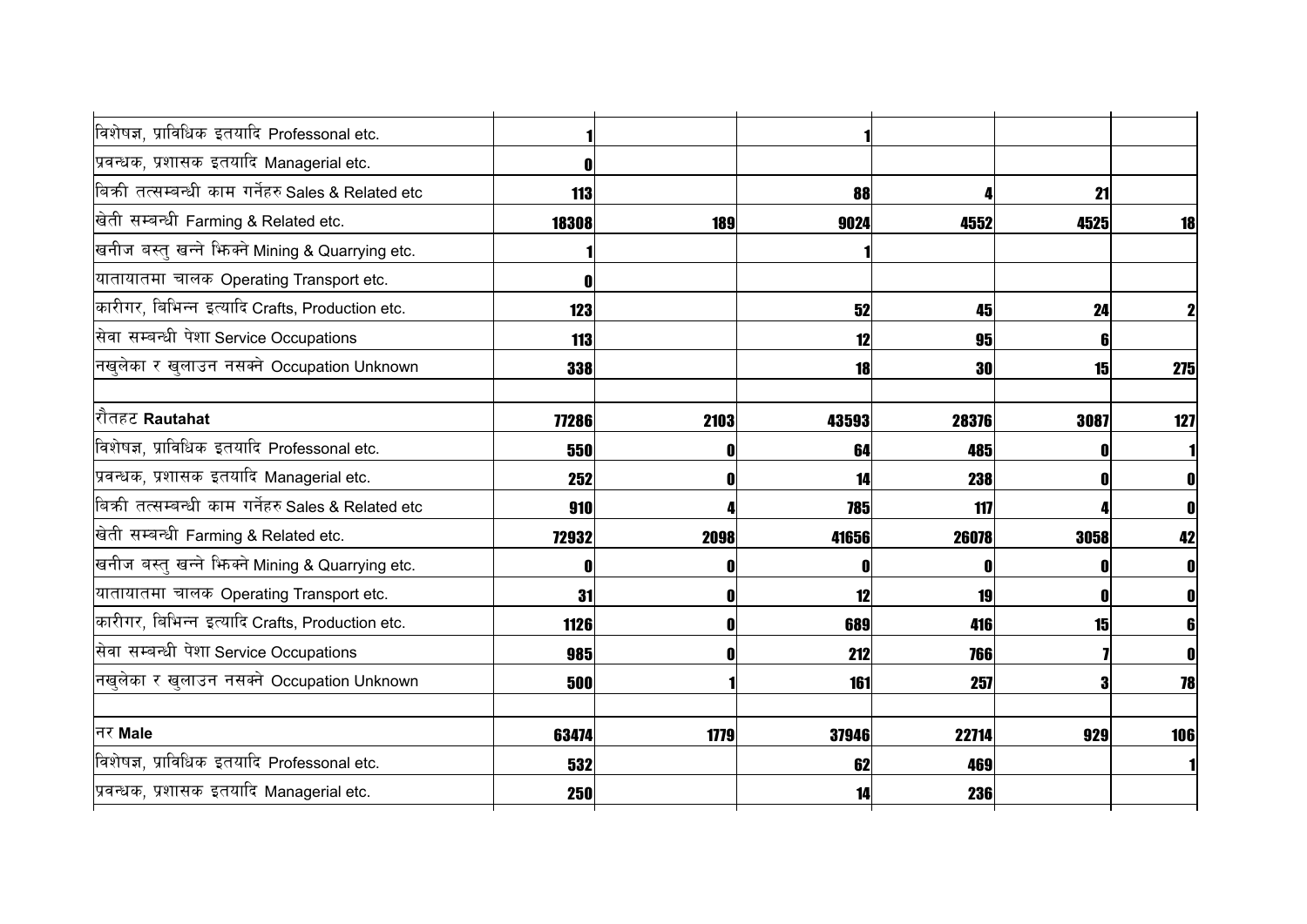| बिकी तत्सम्बन्धी काम गर्नेहरु Sales & Related etc | <b>759</b> |      | 649        | <b>103</b> | 3          |     |
|---------------------------------------------------|------------|------|------------|------------|------------|-----|
| खेती सम्बन्धी Farming & Related etc.              | 59703      | 1774 | 36392      | 20586      | 917        | 34  |
| खनीज बस्तु खन्ने भिज्मे Mining & Quarrying etc.   |            |      |            |            |            |     |
| यातायातमा चालक Operating Transport etc.           | 31         |      | 12         | 19         |            |     |
| कारीगर, बिभिन्न इत्यादि Crafts, Production etc.   | 931        |      | <b>536</b> | 383        | 6l         | 6   |
| सेवा सम्बन्धी पेशा Service Occupations            | 854        |      | 178        | 675        |            |     |
| नखुलेका र खुलाउन नसक्ने Occupation Unknown        | 414        |      | <b>103</b> | 243        |            | 65  |
| नारी Female                                       | 13812      | 324  | 5647       | 5662       | 2158       | 21  |
| विशेषज्ञ, प्राविधिक इतयादि Professonal etc.       | 18         |      |            | 16         |            |     |
| प्रवन्धक, प्रशासक इतयादि Managerial etc.          |            |      |            |            |            |     |
| बिकी तत्सम्बन्धी काम गर्नेहरु Sales & Related etc | 151        |      | 136        | 14         |            |     |
| खेती सम्बन्धी Farming & Related etc.              | 13229      | 324  | 5264       | 5492       | 2141       |     |
| खनीज बस्तु खन्ने फिक्ने Mining & Quarrying etc.   |            |      |            |            |            |     |
| यातायातमा चालक Operating Transport etc.           |            |      |            |            |            |     |
| कारीगर, बिभिन्न इत्यादि Crafts, Production etc.   | <b>195</b> |      | 153        | 33         | 9          |     |
| सेवा सम्बन्धी पेशा Service Occupations            | 131        |      | 34         | 91         |            |     |
| नखुलेका र खुलाउन नसक्ने Occupation Unknown        | 86         |      | 58         | 14         |            | 13  |
| बारा Bara                                         | 119382     | 1520 | 66841      | 42131      | 8491       | 399 |
| विशेषज्ञ, प्राविधिक इतयादि Professonal etc.       | <b>796</b> |      | 89         | 697        | 6          | 3   |
| प्रवन्धक, प्रशासक इतयादि Managerial etc.          | 889        | 3    | 27         | 855        |            |     |
| बिकी तत्सम्बन्धी काम गर्नेहरु Sales & Related etc | 2406       |      | 1877       | 313        | <b>200</b> | 12  |
| खेती सम्बन्धी Farming & Related etc.              | 108645     | 1487 | 63302      | 35600      | 8153       | 103 |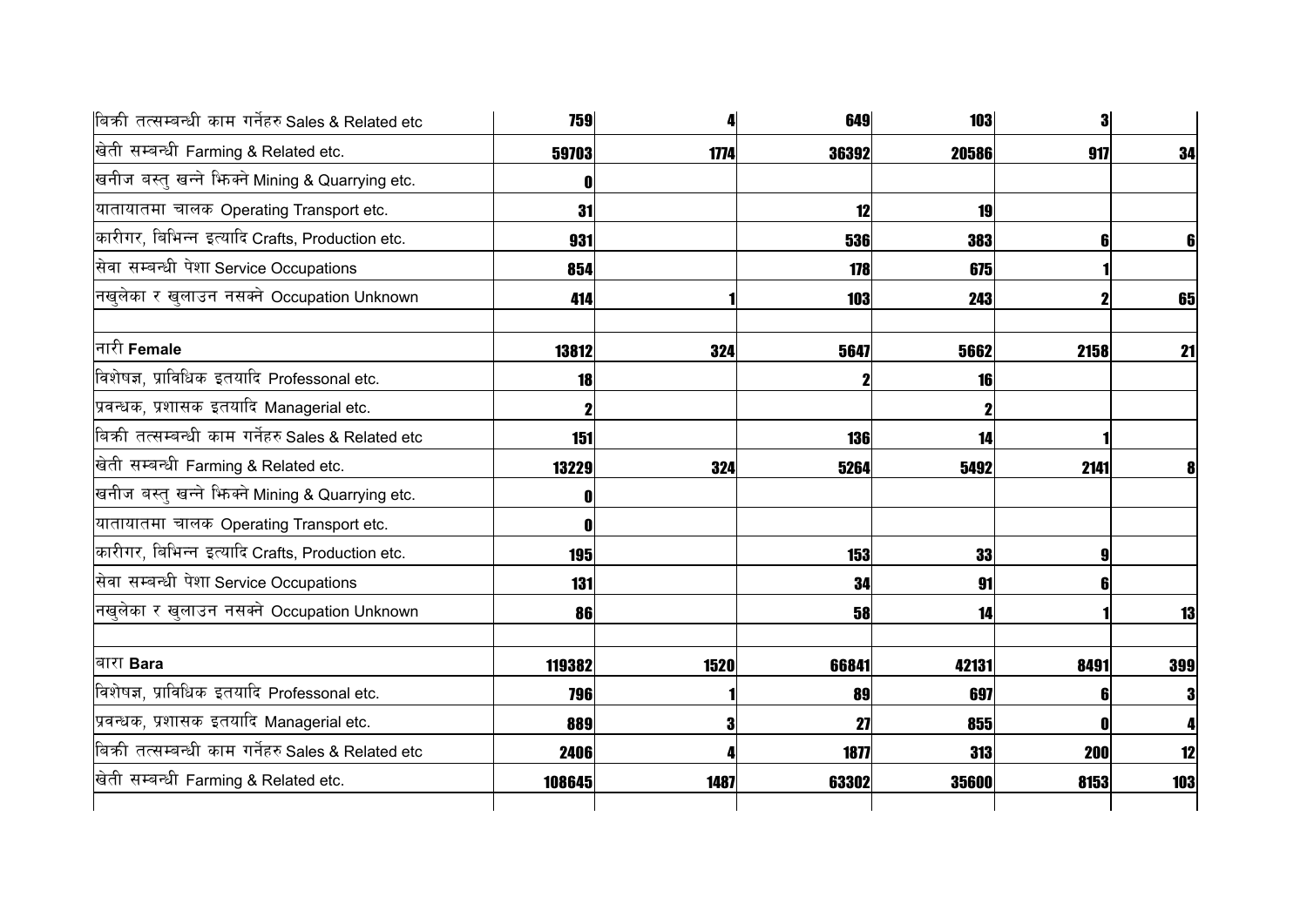| खनीज बस्तु खन्ने भिन्मे Mining & Quarrying etc.   | 0            | 0          | 0         | O     | $\mathbf{0}$ |     |
|---------------------------------------------------|--------------|------------|-----------|-------|--------------|-----|
| यातायातमा चालक Operating Transport etc.           | 337          | 0          | 69        | 268   |              |     |
| कारीगर, बिभिन्न इत्यादि Crafts, Production etc.   | 2942         | 22         | 982       | 1830  | 81           | 27  |
| सेवा सम्बन्धी पेशा Service Occupations            | 2381         | -0         | 251       | 2083  | 43           |     |
| नखुलेका र खुलाउन नसक्ने Occupation Unknown        | 986          | Я          | 244       | 485   |              | 246 |
| नर Male                                           | 74110        | 1164       | 43180     | 27828 | 1713         | 225 |
| विशेषज्ञ, प्राविधिक इतयादि Professonal etc.       | <b>755</b>   |            | 82        | 663   |              |     |
| प्रवन्धक, प्रशासक इतयादि Managerial etc.          | 885          | Я          | <b>25</b> | 853   |              |     |
| बिकी तत्सम्बन्धी काम गर्नेहरु Sales & Related etc | <b>1860</b>  |            | 1417      | 286   | 143          | 11  |
| खेती सम्बन्धी Farming & Related etc.              | 65152        | 1132       | 40492     | 21989 | 1494         | 45  |
| खनीज बस्तु खन्ने भिन्क्ने Mining & Quarrying etc. | <b>n</b>     |            |           |       |              |     |
| यातायातमा चालक Operating Transport etc.           | 337          |            | 69        | 268   |              |     |
| कारीगर, बिभिन्न इत्यादि Crafts, Production etc.   | 2514         | 22         | 752       | 1666  | 49           | 25  |
| सेवा सम्बन्धी पेशा Service Occupations            | 1855         |            | 192       | 1642  | 19           |     |
| नखलेका र खुलाउन नसक्ने Occupation Unknown         | 752          | 3          | 151       | 461   |              | 135 |
| नारी <b>Female</b>                                | 45272        | 356        | 23661     | 14303 | 6778         | 174 |
| विशेषज्ञ, प्राविधिक इतयादि Professonal etc.       | 41           |            |           | 34    |              |     |
| प्रवन्धक, प्रशासक इतयादि Managerial etc.          |              |            |           |       |              |     |
| बिकी तत्सम्बन्धी काम गर्नेहरु Sales & Related etc | 546          |            | 460       | 27    | 57           |     |
| खेती सम्बन्धी Farming & Related etc.              | 43493        | <b>355</b> | 22810     | 13611 | 6659         | 58  |
| खनीज बस्तु खन्ने भिन्क्ने Mining & Quarrying etc. | OI           |            |           |       |              |     |
| यातायातमा चालक Operating Transport etc.           | $\mathbf{0}$ |            |           |       |              |     |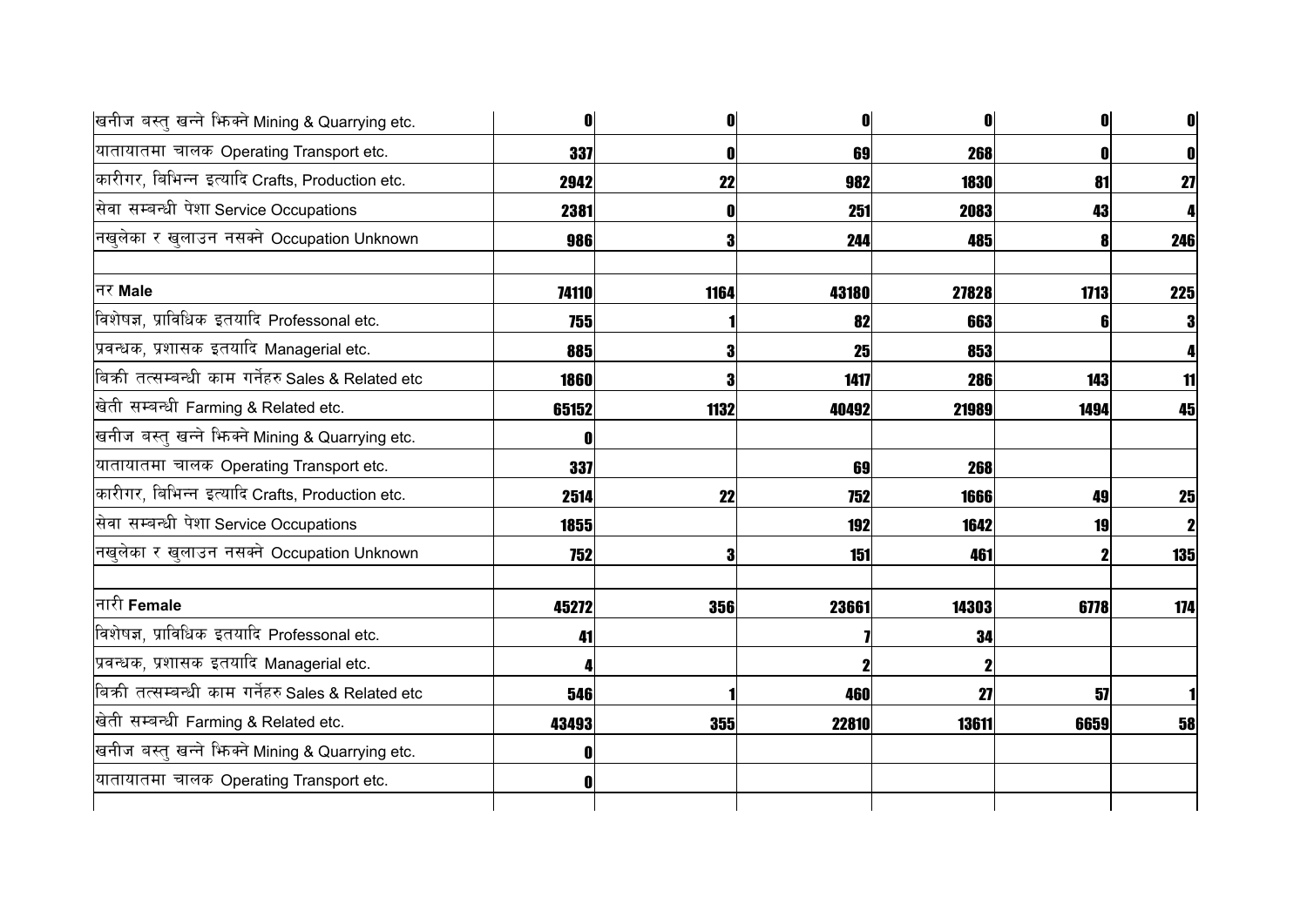| कारीगर, बिभिन्न इत्यादि Crafts, Production etc.   | 428   |      | <b>230</b> | 164   | 32   | $\mathbf{2}$ |
|---------------------------------------------------|-------|------|------------|-------|------|--------------|
| सेवा सम्बन्धी पेशा Service Occupations            | 526   |      | 59         | 441   | 24   | $\mathbf{z}$ |
| नखुलेका र खुलाउन नसक्ने Occupation Unknown        | 234   |      | 93         | 24    |      | 111          |
| पर्सा Parsa                                       | 62073 | 1169 | 30482      | 24341 | 5734 | 347          |
| विशेषज्ञ, प्राविधिक इतयादि Professonal etc.       | 328   |      | 39         | 284   |      | 3            |
| प्रवन्धक, प्रशासक इतयादि Managerial etc.          | 68    |      | 13         | 54    |      | 0            |
| बिकी तत्सम्बन्धी काम गर्नेहरु Sales & Related etc | 529   |      | 482        | 38    |      |              |
| खेती सम्बन्धी Farming & Related etc.              | 59424 | 1163 | 29470      | 23044 | 5714 | 33           |
| खनीज बस्तु खन्ने भिनको Mining & Quarrying etc.    |       |      | 0          |       |      |              |
| यातायातमा चालक Operating Transport etc.           | 37    |      | O          | 35    |      |              |
| कारीगर, बिभिन्न इत्यादि Crafts, Production etc.   | 528   |      | 253        | 266   |      |              |
| सेवा सम्बन्धी पेशा Service Occupations            | 601   |      | 99         | 499   |      | $\mathbf 2$  |
| नखुलेका र खुलाउन नसक्ने Occupation Unknown        | 558   |      | 126        | 121   |      | 306          |
| निर Male                                          | 40657 | 1021 | 21348      | 16698 | 1414 | 176          |
| विशेषज्ञ, प्राविधिक इतयादि Professonal etc.       | 318   |      | 37         | 276   |      | 3            |
| प्रवन्धक, प्रशासक इतयादि Managerial etc.          | 67    |      | 13         | 53    |      |              |
| बिकी तत्सम्बन्धी काम गर्नेहरु Sales & Related etc | 429   |      | 392        | 31    |      |              |
| खेती सम्बन्धी Farming & Related etc.              | 38509 | 1015 | 20553      | 15529 | 1406 | 61           |
| खनीज बस्तु खन्ने भिन्क्ने Mining & Quarrying etc. |       |      |            |       |      |              |
| यातायातमा चालक Operating Transport etc.           | 37    |      |            | 35    |      | $\mathbf{2}$ |
| कारीगर, बिभिन्न इत्यादि Crafts, Production etc.   | 404   |      | 182        | 219   |      |              |
| सेवा सम्बन्धी पेशा Service Occupations            | 531   |      | 87         | 442   |      | $\mathbf{2}$ |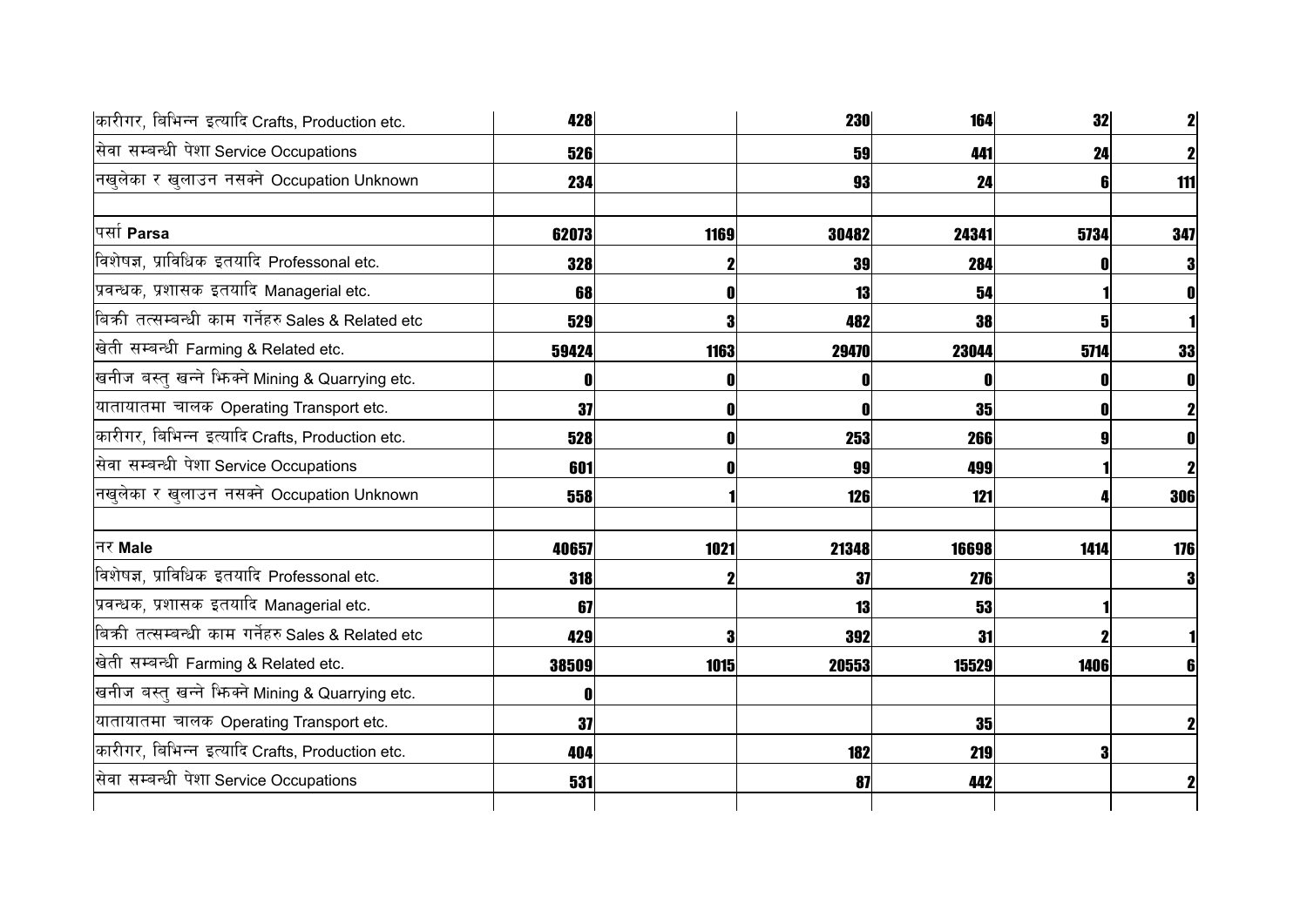| नखुलेका र खुलाउन नसक्ने Occupation Unknown        | <b>362</b> |     | 84     | 113         | $\mathbf{z}$ | 162 |
|---------------------------------------------------|------------|-----|--------|-------------|--------------|-----|
|                                                   |            |     |        |             |              |     |
| नारी Female                                       | 21416      | 148 | 9134   | 7643        | 4320         | 171 |
| विशेषज्ञ, प्राविधिक इतयादि Professonal etc.       | 10         |     |        |             |              |     |
| प्रवन्धक, प्रशासक इतयादि Managerial etc.          |            |     |        |             |              |     |
| बिकी तत्सम्बन्धी काम गर्नेहरु Sales & Related etc | 100        |     | 90     |             | 3            |     |
| खेती सम्बन्धी Farming & Related etc.              | 20915      | 148 | 8917   | <b>7515</b> | 4308         | 27  |
| खनीज बस्तु खन्ने भिज्मे Mining & Quarrying etc.   |            |     |        |             |              |     |
| यातायातमा चालक Operating Transport etc.           |            |     |        |             |              |     |
| कारीगर, बिभिन्न इत्यादि Crafts, Production etc.   | 124        |     | 71     | 47          | 61           |     |
| सेवा सम्बन्धी पेशा Service Occupations            | 70         |     | 12     | 57          |              |     |
| नखुलेका र खुलाउन नसक्ने Occupation Unknown        | <b>196</b> |     | 42     | 8           |              | 144 |
| काठमाडौं उपत्यका Kathmandu Valley                 | 194068     | 716 | 111553 | 64506       | 16360        | 933 |
| विशेषज्ञ, प्राविधिक इतयादि Professonal etc.       | 4222       |     | 409    | <b>3758</b> | 32           | 23  |
| प्रवन्धक, प्रशासक इतयादि Managerial etc.          | 8613       |     | 48     | 8542        | 61           | 16  |
| बिकी तत्सम्बन्धी काम गर्नेहरु Sales & Related etc | 11929      | 15  | 9702   | 1073        | <b>1108</b>  | 31  |
| खेती सम्बन्धी Farming & Related etc.              | 126958     | 675 | 92898  | 19130       | 14080        | 175 |
| खनीज बस्तु खन्ने भिन्क्ने Mining & Quarrying etc. | 26         | 0   | 19     | 6           |              | 0   |
| यातायातमा चालक Operating Transport etc.           | 1460       | N   | 172    | 1273        | 11           |     |
| कारीगर, बिभिन्न इत्यादि Crafts, Production etc.   | 18487      | 24  | 7181   | 10310       | 945          | 27  |
| सेवा सम्बन्धी पेशा Service Occupations            | 19324      |     | 502    | 18641       | <b>155</b>   | 26  |
| नखुलेका र खुलाउन नसक्ने Occupation Unknown        | 3049       |     | 622    | 1773        | 22           | 631 |
| नर Male                                           | 125722     | 443 | 68761  | 50924       | 4957         | 637 |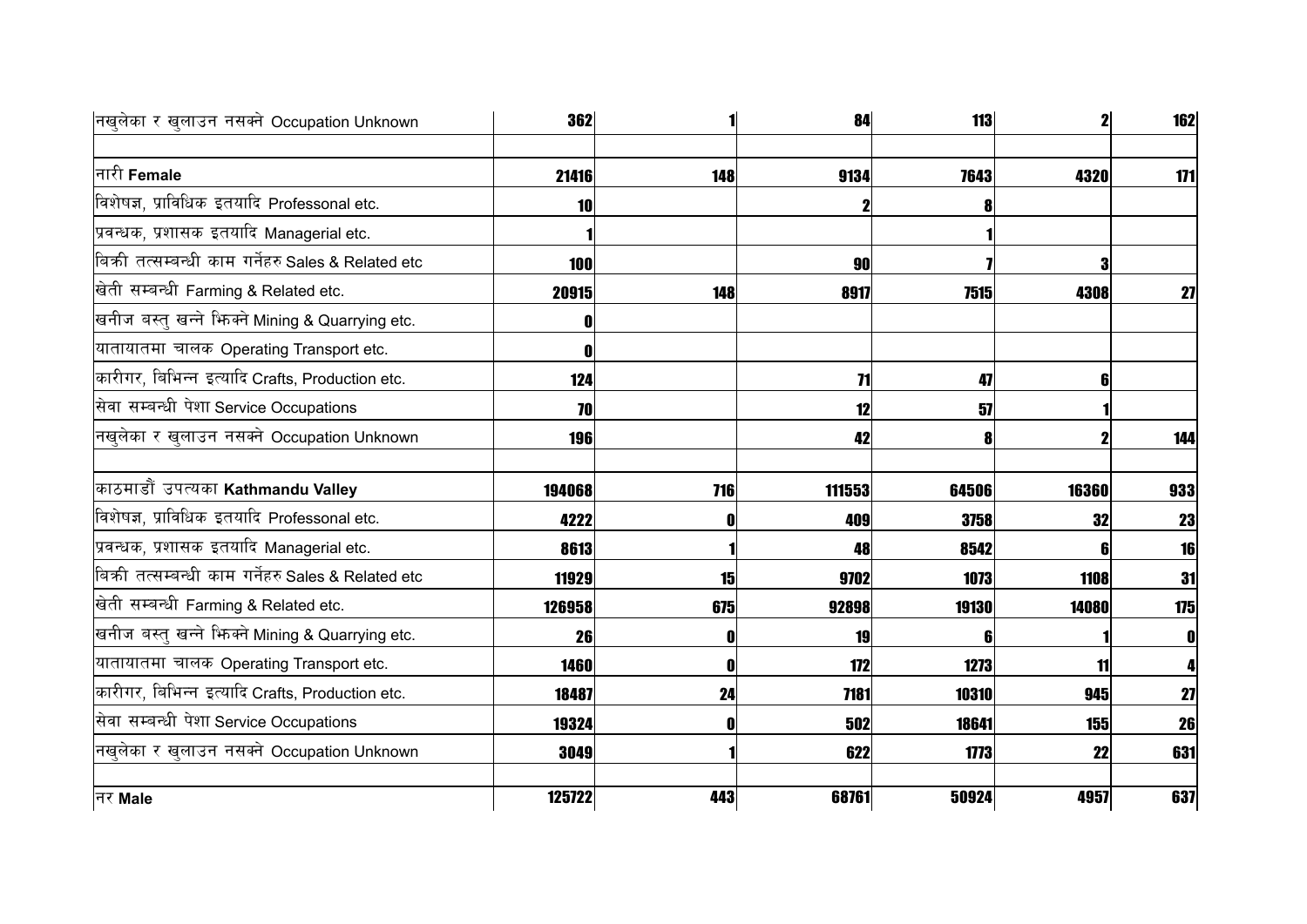| विशेषज्ञ, प्राविधिक इतयादि Professonal etc.       | 3903        | n   | 361   | 3491  | 28    | 23  |
|---------------------------------------------------|-------------|-----|-------|-------|-------|-----|
| प्रवन्धक, प्रशासक इतयादि Managerial etc.          | 8488        |     | 47    | 8418  |       | 16  |
| बिकी तत्सम्बन्धी काम गर्नेहरु Sales & Related etc | 10099       | 10  | 8389  | 991   | 679   | 30  |
| खेती सम्बन्धी Farming & Related etc.              | 69501       | 411 | 53822 | 11619 | 3609  | 40  |
| खनीज बस्तु खन्ने फिक्ने Mining & Quarrying etc.   | 5           | O   |       |       |       |     |
| यातायातमा चालक Operating Transport etc.           | <b>1460</b> |     | 172   | 1273  | 11    |     |
| कारीगर, बिभिन्न इत्यादि Crafts, Production etc.   | 14347       | 21  | 5268  | 8490  | 544   | 24  |
| सेवा सम्बन्धी पेशा Service Occupations            | 15403       |     | 349   | 14958 | 72    | 24  |
| नखुलेका र खुलाउन नसक्ने Occupation Unknown        | 2516        | O   | 353   | 1679  |       | 476 |
| नारी Female                                       | 68346       | 273 | 42792 | 13582 | 11403 | 296 |
| विशेषज्ञ, प्राविधिक इतयादि Professonal etc.       | 319         |     | 48    | 267   |       |     |
| प्रवन्धक, प्रशासक इतयादि Managerial etc.          | 125         | O   |       | 124   |       |     |
| बिकी तत्सम्बन्धी काम गर्नेहरु Sales & Related etc | <b>1830</b> |     | 1313  | 82    | 429   |     |
| खेती सम्बन्धी Farming & Related etc.              | 57457       | 264 | 39076 | 7511  | 10471 | 135 |
| खनीज बस्तु खन्ने भिज्म्ने Mining & Quarrying etc. | 21          |     | 19    |       |       |     |
| यातायातमा चालक Operating Transport etc.           | n           | O   |       |       |       |     |
| कारीगर, बिभिन्न इत्यादि Crafts, Production etc.   | 4140        | 3   | 1913  | 1820  | 401   |     |
| सेवा सम्बन्धी पेशा Service Occupations            | 3921        |     | 153   | 3683  | 83    |     |
| नखुलेका र खुलाउन नसक्ने Occupation Unknown        | 533         |     | 269   | 94    | 14    | 155 |
| काठमाडौं Kathmandu                                | 79762       | 279 | 37182 | 35520 | 6263  | 518 |
| विशेषज्ञ, प्राविधिक इतयादि Professonal etc.       | 2847        | 0   | 254   | 2567  | 26    |     |
| प्रवन्धक, प्रशासक इतयादि Managerial etc.          | 5947        |     | 29    | 5911  | 51    |     |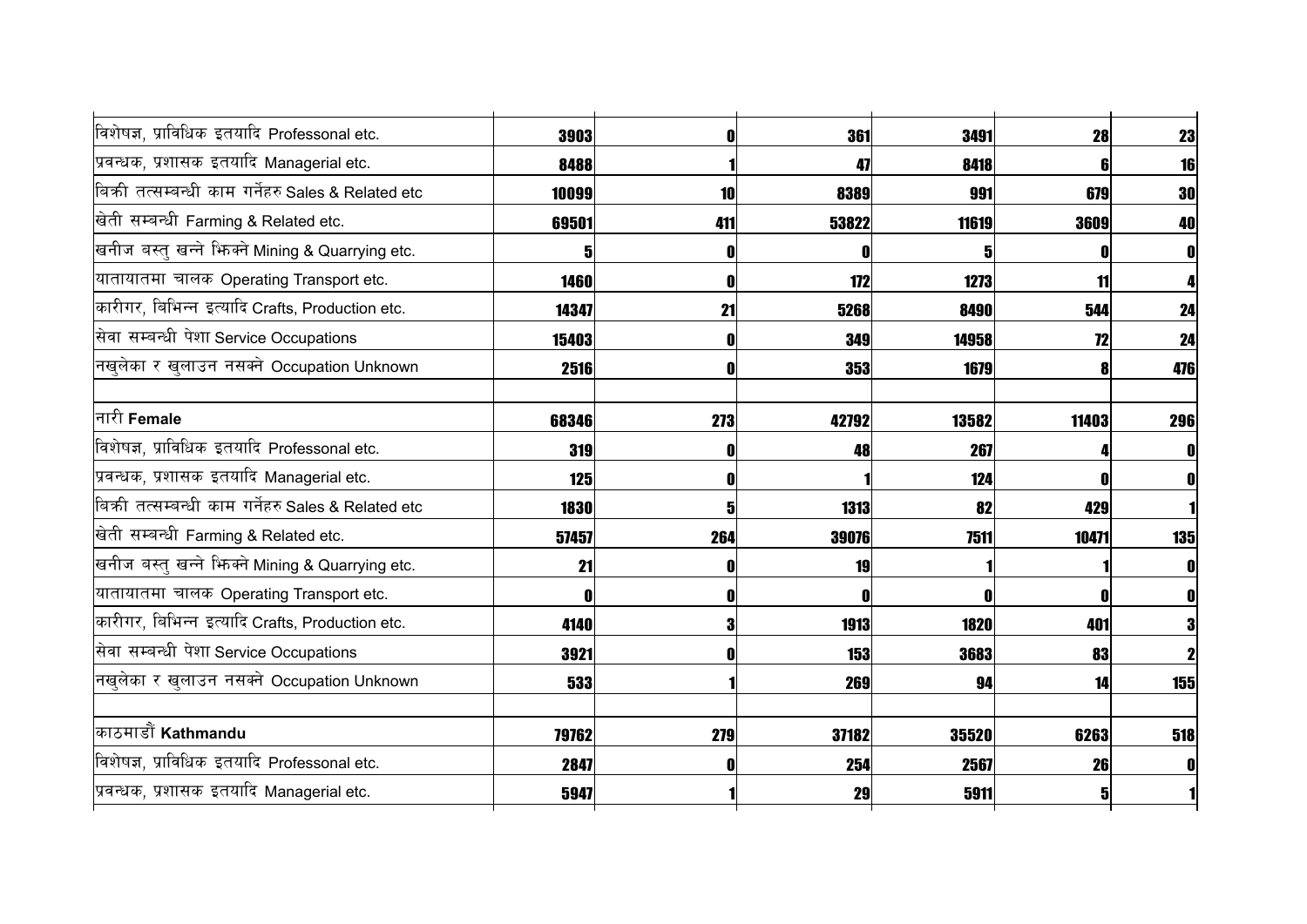| 6767  | 12  | 5359       |       |      |                                                     |
|-------|-----|------------|-------|------|-----------------------------------------------------|
| 40139 | 262 | 28271      |       | 4900 | 48                                                  |
| 25    |     | 19         |       |      | $\mathbf{0}$                                        |
| 1116  |     | 124        | 980   | 11   |                                                     |
| 7487  |     | 2501       | 4489  | 490  | 3                                                   |
| 13483 |     | 217        | 13180 | 84   | $\mathbf{2}$                                        |
| 1951  |     | 408        | 1083  |      | 456                                                 |
| 58913 | 206 | 26377      |       | 2840 | 374                                                 |
| 2620  |     | <b>220</b> |       | 25   |                                                     |
| 5846  |     | 28         | 5811  |      |                                                     |
| 5796  |     | 4650       | 620   | 511  | 6                                                   |
| 25388 | 192 | 18867      | 4421  | 1883 | 25                                                  |
|       |     |            |       |      |                                                     |
| 1116  |     | 124        | 980   | 11   |                                                     |
| 6299  |     | 2088       | 3853  | 352  | $\mathbf{z}$                                        |
| 10272 |     | 175        |       | 52   |                                                     |
| 1572  |     | 225        | 1007  |      | 339                                                 |
| 20849 | 73  | 10805      | 6404  | 3423 | 144                                                 |
| 227   |     | 34         | 192   |      |                                                     |
| 101   |     |            | 100   |      |                                                     |
| 971   |     | 709        | 27    | 231  |                                                     |
| 14751 | 70  | 9404       | 2237  | 3017 | 23                                                  |
|       |     |            |       |      | <b>742</b><br>647<br>6658<br>29116<br>2375<br>10045 |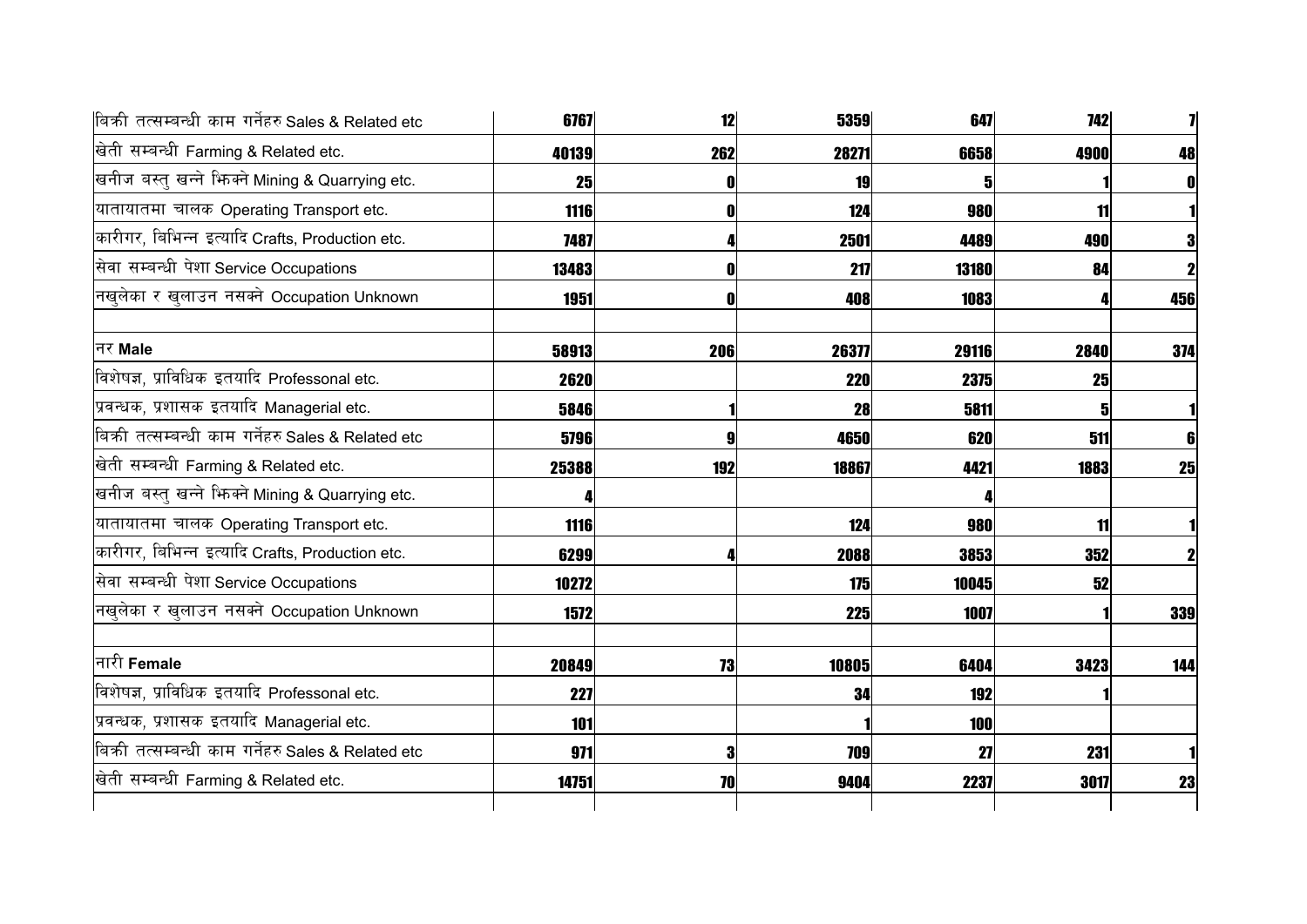| 21    |     | 19    |       |      |                                                                                                                                                                |
|-------|-----|-------|-------|------|----------------------------------------------------------------------------------------------------------------------------------------------------------------|
|       |     |       |       |      |                                                                                                                                                                |
| 1188  |     | 413   |       | 138  |                                                                                                                                                                |
| 3211  |     | 42    |       | 32   |                                                                                                                                                                |
| 379   |     | 183   |       |      | 117                                                                                                                                                            |
| 68668 | 136 | 44217 |       | 8418 | 109                                                                                                                                                            |
| 898   |     | 98    |       |      | 0                                                                                                                                                              |
| 2058  |     | 3     |       |      |                                                                                                                                                                |
| 2282  | 3   | 1787  |       |      |                                                                                                                                                                |
| 51386 | 121 | 39735 |       | 7730 |                                                                                                                                                                |
|       |     | 0     |       |      |                                                                                                                                                                |
| 250   | ſ   | 19    |       | 0    |                                                                                                                                                                |
| 6916  | 12  | 2318  |       |      | 10                                                                                                                                                             |
| 4170  |     | 157   |       | 63   | $\mathbf 0$                                                                                                                                                    |
| 707   |     | 100   |       |      | 92                                                                                                                                                             |
| 40825 | 80  | 26047 | 12912 | 1704 | 82                                                                                                                                                             |
| 838   |     | 93    |       |      |                                                                                                                                                                |
| 2036  |     | 3     |       |      |                                                                                                                                                                |
| 1900  |     | 1578  |       | 111  |                                                                                                                                                                |
| 25978 | 67  | 22399 |       | 1420 |                                                                                                                                                                |
|       |     |       |       |      |                                                                                                                                                                |
| 250   |     | 19    |       |      |                                                                                                                                                                |
|       |     |       |       |      | 636<br>3135<br>76<br>15788<br>794<br>2053<br>236<br>256<br>3795<br><b>230</b><br>4220<br><b>356</b><br>3950<br>509<br>742<br>2031<br>210<br>2091<br><b>230</b> |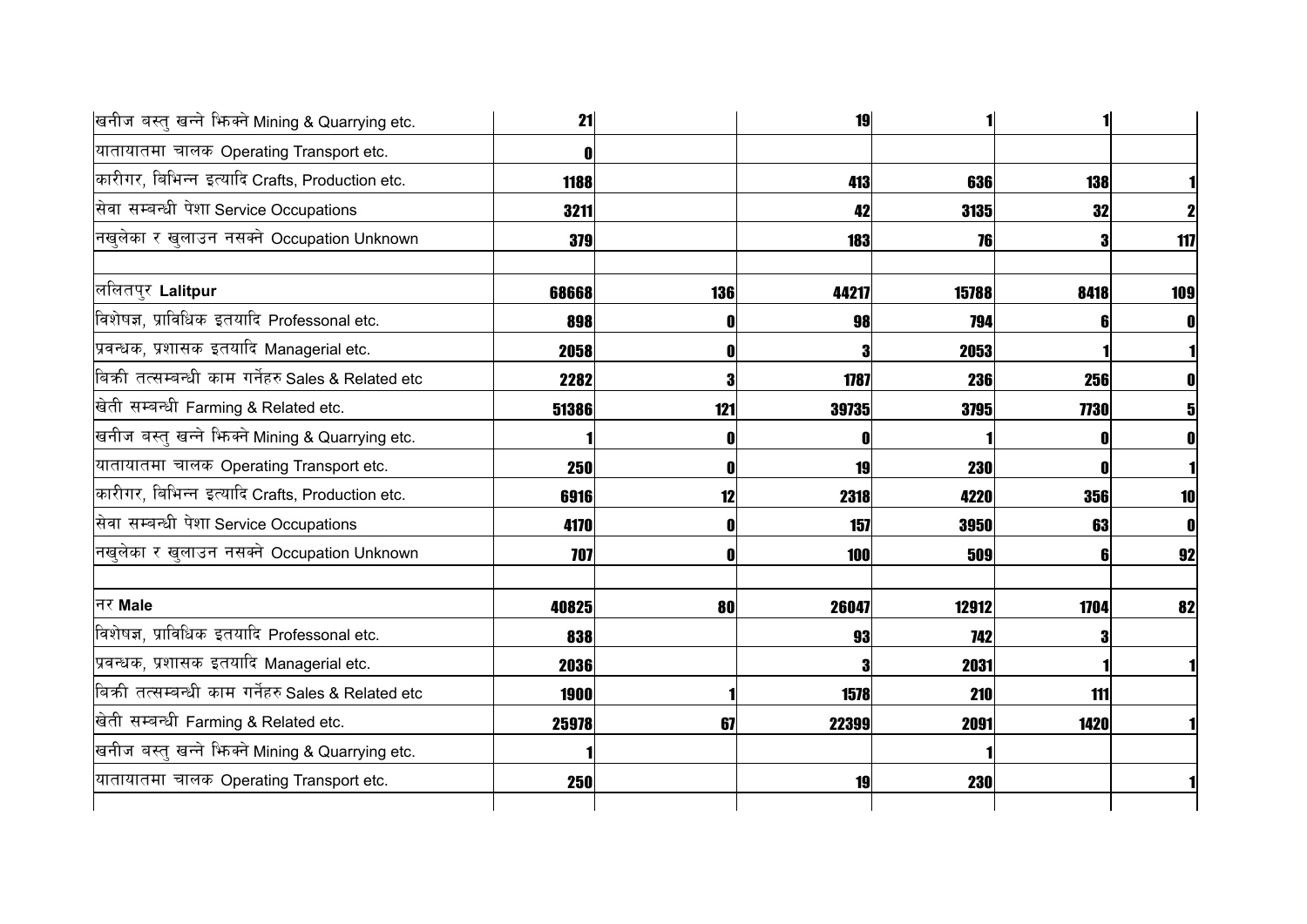| कारीगर, बिभिन्न इत्यादि Crafts, Production etc.   | 5550  | 12  | 1784  | 3598       | 147         | $\mathbf{g}$ |
|---------------------------------------------------|-------|-----|-------|------------|-------------|--------------|
| सेवा सम्बन्धी पेशा Service Occupations            | 3637  |     | 110   | 3509       | 18          |              |
| नखुलेका र खुलाउन नसक्ने Occupation Unknown        | 635   |     | 61    | 500        |             | 70           |
| नारी Female                                       | 27843 | 56  | 18170 | 2876       | 6714        | 27           |
| विशेषज्ञ, प्राविधिक इतयादि Professonal etc.       | 60    |     | 5     | 52         |             |              |
| प्रवन्धक, प्रशासक इतयादि Managerial etc.          | 22    |     |       | 22         |             |              |
| बिकी तत्सम्बन्धी काम गर्नेहरु Sales & Related etc | 382   |     | 209   | 26         | 145         |              |
| खेती सम्बन्धी Farming & Related etc.              | 25408 | 54  | 17336 | 1704       | 6310        |              |
| खनीज बस्तु खन्ने भिन्क्ने Mining & Quarrying etc. |       |     |       |            |             |              |
| यातायातमा चालक Operating Transport etc.           |       |     |       |            |             |              |
| कारीगर, बिभिन्न इत्यादि Crafts, Production etc.   | 1366  |     | 534   | 622        | 209         |              |
| सेवा सम्बन्धी पेशा Service Occupations            | 533   |     | 47    | 441        | 45          |              |
| नखुलेका र खुलाउन नसक्ने Occupation Unknown        | 72    |     | 39    |            |             | 22           |
| भक्तपुर Bhaktapur                                 | 45638 | 301 | 30154 | 13198      | 1679        | 306          |
| विशेषज्ञ, प्राविधिक इतयादि Professonal etc.       | 477   |     | 57    | 397        |             | 23           |
| प्रवन्धक, प्रशासक इतयादि Managerial etc.          | 608   |     | 16    | 578        |             | 14           |
| बिकी तत्सम्बन्धी काम गर्नेहरु Sales & Related etc | 2880  |     | 2556  | <b>190</b> | 110         | 24           |
| खेती सम्बन्धी Farming & Related etc.              | 35433 | 292 | 24892 | 8677       | <b>1450</b> | 122          |
| खनीज बस्तु खन्ने भिनको Mining & Quarrying etc.    |       | N   | O     |            |             | $\mathbf{0}$ |
| यातायातमा चालक Operating Transport etc.           | 94    |     | 29    | 63         |             | $\mathbf{2}$ |
| कारीगर, बिभिन्न इत्यादि Crafts, Production etc.   | 4084  |     | 2362  | 1601       | 99          | 14           |
| सेवा सम्बन्धी पेशा Service Occupations            | 1671  |     | 128   | 1511       |             | 24           |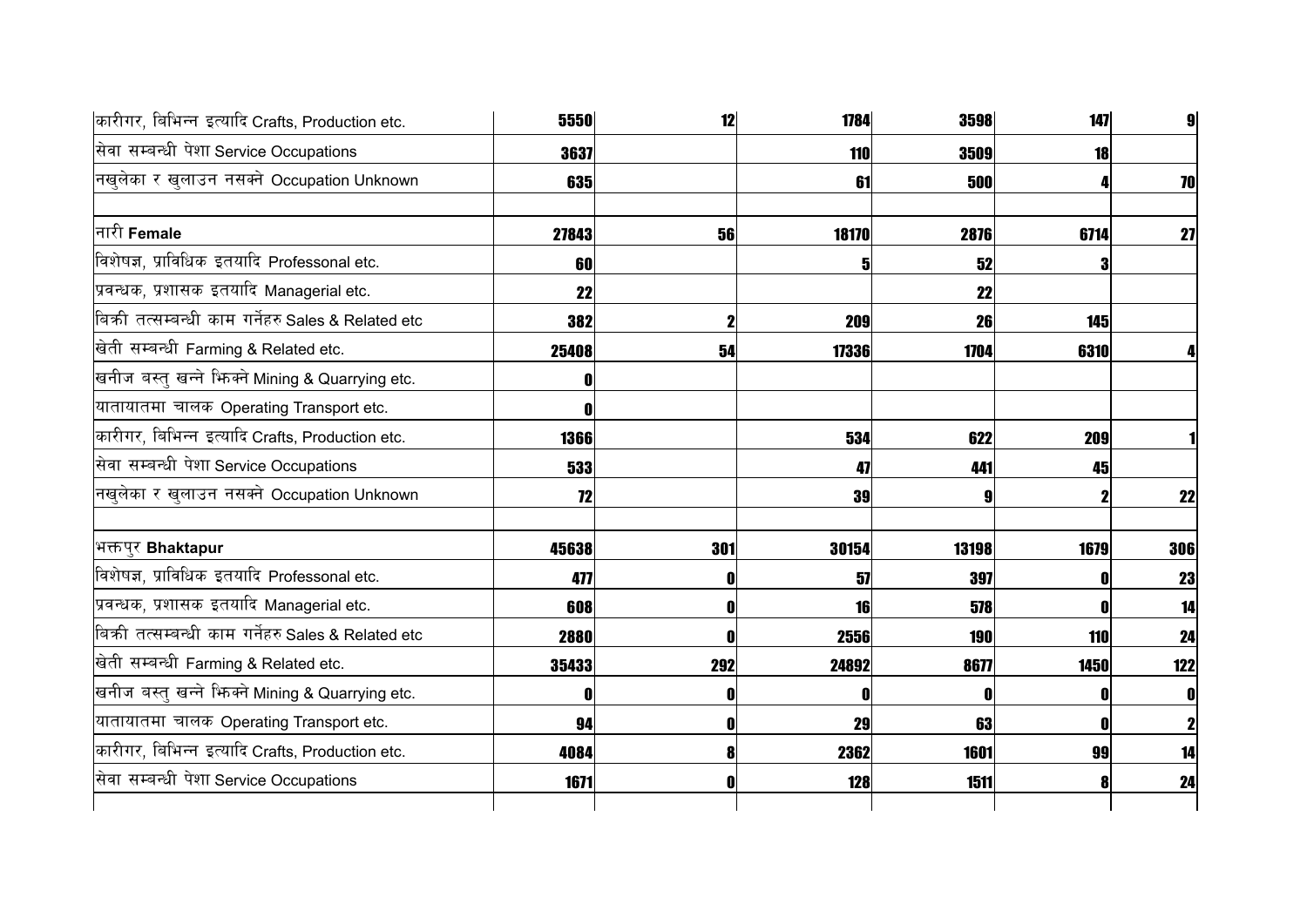| नखुलेका र खुलाउन नसक्ने Occupation Unknown        | 391    |     | 114    | 181   | 12               | 83   |
|---------------------------------------------------|--------|-----|--------|-------|------------------|------|
|                                                   |        |     |        |       |                  |      |
| नर Male                                           | 25984  | 157 | 16337  | 8896  | 413              | 181  |
| विशेषज्ञ, प्राविधिक इतयादि Professonal etc.       | 445    |     | 48     | 374   |                  | 23   |
| प्रवन्धक, प्रशासक इतयादि Managerial etc.          | 606    |     | 16     | 576   |                  | 14   |
| बिकी तत्सम्बन्धी काम गर्नेहरु Sales & Related etc | 2403   |     | 2161   | 161   | 57               | 24   |
| खेती सम्बन्धी Farming & Related etc.              | 18135  | 152 | 12556  | 5107  | 306              | 14   |
| खनीज बस्तु खन्ने भिनक्ने Mining & Quarrying etc.  |        |     |        |       |                  |      |
| यातायातमा चालक Operating Transport etc.           | 94     |     | 29     | 63    |                  | 2    |
| कारीगर, बिभिन्न इत्यादि Crafts, Production etc.   | 2498   | 5   | 1396   | 1039  | 45               | 13   |
| सेवा सम्बन्धी पेशा Service Occupations            | 1494   |     | 64     | 1404  |                  | 24   |
| नखुलेका र खुलाउन नसक्ने Occupation Unknown        | 309    |     | 67     | 172   | 3                | 67   |
| नारी Female                                       | 19654  | 144 | 13817  | 4302  | 1266             | 125  |
| विशेषज्ञ, प्राविधिक इतयादि Professonal etc.       | 32     |     | 9      | 23    |                  |      |
| प्रवन्धक, प्रशासक इतयादि Managerial etc.          |        |     |        |       |                  |      |
| बिकी तत्सम्बन्धी काम गर्नेहरु Sales & Related etc | 477    |     | 395    | 29    | 53               |      |
| खेती सम्बन्धी Farming & Related etc.              | 17298  | 140 | 12336  | 3570  | 1144             | 108  |
| खनीज बस्तु खन्ने भिनको Mining & Quarrying etc.    |        |     |        |       |                  |      |
| यातायातमा चालक Operating Transport etc.           |        |     |        |       |                  |      |
| कारीगर, बिभिन्न इत्यादि Crafts, Production etc.   | 1586   | 3   | 966    | 562   | 54               |      |
| सेवा सम्बन्धी पेशा Service Occupations            | 177    |     | 64     | 107   | 6                |      |
| नखुलेका र खुलाउन नसक्ने Occupation Unknown        | 82     |     | 47     | 9     | $\boldsymbol{9}$ | 16   |
| पश्चिम पहाड Western Hills                         | 930475 | 628 | 838972 | 48016 | 37346            | 5513 |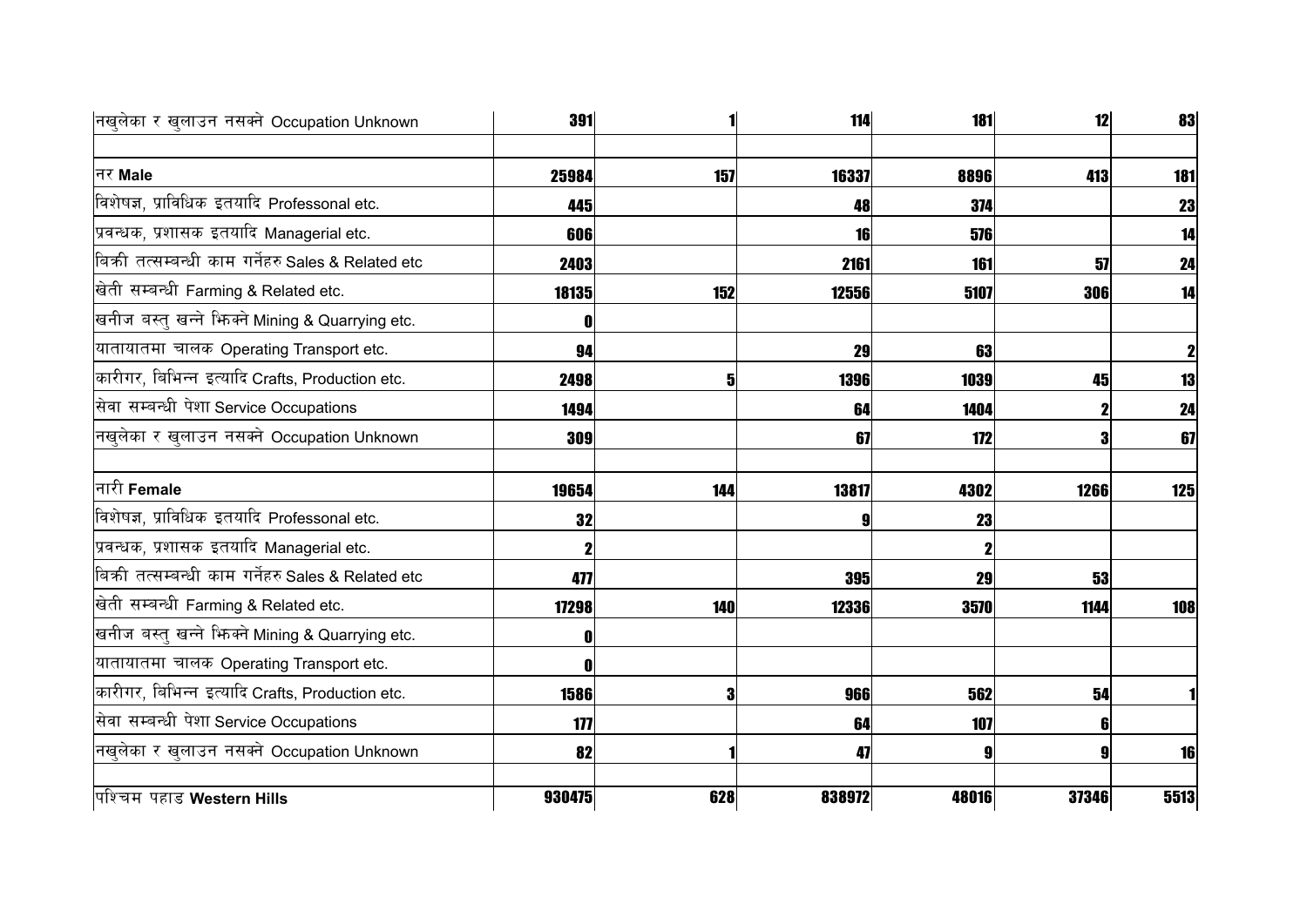| विशेषज्ञ, प्राविधिक इतयादि Professonal etc.       | 1919   |            | 174    | 1738  |       |            |
|---------------------------------------------------|--------|------------|--------|-------|-------|------------|
| प्रवन्धक, प्रशासक इतयादि Managerial etc.          | 1248   |            | 13     | 1232  |       |            |
| बिकी तत्सम्बन्धी काम गर्नेहरु Sales & Related etc | 4451   |            | 4127   | 241   | 76    |            |
| खेती सम्बन्धी Farming & Related etc.              | 899410 | 611        | 826319 | 34936 | 36964 | 580        |
| खनीज बस्तु खन्ने भिनको Mining & Quarrying etc.    |        |            | O      |       |       |            |
| यातायातमा चालक Operating Transport etc.           | 71     |            | 25     | 46    |       |            |
| कारीगर, बिभिन्न इत्यादि Crafts, Production etc.   | 13595  | 13         | 7485   | 5803  | 288   | 6          |
| सेवा सम्बन्धी पेशा Service Occupations            | 3588   |            | 92     | 3473  |       | 15         |
| नखुलेका र खुलाउन नसक्ने Occupation Unknown        | 6190   |            | 737    | 544   |       | 4900       |
|                                                   |        |            |        |       |       |            |
| नर Male                                           | 497222 | 408        | 452322 | 32165 | 9400  | 2927       |
| विशेषज्ञ, प्राविधिक इतयादि Professonal etc.       | 1794   |            | 140    | 1647  |       | 6          |
| प्रवन्धक, प्रशासक इतयादि Managerial etc.          | 1234   |            | 13     | 1218  |       | 3          |
| बिकी तत्सम्बन्धी काम गर्नेहरु Sales & Related etc | 3267   |            | 3058   | 181   | 21    | 3          |
| खेती सम्बन्धी Farming & Related etc.              | 474266 | 394        | 443378 | 20946 | 9268  | <b>280</b> |
| खनीज बस्तु खन्ने भिनको Mining & Quarrying etc.    |        |            |        |       |       |            |
| यातायातमा चालक Operating Transport etc.           | 71     |            | 25     | 46    |       |            |
| कारीगर, बिभिन्न इत्यादि Crafts, Production etc.   | 9942   | 10         | 5300   | 4525  | 101   |            |
| सेवा सम्बन्धी पेशा Service Occupations            | 3173   |            | 56     | 3101  |       | 15         |
| नखुलेका र खुलाउन नसक्ने Occupation Unknown        | 3473   |            | 352    | 499   |       | 2614       |
| नारी Female                                       | 433253 | <b>220</b> | 386650 | 15851 | 27946 | 2586       |
| विशेषज्ञ, प्राविधिक इतयादि Professonal etc.       | 125    |            | 34     | 91    |       |            |
| प्रवन्धक, प्रशासक इतयादि Managerial etc.          | 14     |            | 0      | 14    |       | 0          |
|                                                   |        |            |        |       |       |            |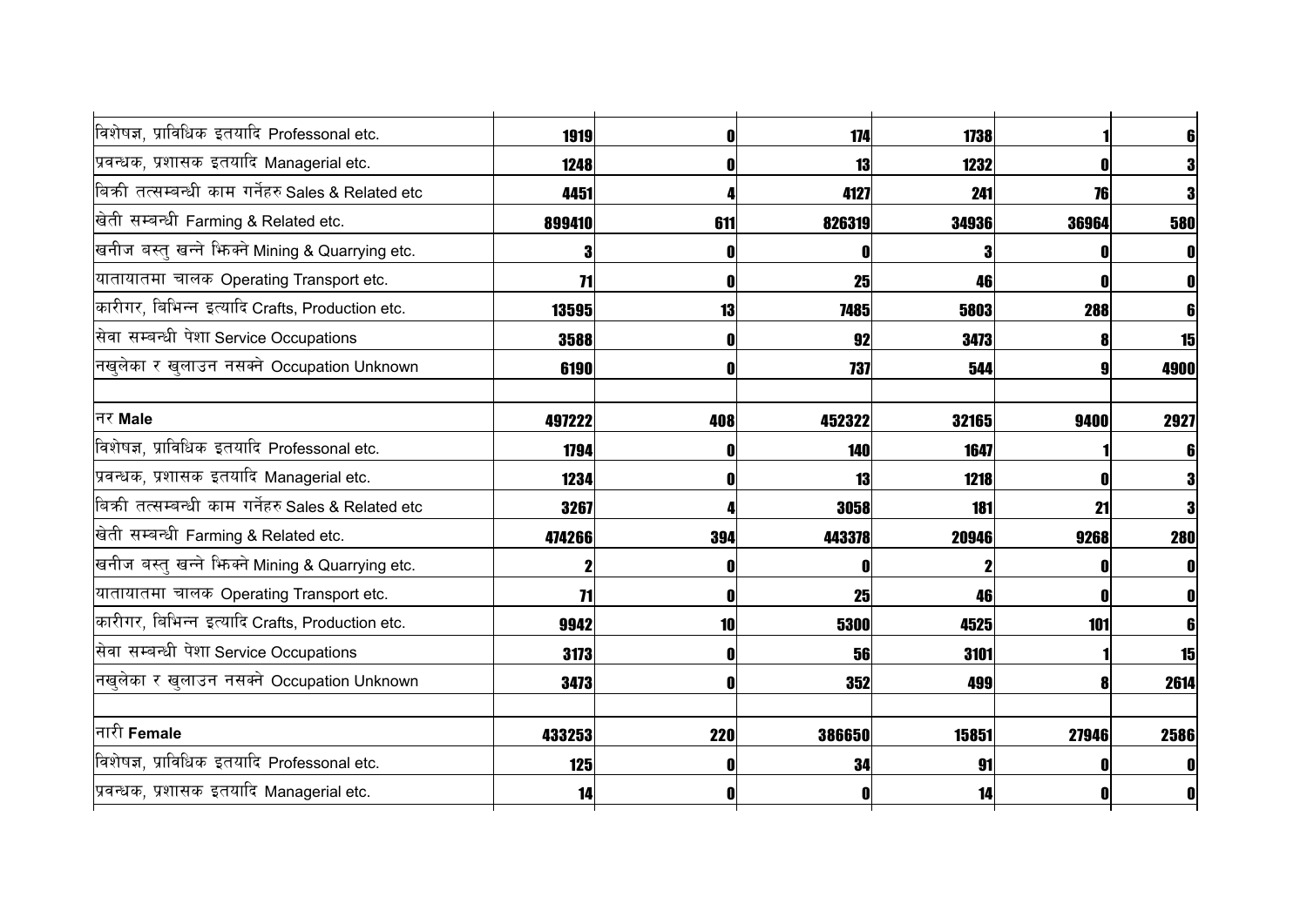| बिकी तत्सम्बन्धी काम गर्नेहरु Sales & Related etc   | 1184       |     | 1069   | 60    | 55    | $\mathbf{0}$ |
|-----------------------------------------------------|------------|-----|--------|-------|-------|--------------|
| खेती सम्बन्धी Farming & Related etc.                | 425144     | 217 | 382941 | 13990 | 27696 | <b>300</b>   |
| खनीज बस्तु खन्ने भिज्म्ने Mining & Quarrying etc.   |            |     |        |       |       | $\mathbf{0}$ |
| यातायातमा चालक Operating Transport etc.             |            |     | 0      |       |       | $\mathbf{0}$ |
| कारीगर, बिभिन्न इत्यादि Crafts, Production etc.     | 3653       |     | 2185   | 1278  | 187   | O            |
| सेवा सम्बन्धी पेशा Service Occupations              | 415        |     | 36     | 372   |       | 0            |
| नखुलेका र खुलाउन नसक्ने Occupation Unknown          | 2717       |     | 385    | 45    |       | 2286         |
| नुवाकोट Nuwakot                                     | 82773      | 33  | 76831  | 3726  | 1952  | 231          |
| विशेषज्ञ, प्राविधिक इतयादि Professonal etc.         | <b>133</b> |     | 16     | 117   |       | 0            |
| प्रवन्धक, प्रशासक इतयादि Managerial etc.            | <b>106</b> |     |        | 105   |       | O            |
| बिक्री तत्सम्बन्धी काम गर्नेहरु Sales & Related etc | 240        |     | 233    |       |       | O            |
| खेती सम्बन्धी Farming & Related etc.                | 80561      | 33  | 76030  | 2384  | 1940  | 174          |
| खनीज बस्तु खन्ने भिज्मे Mining & Quarrying etc.     |            |     | O      |       |       | 0            |
| यातायातमा चालक Operating Transport etc.             |            |     | 0      |       |       | 0            |
| कारीगर, बिभिन्न इत्यादि Crafts, Production etc.     | 908        |     | 513    | 380   | 11    |              |
| सेवा सम्बन्धी पेशा Service Occupations              | 576        |     | 8      | 567   |       |              |
| नखुलेका र खुलाउन नसक्ने Occupation Unknown          | 242        |     | 30     | 159   |       | 52           |
| नर Male                                             | 47140      | 27  | 43659  | 2751  | 578   | 125          |
| विशेषज्ञ, प्राविधिक इतयादि Professonal etc.         | 127        |     | 16     | 111   |       |              |
| प्रवन्धक, प्रशासक इतयादि Managerial etc.            | <b>105</b> |     |        | 104   |       |              |
| बिकी तत्सम्बन्धी काम गर्नेहरु Sales & Related etc   | 182        |     | 177    |       |       |              |
| खेती सम्बन्धी Farming & Related etc.                | 45271      | 27  | 43059  | 1526  | 572   | 87           |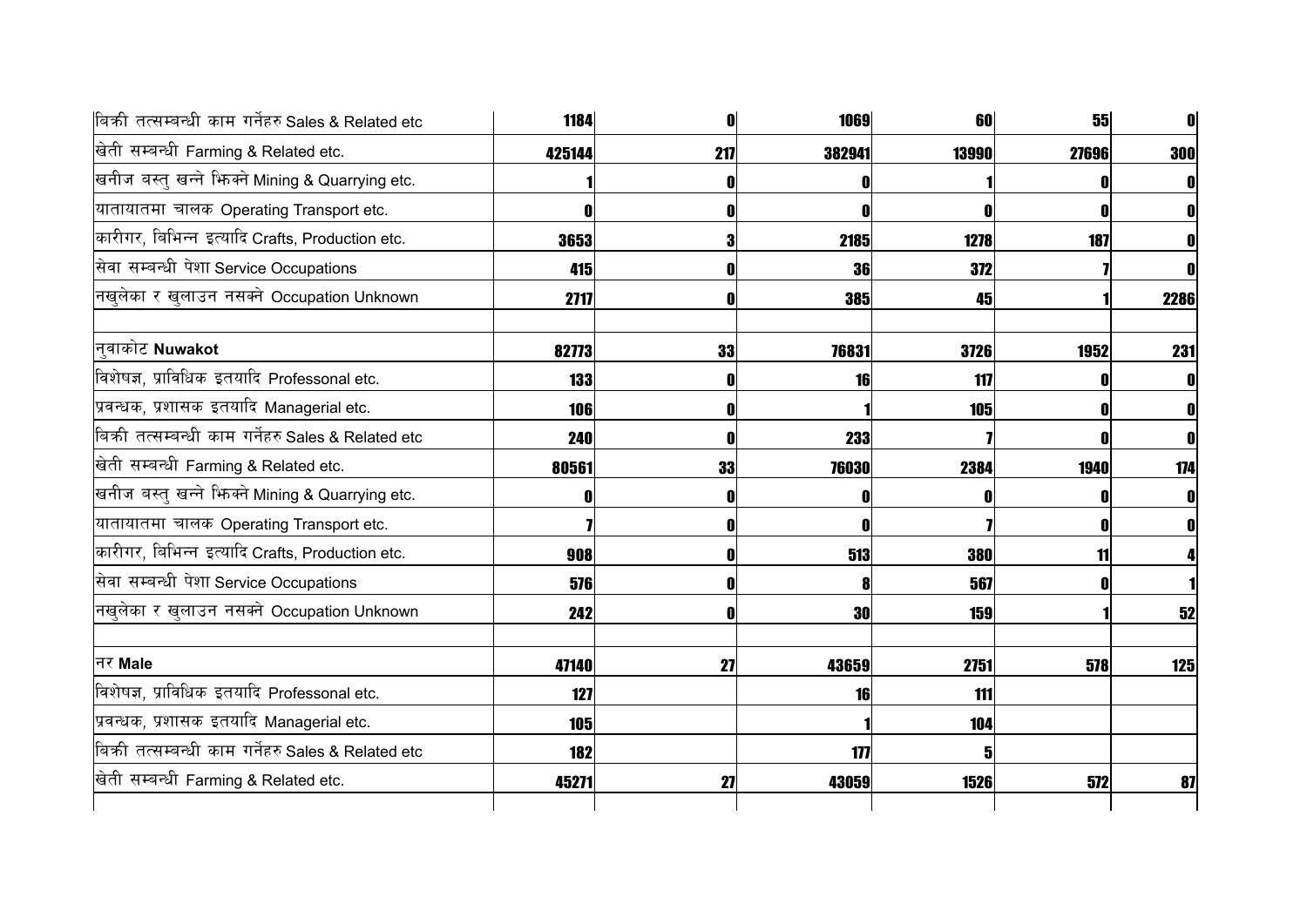| खनीज बस्तु खन्ने भिज्मे Mining & Quarrying etc.   |        |    |       |      |      |              |
|---------------------------------------------------|--------|----|-------|------|------|--------------|
| यातायातमा चालक Operating Transport etc.           |        |    |       |      |      |              |
| कारीगर, बिभिन्न इत्यादि Crafts, Production etc.   | 688    |    | 381   | 298  |      |              |
| सेवा सम्बन्धी पेशा Service Occupations            | 550    |    |       | 545  |      |              |
| नखुलेका र खुलाउन नसक्ने Occupation Unknown        | 210    |    | 21    | 155  |      | 33           |
| नारी Female                                       | 35633  |    | 33172 | 975  | 1374 | 106          |
| विशेषज्ञ, प्राविधिक इतयादि Professonal etc.       |        |    |       |      |      |              |
| प्रवन्धक, प्रशासक इतयादि Managerial etc.          |        |    |       |      |      |              |
| बिकी तत्सम्बन्धी काम गर्नेहरु Sales & Related etc | 58     |    | 56    |      |      |              |
| खेती सम्बन्धी Farming & Related etc.              | 35290  |    | 32971 | 858  | 1368 | 87           |
| खनीज बस्तु खन्ने भिज्मे Mining & Quarrying etc.   |        |    |       |      |      |              |
| यातायातमा चालक Operating Transport etc.           |        |    |       |      |      |              |
| कारीगर, बिभिन्न इत्यादि Crafts, Production etc.   | 220    |    | 132   | 82   |      |              |
| सेवा सम्बन्धी पेशा Service Occupations            | 26     |    |       | 22   |      |              |
| नखुलेका र खुलाउन नसक्ने Occupation Unknown        | 32     |    | я     |      |      | 19           |
| धाडिङ्ग Dhading                                   | 102882 | 93 | 95692 | 2837 | 3712 | 548          |
| विशेषज्ञ, प्राविधिक इतयादि Professonal etc.       | 149    |    | 16    | 131  |      | $\mathbf{2}$ |
| प्रवन्धक, प्रशासक इतयादि Managerial etc.          | 86     |    |       | 84   |      | $\mathbf{0}$ |
| बिकी तत्सम्बन्धी काम गर्नेहरु Sales & Related etc | 236    |    | 221   |      |      | $\mathbf{0}$ |
| खेती सम्बन्धी Farming & Related etc.              | 100305 | 93 | 94722 | 1525 | 3677 | 288          |
| खनीज बस्तु खन्ने भिन्क्ने Mining & Quarrying etc. |        |    |       |      |      | 0            |
| यातायातमा चालक Operating Transport etc.           | 11     |    | 0     | 11   |      | 0            |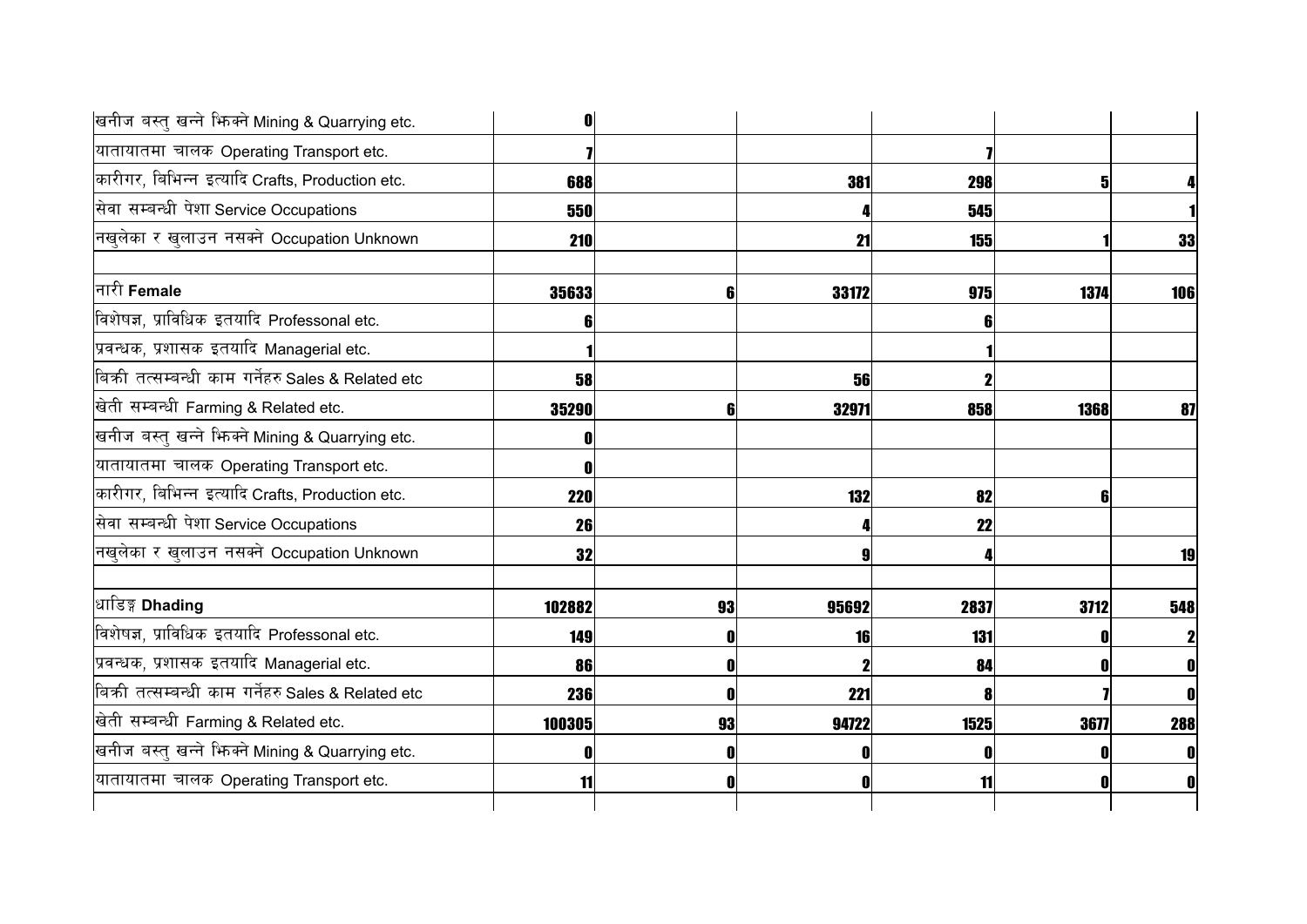| कारीगर, बिभिन्न इत्यादि Crafts, Production etc.   | 1383  |    | 671        | 688        | 23   |              |
|---------------------------------------------------|-------|----|------------|------------|------|--------------|
| सेवा सम्बन्धी पेशा Service Occupations            | 327   |    | O          | 323        |      | $\mathbf{0}$ |
| नखुलेका र खुलाउन नसक्ने Occupation Unknown        | 385   |    | 60         | 67         |      | 257          |
| नर Male                                           | 55712 | 73 | 52262      | 2066       | 1016 | 295          |
| विशेषज्ञ, प्राविधिक इतयादि Professonal etc.       | 149   |    | 16         | 131        |      | $\mathbf{2}$ |
| प्रवन्धक, प्रशासक इतयादि Managerial etc.          | 85    |    |            | 83         |      |              |
| बिकी तत्सम्बन्धी काम गर्नेहरु Sales & Related etc | 148   |    | 140        |            |      |              |
| खेती सम्बन्धी Farming & Related etc.              | 53821 | 73 | 51594      | 1007       | 1003 | 144          |
| खनीज बस्तु खन्ने भिन्क्ने Mining & Quarrying etc. |       |    |            |            |      |              |
| यातायातमा चालक Operating Transport etc.           | 11    |    |            | 11         |      |              |
| कारीगर, बिभिन्न इत्यादि Crafts, Production etc.   | 1006  |    | 488        | 505        | 12   |              |
| सेवा सम्बन्धी पेशा Service Occupations            | 263   |    |            | 263        |      |              |
| नखुलेका र खुलाउन नसक्ने Occupation Unknown        | 229   |    | 22         | 59         |      | 148          |
| नारी Female                                       | 47170 | 20 | 43430      | <b>771</b> | 2696 | 253          |
| विशेषज्ञ, प्राविधिक इतयादि Professonal etc.       |       |    |            |            |      |              |
| प्रवन्धक, प्रशासक इतयादि Managerial etc.          |       |    |            |            |      |              |
| बिकी तत्सम्बन्धी काम गर्नेहरु Sales & Related etc | 88    |    | 81         |            |      |              |
| खेती सम्बन्धी Farming & Related etc.              | 46484 | 20 | 43128      | 518        | 2674 | 144          |
| खनीज बस्तु खन्ने भिज्मे Mining & Quarrying etc.   |       |    |            |            |      |              |
| यातायातमा चालक Operating Transport etc.           |       |    |            |            |      |              |
| कारीगर, बिभिन्न इत्यादि Crafts, Production etc.   | 377   |    | <b>183</b> | <b>183</b> | 11   |              |
| सेवा सम्बन्धी पेशा Service Occupations            | 64    |    |            | 60         |      |              |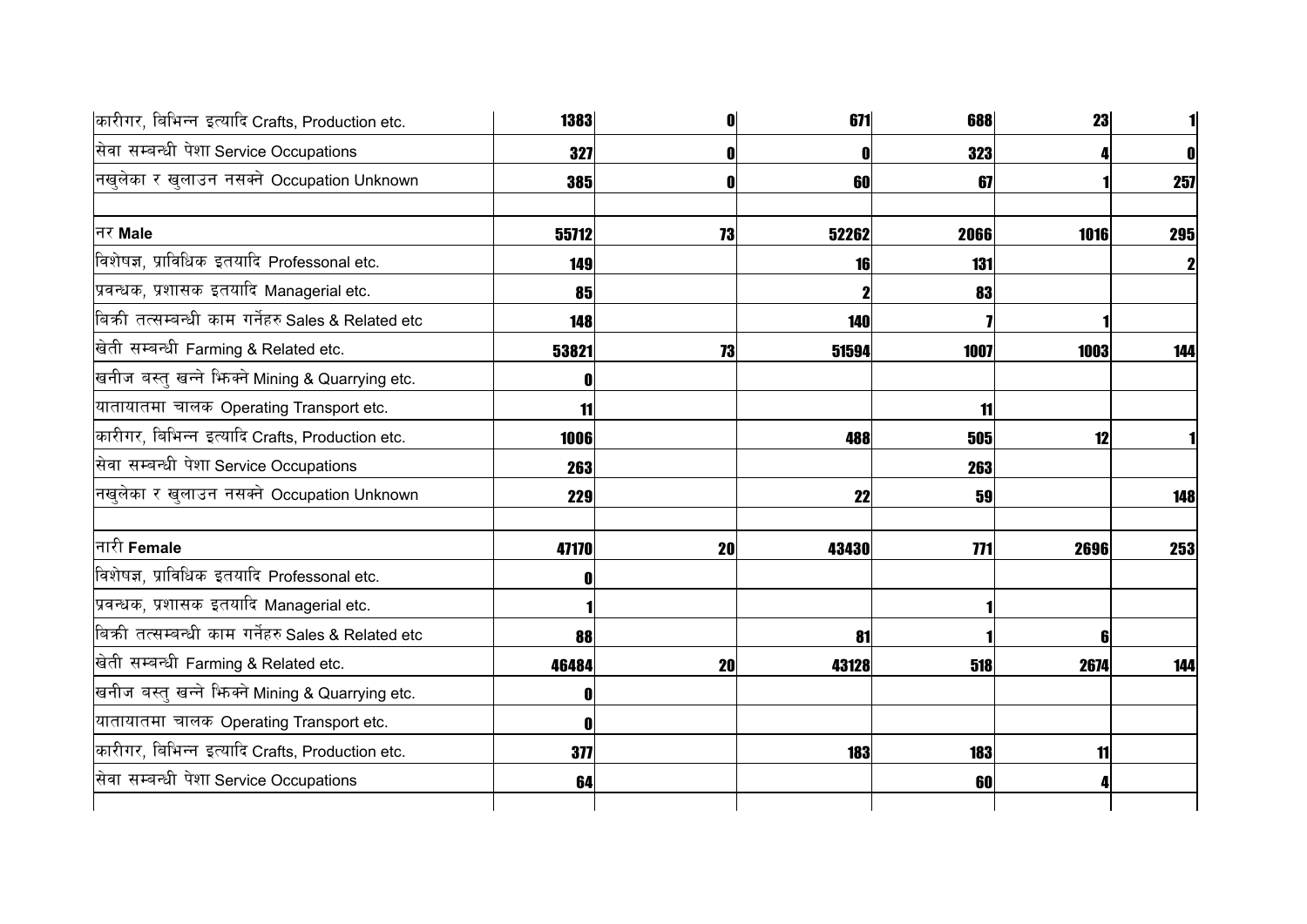| नखुलेका र खुलाउन नसक्ने Occupation Unknown          | <b>156</b> |    | 38    | 8    |      | 109          |
|-----------------------------------------------------|------------|----|-------|------|------|--------------|
| गोर्खा Gorkha                                       |            |    |       |      |      |              |
|                                                     | 68156      | 57 | 61176 | 2224 | 3925 | 774          |
| विशेषज्ञ, प्राविधिक इतयादि Professonal etc.         | 196        |    | 8     | 184  |      | 4            |
| प्रवन्धक, प्रशासक इतयादि Managerial etc.            | 125        |    | 0     | 125  |      | $\mathbf{0}$ |
| बिकी तत्सम्बन्धी काम गर्नेहरु Sales & Related etc   | 139        | Λ  | 129   | 3    |      | $\mathbf{0}$ |
| खेती सम्बन्धी Farming & Related etc.                | 65896      | 57 | 60638 | 1276 | 3906 | 19           |
| खनीज बस्तु खन्ने भिग्क्ने Mining & Quarrying etc.   |            |    |       |      |      | $\mathbf 0$  |
| यातायातमा चालक Operating Transport etc.             | 21         |    | 21    |      |      | $\mathbf 0$  |
| कारीगर, बिभिन्न इत्यादि Crafts, Production etc.     | 638        |    | 331   | 294  | 12   |              |
| सेवा सम्बन्धी पेशा Service Occupations              | 228        |    |       | 223  |      |              |
| नखुलेका र खुलाउन नसक्ने Occupation Unknown          | 912        |    | 45    | 118  |      | 749          |
| नर Male                                             | 40156      | 28 | 37062 | 1708 | 961  | 397          |
| विशेषज्ञ, प्राविधिक इतयादि Professonal etc.         | 186        |    | 8     | 174  |      |              |
| प्रवन्धक, प्रशासक इतयादि Managerial etc.            | 125        |    |       | 125  |      |              |
| बिक्री तत्सम्बन्धी काम गर्नेहरु Sales & Related etc | 107        |    | 103   |      |      |              |
| खेती सम्बन्धी Farming & Related etc.                | 38488      | 28 | 36637 | 859  | 952  | 12           |
| खनीज बस्तु खन्ने भिन्क्ने Mining & Quarrying etc.   |            |    |       |      |      |              |
| यातायातमा चालक Operating Transport etc.             | 21         |    | 21    |      |      |              |
| कारीगर, बिभिन्न इत्यादि Crafts, Production etc.     | 492        |    | 260   | 224  |      |              |
| सेवा सम्बन्धी पेशा Service Occupations              | <b>220</b> |    | и     | 216  |      |              |
| नखुलेका र खुलाउन नसक्ने Occupation Unknown          | 516        |    | 30    | 107  |      | 379          |
| नारी <b>Female</b>                                  | 28000      | 29 | 24114 | 516  | 2964 | 377          |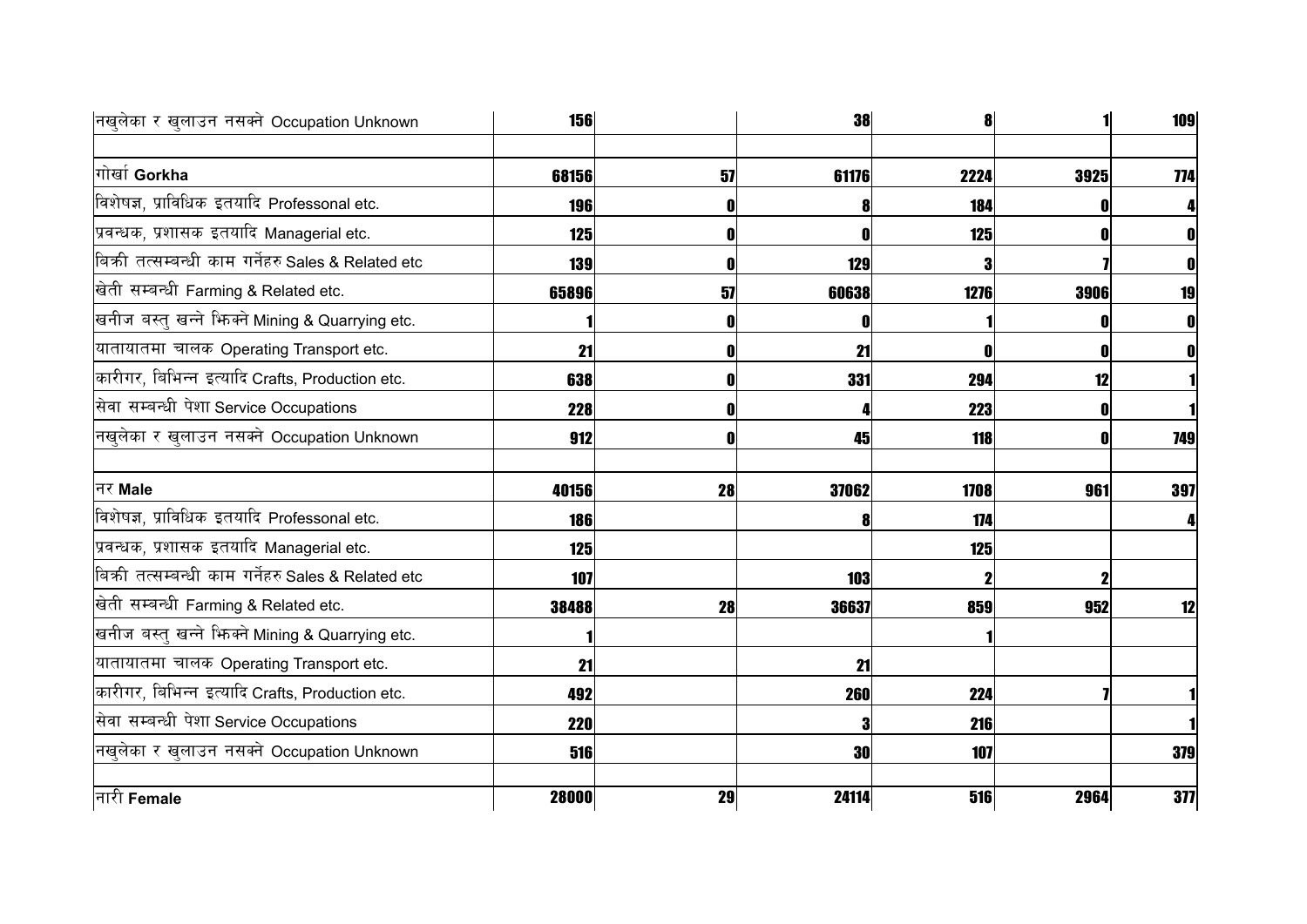| विशेषज्ञ, प्राविधिक इतयादि Professonal etc.       | 10    |    |       | 10   |      |                  |
|---------------------------------------------------|-------|----|-------|------|------|------------------|
| प्रवन्धक, प्रशासक इतयादि Managerial etc.          |       |    |       |      |      |                  |
| बिकी तत्सम्बन्धी काम गर्नेहरु Sales & Related etc | 32    |    | 26    |      | 5    |                  |
| खेती सम्बन्धी Farming & Related etc.              | 27408 | 29 | 24001 | 417  | 2954 |                  |
| खनीज बस्तु खन्ने भिन्क्ने Mining & Quarrying etc. |       |    |       |      |      |                  |
| यातायातमा चालक Operating Transport etc.           |       |    |       |      |      |                  |
| कारीगर, बिभिन्न इत्यादि Crafts, Production etc.   | 146   |    | 71    | 70   |      |                  |
| सेवा सम्बन्धी पेशा Service Occupations            |       |    |       |      |      |                  |
| नखुलेका र खुलाउन नसक्ने Occupation Unknown        | 396   |    | 15    | 11   |      | 370              |
|                                                   |       |    |       |      |      |                  |
| तनहूँ <b>Tanahun</b>                              | 67109 | 13 | 62162 | 2555 | 1973 | 406              |
| विशेषज्ञ, प्राविधिक इतयादि Professonal etc.       | 117   | O  | 10    | 107  |      | $\mathbf{0}$     |
| प्रवन्धक, प्रशासक इतयादि Managerial etc.          | 87    | O  |       | 86   |      | $\mathbf{0}$     |
| बिकी तत्सम्बन्धी काम गर्नेहरु Sales & Related etc | 242   | 0  | 224   | 11   |      | $\mathbf{0}$     |
| खेती सम्बन्धी Farming & Related etc.              | 65515 | 13 | 61592 | 1937 | 1958 | 15               |
| खनीज बस्तु खन्ने भिज्म्ने Mining & Quarrying etc. |       |    | 0     |      |      | $\mathbf{0}$     |
| यातायातमा चालक Operating Transport etc.           | 12    | 0  |       | 11   |      | $\mathbf{0}$     |
| कारीगर, बिभिन्न इत्यादि Crafts, Production etc.   | 489   | 0  | 243   | 239  |      | $\mathbf{0}$     |
| सेवा सम्बन्धी पेशा Service Occupations            | 164   | O  | 10    | 145  |      | $\boldsymbol{8}$ |
| नखुलेका र खुलाउन नसक्ने Occupation Unknown        | 483   | O  | 81    | 19   |      | 383              |
|                                                   |       |    |       |      |      |                  |
| नर Male                                           | 31235 | 6  | 29046 | 1623 | 347  | 213              |
| विशेषज्ञ, प्राविधिक इतयादि Professonal etc.       | 108   |    | 5     | 103  |      |                  |
| प्रवन्धक, प्रशासक इतयादि Managerial etc.          | 87    |    |       | 86   |      |                  |
|                                                   |       |    |       |      |      |                  |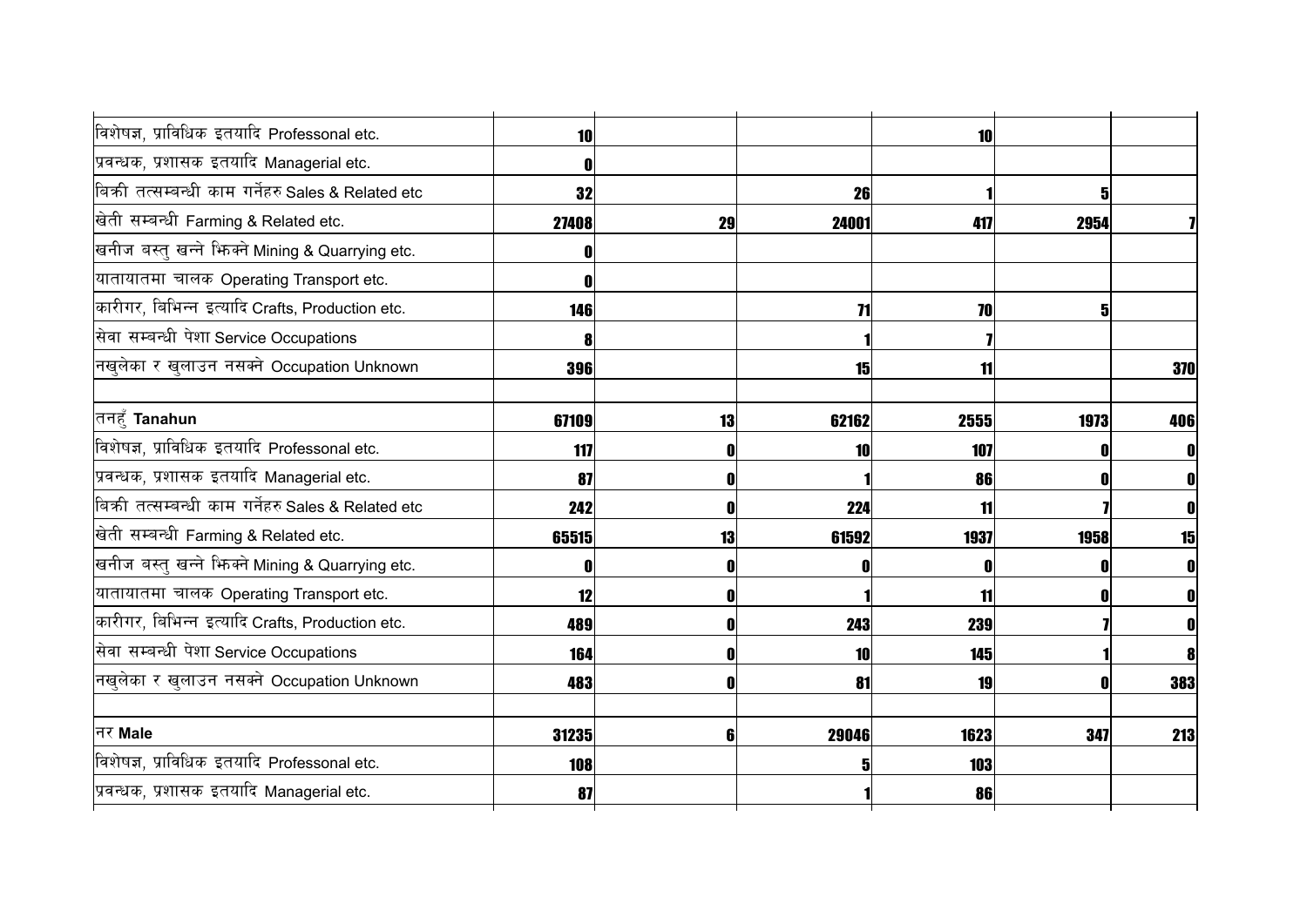| बिकी तत्सम्बन्धी काम गर्नेहरु Sales & Related etc   | <b>207</b> |    | <b>190</b> | 11   | 6    |             |
|-----------------------------------------------------|------------|----|------------|------|------|-------------|
| खेती सम्बन्धी Farming & Related etc.                | 30123      | 6  | 28664      | 1107 | 341  | 5           |
| खनीज बस्तु खन्ने भिज्मे Mining & Quarrying etc.     |            |    |            |      |      |             |
| यातायातमा चालक Operating Transport etc.             | 12         |    |            | 11   |      |             |
| कारीगर, बिभिन्न इत्यादि Crafts, Production etc.     | 306        |    | 147        | 159  |      |             |
| सेवा सम्बन्धी पेशा Service Occupations              | 141        |    |            | 129  |      |             |
| नखुलेका र खुलाउन नसक्ने Occupation Unknown          | 251        |    | 34         | 17   |      | <b>200</b>  |
| नारी Female                                         | 35874      |    | 33116      | 932  | 1626 | 193         |
| विशेषज्ञ, प्राविधिक इतयादि Professonal etc.         |            |    | 5          |      |      |             |
| प्रवन्धक, प्रशासक इतयादि Managerial etc.            |            |    |            |      |      |             |
| बिक्री तत्सम्बन्धी काम गर्नेहरु Sales & Related etc | 35         |    | 34         |      |      |             |
| खेती सम्बन्धी Farming & Related etc.                | 35392      |    | 32928      | 830  | 1617 | 10          |
| खनीज बस्तु खन्ने भिन्क्ने Mining & Quarrying etc.   |            |    |            |      |      |             |
| यातायातमा चालक Operating Transport etc.             |            |    |            |      |      |             |
| कारीगर, बिभिन्न इत्यादि Crafts, Production etc.     | 183        |    | 96         | 80   |      |             |
| सेवा सम्बन्धी पेशा Service Occupations              | 23         |    | 6          | 16   |      |             |
| नखुलेका र खुलाउन नसक्ने Occupation Unknown          | 232        |    | 47         |      |      | 183         |
| लमजुङ Lamjung                                       | 65073      | 11 | 57086      | 4656 | 2849 | 471         |
| विशेषज्ञ, प्राविधिक इतयादि Professonal etc.         | 145        | O  |            | 141  |      | 0           |
| प्रवन्धक, प्रशासक इतयादि Managerial etc.            | 67         | O  | n          | 67   |      | $\mathbf 0$ |
| बिकी तत्सम्बन्धी काम गर्नेहरु Sales & Related etc   | 425        |    | 405        | 11   |      | 0           |
| खेती सम्बन्धी Farming & Related etc.                | 62694      | 11 | 55933      | 3921 | 2812 | 17          |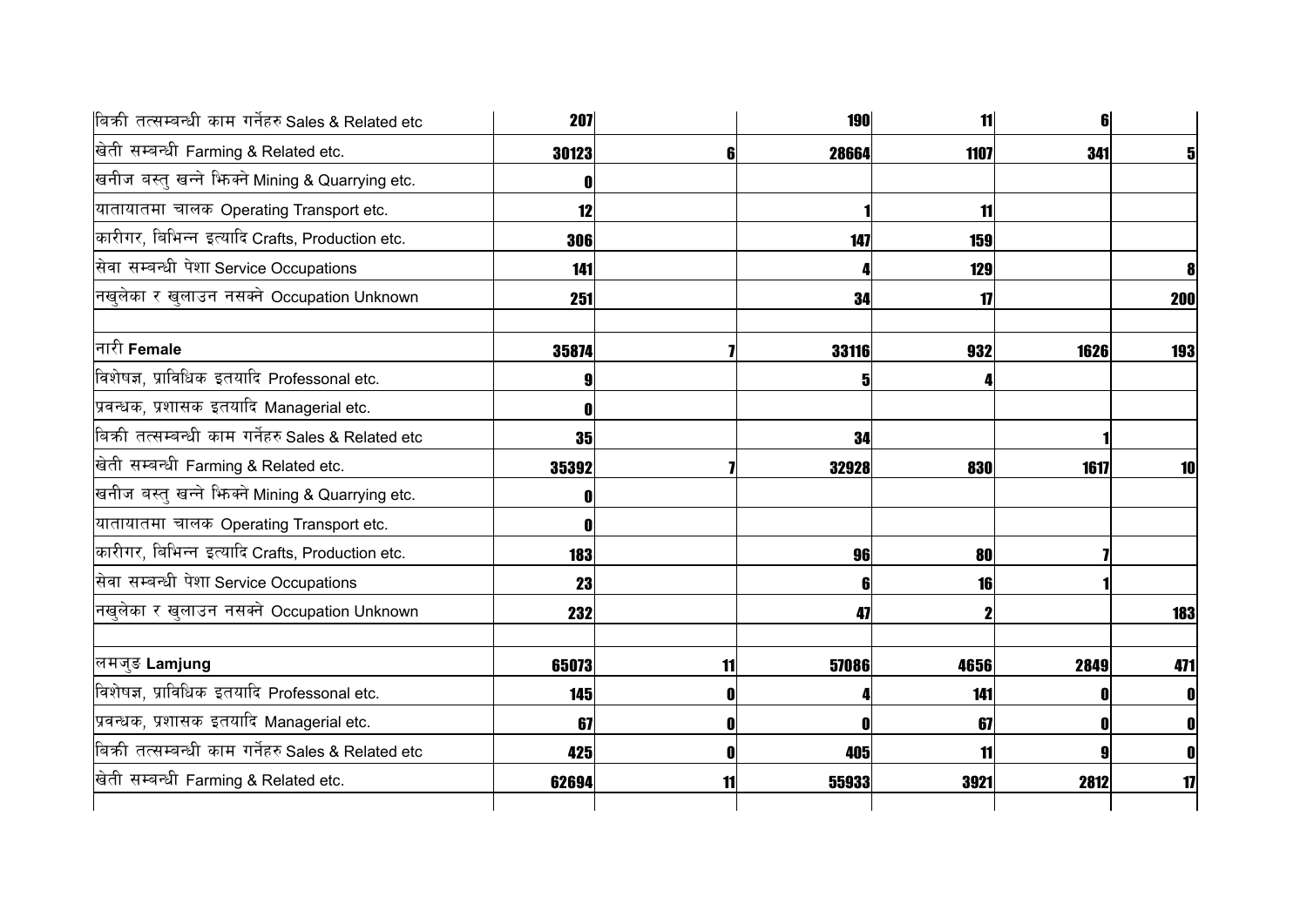| खनीज बस्तु खन्ने भिज्मे Mining & Quarrying etc.   |            | 0     |      |      | $\mathbf{0}$ |
|---------------------------------------------------|------------|-------|------|------|--------------|
| यातायातमा चालक Operating Transport etc.           |            | 0     |      |      | $\mathbf{0}$ |
| कारीगर, बिभिन्न इत्यादि Crafts, Production etc.   | 1006       | 670   | 308  | 28   | 0            |
| सेवा सम्बन्धी पेशा Service Occupations            | <b>163</b> |       | 154  |      |              |
| नखुलेका र खुलाउन नसक्ने Occupation Unknown        | 572        | 66    | 53   |      | 453          |
| नर Male                                           | 33664      | 30079 | 2914 | 414  | 248          |
| विशेषज्ञ, प्राविधिक इतयादि Professonal etc.       | 144        |       | 140  |      |              |
| प्रवन्धक, प्रशासक इतयादि Managerial etc.          | 67         |       | 67   |      |              |
| बिकी तत्सम्बन्धी काम गर्नेहरु Sales & Related etc | 332        | 319   |      |      |              |
| खेती सम्बन्धी Farming & Related etc.              | 31937      | 29229 | 2285 | 405  |              |
| खनीज बस्तु खन्ने भिन्क्ने Mining & Quarrying etc. |            |       |      |      |              |
| यातायातमा चालक Operating Transport etc.           |            |       |      |      |              |
| कारीगर, बिभिन्न इत्यादि Crafts, Production etc.   | 730        | 489   | 236  |      |              |
| सेवा सम्बन्धी पेशा Service Occupations            | <b>136</b> | 5     | 130  |      |              |
| नखुलेका र खुलाउन नसक्ने Occupation Unknown        | 317        | 33    | 46   |      | 238          |
| नारी Female                                       | 31409      | 27007 | 1742 | 2435 | 223          |
| विशेषज्ञ, प्राविधिक इतयादि Professonal etc.       |            |       |      |      |              |
| प्रवन्धक, प्रशासक इतयादि Managerial etc.          |            |       |      |      |              |
| बिकी तत्सम्बन्धी काम गर्नेहरु Sales & Related etc | 93         | 86    |      |      |              |
| खेती सम्बन्धी Farming & Related etc.              | 30757      | 26704 | 1636 | 2407 | 8            |
| खनीज बस्तु खन्ने भिज्म्ने Mining & Quarrying etc. |            |       |      |      |              |
| यातायातमा चालक Operating Transport etc.           |            |       |      |      |              |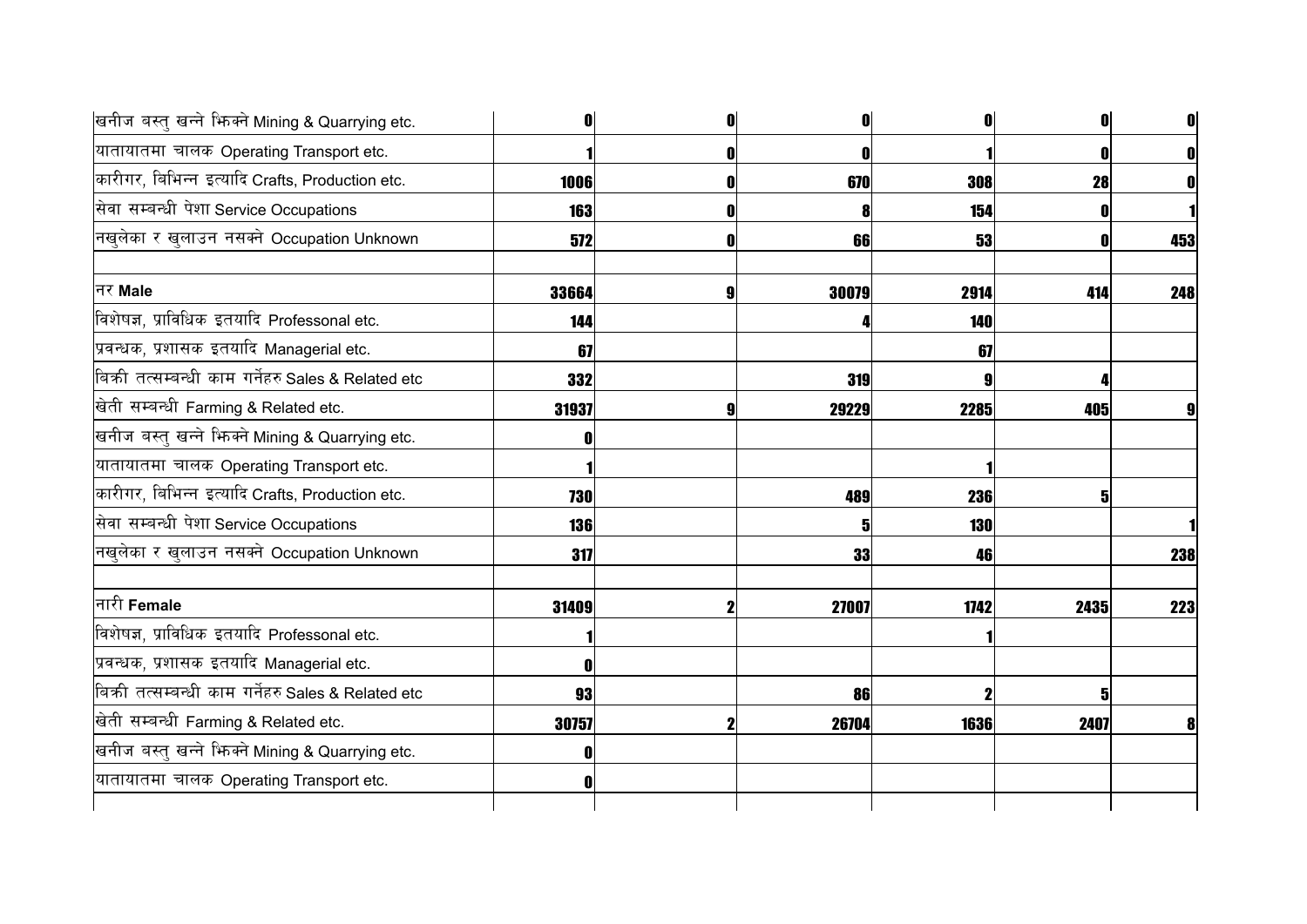| कारीगर, बिभिन्न इत्यादि Crafts, Production etc.   | 276   |    | 181   | 12        | 23   |     |
|---------------------------------------------------|-------|----|-------|-----------|------|-----|
| सेवा सम्बन्धी पेशा Service Occupations            | 27    |    |       | 24        |      |     |
| नखलेका र खुलाउन नसक्ने Occupation Unknown         | 255   |    | 33    |           |      | 215 |
| कास्की Kaski                                      | 55015 | 96 | 40740 | 9526      | 4323 | 330 |
| विशेषज्ञ, प्राविधिक इतयादि Professonal etc.       | 271   |    | 24    | 247       |      |     |
| प्रवन्धक, प्रशासक इतयादि Managerial etc.          | 219   |    |       | 216       |      |     |
| बिकी तत्सम्बन्धी काम गर्नेहरु Sales & Related etc | 1086  |    | 1019  | 53        | 14   |     |
| खेती सम्बन्धी Farming & Related etc.              | 50438 | 96 | 38909 | 7194      | 4237 |     |
| खनीज बस्तु खन्ने भिन्क्ने Mining & Quarrying etc. |       |    |       |           |      |     |
| यातायातमा चालक Operating Transport etc.           |       |    |       |           |      |     |
| कारीगर, बिभिन्न इत्यादि Crafts, Production etc.   | 1863  | 0  | 665   | 1134      | 64   |     |
| सेवा सम्बन्धी पेशा Service Occupations            | 673   |    | 24    | 647       |      |     |
| नखलेका र खुलाउन नसक्ने Occupation Unknown         | 458   | O  | 94    | <b>30</b> | 61   | 328 |
| नर Male                                           | 29886 | 65 | 22377 | 6271      | 986  | 187 |
| विशेषज्ञ, प्राविधिक इतयादि Professonal etc.       | 244   |    | 17    | 227       |      |     |
| प्रवन्धक, प्रशासक इतयादि Managerial etc.          | 215   |    |       | 212       |      |     |
| बिकी तत्सम्बन्धी काम गर्नेहरु Sales & Related etc | 708   |    | 665   | 40        |      |     |
| खेती सम्बन्धी Farming & Related etc.              | 26436 | 65 | 21114 | 4303      | 954  |     |
| खनीज बस्तु खन्ने भिन्क्ने Mining & Quarrying etc. |       |    |       |           |      |     |
| यातायातमा चालक Operating Transport etc.           |       |    |       |           |      |     |
| कारीगर, बिभिन्न इत्यादि Crafts, Production etc.   | 1396  |    | 518   | 856       | 22   |     |
| सेवा सम्बन्धी पेशा Service Occupations            | 621   |    | 16    | 604       |      |     |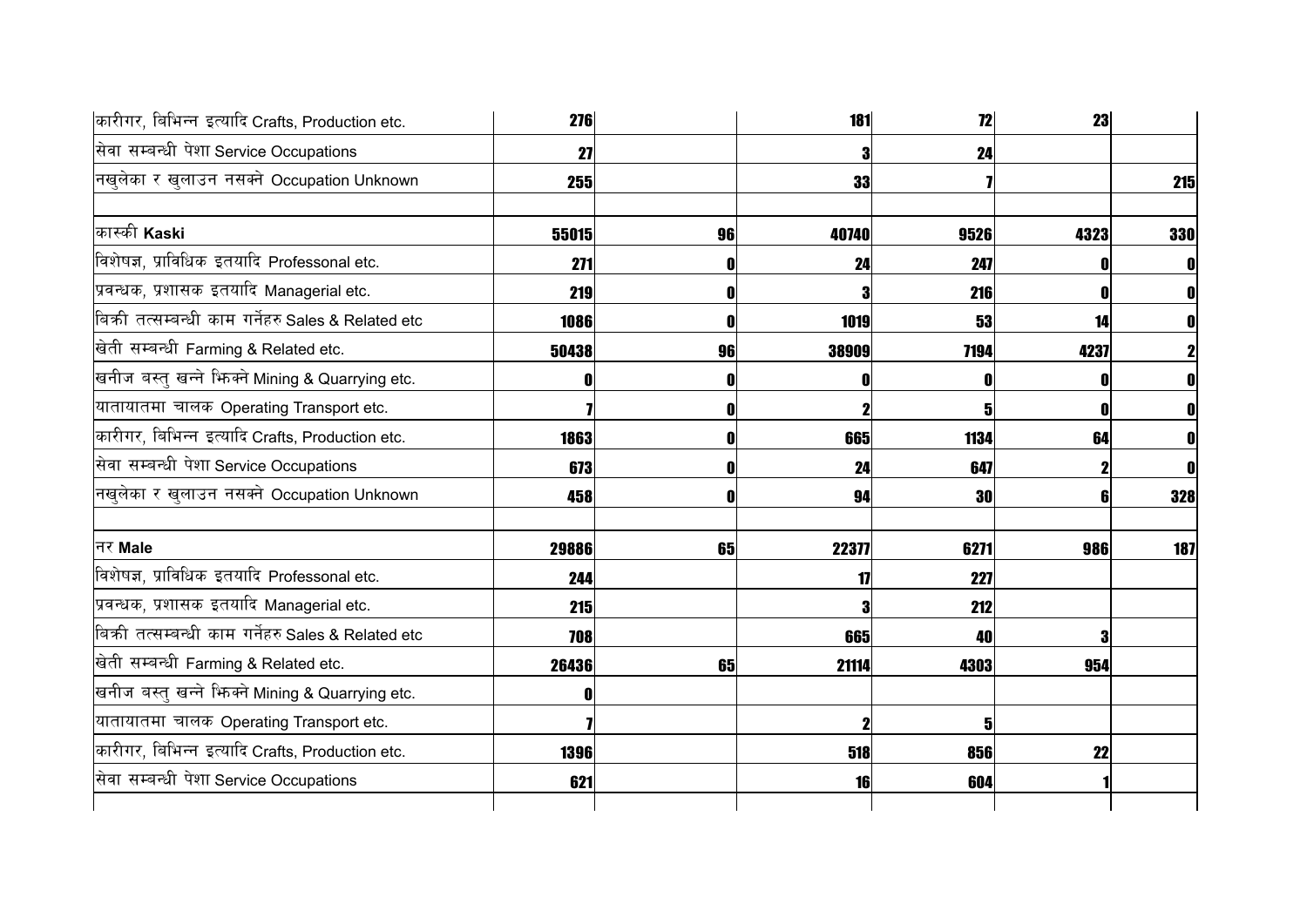| नखुलेका र खुलाउन नसक्ने Occupation Unknown          | 259        |    | 42         | 24   |      | <b>187</b>   |
|-----------------------------------------------------|------------|----|------------|------|------|--------------|
|                                                     |            |    |            |      |      |              |
| नारी Female                                         | 25129      | 31 | 18363      | 3255 | 3337 | 143          |
| विशेषज्ञ, प्राविधिक इतयादि Professonal etc.         | 27         |    |            | 20   |      |              |
| प्रवन्धक, प्रशासक इतयादि Managerial etc.            |            |    |            |      |      |              |
| बिक्री तत्सम्बन्धी काम गर्नेहरु Sales & Related etc | 378        |    | 354        | 13   | 11   |              |
| खेती सम्बन्धी Farming & Related etc.                | 24002      | 31 | 17795      | 2891 | 3283 | $\mathbf{2}$ |
| खनीज बस्तु खन्ने भिज्म्ने Mining & Quarrying etc.   |            |    |            |      |      |              |
| यातायातमा चालक Operating Transport etc.             |            |    |            |      |      |              |
| कारीगर, बिभिन्न इत्यादि Crafts, Production etc.     | 467        |    | 147        | 278  | 42   |              |
| सेवा सम्बन्धी पेशा Service Occupations              | 52         |    | 8          | 43   |      |              |
| नखुलेका र खुलाउन नसक्ने Occupation Unknown          | 199        |    | 52         | 6    |      | 141          |
|                                                     |            |    |            |      |      |              |
| स्याङ्जा Syangja                                    | 158982     | 45 | 146748     | 7699 | 3710 | 780          |
| विशेषज्ञ, प्राविधिक इतयादि Professonal etc.         | 233        |    | 24         | 209  |      | $\mathbf 0$  |
| प्रवन्धक, प्रशासक इतयादि Managerial etc.            | <b>115</b> |    |            | 114  |      | 0            |
| बिकी तत्सम्बन्धी काम गर्नेहरु Sales & Related etc   | 387        |    | 373        | 6    |      | $\mathbf 2$  |
| खेती सम्बन्धी Farming & Related etc.                | 155244     | 44 | 145168     | 6294 | 3688 | 50           |
| खनीज बस्तु खन्ने भिन्क्ने Mining & Quarrying etc.   |            |    | 0          |      |      | OI           |
| यातायातमा चालक Operating Transport etc.             | R          |    | 0          | R    |      | 0            |
| कारीगर, बिभिन्न इत्यादि Crafts, Production etc.     | 1869       |    | 1017       | 836  | 15   | $\mathbf{0}$ |
| सेवा सम्बन्धी पेशा Service Occupations              | <b>220</b> |    | 10         | 210  |      | $\mathbf{0}$ |
| नखुलेका र खुलाउन नसक्ने Occupation Unknown          | 906        |    | <b>155</b> | 22   |      | <b>728</b>   |
| नर Male                                             | 83482      | 26 | 77425      | 4823 | 792  | 416          |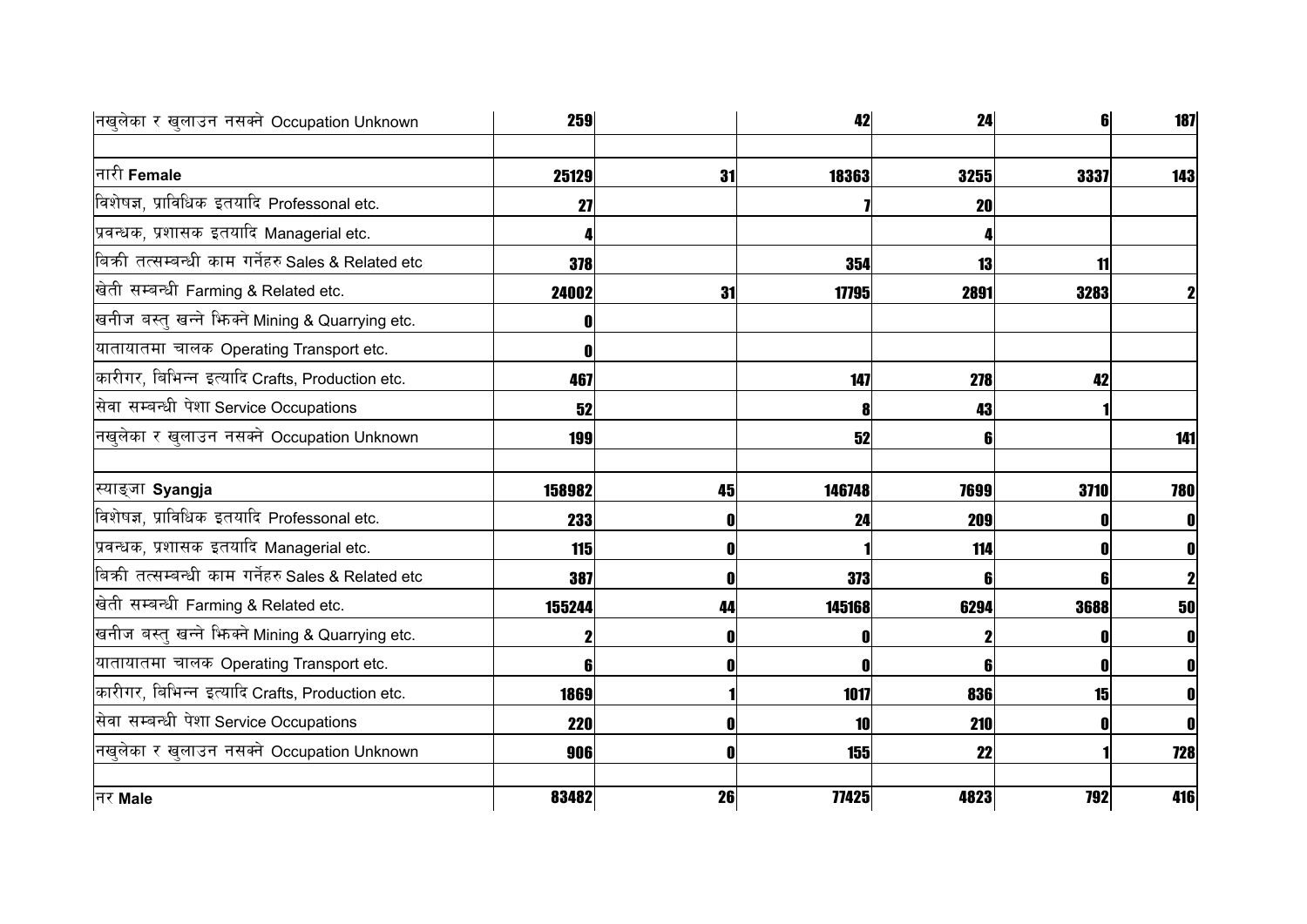| विशेषज्ञ, प्राविधिक इतयादि Professonal etc.         | <b>222</b> |    | 21    | 201        |      |              |
|-----------------------------------------------------|------------|----|-------|------------|------|--------------|
| प्रवन्धक, प्रशासक इतयादि Managerial etc.            | <b>115</b> |    |       | 114        |      |              |
| बिक्री तत्सम्बन्धी काम गर्नेहरु Sales & Related etc | 277        |    | 271   |            |      |              |
| खेती सम्बन्धी Farming & Related etc.                | 80628      | 25 | 76169 | 3628       | 787  | 19           |
| खनीज बस्तु खन्ने भिन्क्ने Mining & Quarrying etc.   |            |    |       |            |      |              |
| यातायातमा चालक Operating Transport etc.             |            |    |       | 6          |      |              |
| कारीगर, बिभिन्न इत्यादि Crafts, Production etc.     | 1544       |    | 879   | 660        |      |              |
| सेवा सम्बन्धी पेशा Service Occupations              | 195        |    | 6     | <b>189</b> |      |              |
| नखुलेका र खुलाउन नसक्ने Occupation Unknown          | 494        |    | 78    | <b>20</b>  |      | 395          |
| नारी Female                                         | 75500      | 19 | 69323 | 2876       | 2918 | 364          |
| विशेषज्ञ, प्राविधिक इतयादि Professonal etc.         | 11         |    | 3     | 8          |      |              |
| प्रवन्धक, प्रशासक इतयादि Managerial etc.            |            |    |       |            |      |              |
| बिकी तत्सम्बन्धी काम गर्नेहरु Sales & Related etc   | 110        |    | 102   | 2          | 6    |              |
| खेती सम्बन्धी Farming & Related etc.                | 74616      | 19 | 68999 | 2666       | 2901 | 31           |
| खनीज बस्तु खन्ने भिज्मे Mining & Quarrying etc.     |            |    |       |            |      |              |
| यातायातमा चालक Operating Transport etc.             |            |    |       |            |      |              |
| कारीगर, बिभिन्न इत्यादि Crafts, Production etc.     | 325        |    | 138   | 176        | 11   |              |
| सेवा सम्बन्धी पेशा Service Occupations              | 25         |    |       | 21         |      |              |
| नखुलेका र खुलाउन नसक्ने Occupation Unknown          | 412        |    | 77    |            |      | 333          |
| बाग्लुङ्ग Baglung                                   | 107375     | 60 | 93996 | 5408       | 7359 | 552          |
| विशेषज्ञ, प्राविधिक इतयादि Professonal etc.         | 211        |    | 11    | 199        |      |              |
| प्रवन्धक, प्रशासक इतयादि Managerial etc.            | 118        |    | O     | 118        |      | $\mathbf{0}$ |
|                                                     |            |    |       |            |      |              |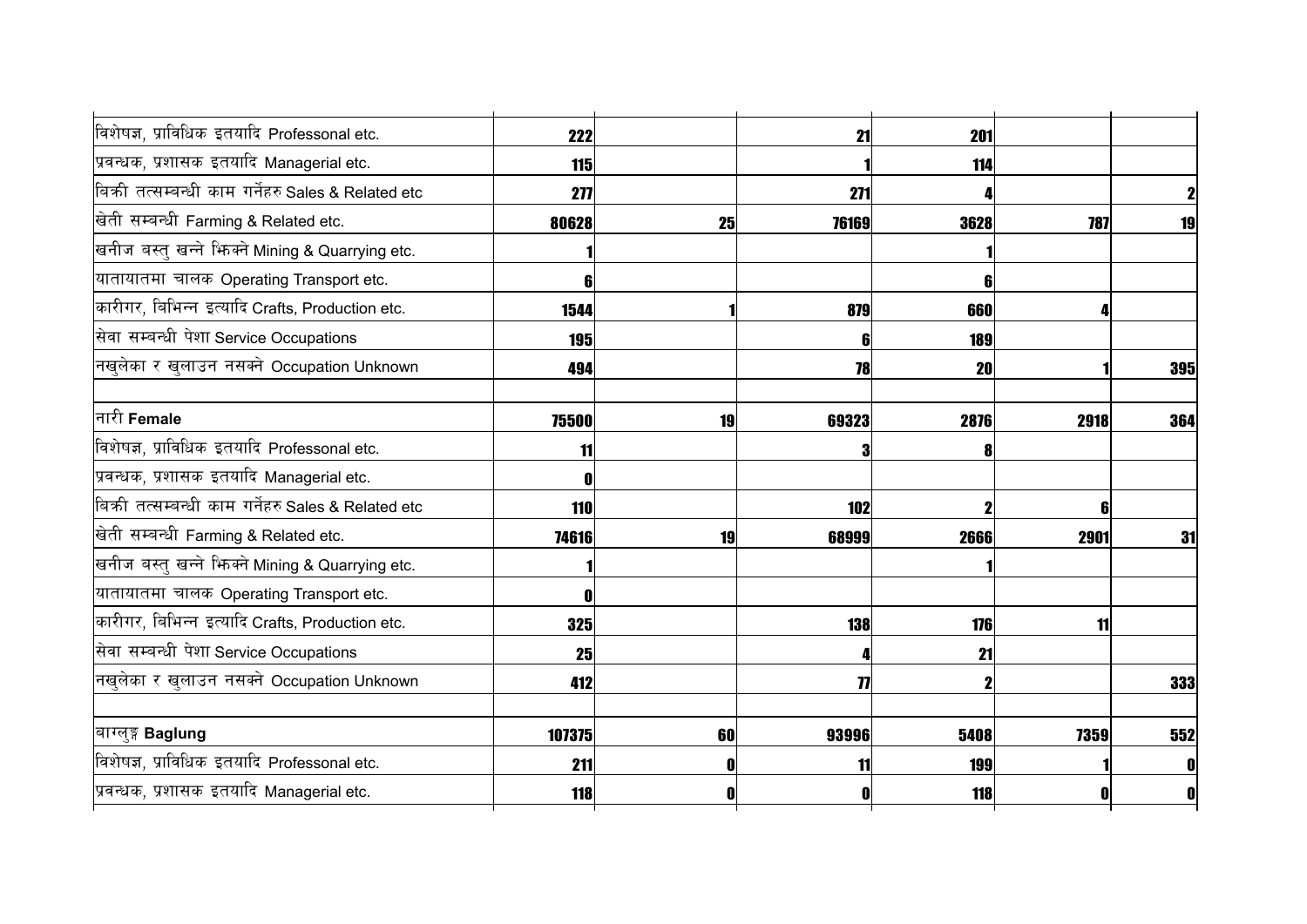| बिकी तत्सम्बन्धी काम गर्नेहरु Sales & Related etc   | 774        |    | 674   | 84          | 12   |             |
|-----------------------------------------------------|------------|----|-------|-------------|------|-------------|
| खेती सम्बन्धी Farming & Related etc.                | 102693     | 56 | 91618 | <b>3750</b> | 7264 |             |
| खनीज बस्तु खन्ने भिज्मे Mining & Quarrying etc.     |            |    |       |             |      |             |
| यातायातमा चालक Operating Transport etc.             |            |    | 0     | 3           |      |             |
| कारीगर, बिभिन्न इत्यादि Crafts, Production etc.     | 2474       |    | 1618  | 774         | 82   |             |
| सेवा सम्बन्धी पेशा Service Occupations              | 476        |    | 12    | 462         |      |             |
| नखुलेका र खुलाउन नसक्ने Occupation Unknown          | 626        |    | 63    | 18          | 0    | 545         |
| नर Male                                             | 58853      | 41 | 52672 | 3633        | 2180 | 327         |
| विशेषज्ञ, प्राविधिक इतयादि Professonal etc.         | 185        |    | 11    | 173         |      |             |
| प्रवन्धक, प्रशासक इतयादि Managerial etc.            | <b>115</b> |    |       | 115         |      |             |
| बिक्री तत्सम्बन्धी काम गर्नेहरु Sales & Related etc | 620        |    | 558   | 53          |      |             |
| खेती सम्बन्धी Farming & Related etc.                | 55760      | 37 | 51355 | 2224        | 2143 |             |
| खनीज बस्तु खन्ने भिन्क्ने Mining & Quarrying etc.   |            |    |       |             |      |             |
| यातायातमा चालक Operating Transport etc.             |            |    |       | 3           |      |             |
| कारीगर, बिभिन्न इत्यादि Crafts, Production etc.     | 1382       |    | 704   | 647         | 31   |             |
| सेवा सम्बन्धी पेशा Service Occupations              | 413        |    | 10    | 401         |      | $\mathbf 2$ |
| नखुलेका र खुलाउन नसक्ने Occupation Unknown          | 375        |    | 34    | 17          |      | 324         |
| नारी Female                                         | 48522      | 19 | 41324 | 1775        | 5179 | 225         |
| विशेषज्ञ, प्राविधिक इतयादि Professonal etc.         | 26         |    |       | 26          |      |             |
| प्रवन्धक, प्रशासक इतयादि Managerial etc.            |            |    |       | 3           |      |             |
| बिकी तत्सम्बन्धी काम गर्नेहरु Sales & Related etc   | 154        |    | 116   | 31          |      |             |
| खेती सम्बन्धी Farming & Related etc.                | 46933      | 19 | 40263 | 1526        | 5121 |             |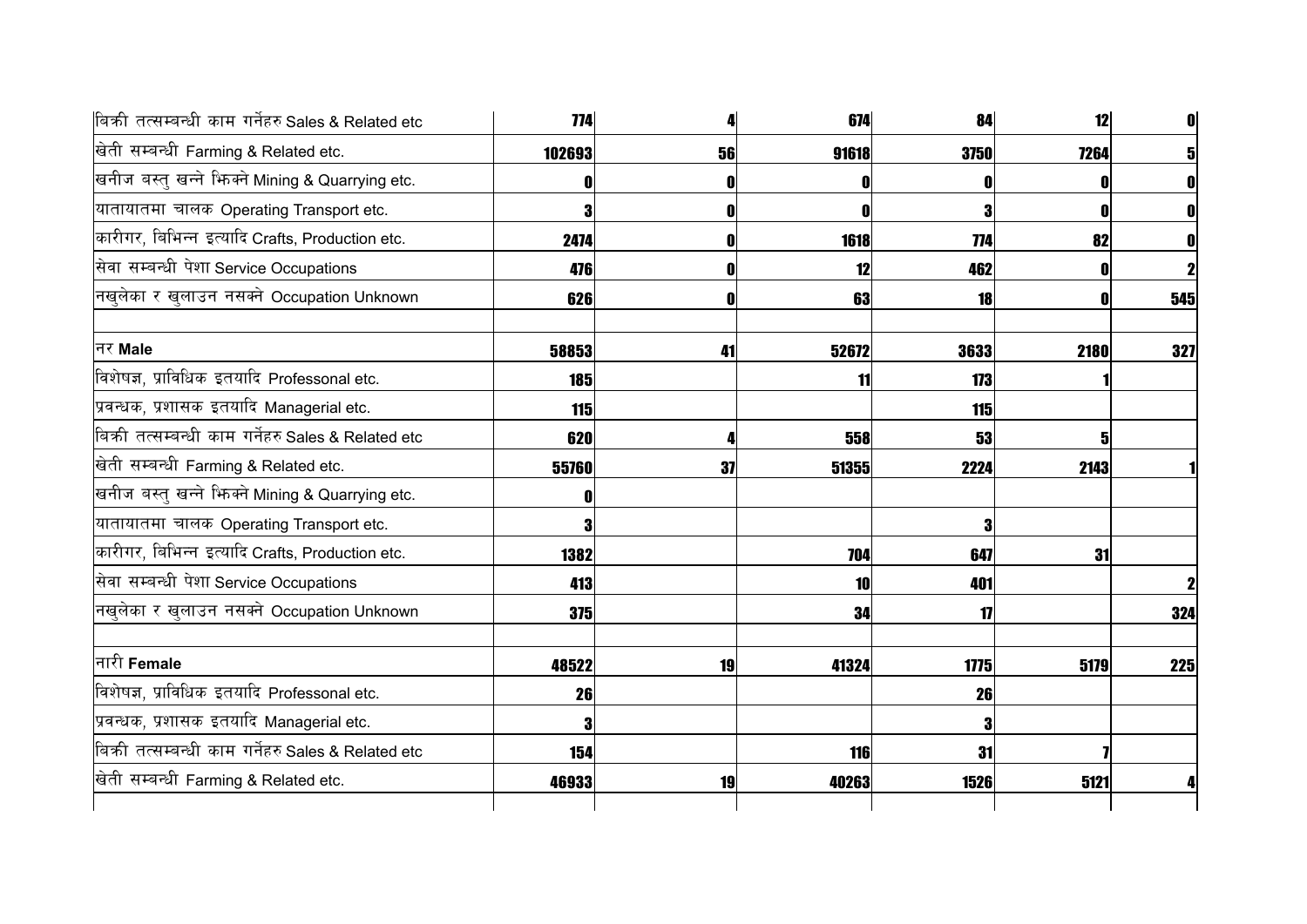| खनीज बस्तु खन्ने भिज्मे Mining & Quarrying etc.     | 0      |     |        |               |           |     |
|-----------------------------------------------------|--------|-----|--------|---------------|-----------|-----|
| यातायातमा चालक Operating Transport etc.             |        |     |        |               |           |     |
| कारीगर, बिभिन्न इत्यादि Crafts, Production etc.     | 1092   |     | 914    | 127           | 51        |     |
| सेवा सम्बन्धी पेशा Service Occupations              | 63     |     |        | 61            |           |     |
| नखुलेका र खुलाउन नसक्ने Occupation Unknown          | 251    |     | 29     |               |           | 221 |
| गल्मी Gulmi                                         | 136755 | 172 | 125206 | 6502          | 4336      | 539 |
| विशेषज्ञ, प्राविधिक इतयादि Professonal etc.         | 254    |     | 29     | <b>225</b>    |           | 0   |
| प्रवन्धक, प्रशासक इतयादि Managerial etc.            | 102    |     | 3      | 99            |           | 0   |
| बिक्री तत्सम्बन्धी काम गर्नेहरु Sales & Related etc | 354    |     | 336    | $\mathbf{17}$ |           |     |
| खेती सम्बन्धी Farming & Related etc.                | 133061 | 160 | 123510 | 5085          | 4304      |     |
| खनीज बस्तु खन्ने भिन्क्ने Mining & Quarrying etc.   |        |     | 0      | O             |           |     |
| यातायातमा चालक Operating Transport etc.             |        | O   | 0      | N             | 0         | 0   |
| कारीगर, बिभिन्न इत्यादि Crafts, Production etc.     | 2091   | 12  | 1227   | 822           | <b>30</b> | 0   |
| सेवा सम्बन्धी पेशा Service Occupations              | 258    | 0   | 6      | 250           |           |     |
| नखुलेका र खुलाउन नसक्ने Occupation Unknown          | 635    |     | 95     |               |           | 536 |
| नर Male                                             | 72550  | 107 | 66806  | 4216          | 1176      | 245 |
| विशेषज्ञ, प्राविधिक इतयादि Professonal etc.         | 237    |     | 17     | <b>220</b>    |           |     |
| प्रवन्धक, प्रशासक इतयादि Managerial etc.            | 102    |     |        | 99            |           |     |
| बिकी तत्सम्बन्धी काम गर्नेहरु Sales & Related etc   | 276    |     | 263    | 13            |           |     |
| खेती सम्बन्धी Farming & Related etc.                | 69692  | 98  | 65442  | 2986          | 1166      |     |
| खनीज बस्तु खन्ने भिज्मे Mining & Quarrying etc.     |        |     |        |               |           |     |
| यातायातमा चालक Operating Transport etc.             |        |     |        |               |           |     |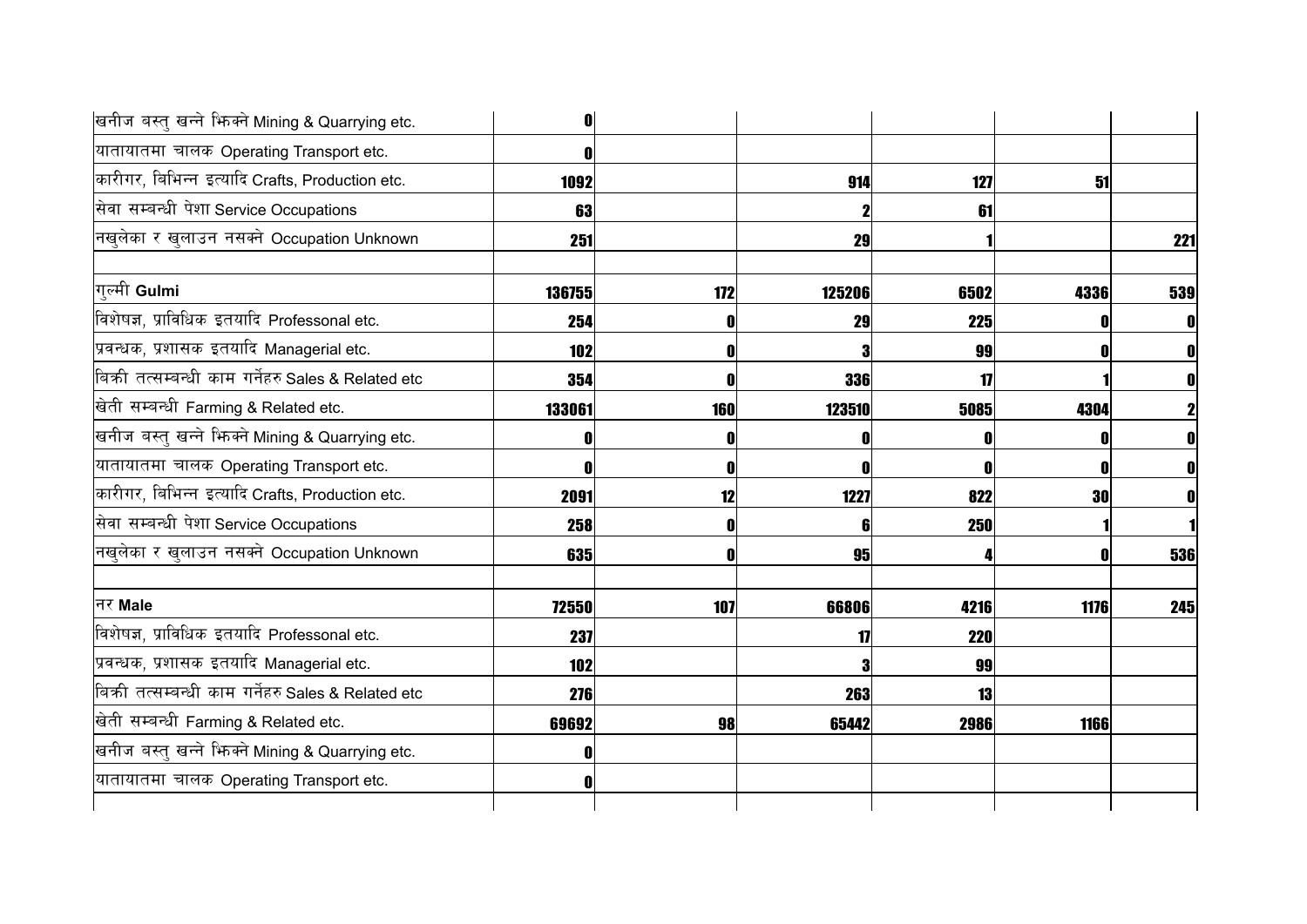| कारीगर, बिभिन्न इत्यादि Crafts, Production etc.     | 1732  |    | 1042  | 671        | 10   |              |
|-----------------------------------------------------|-------|----|-------|------------|------|--------------|
| सेवा सम्बन्धी पेशा Service Occupations              | 229   |    |       | 224        |      |              |
| नखुलेका र खुलाउन नसक्ने Occupation Unknown          | 282   |    | 35    | 3          |      | 244          |
| नारी Female                                         | 64205 | 65 | 58400 | 2286       | 3160 | 294          |
| विशेषज्ञ, प्राविधिक इतयादि Professonal etc.         | 17    |    | 12    | 5          |      |              |
| प्रवन्धक, प्रशासक इतयादि Managerial etc.            |       |    |       |            |      |              |
| बिक्री तत्सम्बन्धी काम गर्नेहरु Sales & Related etc | 78    |    | 73    |            |      |              |
| खेती सम्बन्धी Farming & Related etc.                | 63369 | 62 | 58068 | 2099       | 3138 | $\mathbf 2$  |
| खनीज बस्तु खन्ने भिज्म्ने Mining & Quarrying etc.   |       |    |       |            |      |              |
| यातायातमा चालक Operating Transport etc.             |       |    |       |            |      |              |
| कारीगर, बिभिन्न इत्यादि Crafts, Production etc.     | 359   |    | 185   | 151        | 20   |              |
| सेवा सम्बन्धी पेशा Service Occupations              | 29    |    |       | 26         |      |              |
| नखुलेका र खुलाउन नसक्ने Occupation Unknown          | 353   |    | 60    |            |      | 292          |
| पाल्पा <b>Palpa</b>                                 | 86355 | 48 | 79335 | 2883       | 3207 | 882          |
| विशेषज्ञ, प्राविधिक इतयादि Professonal etc.         | 210   |    | 32    | 178        |      | $\mathbf 0$  |
| प्रवन्धक, प्रशासक इतयादि Managerial etc.            | 223   |    |       | 218        |      |              |
| बिकी तत्सम्बन्धी काम गर्नेहरु Sales & Related etc   | 568   |    | 513   | 41         | 13   |              |
| खेती सम्बन्धी Farming & Related etc.                | 83003 | 48 | 78199 | 1570       | 3178 | 8            |
| खनीज बस्तु खन्ने भिज्मे Mining & Quarrying etc.     |       |    | O     |            |      | $\mathbf{0}$ |
| यातायातमा चालक Operating Transport etc.             |       |    |       |            |      | $\mathbf{0}$ |
| कारीगर, बिभिन्न इत्यादि Crafts, Production etc.     | 874   |    | 530   | <b>328</b> | 16   | $\mathbf{0}$ |
| सेवा सम्बन्धी पेशा Service Occupations              | 503   |    | 10    | 492        |      |              |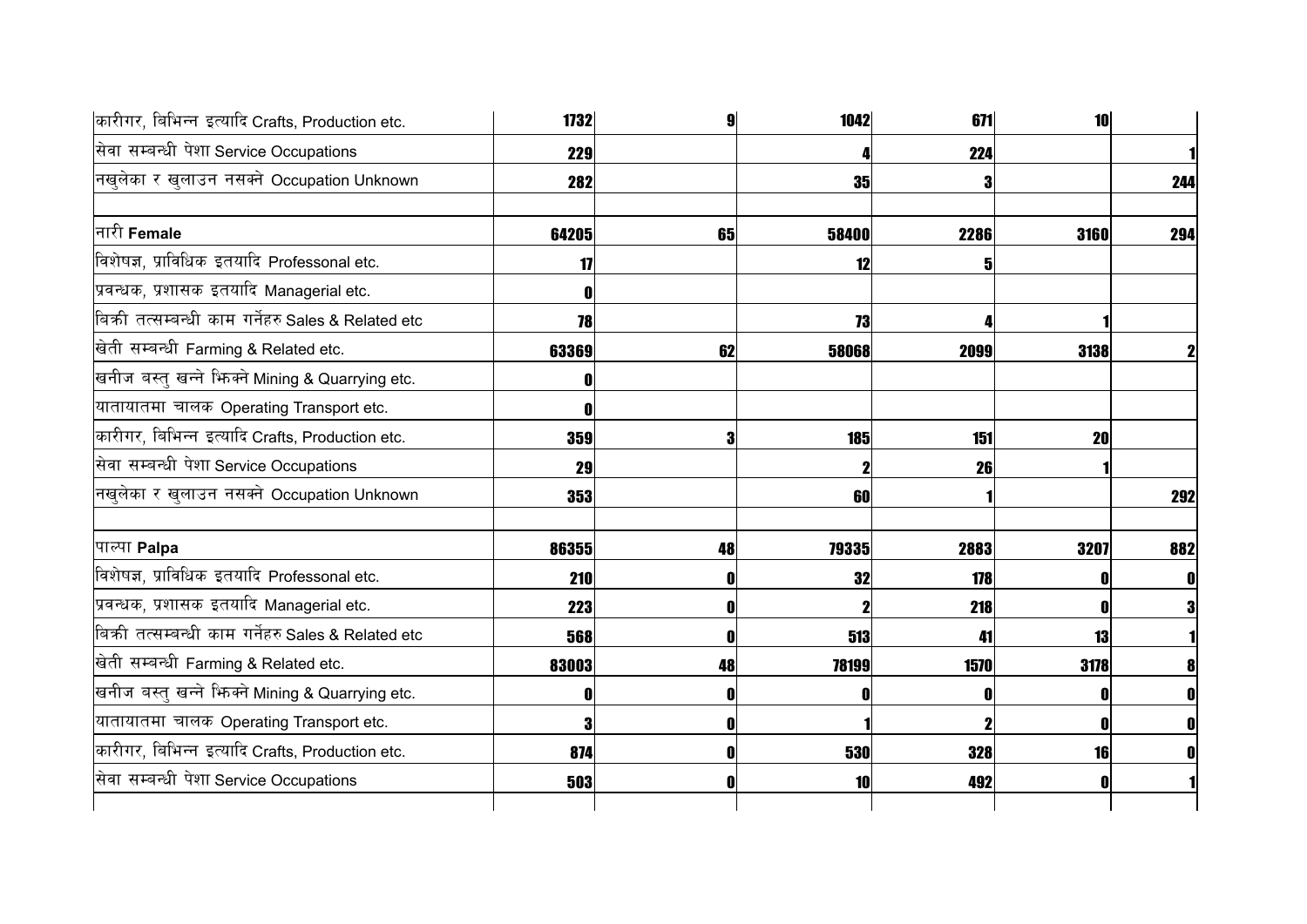| नखुलेका र खुलाउन नसक्ने Occupation Unknown          | 971    | O    | 48          | 54    | $\mathbf{0}$ | 869  |
|-----------------------------------------------------|--------|------|-------------|-------|--------------|------|
| नर Male                                             | 44544  | 26   | 40934       | 2160  | 950          | 474  |
| विशेषज्ञ, प्राविधिक इतयादि Professonal etc.         | 192    |      | 25          | 167   |              |      |
| प्रवन्धक, प्रशासक इतयादि Managerial etc.            | 218    |      | $\mathbf 2$ | 213   |              | 3    |
| बिकी तत्सम्बन्धी काम गर्नेहरु Sales & Related etc   | 410    |      | 372         | 37    |              |      |
| खेती सम्बन्धी Farming & Related etc.                | 42110  | 26   | 40115       | 1021  | 945          | 3    |
| खनीज बस्तु खन्ने भिज्मे Mining & Quarrying etc.     |        |      |             |       |              |      |
| यातायातमा चालक Operating Transport etc.             |        |      |             |       |              |      |
| कारीगर, बिभिन्न इत्यादि Crafts, Production etc.     | 666    |      | 392         | 269   | 5            |      |
| सेवा सम्बन्धी पेशा Service Occupations              | 405    |      |             | 400   |              |      |
| नखुलेका र खुलाउन नसक्ने Occupation Unknown          | 540    |      | 23          | 51    |              | 466  |
| नारी Female                                         | 41811  | 22   | 38401       | 723   | 2257         | 408  |
| विशेषज्ञ, प्राविधिक इतयादि Professonal etc.         | 18     |      |             | 11    |              |      |
| प्रवन्धक, प्रशासक इतयादि Managerial etc.            |        |      |             | 5     |              |      |
| बिक्री तत्सम्बन्धी काम गर्नेहरु Sales & Related etc | 158    |      | 141         |       | 13           |      |
| खेती सम्बन्धी Farming & Related etc.                | 40893  | 22   | 38084       | 549   | 2233         | 5    |
| खनीज बस्तु खन्ने भिन्क्ने Mining & Quarrying etc.   |        |      |             |       |              |      |
| यातायातमा चालक Operating Transport etc.             |        |      |             |       |              |      |
| कारीगर, बिभिन्न इत्यादि Crafts, Production etc.     | 208    |      | 138         | 59    | 11           |      |
| सेवा सम्बन्धी पेशा Service Occupations              | 98     |      | 6           | 92    |              |      |
| नखुलेका र खुलाउन नसक्ने Occupation Unknown          | 431    |      | 25          | 3     |              | 403  |
| सुदुर पश्चिम पहाड Far Western Hills                 | 849106 | 2533 | 773403      | 31998 | 36771        | 4401 |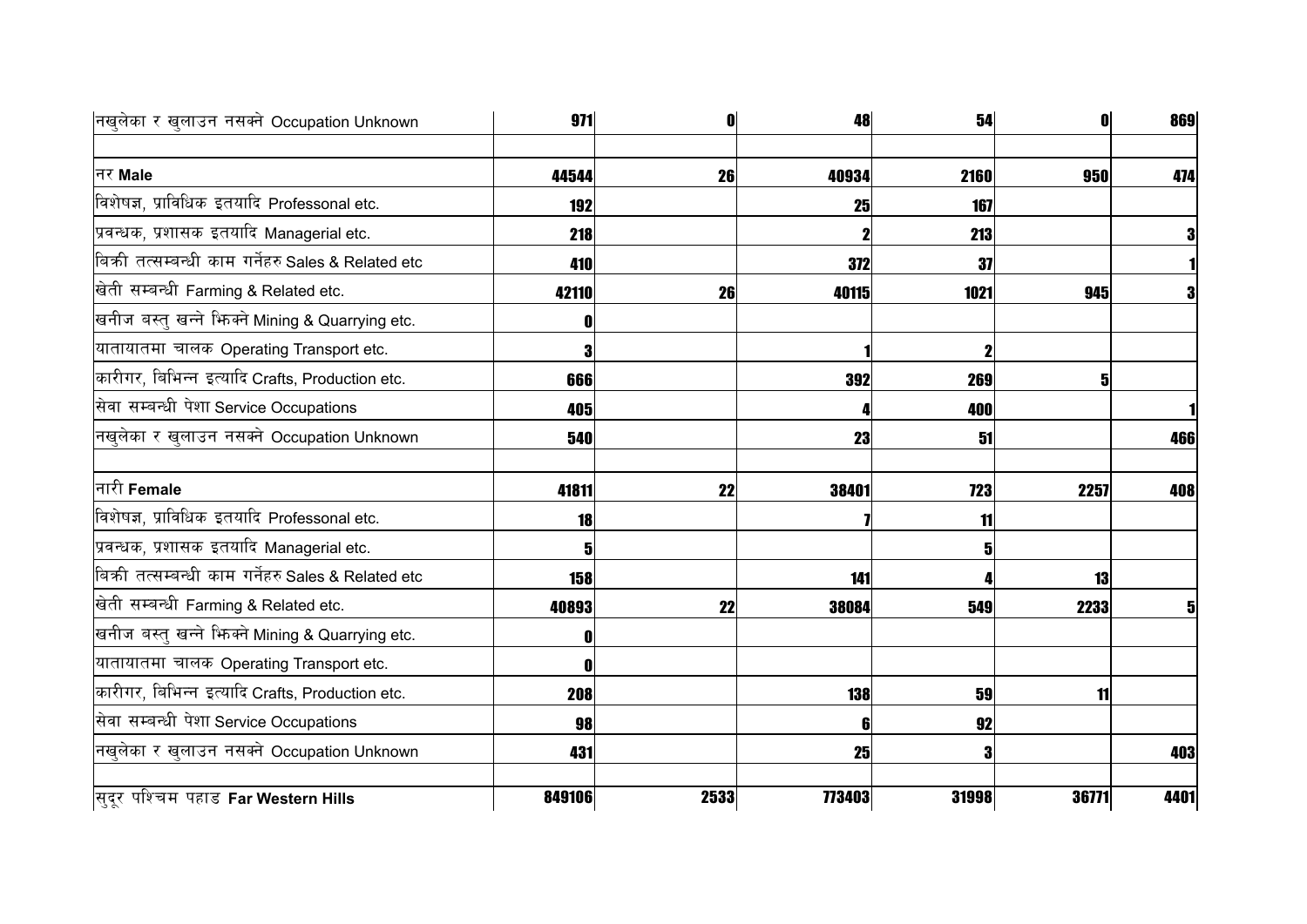| विशेषज्ञ, प्राविधिक इतयादि Professonal etc.       | 1592   |      | 312    | 1274  | 5     | 0    |
|---------------------------------------------------|--------|------|--------|-------|-------|------|
| प्रवन्धक, प्रशासक इतयादि Managerial etc.          | 1168   |      | 10     | 1154  |       |      |
| बिकी तत्सम्बन्धी काम गर्नेहरु Sales & Related etc | 2399   |      | 2266   | 85    | 47    |      |
| खेती सम्बन्धी Farming & Related etc.              | 819819 | 2519 | 760251 | 20730 | 36239 | 80   |
| खनीज बस्तु खन्ने भिन्क्ने Mining & Quarrying etc. |        |      | 0      |       |       |      |
| यातायातमा चालक Operating Transport etc.           | 43     |      | 37     | 6     |       |      |
| कारीगर, बिभिन्न इत्यादि Crafts, Production etc.   | 16423  |      | 9702   | 6240  | 460   | 12   |
| सेवा सम्बन्धी पेशा Service Occupations            | 2355   |      | 27     | 2321  |       | 6    |
| नखुलेका र खुलाउन नसक्ने Occupation Unknown        | 5306   |      | 798    | 187   | 17    | 4300 |
| नर Male                                           | 459285 | 1966 | 422725 | 22360 | 9847  | 2387 |
| विशेषज्ञ, प्राविधिक इतयादि Professonal etc.       | 1427   |      | 217    | 1206  |       | 0    |
| प्रवन्धक, प्रशासक इतयादि Managerial etc.          | 1161   |      | g      | 1148  |       |      |
| बिकी तत्सम्बन्धी काम गर्नेहरु Sales & Related etc | 1760   |      | 1647   | 80    | 32    |      |
| खेती सम्बन्धी Farming & Related etc.              | 438518 | 1960 | 413672 | 13155 | 9698  | 33   |
| खनीज बस्तु खन्ने भिन्क्ने Mining & Quarrying etc. |        |      |        |       |       |      |
| यातायातमा चालक Operating Transport etc.           | 42     |      | 36     |       |       |      |
| कारीगर, बिभिन्न इत्यादि Crafts, Production etc.   | 11363  |      | 6794   | 4456  | 104   |      |
| सेवा सम्बन्धी पेशा Service Occupations            | 2152   |      | 19     | 2130  |       | 3    |
| नखुलेका र खुलाउन नसक्ने Occupation Unknown        | 2861   |      | 331    | 178   |       | 2344 |
| नारी Female                                       | 389821 | 567  | 350678 | 9638  | 26924 | 2014 |
| विशेषज्ञ, प्राविधिक इतयादि Professonal etc.       | 165    |      | 95     | 68    |       |      |
| प्रवन्धक, प्रशासक इतयादि Managerial etc.          |        |      |        |       |       | 0    |
|                                                   |        |      |        |       |       |      |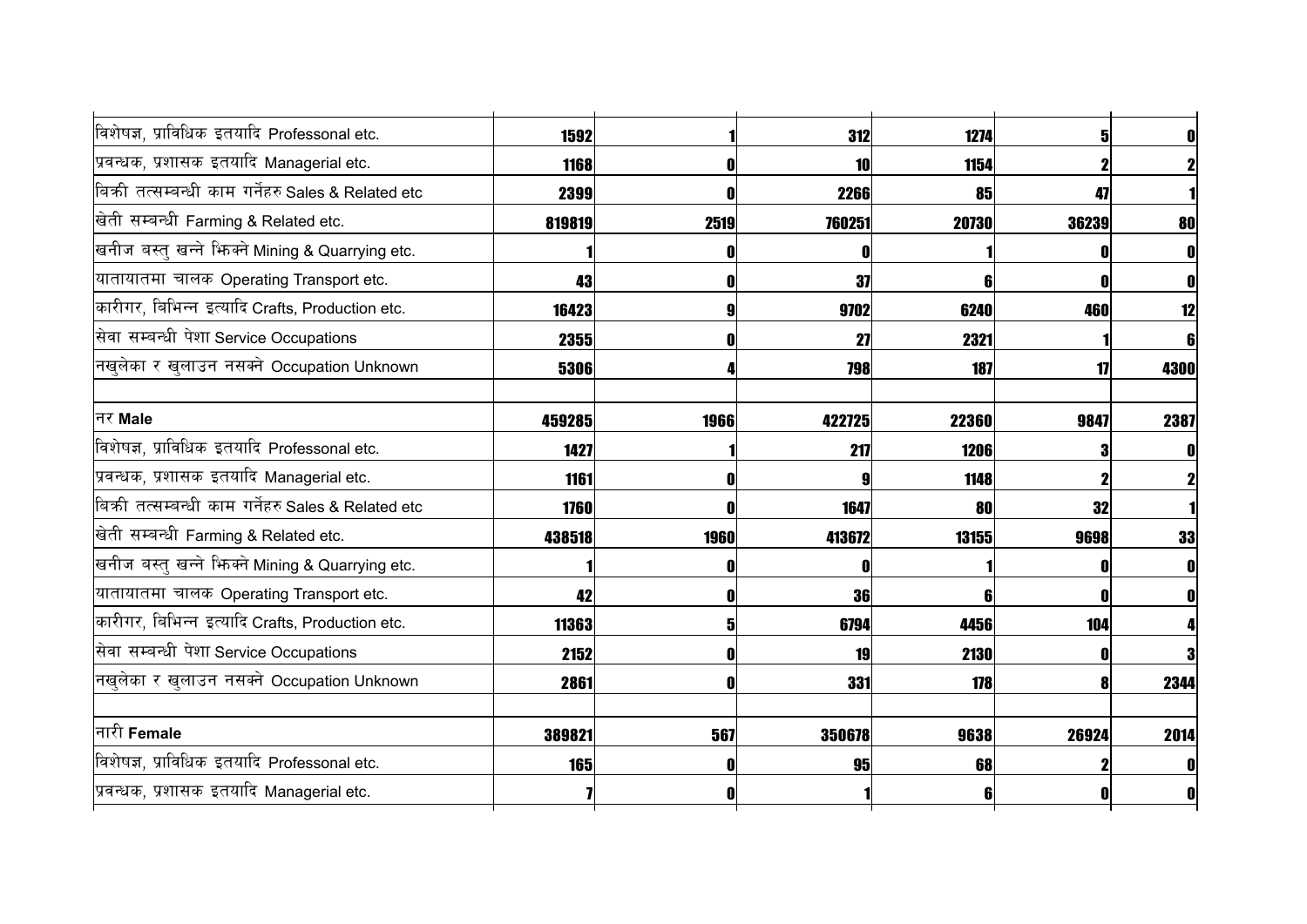| बिकी तत्सम्बन्धी काम गर्नेहरु Sales & Related etc | 639        | 0            | 619    | 5           | 15         |              |
|---------------------------------------------------|------------|--------------|--------|-------------|------------|--------------|
| खेती सम्बन्धी Farming & Related etc.              | 381301     | 559          | 346579 | <b>7575</b> | 26541      | 47           |
| खनीज बस्तु खन्ने भिज्मे Mining & Quarrying etc.   |            |              |        |             |            | 0            |
| यातायातमा चालक Operating Transport etc.           |            |              |        | N           |            |              |
| कारीगर, बिभिन्न इत्यादि Crafts, Production etc.   | 5060       |              | 2908   | 1784        | <b>356</b> |              |
| सेवा सम्बन्धी पेशा Service Occupations            | 203        |              |        | 191         |            |              |
| नखुलेका र खुलाउन नसक्ने Occupation Unknown        | 2445       |              | 467    | 9           |            | 1956         |
| प्यूठान Pyuthan                                   | 93011      | $\mathbf 2$  | 88550  | 1861        | 2022       | 576          |
| विशेषज्ञ, प्राविधिक इतयादि Professonal etc.       | 179        | 0            | 41     | 137         |            |              |
| प्रवन्धक, प्रशासक इतयादि Managerial etc.          | 99         | 0            |        | 97          |            |              |
| बिकी तत्सम्बन्धी काम गर्नेहरु Sales & Related etc | 55         | 0            | 40     | 15          |            |              |
| खेती सम्बन्धी Farming & Related etc.              | 90902      |              | 88002  | 881         | 2016       |              |
| खनीज बस्तु खन्ने भिन्क्ने Mining & Quarrying etc. |            | O            | 0      | 0           |            |              |
| यातायातमा चालक Operating Transport etc.           |            | O            | 0      | 0           | 0          | 0            |
| कारीगर, बिभिन्न इत्यादि Crafts, Production etc.   | 925        | $\mathbf{0}$ | 364    | 556         | 5          | 0            |
| सेवा सम्बन्धी पेशा Service Occupations            | <b>165</b> | 0            |        | 162         |            | $\mathbf{2}$ |
| नखुलेका र खुलाउन नसक्ने Occupation Unknown        | 686        | 0            | 101    | 13          |            | 572          |
| नर Male                                           | 52776      |              | 50654  | 1379        | 467        | 275          |
| विशेषज्ञ, प्राविधिक इतयादि Professonal etc.       | 175        |              | 41     | <b>133</b>  |            |              |
| प्रवन्धक, प्रशासक इतयादि Managerial etc.          | 98         |              |        | 97          |            |              |
| बिकी तत्सम्बन्धी काम गर्नेहरु Sales & Related etc | 49         |              | 35     | 14          |            |              |
| खेती सम्बन्धी Farming & Related etc.              | 51210      |              | 50245  | 501         | 463        |              |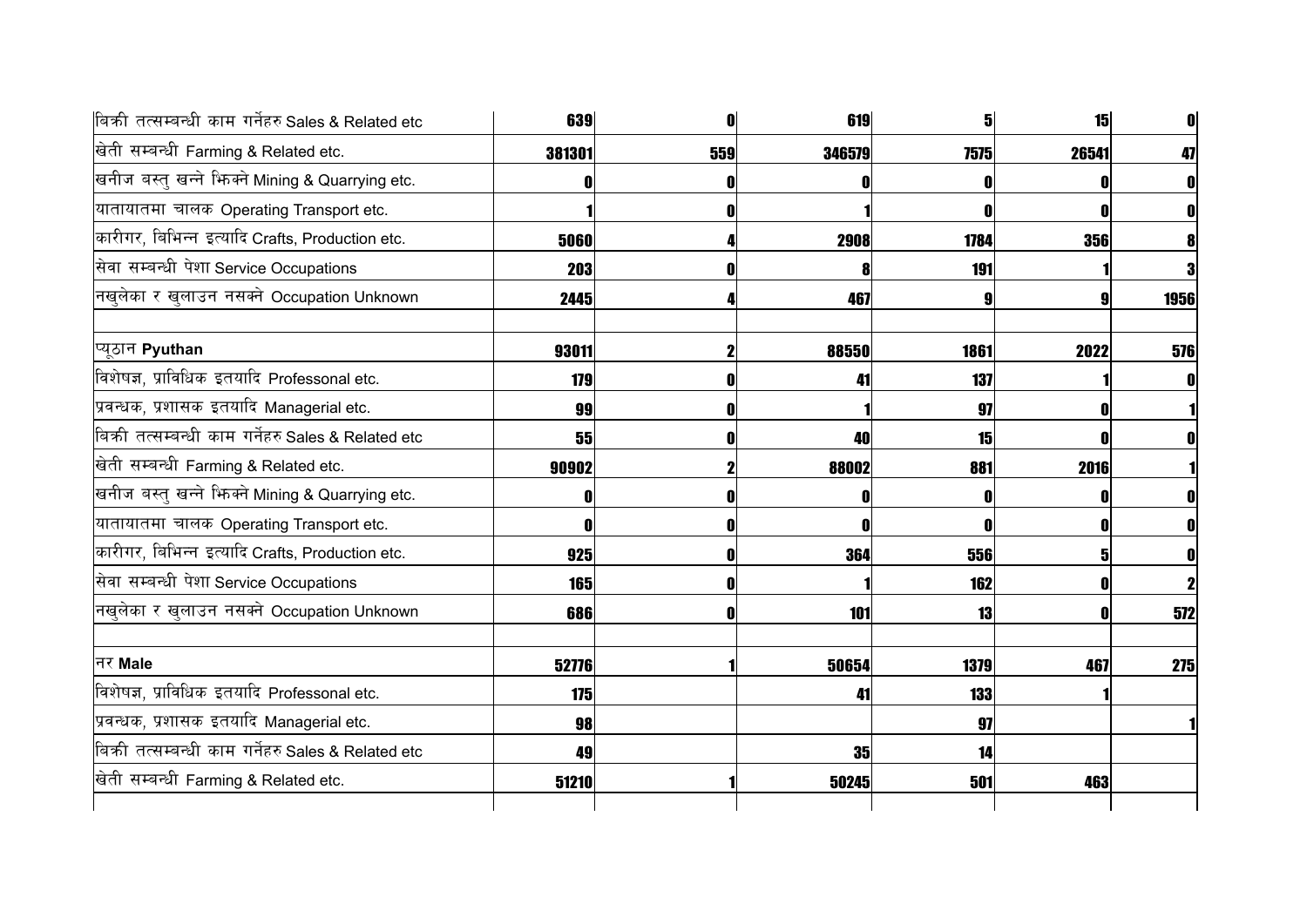| खनीज बस्तु खन्ने भिज्मे Mining & Quarrying etc.     | n          |     |        |       |       |              |
|-----------------------------------------------------|------------|-----|--------|-------|-------|--------------|
| यातायातमा चालक Operating Transport etc.             |            |     |        |       |       |              |
| कारीगर, बिभिन्न इत्यादि Crafts, Production etc.     | 760        |     | 285    | 472   |       |              |
| सेवा सम्बन्धी पेशा Service Occupations              | <b>156</b> |     |        | 153   |       | $\mathbf 2$  |
| नखुलेका र खुलाउन नसक्ने Occupation Unknown          | 328        |     | 47     |       |       | 272          |
| नारी Female                                         | 40235      |     | 37896  | 482   | 1555  | 301          |
| विशेषज्ञ, प्राविधिक इतयादि Professonal etc.         |            |     |        |       |       |              |
| प्रवन्धक, प्रशासक इतयादि Managerial etc.            |            |     |        |       |       |              |
| बिक्री तत्सम्बन्धी काम गर्नेहरु Sales & Related etc |            |     |        |       |       |              |
| खेती सम्बन्धी Farming & Related etc.                | 39692      |     | 37757  | 380   | 1553  |              |
| खनीज बस्तु खन्ने भिन्क्ने Mining & Quarrying etc.   |            |     |        |       |       |              |
| यातायातमा चालक Operating Transport etc.             |            |     |        |       |       |              |
| कारीगर, बिभिन्न इत्यादि Crafts, Production etc.     | 165        |     | 79     | 84    |       |              |
| सेवा सम्बन्धी पेशा Service Occupations              |            |     |        |       |       |              |
| नखुलेका र खुलाउन नसक्ने Occupation Unknown          | 358        |     | 54     |       |       | 300          |
| सल्यान Salyan                                       | 180053     | 759 | 146825 | 13259 | 18475 | 735          |
| विशेषज्ञ, प्राविधिक इतयादि Professonal etc.         | 397        |     | 155    | 239   |       | $\mathbf{0}$ |
| प्रवन्धक, प्रशासक इतयादि Managerial etc.            | 322        |     |        | 320   |       | $\mathbf{0}$ |
| बिकी तत्सम्बन्धी काम गर्नेहरु Sales & Related etc   | 325        |     | 276    | 26    | 23    | $\mathbf{0}$ |
| खेती सम्बन्धी Farming & Related etc.                | 173148     | 755 | 143933 | 10253 | 18188 | 19           |
| खनीज बस्तु खन्ने भिन्क्ने Mining & Quarrying etc.   |            |     |        |       |       |              |
| यातायातमा चालक Operating Transport etc.             |            |     | 0      |       |       | 0            |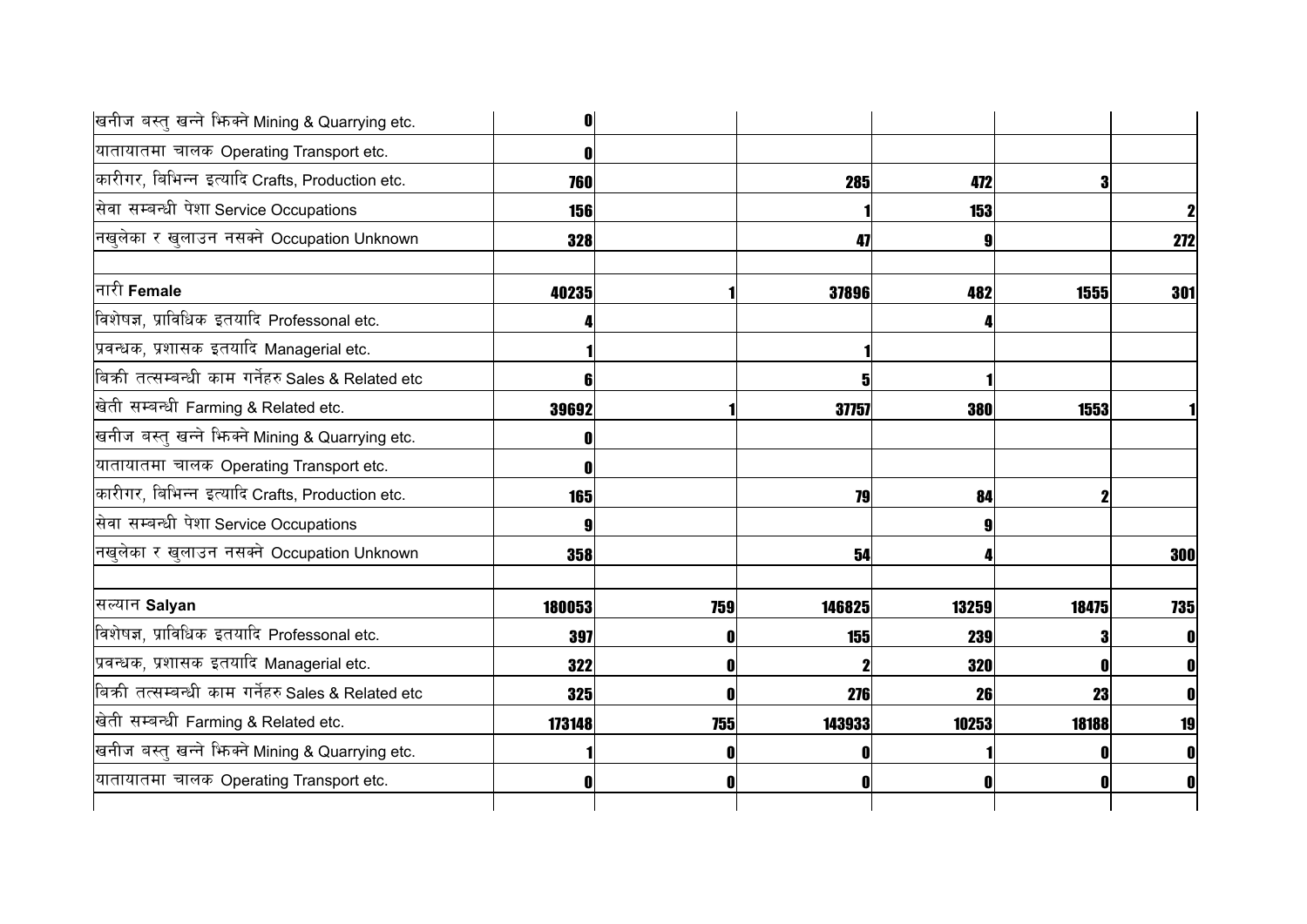| 4236   |     | 2245  | 1717  | 261   | 9 <sub>l</sub>                                      |
|--------|-----|-------|-------|-------|-----------------------------------------------------|
| 683    |     | 51    |       |       | $\mathbf{0}$                                        |
| 941    |     | 209   |       |       | 707                                                 |
| 111834 | 446 | 97177 | 10003 | 3848  | 360                                                 |
| 343    |     | 114   | 227   |       |                                                     |
| 319    |     |       |       |       |                                                     |
| 296    |     | 251   |       | 20    |                                                     |
| 106612 | 443 | 94859 |       | 3767  | 8                                                   |
|        |     |       |       |       |                                                     |
|        |     |       |       |       |                                                     |
| 3218   |     | 1848  | 1305  | 59    | 3                                                   |
| 576    |     | 5     | 571   |       |                                                     |
| 469    |     | 98    |       |       | 349                                                 |
| 68219  | 313 | 49648 |       | 14627 | 375                                                 |
| 54     |     | 41    | 12    |       |                                                     |
|        |     |       |       |       |                                                     |
| 29     |     | 25    |       |       |                                                     |
| 66536  | 312 | 49074 | 2718  | 14421 | 11                                                  |
|        |     |       |       |       |                                                     |
|        |     |       |       |       |                                                     |
| 1018   |     | 397   |       | 202   | 6                                                   |
| 107    |     |       | 107   |       |                                                     |
|        |     |       |       |       | 678<br>25<br>317<br>25<br>7535<br>22<br>3256<br>412 |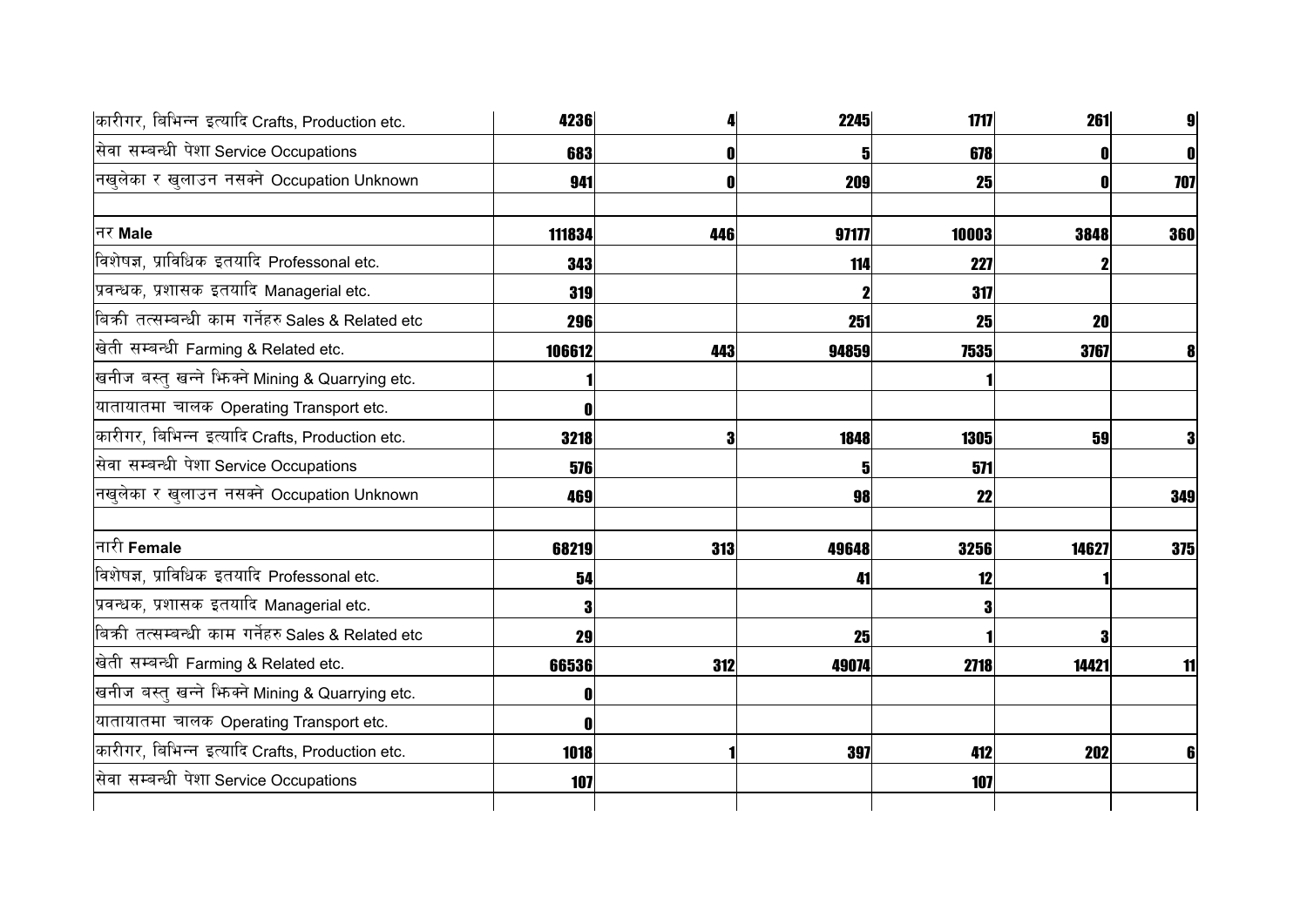| नखलेका र खुलाउन नसक्ने Occupation Unknown         | 472        |    | 111   | 3          |             | 358 |
|---------------------------------------------------|------------|----|-------|------------|-------------|-----|
|                                                   |            |    |       |            |             |     |
| जम्ला Jumla                                       | 101300     | 62 | 96767 | 1269       | 2895        | 307 |
| विशेषज्ञ, प्राविधिक इतयादि Professonal etc.       | 102        |    |       | 99         |             |     |
| प्रवन्धक, प्रशासक इतयादि Managerial etc.          | 161        | -0 |       | 159        |             |     |
| बिकी तत्सम्बन्धी काम गर्नेहरु Sales & Related etc | 1261       | -0 | 1240  |            | 20          |     |
| खेती सम्बन्धी Farming & Related etc.              | 97376      | 62 | 93965 | 469        | 2865        | 15  |
| खनीज बस्तु खन्ने भिन्क्ने Mining & Quarrying etc. | N          |    |       |            |             |     |
| यातायातमा चालक Operating Transport etc.           | N          | 0  |       | N          |             |     |
| कारीगर, बिभिन्न इत्यादि Crafts, Production etc.   | 1781       | 0  | 1531  | 241        |             |     |
| सेवा सम्बन्धी पेशा Service Occupations            | 289        |    |       | 287        |             |     |
| नखुलेका र खुलाउन नसक्ने Occupation Unknown        | 330        | ſ  | 25    | 13         |             | 292 |
| नर Male                                           | 55815      | 36 | 53549 | 1022       | 1005        | 203 |
| विशेषज्ञ, प्राविधिक इतयादि Professonal etc.       | 101        |    |       | 98         |             |     |
| प्रवन्धक, प्रशासक इतयादि Managerial etc.          | 161        |    |       | 159        |             |     |
| बिकी तत्सम्बन्धी काम गर्नेहरु Sales & Related etc | 815        |    | 804   |            | 10          |     |
| खेती सम्बन्धी Farming & Related etc.              | 53095      | 36 | 51781 | 283        | 991         |     |
| खनीज बस्तु खन्ने भिन्क्ने Mining & Quarrying etc. |            |    |       |            |             |     |
| यातायातमा चालक Operating Transport etc.           | O          |    |       |            |             |     |
| कारीगर, बिभिन्न इत्यादि Crafts, Production etc.   | 1137       |    | 944   | <b>190</b> |             |     |
| सेवा सम्बन्धी पेशा Service Occupations            | <b>280</b> |    |       | 278        |             |     |
| नखुलेका र खुलाउन नसक्ने Occupation Unknown        | 226        |    | 14    | 13         |             | 199 |
| नारी Female                                       | 45485      | 26 | 43218 | 247        | <b>1890</b> | 104 |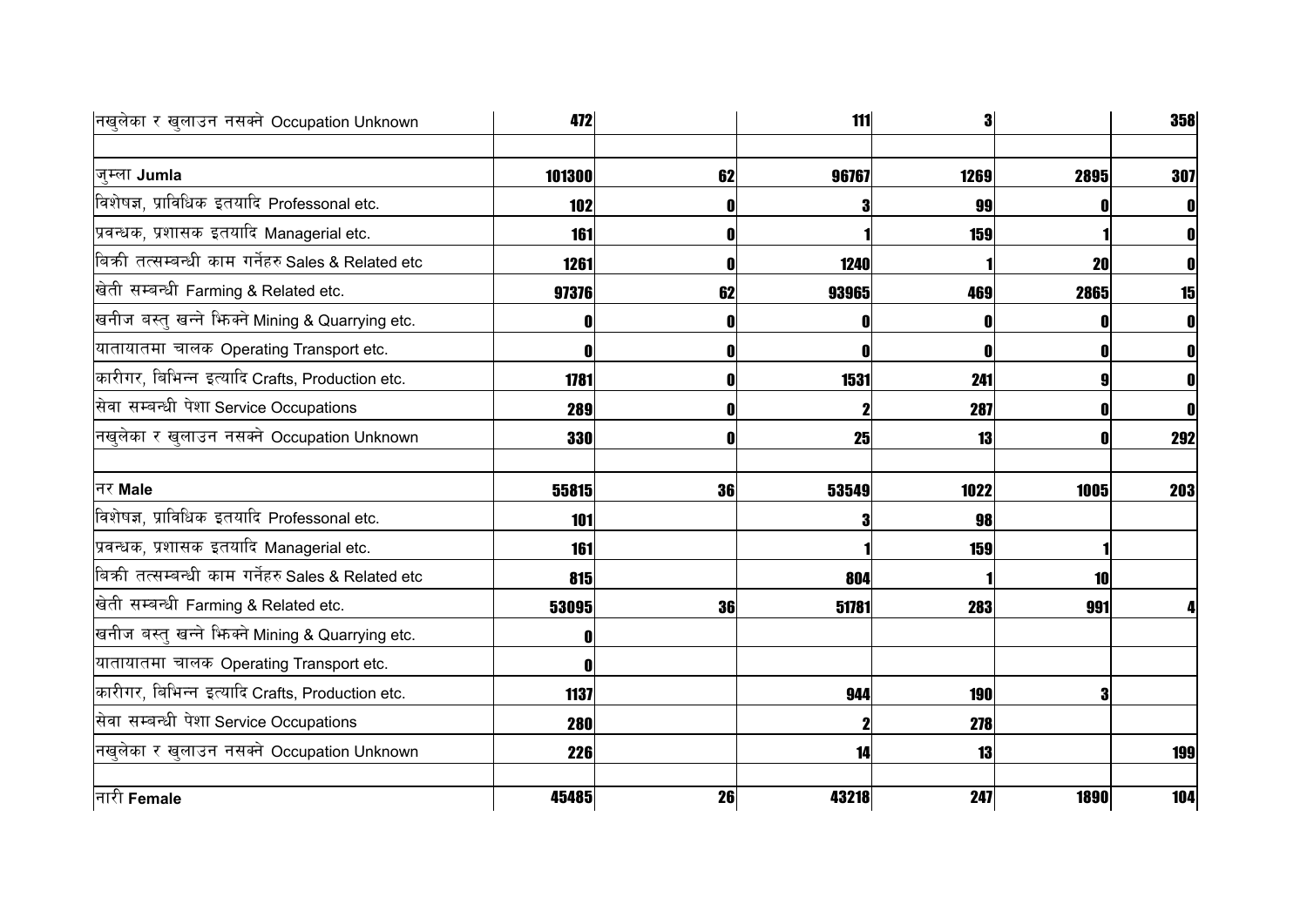| विशेषज्ञ, प्राविधिक इतयादि Professonal etc.       |            |    |       |      |      |              |
|---------------------------------------------------|------------|----|-------|------|------|--------------|
| प्रवन्धक, प्रशासक इतयादि Managerial etc.          |            |    |       |      |      |              |
| बिकी तत्सम्बन्धी काम गर्नेहरु Sales & Related etc | 446        |    | 436   |      | 10   |              |
| खेती सम्बन्धी Farming & Related etc.              | 44281      | 26 | 42184 | 186  | 1874 | 11           |
| खनीज बस्तु खन्ने भिन्क्ने Mining & Quarrying etc. |            |    |       |      |      |              |
| यातायातमा चालक Operating Transport etc.           |            |    |       |      |      |              |
| कारीगर, बिभिन्न इत्यादि Crafts, Production etc.   | 644        |    | 587   | 51   | 6    |              |
| सेवा सम्बन्धी पेशा Service Occupations            |            |    |       |      |      |              |
| नखुलेका र खुलाउन नसक्ने Occupation Unknown        | 104        |    | 11    |      |      | 93           |
|                                                   |            |    |       |      |      |              |
| दैलेख Dailekh                                     | 103240     | 43 | 95743 | 3188 | 3875 | 391          |
| विशेषज्ञ, प्राविधिक इतयादि Professonal etc.       | <b>166</b> | O  | 19    | 147  |      | 0            |
| प्रवन्धक, प्रशासक इतयादि Managerial etc.          | 163        | 0  |       | 161  |      | $\mathbf{0}$ |
| बिकी तत्सम्बन्धी काम गर्नेहरु Sales & Related etc | 56         | 0  | 54    |      |      | $\mathbf{0}$ |
| खेती सम्बन्धी Farming & Related etc.              | 100778     | 43 | 94938 | 1950 | 3844 | 3            |
| खनीज बस्तु खन्ने भिज्मे Mining & Quarrying etc.   |            |    |       |      |      | $\mathbf{0}$ |
| यातायातमा चालक Operating Transport etc.           | 41         | O  | 37    |      |      | $\mathbf{0}$ |
| कारीगर, बिभिन्न इत्यादि Crafts, Production etc.   | 1192       | 0  | 530   | 629  | 31   | $\mathbf{2}$ |
| सेवा सम्बन्धी पेशा Service Occupations            | 287        | 0  |       | 283  |      | $\mathbf{0}$ |
| नखुलेका र खुलाउन नसक्ने Occupation Unknown        | 557        | O  | 159   | 12   |      | 386          |
|                                                   |            |    |       |      |      |              |
| नर Male                                           | 54167      | 25 | 50450 | 2436 | 1084 | 172          |
| विशेषज्ञ, प्राविधिक इतयादि Professonal etc.       | <b>135</b> |    | 10    | 125  |      |              |
| प्रवन्धक, प्रशासक इतयादि Managerial etc.          | 161        |    |       | 159  |      |              |
|                                                   |            |    |       |      |      |              |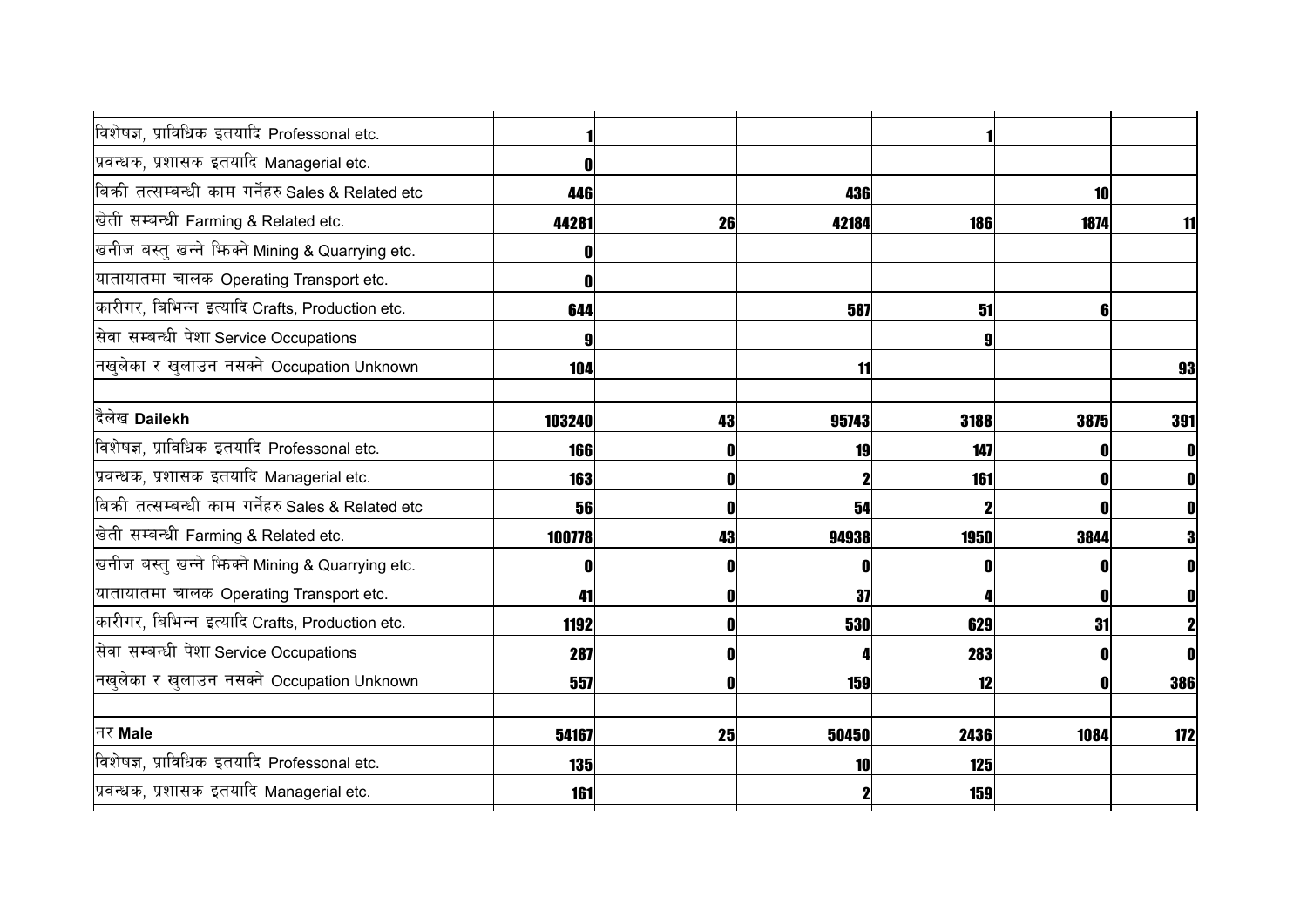| बिकी तत्सम्बन्धी काम गर्नेहरु Sales & Related etc | 45    |              | 43         | $\mathbf{2}$ |      |     |
|---------------------------------------------------|-------|--------------|------------|--------------|------|-----|
| खेती सम्बन्धी Farming & Related etc.              | 52391 | 25           | 49932      | 1358         | 1075 |     |
| खनीज बस्तु खन्ने भिज्मे Mining & Quarrying etc.   |       |              |            |              |      |     |
| यातायातमा चालक Operating Transport etc.           | 40    |              | 36         | 4            |      |     |
| कारीगर, बिभिन्न इत्यादि Crafts, Production etc.   | 871   |              | <b>355</b> | 506          | 9    |     |
| सेवा सम्बन्धी पेशा Service Occupations            | 274   |              |            | <b>270</b>   |      |     |
| नखुलेका र खुलाउन नसक्ने Occupation Unknown        | 250   |              | 68         | 12           |      | 170 |
| नारी Female                                       | 49073 | 18           | 45293      | 752          | 2791 | 219 |
| विशेषज्ञ, प्राविधिक इतयादि Professonal etc.       | 31    |              | 9          | 22           |      |     |
| प्रवन्धक, प्रशासक इतयादि Managerial etc.          |       |              |            |              |      |     |
| बिकी तत्सम्बन्धी काम गर्नेहरु Sales & Related etc | 11    |              | 11         |              |      |     |
| खेती सम्बन्धी Farming & Related etc.              | 48387 | 18           | 45006      | 592          | 2769 |     |
| खनीज बस्तु खन्ने भिन्क्ने Mining & Quarrying etc. |       |              |            |              |      |     |
| यातायातमा चालक Operating Transport etc.           |       |              |            |              |      |     |
| कारीगर, बिभिन्न इत्यादि Crafts, Production etc.   | 321   |              | 175        | 123          | 22   |     |
| सेवा सम्बन्धी पेशा Service Occupations            | 13    |              |            | 13           |      |     |
| नखुलेका र खुलाउन नसक्ने Occupation Unknown        | 307   |              | 91         |              |      | 216 |
| अछाम Achham                                       | 81447 | 17           | 76694      | 2538         | 1714 | 484 |
| विशेषज्ञ, प्राविधिक इतयादि Professonal etc.       | 40    | $\mathbf{0}$ | 11         | 29           |      | 0   |
| प्रवन्धक, प्रशासक इतयादि Managerial etc.          | 34    | 0            | O          | 34           |      | O   |
| बिकी तत्सम्बन्धी काम गर्नेहरु Sales & Related etc | 24    | 0            | 24         | N            |      | 0   |
| खेती सम्बन्धी Farming & Related etc.              | 80251 | 17           | 76481      | 2010         | 1713 | 30  |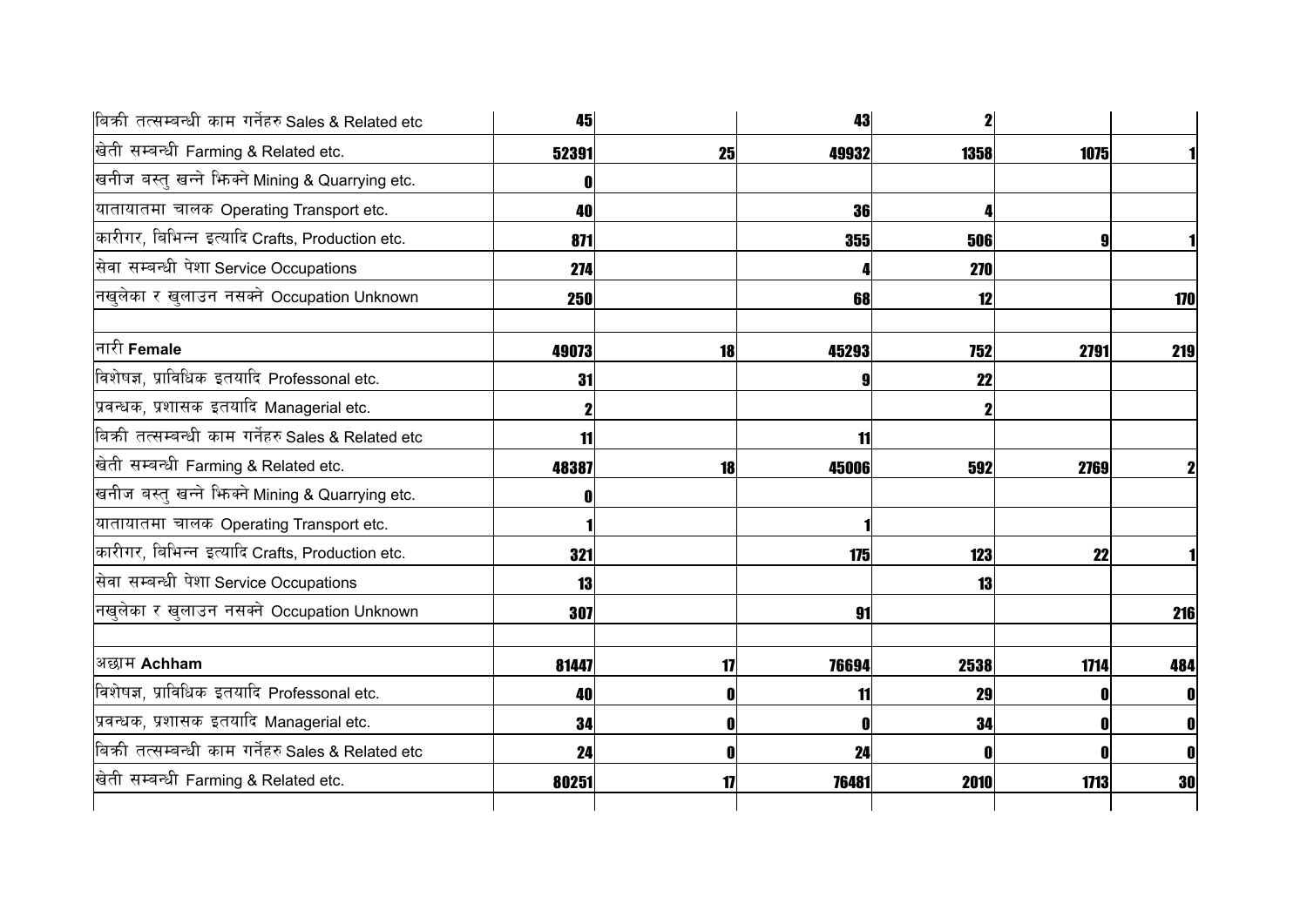| खनीज बस्तु खन्ने भिन्मे Mining & Quarrying etc.   | 0            | 0 | 0     | $\mathbf{0}$ | O    |     |
|---------------------------------------------------|--------------|---|-------|--------------|------|-----|
| यातायातमा चालक Operating Transport etc.           | $\mathbf{0}$ | 0 |       |              |      |     |
| कारीगर, बिभिन्न इत्यादि Crafts, Production etc.   | 525          | n | 111   | 412          |      |     |
| सेवा सम्बन्धी पेशा Service Occupations            | 48           |   |       | 47           |      |     |
| नखुलेका र खुलाउन नसक्ने Occupation Unknown        | 525          |   | 66    |              |      | 453 |
| नर Male                                           | 39085        | 9 | 36962 | 1259         | 650  | 205 |
| विशेषज्ञ, प्राविधिक इतयादि Professonal etc.       | 35           |   |       | 29           |      |     |
| प्रवन्धक, प्रशासक इतयादि Managerial etc.          | 34           |   |       | 34           |      |     |
| बिकी तत्सम्बन्धी काम गर्नेहरु Sales & Related etc | 22           |   | 22    |              |      |     |
| खेती सम्बन्धी Farming & Related etc.              | 38344        |   | 36833 | 835          | 650  | 17  |
| खनीज बस्तु खन्ने भिन्क्ने Mining & Quarrying etc. | $\mathbf{0}$ |   |       |              |      |     |
| यातायातमा चालक Operating Transport etc.           | n            |   |       |              |      |     |
| कारीगर, बिभिन्न इत्यादि Crafts, Production etc.   | 400          |   | 87    | 313          |      |     |
| सेवा सम्बन्धी पेशा Service Occupations            | 43           |   |       | 42           |      |     |
| नखुलेका र खुलाउन नसक्ने Occupation Unknown        | 207          |   | 13    | 6            |      | 188 |
| नारी <b>Female</b>                                | 42362        | 8 | 39732 | 1279         | 1064 | 279 |
| विशेषज्ञ, प्राविधिक इतयादि Professonal etc.       |              |   |       |              |      |     |
| प्रवन्धक, प्रशासक इतयादि Managerial etc.          |              |   |       |              |      |     |
| बिकी तत्सम्बन्धी काम गर्नेहरु Sales & Related etc |              |   |       |              |      |     |
| खेती सम्बन्धी Farming & Related etc.              | 41907        | Я | 39648 | <b>1175</b>  | 1063 | 13  |
| खनीज बस्तु खन्ने भिन्क्ने Mining & Quarrying etc. | N            |   |       |              |      |     |
| यातायातमा चालक Operating Transport etc.           | O            |   |       |              |      |     |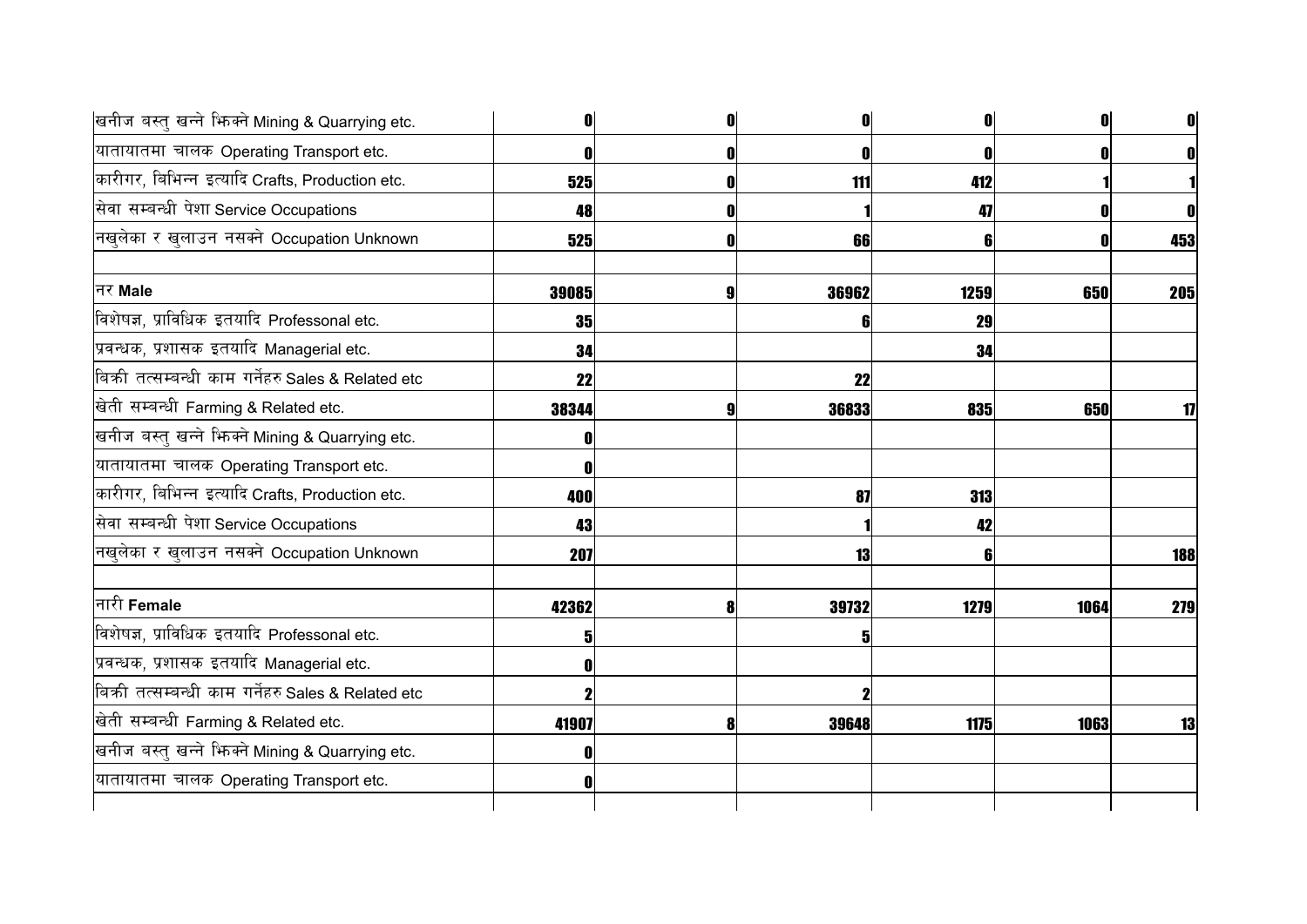| कारीगर, बिभिन्न इत्यादि Crafts, Production etc.   | 125        |     | 24        | 99   |      |     |
|---------------------------------------------------|------------|-----|-----------|------|------|-----|
| सेवा सम्बन्धी पेशा Service Occupations            |            |     |           |      |      |     |
| नखुलेका र खुलाउन नसक्ने Occupation Unknown        | 318        |     | 53        |      |      | 265 |
| डोटी Doti                                         | 155158     | 929 | 141232    | 6837 | 5293 | 867 |
| विशेषज्ञ, प्राविधिक इतयादि Professonal etc.       | 250        |     | <b>15</b> | 234  | 0    |     |
| प्रवन्धक, प्रशासक इतयादि Managerial etc.          | 129        | O   |           | 128  | 0    |     |
| बिकी तत्सम्बन्धी काम गर्नेहरु Sales & Related etc | 341        | Λ   | 318       | 20   |      |     |
| खेती सम्बन्धी Farming & Related etc.              | 148470     | 927 | 137899    | 4475 | 5165 |     |
| खनीज बस्तु खन्ने भिन्क्ने Mining & Quarrying etc. |            | 0   | O         |      |      |     |
| यातायातमा चालक Operating Transport etc.           |            | O   | O         |      | 0    |     |
| कारीगर, बिभिन्न इत्यादि Crafts, Production etc.   | 4583       |     | 2857      | 1601 | 125  |     |
| सेवा सम्बन्धी पेशा Service Occupations            | 325        | 0   | 3         | 321  | 0    |     |
| नखुलेका र खुलाउन नसक्ने Occupation Unknown        | 1060       |     | 139       | 58   |      | 861 |
| नर Male                                           | 77837      | 828 | 70842     | 3841 | 1818 | 508 |
| विशेषज्ञ, प्राविधिक इतयादि Professonal etc.       | <b>228</b> |     | 8         | 219  |      |     |
| प्रवन्धक, प्रशासक इतयादि Managerial etc.          | 128        |     |           | 127  |      |     |
| बिकी तत्सम्बन्धी काम गर्नेहरु Sales & Related etc | 208        |     | 189       | 18   |      |     |
| खेती सम्बन्धी Farming & Related etc.              | 73437      | 827 | 68626     | 2189 | 1794 |     |
| खनीज बस्तु खन्ने भिज्मे Mining & Quarrying etc.   |            |     |           |      |      |     |
| यातायातमा चालक Operating Transport etc.           |            |     |           |      |      |     |
| कारीगर, बिभिन्न इत्यादि Crafts, Production etc.   | 2916       |     | 1965      | 928  | 23   |     |
| सेवा सम्बन्धी पेशा Service Occupations            | 306        |     |           | 303  |      |     |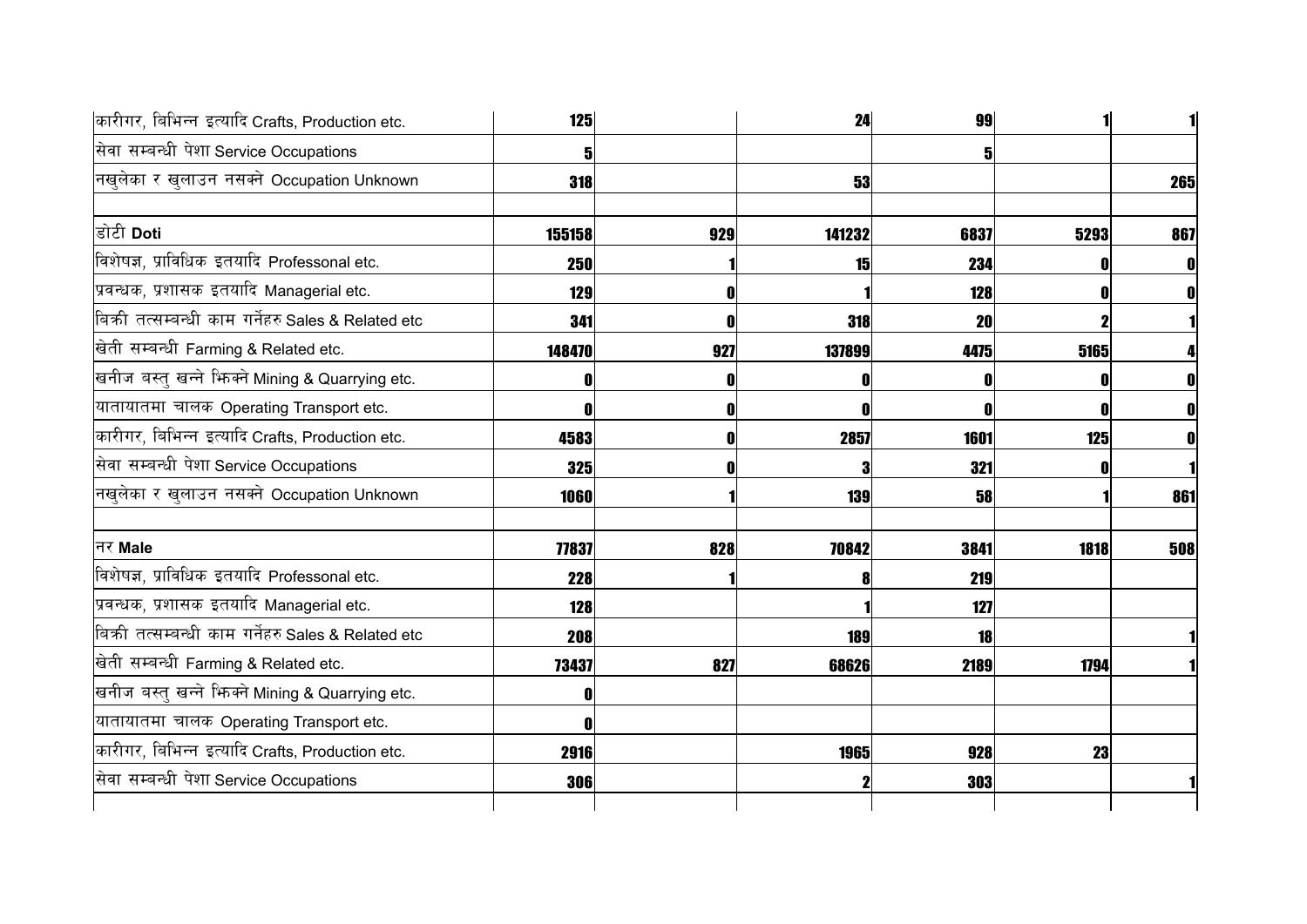| नखुलेका र खुलाउन नसक्ने Occupation Unknown        | 614        |     | 51    | 51         |      | 505            |
|---------------------------------------------------|------------|-----|-------|------------|------|----------------|
|                                                   |            |     |       |            |      |                |
| नारी Female                                       | 77321      | 101 | 70390 | 2996       | 3475 | 359            |
| विशेषज्ञ, प्राविधिक इतयादि Professonal etc.       | 22         |     |       | 15         |      |                |
| प्रवन्धक, प्रशासक इतयादि Managerial etc.          |            |     |       |            |      |                |
| बिकी तत्सम्बन्धी काम गर्नेहरु Sales & Related etc | 133        |     | 129   |            |      |                |
| खेती सम्बन्धी Farming & Related etc.              | 75033      | 100 | 69273 | 2286       | 3371 | 3              |
| खनीज बस्तु खन्ने भिज्म्ने Mining & Quarrying etc. |            |     |       |            |      |                |
| यातायातमा चालक Operating Transport etc.           |            |     |       |            |      |                |
| कारीगर, बिभिन्न इत्यादि Crafts, Production etc.   | 1667       |     | 892   | 673        | 102  |                |
| सेवा सम्बन्धी पेशा Service Occupations            | 19         |     |       | 18         |      |                |
| नखुलेका र खुलाउन नसक्ने Occupation Unknown        | 446        |     | 88    |            |      | <b>356</b>     |
| बितडी Baitadi                                     | 86890      | 699 | 81284 | 2132       | 1946 | 829            |
| विशेषज्ञ, प्राविधिक इतयादि Professonal etc.       | 346        |     | 58    | 287        |      | 0              |
| प्रवन्धक, प्रशासक इतयादि Managerial etc.          | <b>190</b> |     | я     | <b>185</b> |      |                |
| बिकी तत्सम्बन्धी काम गर्नेहरु Sales & Related etc | 266        |     | 249   | 15         |      |                |
| खेती सम्बन्धी Farming & Related etc.              | 82779      | 694 | 79638 | 532        | 1907 |                |
| खनीज बस्तु खन्ने भिन्क्ने Mining & Quarrying etc. |            |     | 0     |            |      | 0              |
| यातायातमा चालक Operating Transport etc.           |            |     | ſ     |            |      | $\mathbf{0}$   |
| कारीगर, बिभिन्न इत्यादि Crafts, Production etc.   | 1925       |     | 1256  | 649        | 18   | $\mathbf{0}$   |
| सेवा सम्बन्धी पेशा Service Occupations            | 423        |     | 5     | 414        |      | 3 <sup>l</sup> |
| नखुलेका र खुलाउन नसक्ने Occupation Unknown        | 959        |     | 75    | 48         | 16   | 817            |
| नर Male                                           | 45136      | 603 | 41527 | 1689       | 791  | 526            |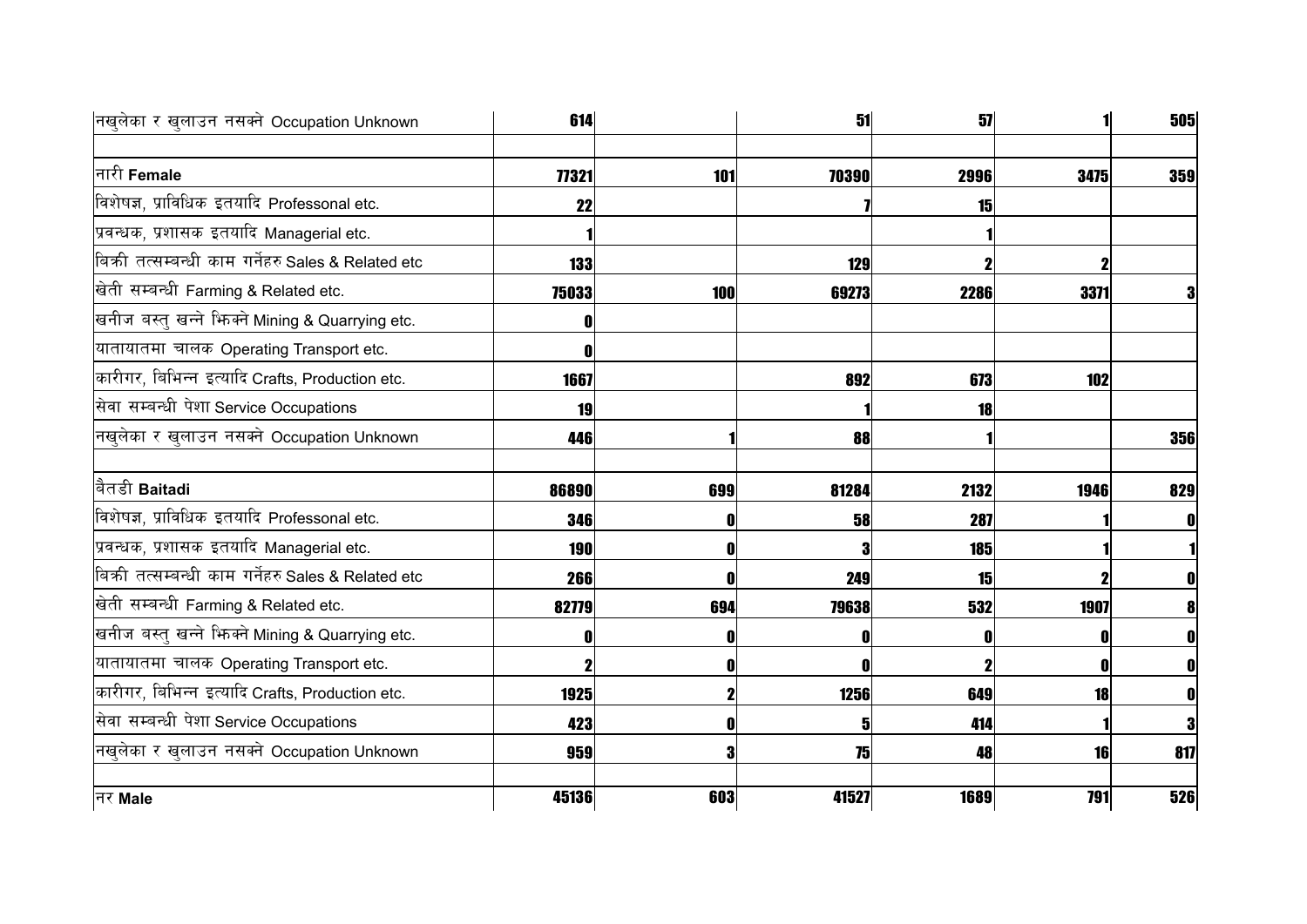| विशेषज्ञ, प्राविधिक इतयादि Professonal etc.         | 303        |     | 29         | 274 |            |                |
|-----------------------------------------------------|------------|-----|------------|-----|------------|----------------|
| प्रवन्धक, प्रशासक इतयादि Managerial etc.            | <b>190</b> |     |            | 185 |            |                |
| बिक्री तत्सम्बन्धी काम गर्नेहरु Sales & Related etc | 256        |     | 239        | 15  |            |                |
| खेती सम्बन्धी Farming & Related etc.                | 42179      | 602 | 40448      | 348 | <b>779</b> | $\mathbf{2}$   |
| खनीज बस्तु खन्ने भिन्क्ने Mining & Quarrying etc.   |            |     |            |     |            |                |
| यातायातमा चालक Operating Transport etc.             |            |     |            |     |            |                |
| कारीगर, बिभिन्न इत्यादि Crafts, Production etc.     | 1200       |     | <b>772</b> | 425 |            |                |
| सेवा सम्बन्धी पेशा Service Occupations              | 397        |     |            | 393 |            |                |
| नखुलेका र खुलाउन नसक्ने Occupation Unknown          | 609        |     | 32         | 47  |            | 523            |
| नारी Female                                         | 41754      | 96  | 39757      | 443 | 1155       | 303            |
| विशेषज्ञ, प्राविधिक इतयादि Professonal etc.         | 43         |     | 29         | 13  |            |                |
| प्रवन्धक, प्रशासक इतयादि Managerial etc.            |            |     |            |     |            |                |
| बिकी तत्सम्बन्धी काम गर्नेहरु Sales & Related etc   | 10         |     | 10         |     |            |                |
| खेती सम्बन्धी Farming & Related etc.                | 40600      | 92  | 39190      | 184 | 1128       |                |
| खनीज बस्तु खन्ने भिज्मे Mining & Quarrying etc.     |            |     |            |     |            |                |
| यातायातमा चालक Operating Transport etc.             |            |     |            |     |            |                |
| कारीगर, बिभिन्न इत्यादि Crafts, Production etc.     | 725        |     | 484        | 224 | 16         |                |
| सेवा सम्बन्धी पेशा Service Occupations              | 26         |     |            | 21  |            | 3 <sup>l</sup> |
| नखुलेका र खुलाउन नसक्ने Occupation Unknown          | 350        | 3   | 43         |     |            | 294            |
| डिडेलधुरा Dandeldhura                               | 48007      | 22  | 46308      | 914 | 551        | <b>212</b>     |
| विशेषज्ञ, प्राविधिक इतयादि Professonal etc.         | 112        |     | 10         | 102 |            | 0              |
| प्रवन्धक, प्रशासक इतयादि Managerial etc.            | 70         |     | O          | 70  |            | $\mathbf{0}$   |
|                                                     |            |     |            |     |            |                |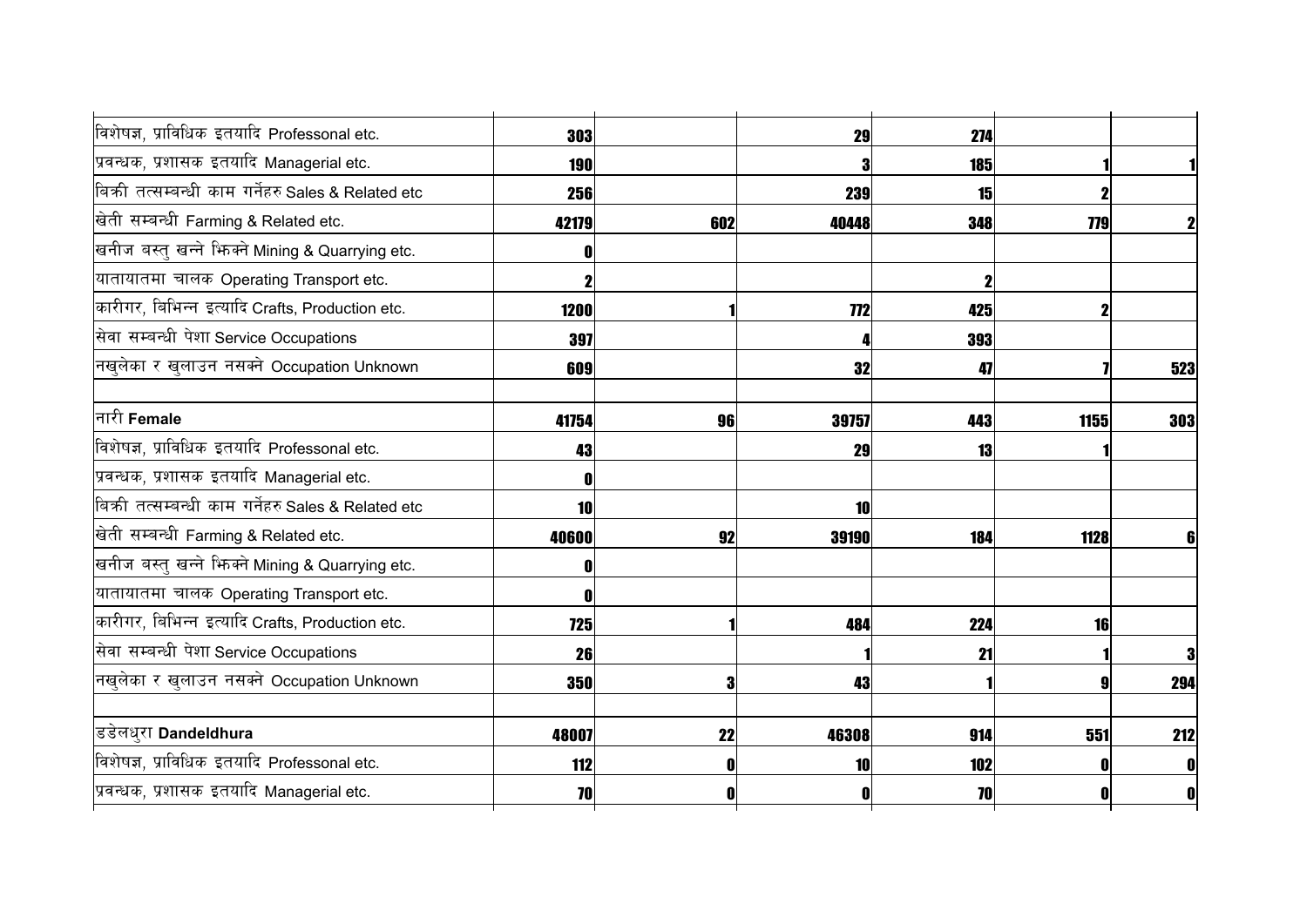| बिकी तत्सम्बन्धी काम गर्नेहरु Sales & Related etc | 11         |    | 65    | 6          |     |     |
|---------------------------------------------------|------------|----|-------|------------|-----|-----|
| खेती सम्बन्धी Farming & Related etc.              | 46115      | 19 | 45395 | 160        | 541 | 0   |
| खनीज बस्तु खन्ने भिज्मे Mining & Quarrying etc.   |            |    |       |            |     |     |
| यातायातमा चालक Operating Transport etc.           |            |    | 0     |            | 0   |     |
| कारीगर, बिभिन्न इत्यादि Crafts, Production etc.   | 1256       | 3  | 808   | 435        | 10  |     |
| सेवा सम्बन्धी पेशा Service Occupations            | 135        |    | 6     | 129        |     |     |
| नखुलेका र खुलाउन नसक्ने Occupation Unknown        | 248        |    | 24    | 12         |     | 212 |
| नर Male                                           | 22635      | 18 | 21564 | 731        | 184 | 138 |
| विशेषज्ञ, प्राविधिक इतयादि Professonal etc.       | 107        |    | 6     | 101        |     |     |
| प्रवन्धक, प्रशासक इतयादि Managerial etc.          | 70         |    |       | 70         |     |     |
| बिकी तत्सम्बन्धी काम गर्नेहरु Sales & Related etc | 69         |    | 64    |            |     |     |
| खेती सम्बन्धी Farming & Related etc.              | 21250      | 17 | 20948 | 106        | 179 |     |
| खनीज बस्तु खन्ने भिन्क्ने Mining & Quarrying etc. |            |    |       |            |     |     |
| यातायातमा चालक Operating Transport etc.           |            |    |       |            |     |     |
| कारीगर, बिभिन्न इत्यादि Crafts, Production etc.   | 861        |    | 538   | 317        |     |     |
| सेवा सम्बन्धी पेशा Service Occupations            | <b>120</b> |    |       | <b>120</b> |     |     |
| नखुलेका र खुलाउन नसक्ने Occupation Unknown        | <b>158</b> |    | 8     | 12         |     | 138 |
| नारी Female                                       | 25372      |    | 24744 | 183        | 367 | 74  |
| विशेषज्ञ, प्राविधिक इतयादि Professonal etc.       | 5          |    |       |            |     |     |
| प्रवन्धक, प्रशासक इतयादि Managerial etc.          |            |    |       |            |     |     |
| बिकी तत्सम्बन्धी काम गर्नेहरु Sales & Related etc |            |    |       |            |     |     |
| खेती सम्बन्धी Farming & Related etc.              | 24865      | 2  | 24447 | 54         | 362 |     |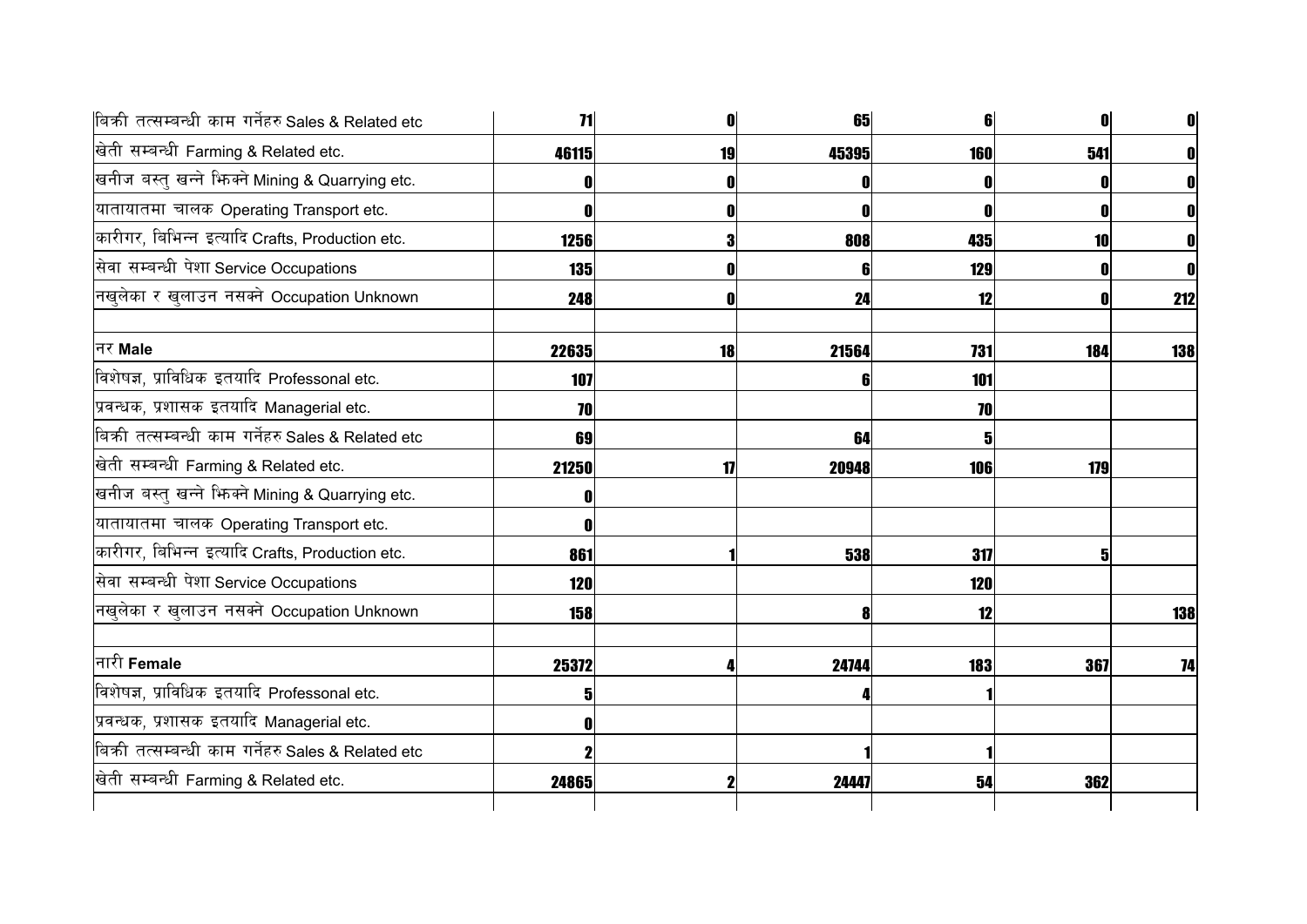| खनीज बस्तु खन्ने भिज्मे Mining & Quarrying etc.   |            |     |           |       |      |     |
|---------------------------------------------------|------------|-----|-----------|-------|------|-----|
| यातायातमा चालक Operating Transport etc.           |            |     |           |       |      |     |
| कारीगर, बिभिन्न इत्यादि Crafts, Production etc.   | 395        |     | 270       | 118   |      |     |
| सेवा सम्बन्धी पेशा Service Occupations            | 15         |     | 6         |       |      |     |
| नखुलेका र खुलाउन नसक्ने Occupation Unknown        | 90         |     | 16        |       |      | 74  |
| मध्य भित्री मधेश Central Inner Terai              | 120857     | 249 | 100188    | 14402 | 5330 | 688 |
| विशेषज्ञ, प्राविधिक इतयादि Professonal etc.       | 217        |     | 21        | 196   |      |     |
| प्रवन्धक, प्रशासक इतयादि Managerial etc.          | 349        |     |           | 341   |      |     |
| बिकी तत्सम्बन्धी काम गर्नेहरु Sales & Related etc | 924        |     | 827       | 78    | 16   |     |
| खेती सम्बन्धी Farming & Related etc.              | 115125     | 247 | 98421     | 11156 | 5291 | 10  |
| खनीज बस्तु खन्ने भिज्मे Mining & Quarrying etc.   |            |     | 0         |       |      |     |
| यातायातमा चालक Operating Transport etc.           | 121        |     | 12        | 109   |      |     |
| कारीगर, बिभिन्न इत्यादि Crafts, Production etc.   | 1983       |     | 765       | 1200  | 16   |     |
| सेवा सम्बन्धी पेशा Service Occupations            | 1114       |     | <b>35</b> | 1076  |      |     |
| नखुलेका र खुलाउन नसक्ने Occupation Unknown        | 1022       |     | 100       | 244   |      | 672 |
| नर Male                                           | 69500      | 199 | 57170     | 10355 | 1360 | 416 |
| विशेषज्ञ, प्राविधिक इतयादि Professonal etc.       | 188        |     | 18        | 170   |      |     |
| प्रवन्धक, प्रशासक इतयादि Managerial etc.          | 346        |     |           | 338   |      |     |
| बिकी तत्सम्बन्धी काम गर्नेहरु Sales & Related etc | <b>746</b> |     | 663       | 73    |      |     |
| खेती सम्बन्धी Farming & Related etc.              | 64806      | 197 | 55828     | 7429  | 1347 |     |
| खनीज बस्तु खन्ने भिज्मे Mining & Quarrying etc.   |            |     |           |       |      |     |
| यातायातमा चालक Operating Transport etc.           | 115        |     | 10        | 105   |      |     |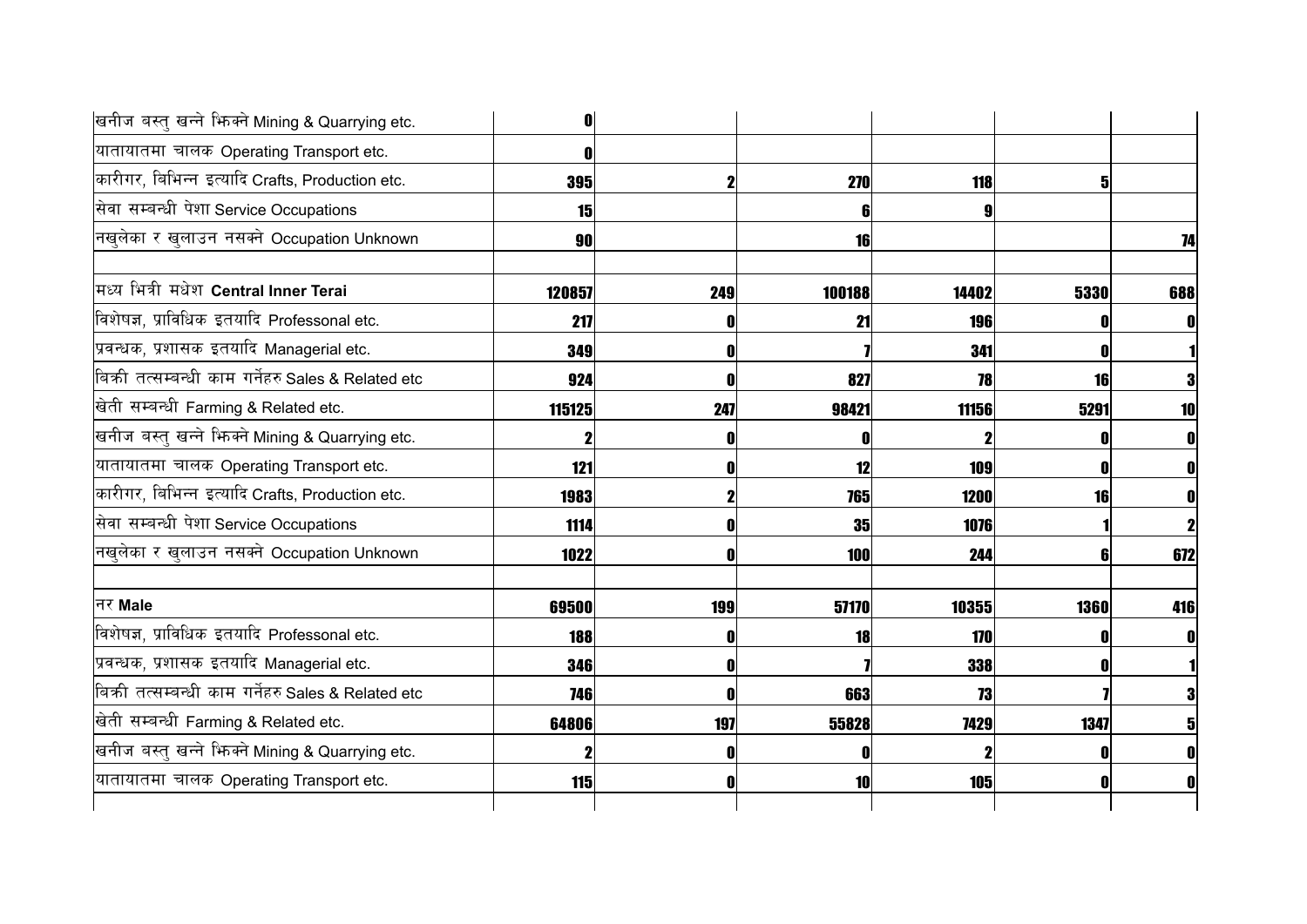| कारीगर, बिभिन्न इत्यादि Crafts, Production etc.   | 1673       |    | 572   | 1096 |      | $\mathbf{0}$ |
|---------------------------------------------------|------------|----|-------|------|------|--------------|
| सेवा सम्बन्धी पेशा Service Occupations            | 948        |    | 27    | 919  |      | $\mathbf{2}$ |
| नखुलेका र खुलाउन नसक्ने Occupation Unknown        | 676        |    | 45    | 223  |      | 405          |
| नारी Female                                       | 51357      | 50 | 43018 | 4047 | 3970 | 272          |
| विशेषज्ञ, प्राविधिक इतयादि Professonal etc.       | 29         |    | 3     | 26   |      | OI           |
| प्रवन्धक, प्रशासक इतयादि Managerial etc.          |            |    | n     |      |      | 0            |
| बिकी तत्सम्बन्धी काम गर्नेहरु Sales & Related etc | 178        |    | 164   |      |      | $\mathbf{0}$ |
| खेती सम्बन्धी Farming & Related etc.              | 50319      | 50 | 42593 | 3727 | 3944 |              |
| खनीज बस्तु खन्ने भिज्मे Mining & Quarrying etc.   |            |    |       |      |      |              |
| यातायातमा चालक Operating Transport etc.           |            |    |       |      |      |              |
| कारीगर, बिभिन्न इत्यादि Crafts, Production etc.   | 310        |    | 193   | 104  | 13   |              |
| सेवा सम्बन्धी पेशा Service Occupations            | <b>166</b> |    | 8     | 157  |      | 0            |
| नखुलेका र खुलाउन नसक्ने Occupation Unknown        | 346        |    | 55    | 21   |      | 267          |
| चिसापानी Chisapani                                | 75724      | 22 | 66681 | 4884 | 3697 | 440          |
| विशेषज्ञ, प्राविधिक इतयादि Professonal etc.       | 146        |    | 14    | 132  |      |              |
| प्रवन्धक, प्रशासक इतयादि Managerial etc.          | 270        |    |       | 264  |      |              |
| बिकी तत्सम्बन्धी काम गर्नेहरु Sales & Related etc | 511        |    | 460   | 46   |      |              |
| खेती सम्बन्धी Farming & Related etc.              | 71701      | 20 | 65499 | 2498 | 3680 |              |
| खनीज बस्तु खन्ने भिज्म्ने Mining & Quarrying etc. |            |    | ſ     |      |      | O            |
| यातायातमा चालक Operating Transport etc.           | <b>101</b> |    | 11    | 90   |      | 0            |
| कारीगर, बिभिन्न इत्यादि Crafts, Production etc.   | 1759       |    | 632   | 1114 | 11   |              |
| सेवा सम्बन्धी पेशा Service Occupations            | 676        |    | 24    | 651  |      |              |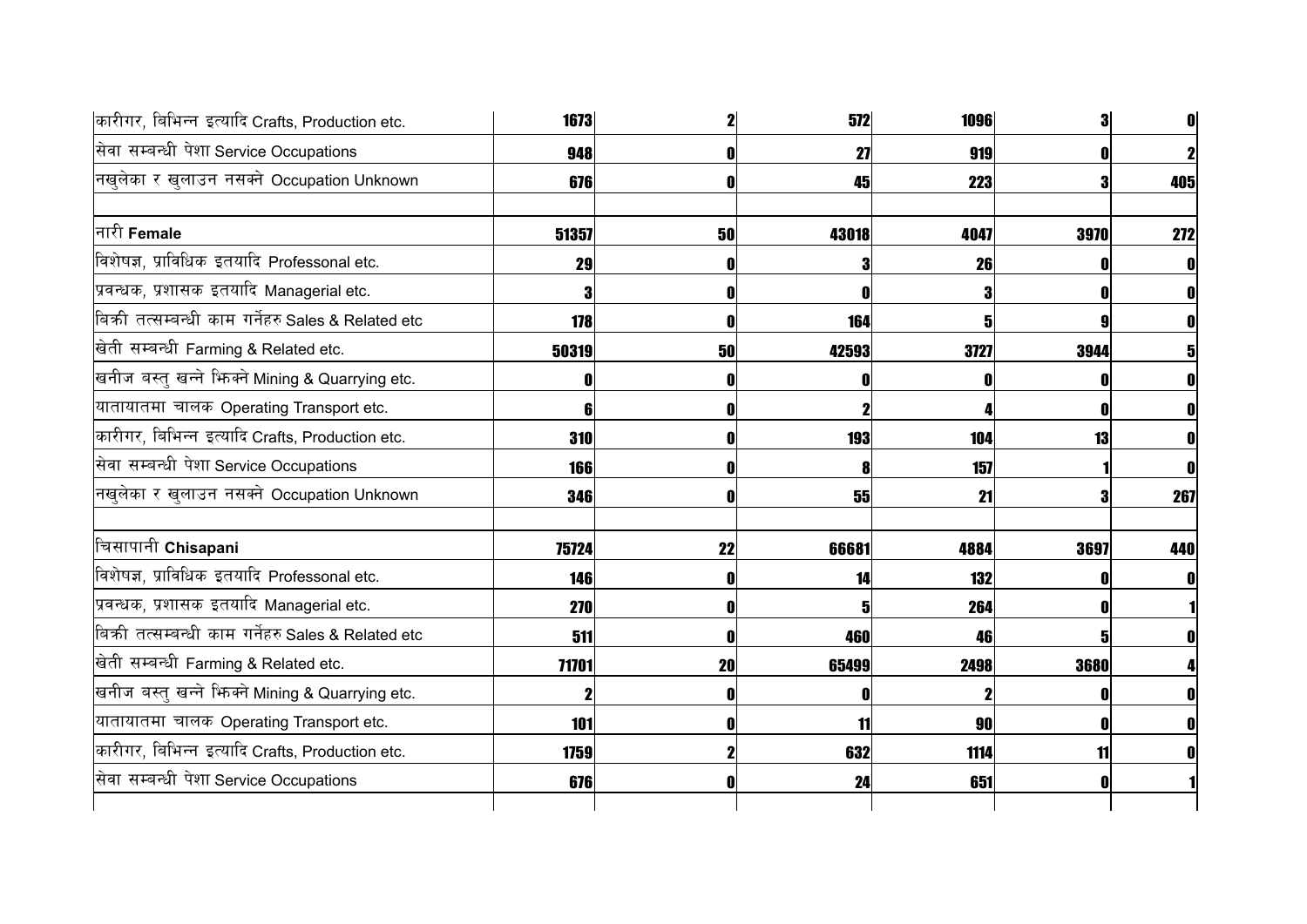| नखुलेका र खुलाउन नसक्ने Occupation Unknown        | 558   | 0   | 36                      | 87          |      | 434 |
|---------------------------------------------------|-------|-----|-------------------------|-------------|------|-----|
|                                                   |       |     |                         |             |      |     |
| नर Male                                           | 43487 | 15  | 38107                   | 3993        | 1081 | 291 |
| विशेषज्ञ, प्राविधिक इतयादि Professonal etc.       | 129   |     | 13                      | 116         |      |     |
| प्रवन्धक, प्रशासक इतयादि Managerial etc.          | 267   |     | $\overline{\mathbf{5}}$ | 261         |      |     |
| बिकी तत्सम्बन्धी काम गर्नेहरु Sales & Related etc | 425   |     | 380                     | 44          |      |     |
| खेती सम्बन्धी Farming & Related etc.              | 40034 | 13  | 37191                   | 1753        | 1076 |     |
| खनीज बस्तु खन्ने भिज्मे Mining & Quarrying etc.   |       |     |                         |             |      |     |
| यातायातमा चालक Operating Transport etc.           | 96    |     | 9                       | 87          |      |     |
| कारीगर, बिभिन्न इत्यादि Crafts, Production etc.   | 1498  |     | 468                     | <b>1025</b> | 3    |     |
| सेवा सम्बन्धी पेशा Service Occupations            | 642   |     | 19                      | 622         |      |     |
| नखुलेका र खुलाउन नसक्ने Occupation Unknown        | 394   |     | 22                      | 83          |      | 288 |
|                                                   |       |     |                         |             |      |     |
| नारी Female                                       | 32237 |     | 28574                   | 891         | 2616 | 149 |
| विशेषज्ञ, प्राविधिक इतयादि Professonal etc.       | 17    |     |                         | <b>16</b>   |      |     |
| प्रवन्धक, प्रशासक इतयादि Managerial etc.          |       |     |                         | 3           |      |     |
| बिकी तत्सम्बन्धी काम गर्नेहरु Sales & Related etc | 86    |     | 80                      |             |      |     |
| खेती सम्बन्धी Farming & Related etc.              | 31667 |     | 28308                   | <b>745</b>  | 2604 | 3   |
| खनीज बस्तु खन्ने भिन्क्ने Mining & Quarrying etc. |       |     |                         |             |      |     |
| यातायातमा चालक Operating Transport etc.           | 5     |     | $\mathbf 2$             | 3           |      |     |
| कारीगर, बिभिन्न इत्यादि Crafts, Production etc.   | 261   |     | 164                     | 89          | 8    |     |
| सेवा सम्बन्धी पेशा Service Occupations            | 34    |     | 5                       | 29          |      |     |
| नखुलेका र खुलाउन नसक्ने Occupation Unknown        | 164   |     | 14                      |             |      | 146 |
| चितवन Chitwan                                     | 37147 | 185 | 29894                   | 5416        | 1440 | 212 |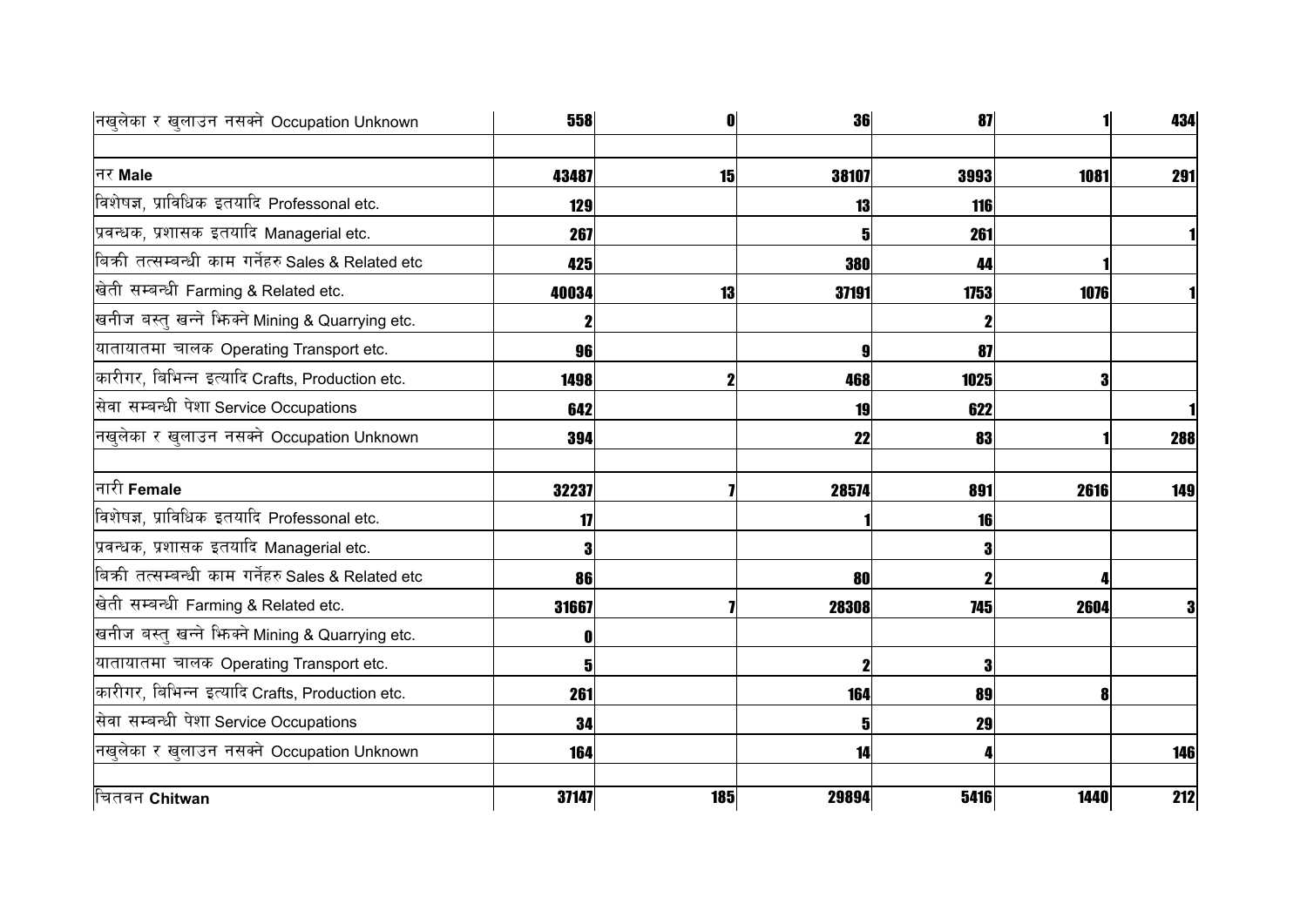| विशेषज्ञ, प्राविधिक इतयादि Professonal etc.       | 53         | 0   |                         | 49         | 0    | $\mathbf{0}$ |
|---------------------------------------------------|------------|-----|-------------------------|------------|------|--------------|
| प्रवन्धक, प्रशासक इतयादि Managerial etc.          | 73         |     |                         | 71         |      | $\mathbf{0}$ |
| बिकी तत्सम्बन्धी काम गर्नेहरु Sales & Related etc | 392        | 0   | 351                     | 28         | 10   | 3            |
| खेती सम्बन्धी Farming & Related etc.              | 35902      | 185 | 29408                   | 4880       | 1423 |              |
| खनीज बस्तु खन्ने भिन्क्ने Mining & Quarrying etc. |            |     |                         |            |      |              |
| यातायातमा चालक Operating Transport etc.           | 10         | 0   |                         | 9          | 0    | $\mathbf 0$  |
| कारीगर, बिभिन्न इत्यादि Crafts, Production etc.   | 154        | O   | 97                      | 55         |      | OI           |
| सेवा सम्बन्धी पेशा Service Occupations            | 196        | 0   | 6                       | 188        |      |              |
| नखुलेका र खुलाउन नसक्ने Occupation Unknown        | 367        | 0   | 25                      | 136        |      | 202          |
| नर Male                                           | 20736      | 145 | 16622                   | 3603       | 256  | 110          |
| विशेषज्ञ, प्राविधिक इतयादि Professonal etc.       | 45         |     |                         | 41         |      |              |
| प्रवन्धक, प्रशासक इतयादि Managerial etc.          | 73         |     |                         | 71         |      |              |
| बिकी तत्सम्बन्धी काम गर्नेहरु Sales & Related etc | 303        |     | 269                     | 25         | 6    | 3            |
| खेती सम्बन्धी Farming & Related etc.              | 19790      | 145 | 16255                   | 3137       | 249  |              |
| खनीज बस्तु खन्ने भिन्क्ने Mining & Quarrying etc. |            |     |                         |            |      |              |
| यातायातमा चालक Operating Transport etc.           |            |     |                         | 8          |      |              |
| कारीगर, बिभिन्न इत्यादि Crafts, Production etc.   | 112        |     | 69                      | 43         |      |              |
| सेवा सम्बन्धी पेशा Service Occupations            | 164        |     | $\overline{\mathbf{5}}$ | 158        |      |              |
| नखुलेका र खुलाउन नसक्ने Occupation Unknown        | <b>240</b> |     | 17                      | <b>120</b> |      | 102          |
| नारी Female                                       | 16411      | 40  | 13272                   | 1813       | 1184 | 102          |
| विशेषज्ञ, प्राविधिक इतयादि Professonal etc.       |            |     |                         | 8          |      |              |
| प्रवन्धक, प्रशासक इतयादि Managerial etc.          |            |     |                         |            |      |              |
|                                                   |            |     |                         |            |      |              |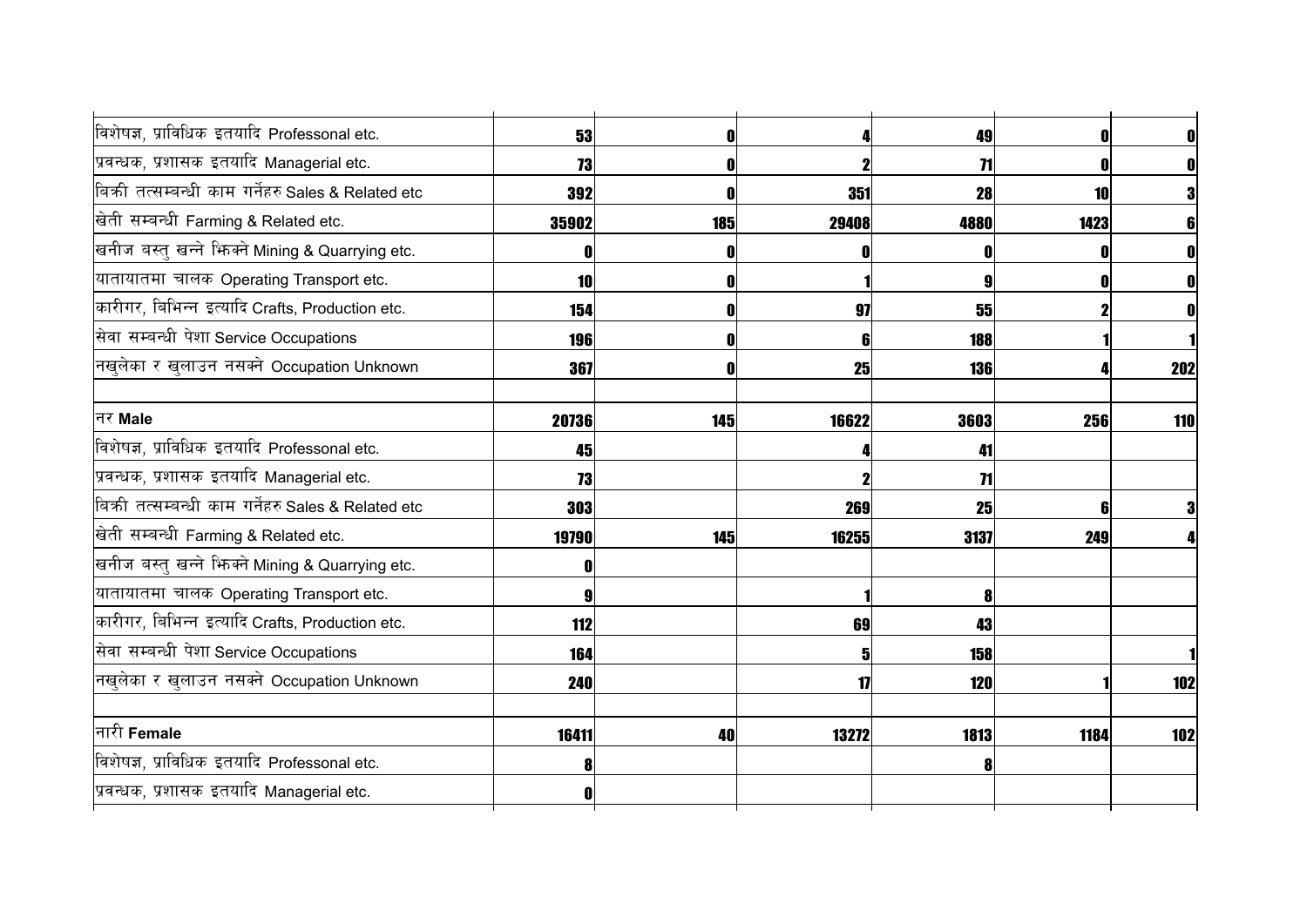| बिकी तत्सम्बन्धी काम गर्नेहरु Sales & Related etc | 89    |              | 82           | 31          |            |     |
|---------------------------------------------------|-------|--------------|--------------|-------------|------------|-----|
| खेती सम्बन्धी Farming & Related etc.              | 16112 | 40           | 13153        | 1743        | 1174       |     |
| खनीज बस्तु खन्ने भिज्मे Mining & Quarrying etc.   |       |              |              |             |            |     |
| यातायातमा चालक Operating Transport etc.           |       |              |              |             |            |     |
| कारीगर, बिभिन्न इत्यादि Crafts, Production etc.   | 42    |              | <b>28</b>    | 12          |            |     |
| सेवा सम्बन्धी पेशा Service Occupations            | 32    |              |              | <b>30</b>   |            |     |
| नखुलेका र खुलाउन नसक्ने Occupation Unknown        | 127   |              | 8            | 16          | 3          | 100 |
| नवलपुर Nawalpur                                   | 7986  | 42           | 3613         | 4102        | <b>193</b> | 36  |
| विशेषज्ञ, प्राविधिक इतयादि Professonal etc.       | 18    |              | 3            | 15          |            |     |
| प्रवन्धक, प्रशासक इतयादि Managerial etc.          |       | O            | $\mathbf{0}$ |             |            |     |
| बिकी तत्सम्बन्धी काम गर्नेहरु Sales & Related etc | 21    |              | 16           |             |            |     |
| खेती सम्बन्धी Farming & Related etc.              | 7522  | 42           | 3514         | <b>3778</b> | <b>188</b> |     |
| खनीज बस्तु खन्ने भिन्क्ने Mining & Quarrying etc. |       | 0            | O            |             |            |     |
| यातायातमा चालक Operating Transport etc.           | 10    | 0            | O            | <b>10</b>   |            | 0   |
| कारीगर, बिभिन्न इत्यादि Crafts, Production etc.   | 70    | $\mathbf{0}$ | 36           | 31          | 3          | 0   |
| सेवा सम्बन्धी पेशा Service Occupations            | 242   | 0            | $\mathbf{5}$ | 237         |            | 0   |
| नखुलेका र खुलाउन नसक्ने Occupation Unknown        | 97    | O            | 39           | 21          |            | 36  |
| नर Male                                           | 5277  | 39           | 2441         | 2759        | 23         | 15  |
| विशेषज्ञ, प्राविधिक इतयादि Professonal etc.       | 14    |              |              | 13          |            |     |
| प्रवन्धक, प्रशासक इतयादि Managerial etc.          |       |              |              |             |            |     |
| बिकी तत्सम्बन्धी काम गर्नेहरु Sales & Related etc | 18    |              | 14           |             |            |     |
| खेती सम्बन्धी Farming & Related etc.              | 4982  | 39           | 2382         | 2539        | 22         |     |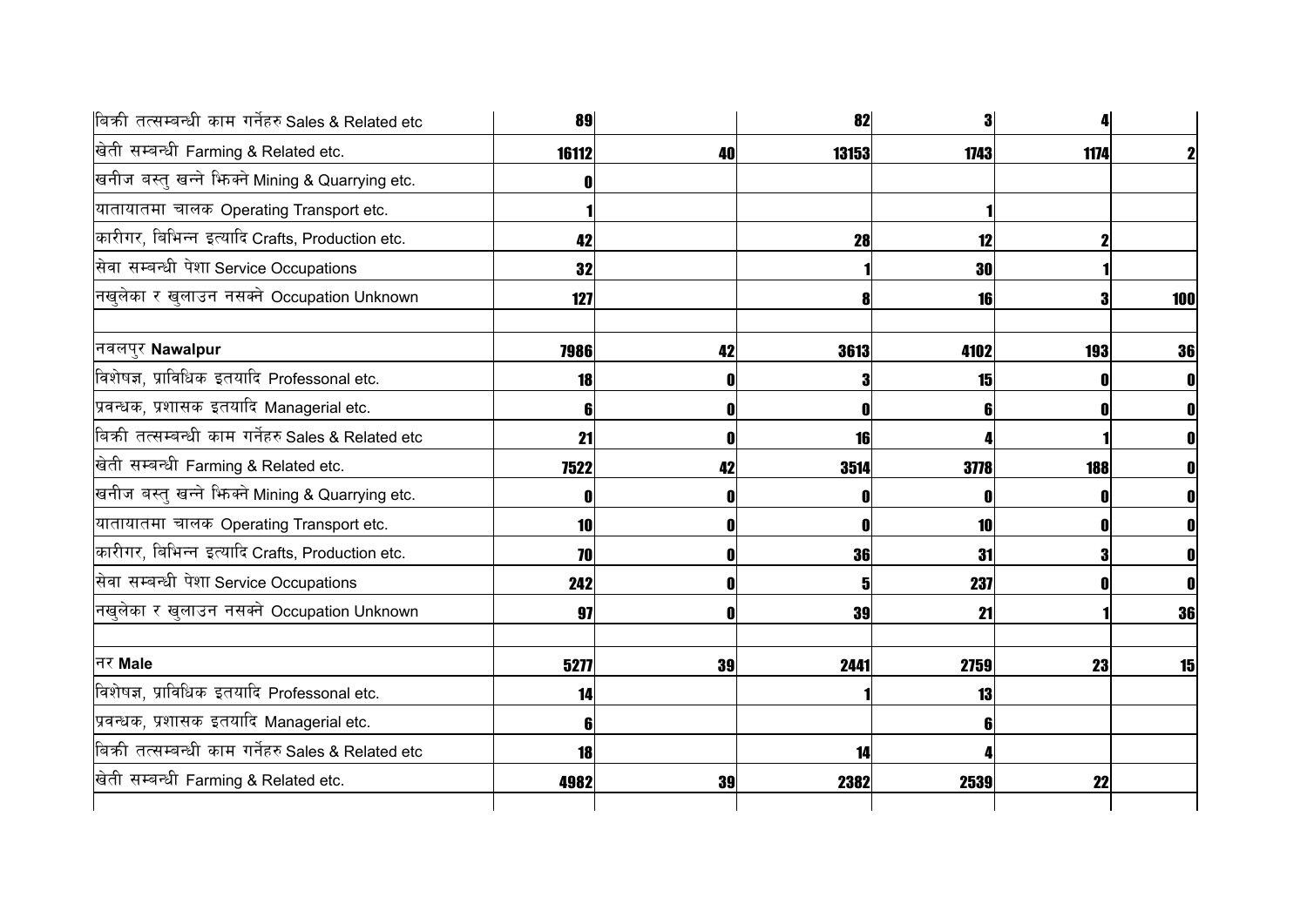|                | 10    |       |     | <b>10</b>  | यातायातमा चालक Operating Transport etc.             |
|----------------|-------|-------|-----|------------|-----------------------------------------------------|
|                | 28    | 35    |     | 63         | कारीगर, बिभिन्न इत्यादि Crafts, Production etc.     |
|                | 139   | 3     |     | 142        | सेवा सम्बन्धी पेशा Service Occupations              |
| 15             | 20    | 6     |     | 42         | नखुलेका र खुलाउन नसक्ने Occupation Unknown          |
| 170<br>21      | 1343  | 1172  | 3   | 2709       | नारी Female                                         |
|                |       |       |     |            | विशेषज्ञ, प्राविधिक इतयादि Professonal etc.         |
|                |       |       |     |            | प्रवन्धक, प्रशासक इतयादि Managerial etc.            |
|                |       |       |     |            | बिकी तत्सम्बन्धी काम गर्नेहरु Sales & Related etc   |
| 166            | 1239  | 1132  |     | 2540       | खेती सम्बन्धी Farming & Related etc.                |
|                |       |       |     |            | खनीज बस्तु खन्ने भिज्म्ने Mining & Quarrying etc.   |
|                |       |       |     |            | यातायातमा चालक Operating Transport etc.             |
|                |       |       |     |            | कारीगर, बिभिन्न इत्यादि Crafts, Production etc.     |
|                | 98    |       |     | <b>100</b> | सेवा सम्बन्धी पेशा Service Occupations              |
| 21             |       | 33    |     | 55         | नखुलेका र खुलाउन नसक्ने Occupation Unknown          |
| 2224<br>453    | 15700 | 14748 | 689 | 33814      | पश्चिम भित्री मधेश Western Inner Terai              |
| $\mathbf{z}$   | 89    | 14    |     | <b>105</b> | विशेषज्ञ, प्राविधिक इतयादि Professonal etc.         |
| 6 <sup>1</sup> | 109   |       |     | 119        | प्रवन्धक, प्रशासक इतयादि Managerial etc.            |
| $\mathbf{0}$   | 38    | 604   |     | 648        | बिक्री तत्सम्बन्धी काम गर्नेहरु Sales & Related etc |
| 2207           | 14654 | 13586 | 689 | 31140      | खेती सम्बन्धी Farming & Related etc.                |
|                |       |       |     |            | खनीज बस्तु खन्ने भिज्मे Mining & Quarrying etc.     |
| 0              |       | 6     |     |            | यातायातमा चालक Operating Transport etc.             |
|                |       |       |     |            |                                                     |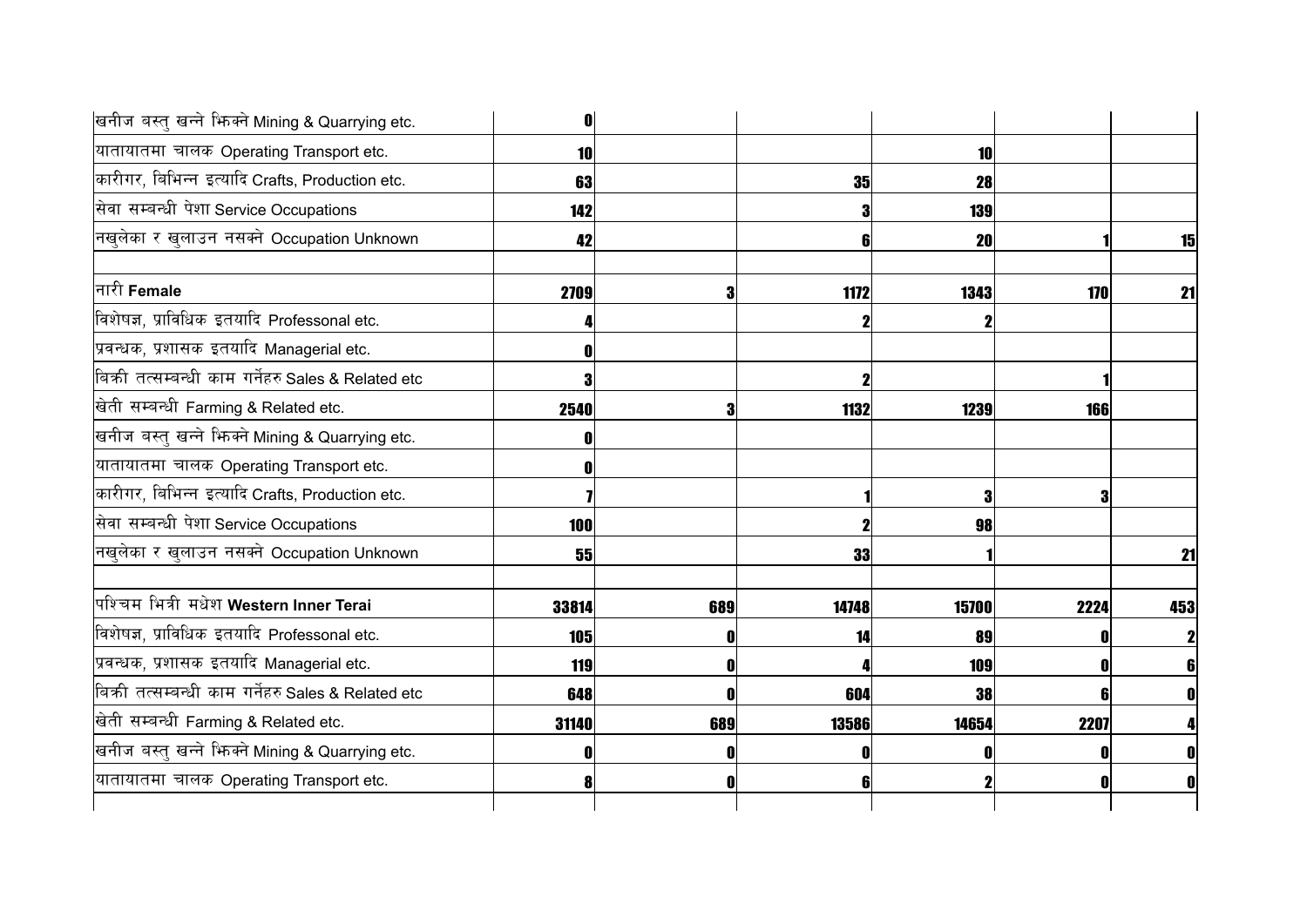| कारीगर, बिभिन्न इत्यादि Crafts, Production etc.   | 816         |     | 482   | 322   | 11   |              |
|---------------------------------------------------|-------------|-----|-------|-------|------|--------------|
| सेवा सम्बन्धी पेशा Service Occupations            | 524         |     | 25    | 471   |      | 28           |
| नखुलेका र खुलाउन नसक्ने Occupation Unknown        | 454         |     | 27    | 15    |      | 412          |
| नर Male                                           | 26132       | 510 | 11617 | 13327 | 398  | <b>280</b>   |
| विशेषज्ञ, प्राविधिक इतयादि Professonal etc.       | 100         |     | 10    | 88    |      | $\mathbf{2}$ |
| प्रवन्धक, प्रशासक इतयादि Managerial etc.          | 119         |     |       | 109   |      | 61           |
| बिकी तत्सम्बन्धी काम गर्नेहरु Sales & Related etc | 567         |     | 532   | 32    |      | $\mathbf{0}$ |
| खेती सम्बन्धी Farming & Related etc.              | 23920       | 510 | 10586 | 12427 | 394  | 3            |
| खनीज बस्तु खन्ने भिनको Mining & Quarrying etc.    |             |     |       |       |      |              |
| यातायातमा चालक Operating Transport etc.           |             |     | 6     |       |      |              |
| कारीगर, बिभिन्न इत्यादि Crafts, Production etc.   | 710         |     | 440   | 268   |      |              |
| सेवा सम्बन्धी पेशा Service Occupations            | 435         |     | 24    | 388   |      | 23           |
| नखुलेका र खुलाउन नसक्ने Occupation Unknown        | 273         |     | 15    | 13    |      | 245          |
| नारी Female                                       | 7682        | 179 | 3131  | 2373  | 1826 | 173          |
| विशेषज्ञ, प्राविधिक इतयादि Professonal etc.       |             |     |       |       |      |              |
| प्रवन्धक, प्रशासक इतयादि Managerial etc.          |             |     |       |       |      |              |
| बिकी तत्सम्बन्धी काम गर्नेहरु Sales & Related etc | 81          |     | 72    | R     |      |              |
| खेती सम्बन्धी Farming & Related etc.              | <b>7220</b> | 179 | 3000  | 2227  | 1813 |              |
| खनीज बस्तु खन्ने भिज्मे Mining & Quarrying etc.   |             |     |       |       |      | 0            |
| यातायातमा चालक Operating Transport etc.           |             |     |       |       |      | N            |
| कारीगर, बिभिन्न इत्यादि Crafts, Production etc.   | 106         |     | 42    | 54    | 10   |              |
| सेवा सम्बन्धी पेशा Service Occupations            | 89          |     |       | 83    |      |              |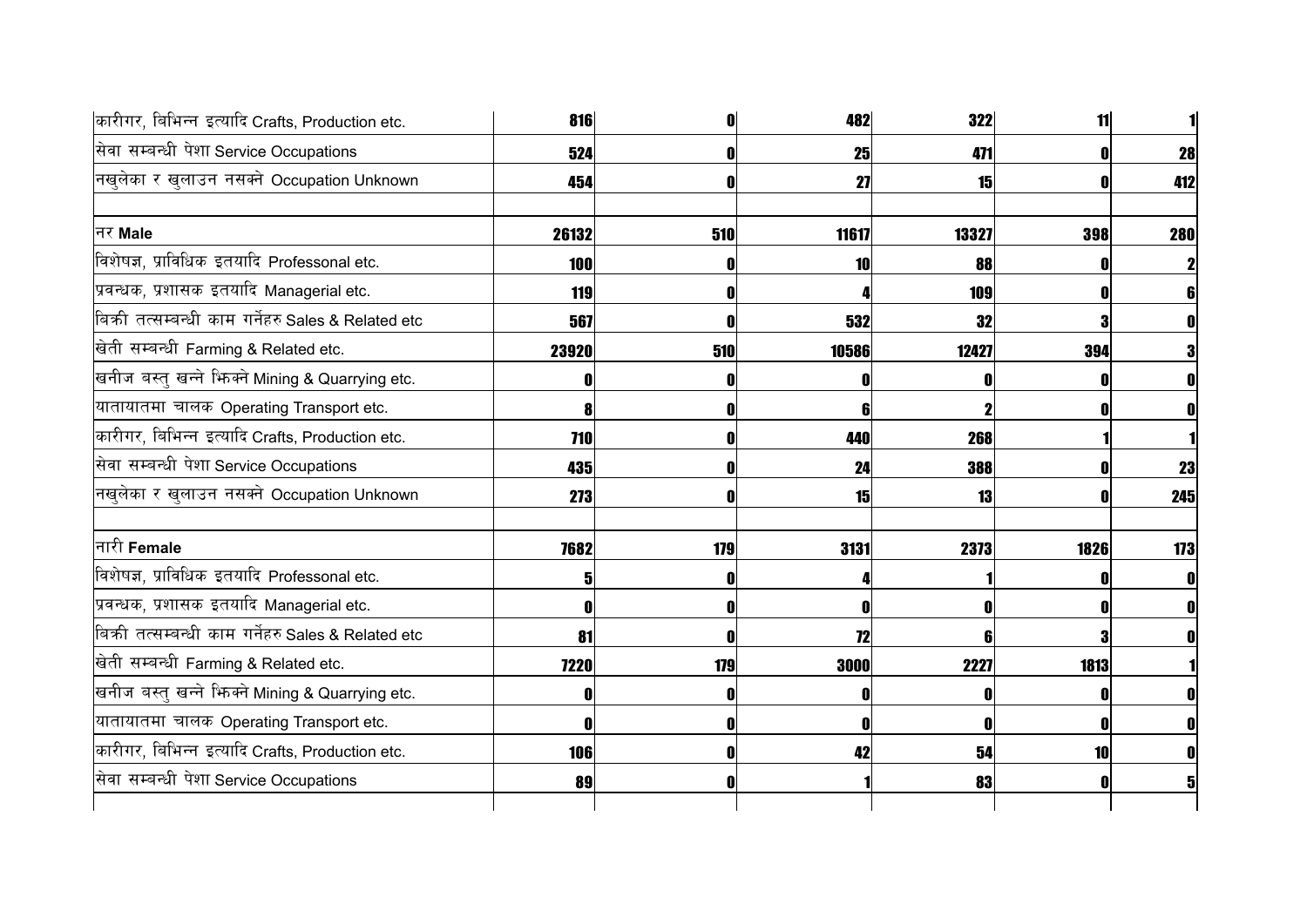| नखुलेका र खुलाउन नसक्ने Occupation Unknown        | <b>181</b> |     | 12   | 2            |      | 167            |
|---------------------------------------------------|------------|-----|------|--------------|------|----------------|
|                                                   |            |     |      |              |      |                |
| दाङ्ग Dang                                        | 19817      | 536 | 7701 | 9516         | 1687 | 377            |
| विशेषज्ञ, प्राविधिक इतयादि Professonal etc.       | 76         |     | 13   | 61           |      | $\mathbf{2}$   |
| प्रवन्धक, प्रशासक इतयादि Managerial etc.          | 91         |     |      | 84           |      | 6 <sup>1</sup> |
| बिकी तत्सम्बन्धी काम गर्नेहरु Sales & Related etc | 158        |     | 139  | $\mathbf{1}$ |      | 0              |
| खेती सम्बन्धी Farming & Related etc.              | 18241      | 536 | 7267 | 8758         | 1677 | 3              |
| खनीज बस्तु खन्ने भिज्मे Mining & Quarrying etc.   |            |     | ſ    |              |      | $\mathbf 0$    |
| यातायातमा चालक Operating Transport etc.           |            |     |      |              |      | $\mathbf 0$    |
| कारीगर, बिभिन्न इत्यादि Crafts, Production etc.   | 544        |     | 266  | 269          |      |                |
| सेवा सम्बन्धी पेशा Service Occupations            | 351        |     | Я    | 316          |      | 27             |
| नखुलेका र खुलाउन नसक्ने Occupation Unknown        | 354        |     |      |              |      | 338            |
| नर Male                                           | 14404      | 379 | 5848 | 7677         | 255  | 245            |
| विशेषज्ञ, प्राविधिक इतयादि Professonal etc.       | 71         |     |      | 60           |      | $\mathbf{2}$   |
| प्रवन्धक, प्रशासक इतयादि Managerial etc.          | 91         |     |      | 84           |      | 6 <sup>1</sup> |
| बिकी तत्सम्बन्धी काम गर्नेहरु Sales & Related etc | 133        |     | 120  | 12           |      |                |
| खेती सम्बन्धी Farming & Related etc.              | 13122      | 379 | 5480 | 7008         | 253  | $\mathbf 2$    |
| खनीज बस्तु खन्ने भिन्क्ने Mining & Quarrying etc. |            |     |      |              |      |                |
| यातायातमा चालक Operating Transport etc.           |            |     |      |              |      |                |
| कारीगर, बिभिन्न इत्यादि Crafts, Production etc.   | 454        |     | 228  | 224          |      |                |
| सेवा सम्बन्धी पेशा Service Occupations            | 308        |     |      | 279          |      | 22             |
| नखुलेका र खुलाउन नसक्ने Occupation Unknown        | 223        |     | 3    | 8            |      | 212            |
| नारी Female                                       | 5413       | 157 | 1853 | 1839         | 1432 | 132            |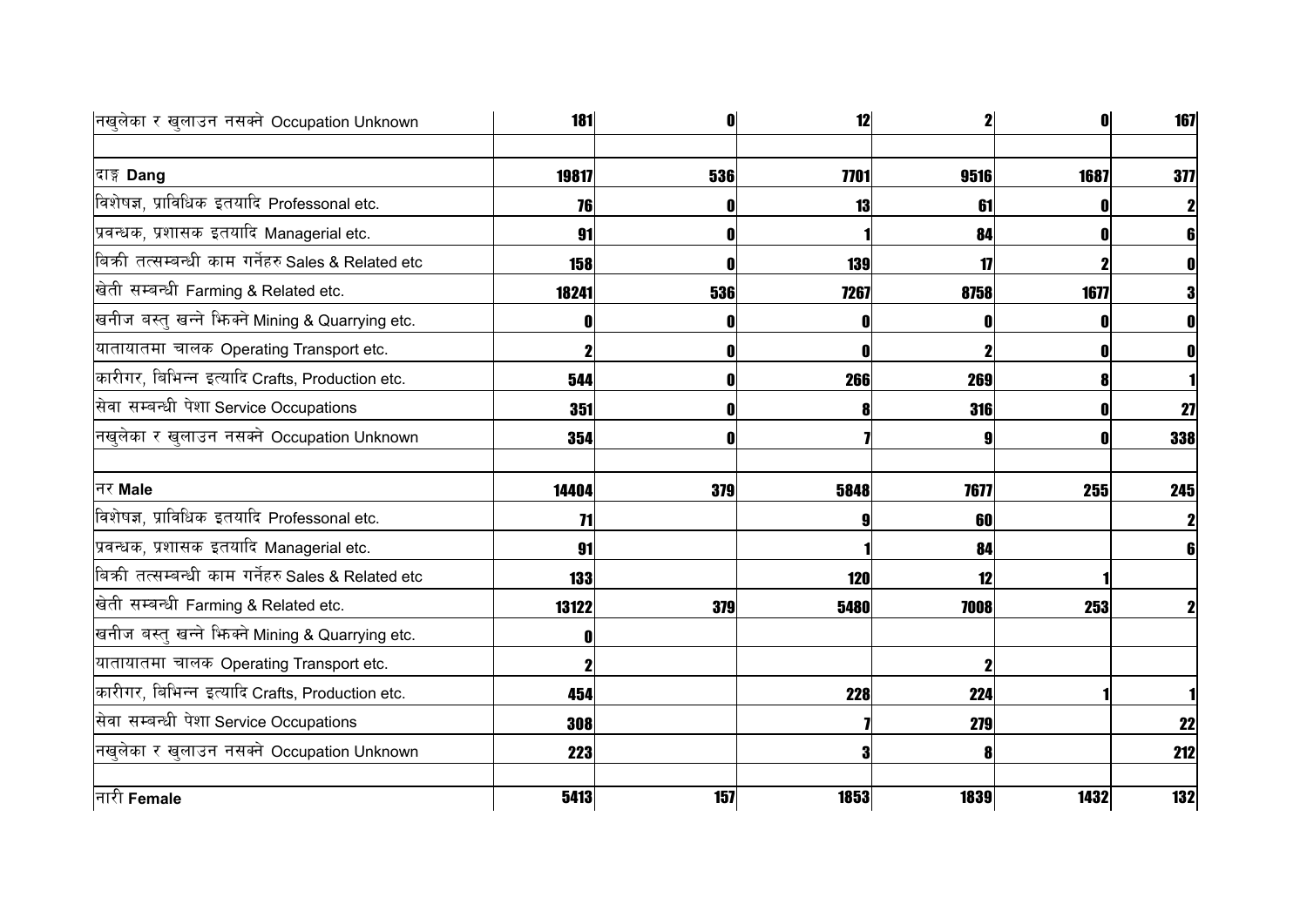| विशेषज्ञ, प्राविधिक इतयादि Professonal etc.       |       |     |      |      |      |              |
|---------------------------------------------------|-------|-----|------|------|------|--------------|
| प्रवन्धक, प्रशासक इतयादि Managerial etc.          |       |     |      |      |      |              |
| बिकी तत्सम्बन्धी काम गर्नेहरु Sales & Related etc | 25    |     | 19   | 5    |      |              |
| खेती सम्बन्धी Farming & Related etc.              | 5119  | 157 | 1787 | 1750 | 1424 |              |
| खनीज बस्तु खन्ने भिन्क्ने Mining & Quarrying etc. |       |     |      |      |      |              |
| यातायातमा चालक Operating Transport etc.           |       |     |      |      |      |              |
| कारीगर, बिभिन्न इत्यादि Crafts, Production etc.   | 90    |     | 38   | 45   |      |              |
| सेवा सम्बन्धी पेशा Service Occupations            | 43    |     |      | 37   |      | $\mathbf{5}$ |
| नखुलेका र खुलाउन नसक्ने Occupation Unknown        | 131   |     |      |      |      | 126          |
|                                                   |       |     |      |      |      |              |
| दिउखरी Deokhuri                                   | 13997 | 153 | 7047 | 6184 | 537  | 76           |
| विशेषज्ञ, प्राविधिक इतयादि Professonal etc.       | 29    | O   |      | 28   |      | $\mathbf{0}$ |
| प्रवन्धक, प्रशासक इतयादि Managerial etc.          | 28    | O   |      | 25   |      | $\mathbf{0}$ |
| बिकी तत्सम्बन्धी काम गर्नेहरु Sales & Related etc | 490   | 0   | 465  | 21   |      | $\mathbf{0}$ |
| खेती सम्बन्धी Farming & Related etc.              | 12899 | 153 | 6319 | 5896 | 530  |              |
| खनीज बस्तु खन्ने भिन्क्ने Mining & Quarrying etc. |       |     | 0    |      |      | 0            |
| यातायातमा चालक Operating Transport etc.           |       | 0   | 6    |      |      | $\mathbf{0}$ |
| कारीगर, बिभिन्न इत्यादि Crafts, Production etc.   | 272   |     | 216  | 53   |      |              |
| सेवा सम्बन्धी पेशा Service Occupations            | 173   | 0   | 17   | 155  |      |              |
| नखुलेका र खुलाउन नसक्ने Occupation Unknown        | 100   | O   | 20   | 6    |      | 74           |
|                                                   |       |     |      |      |      |              |
| नर Male                                           | 11728 | 131 | 5769 | 5650 | 143  | 35           |
| विशेषज्ञ, प्राविधिक इतयादि Professonal etc.       | 29    |     |      | 28   |      |              |
| प्रवन्धक, प्रशासक इतयादि Managerial etc.          | 28    |     |      | 25   |      |              |
|                                                   |       |     |      |      |      |              |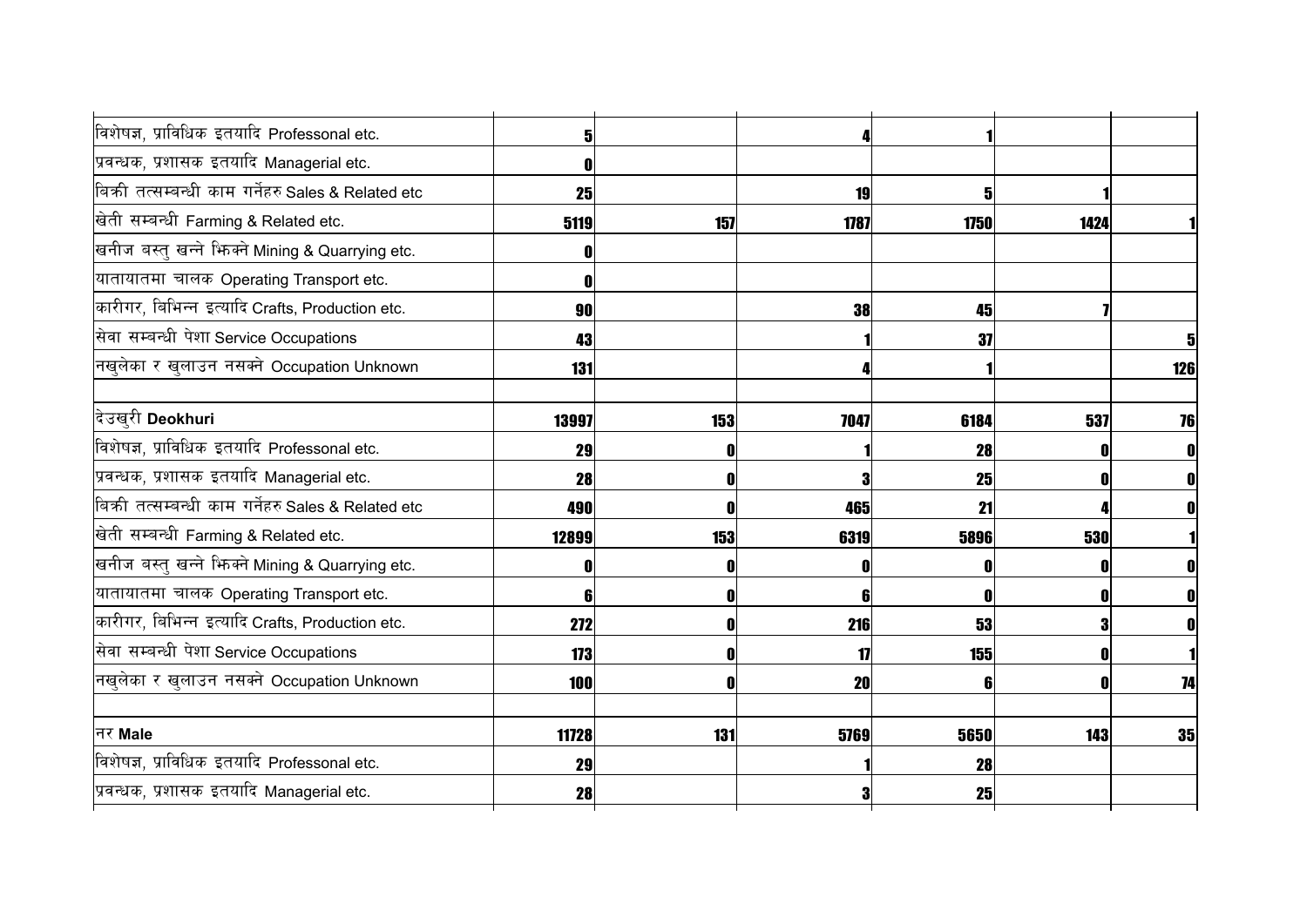| बिकी तत्सम्बन्धी काम गर्नेहरु Sales & Related etc | 434    |      | 412            | <b>20</b>  | $\mathbf{2}$ |     |
|---------------------------------------------------|--------|------|----------------|------------|--------------|-----|
| खेती सम्बन्धी Farming & Related etc.              | 10798  | 131  | 5106           | 5419       | 141          |     |
| खनीज बस्तु खन्ने भिनको Mining & Quarrying etc.    |        |      |                |            |              |     |
| यातायातमा चालक Operating Transport etc.           | R      |      | 6 <sup>1</sup> |            |              |     |
| कारीगर, बिभिन्न इत्यादि Crafts, Production etc.   | 256    |      | 212            | 44         |              |     |
| सेवा सम्बन्धी पेशा Service Occupations            | 127    |      | 17             | 109        |              |     |
| नखुलेका र खुलाउन नसक्ने Occupation Unknown        | 50     |      | 12             | 5          |              | 33  |
| नारी Female                                       | 2269   | 22   | 1278           | 534        | 394          | 41  |
| विशेषज्ञ, प्राविधिक इतयादि Professonal etc.       |        |      |                |            |              |     |
| प्रवन्धक, प्रशासक इतयादि Managerial etc.          |        |      |                |            |              |     |
| बिकी तत्सम्बन्धी काम गर्नेहरु Sales & Related etc | 56     |      | 53             |            |              |     |
| खेती सम्बन्धी Farming & Related etc.              | 2101   | 22   | 1213           | 477        | 389          |     |
| खनीज बस्तु खन्ने भिन्क्ने Mining & Quarrying etc. |        |      |                |            |              |     |
| यातायातमा चालक Operating Transport etc.           |        |      |                |            |              |     |
| कारीगर, बिभिन्न इत्यादि Crafts, Production etc.   | 16     |      |                | 9          |              |     |
| सेवा सम्बन्धी पेशा Service Occupations            | 46     |      |                | 46         |              |     |
| नखुलेका र खुलाउन नसक्ने Occupation Unknown        | 50     |      | 8              |            |              | 41  |
| पश्चिम तराई Western Terai                         | 188484 | 4710 | 105079         | 60091      | 18187        | 417 |
| विशेषज्ञ, प्राविधिक इतयादि Professonal etc.       | 806    |      | 79             | <b>722</b> |              |     |
| प्रवन्धक, प्रशासक इतयादि Managerial etc.          | 998    |      | 15             | 981        |              | 0   |
| बिकी तत्सम्बन्धी काम गर्नेहरु Sales & Related etc | 3262   |      | 2751           | 277        | <b>220</b>   | 10  |
| खेती सम्बन्धी Farming & Related etc.              | 175501 | 4696 | 99960          | 52756      | 17843        | 246 |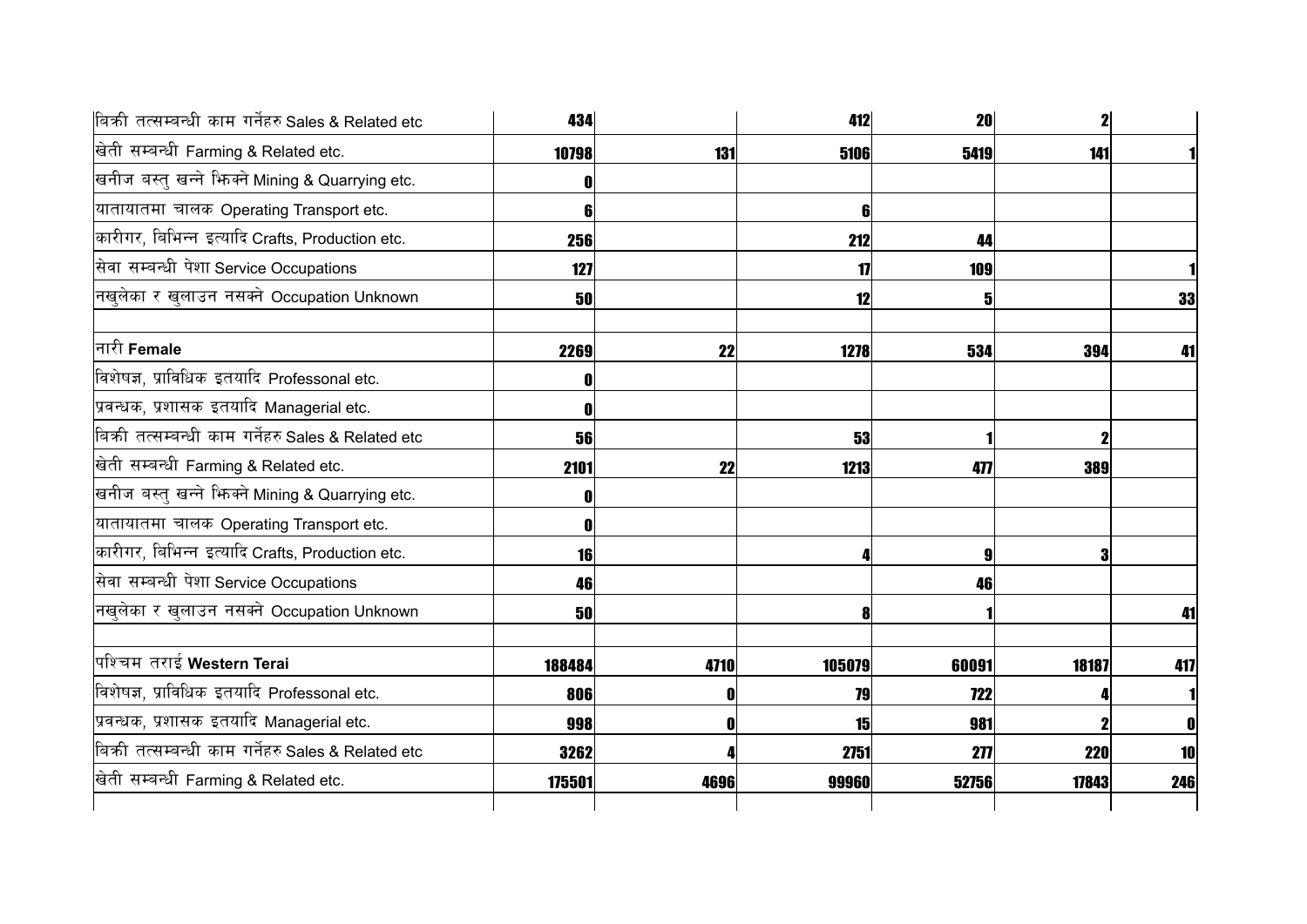| खनीज बस्तु खन्ने भिन्मे Mining & Quarrying etc.   |        | n    |       | 3          | O     |     |
|---------------------------------------------------|--------|------|-------|------------|-------|-----|
| यातायातमा चालक Operating Transport etc.           | 106    | ſ    | 14    | 91         |       |     |
| कारीगर, बिभिन्न इत्यादि Crafts, Production etc.   | 3060   |      | 1302  | 1672       | 75    |     |
| सेवा सम्बन्धी पेशा Service Occupations            | 3896   |      | 586   | 3272       | 36    |     |
| नखुलेका र खुलाउन नसक्ने Occupation Unknown        | 851    |      | 371   | 317        |       | 154 |
| नर Male                                           | 126793 | 3475 | 74506 | 44582      | 3974  | 256 |
| विशेषज्ञ, प्राविधिक इतयादि Professonal etc.       | 769    |      | 73    | 691        |       |     |
| प्रवन्धक, प्रशासक इतयादि Managerial etc.          | 997    |      | 15    | 980        |       |     |
| बिकी तत्सम्बन्धी काम गर्नेहरु Sales & Related etc | 2821   |      | 2373  | 264        | 171   |     |
| खेती सम्बन्धी Farming & Related etc.              | 115561 | 3462 | 70187 | 38024      | 3729  | 159 |
| खनीज बस्तु खन्ने भिन्क्ने Mining & Quarrying etc. | 3      |      |       |            |       |     |
| यातायातमा चालक Operating Transport etc.           | 105    |      | 14    | 90         |       |     |
| कारीगर, बिभिन्न इत्यादि Crafts, Production etc.   | 2692   |      | 1110  | 1518       | 53    |     |
| सेवा सम्बन्धी पेशा Service Occupations            | 3235   |      | 496   | 2727       | 10    |     |
| नखुलेका र खुलाउन नसक्ने Occupation Unknown        | 610    |      | 238   | <b>285</b> |       | 81  |
| नारी <b>Female</b>                                | 61691  | 1235 | 30573 | 15509      | 14213 | 161 |
| विशेषज्ञ, प्राविधिक इतयादि Professonal etc.       | 37     |      |       | 31         |       |     |
| प्रवन्धक, प्रशासक इतयादि Managerial etc.          |        |      |       |            |       |     |
| बिकी तत्सम्बन्धी काम गर्नेहरु Sales & Related etc | 441    |      | 378   | 13         | 49    |     |
| खेती सम्बन्धी Farming & Related etc.              | 59940  | 1234 | 29773 | 14732      | 14114 | 87  |
| खनीज बस्तु खन्ने भिज्मे Mining & Quarrying etc.   |        |      |       |            |       |     |
| यातायातमा चालक Operating Transport etc.           |        | O    |       |            |       |     |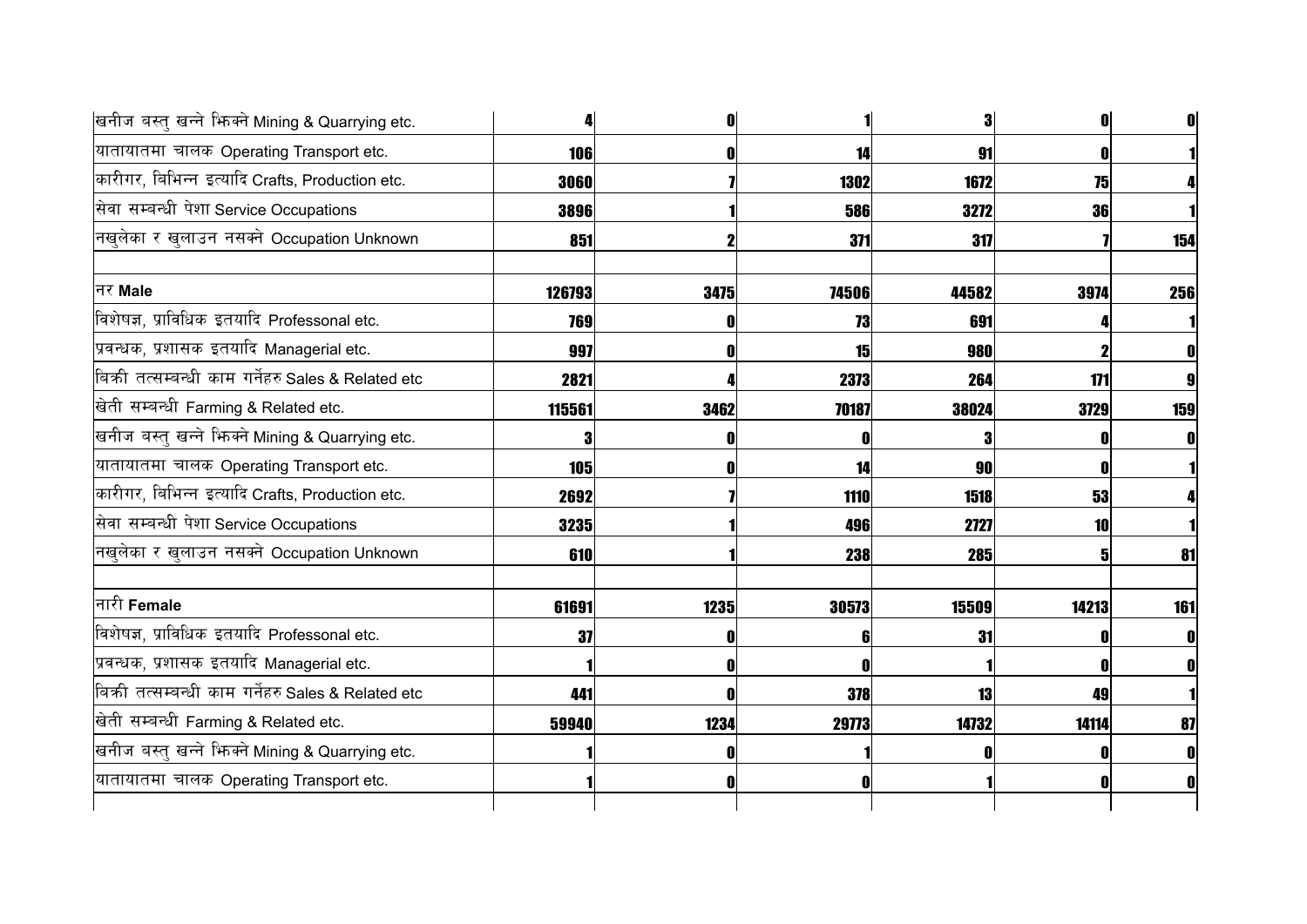| कारीगर, बिभिन्न इत्यादि Crafts, Production etc.     | 368        |      | 192   | 154   | 22   | 0  |
|-----------------------------------------------------|------------|------|-------|-------|------|----|
| सेवा सम्बन्धी पेशा Service Occupations              | 661        |      | 90    | 545   | 26   | 0  |
| नखुलेका र खुलाउन नसक्ने Occupation Unknown          | 241        |      | 133   | 32    |      | 73 |
| पाल्ही Palhi                                        | 44589      | 1213 | 27783 | 12975 | 2560 | 58 |
| विशेषज्ञ, प्राविधिक इतयादि Professonal etc.         | 272        |      | 35    | 234   |      |    |
| प्रवन्धक, प्रशासक इतयादि Managerial etc.            | 161        |      | ĥ     | 155   |      |    |
| बिक्री तत्सम्बन्धी काम गर्नेहरु Sales & Related etc | 349        |      | 321   | 23    |      | 0  |
| खेती सम्बन्धी Farming & Related etc.                | 42243      | 1209 | 26912 | 11573 | 2541 |    |
| खनीज बस्तु खन्ने भिन्क्ने Mining & Quarrying etc.   |            |      |       |       |      |    |
| यातायातमा चालक Operating Transport etc.             |            |      |       |       |      |    |
| कारीगर, बिभिन्न इत्यादि Crafts, Production etc.     | 570        |      | 309   | 248   | 13   |    |
| सेवा सम्बन्धी पेशा Service Occupations              | <b>713</b> |      | 97    | 614   |      |    |
| नखुलेका र खुलाउन नसक्ने Occupation Unknown          | 272        |      | 101   | 121   |      | 49 |
| नर Male                                             | 29286      | 869  | 19030 | 8808  | 539  | 40 |
| विशेषज्ञ, प्राविधिक इतयादि Professonal etc.         | 263        |      | 33    | 227   |      |    |
| प्रवन्धक, प्रशासक इतयादि Managerial etc.            | 161        |      | 6     | 155   |      |    |
| बिकी तत्सम्बन्धी काम गर्नेहरु Sales & Related etc   | 276        |      | 253   | 20    |      |    |
| खेती सम्बन्धी Farming & Related etc.                | 27269      | 865  | 18321 | 7549  | 526  |    |
| खनीज बस्तु खन्ने भिन्क्ने Mining & Quarrying etc.   |            |      |       |       |      |    |
| यातायातमा चालक Operating Transport etc.             |            |      |       | 5     |      |    |
| कारीगर, बिभिन्न इत्यादि Crafts, Production etc.     | 496        |      | 257   | 229   | 10   |    |
| सेवा सम्बन्धी पेशा Service Occupations              | 606        |      | 92    | 513   |      |    |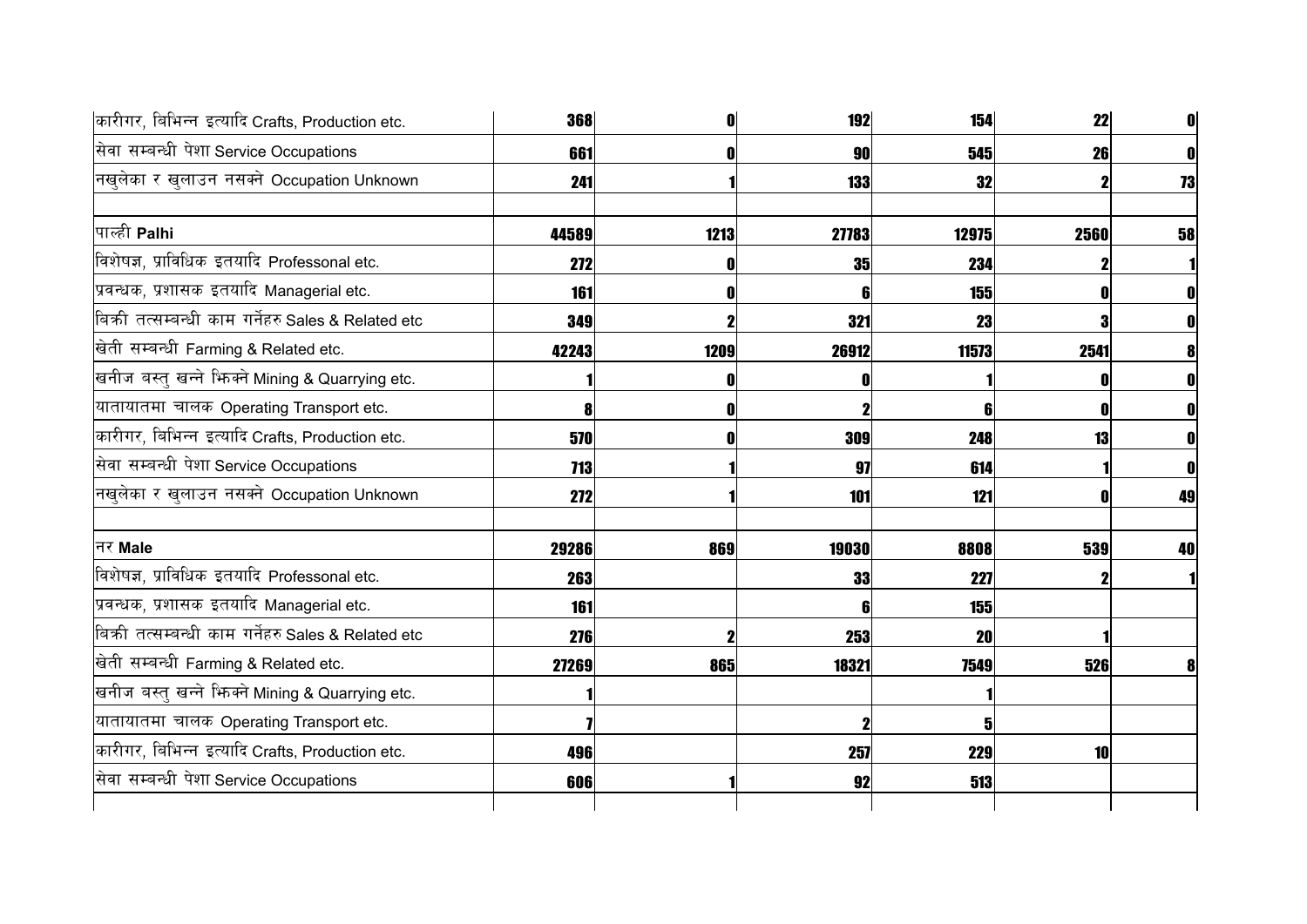| नखुलेका र खुलाउन नसक्ने Occupation Unknown        | <b>207</b> |     | 66    | <b>109</b> |           | 31  |
|---------------------------------------------------|------------|-----|-------|------------|-----------|-----|
|                                                   |            |     |       |            |           |     |
| नारी Female                                       | 15303      | 344 | 8753  | 4167       | 2021      | 18  |
| विशेषज्ञ, प्राविधिक इतयादि Professonal etc.       |            |     |       |            |           |     |
| प्रवन्धक, प्रशासक इतयादि Managerial etc.          |            |     |       |            |           |     |
| बिकी तत्सम्बन्धी काम गर्नेहरु Sales & Related etc | 73         |     | 68    | 3          |           |     |
| खेती सम्बन्धी Farming & Related etc.              | 14974      | 344 | 8591  | 4024       | 2015      |     |
| खनीज बस्तु खन्ने भिज्मे Mining & Quarrying etc.   |            |     |       |            |           |     |
| यातायातमा चालक Operating Transport etc.           |            |     |       |            |           |     |
| कारीगर, बिभिन्न इत्यादि Crafts, Production etc.   | 74         |     | 52    | <b>19</b>  | 3         |     |
| सेवा सम्बन्धी पेशा Service Occupations            | 107        |     | 5     | 101        |           |     |
| नखुलेका र खुलाउन नसक्ने Occupation Unknown        | 65         |     | 35    | 12         |           | 18  |
|                                                   |            |     |       |            |           |     |
| माभ्रुखण्ड Majhkhanda                             | 71005      | 872 | 49828 | 13776      | 6265      | 264 |
| विशेषज्ञ, प्राविधिक इतयादि Professonal etc.       | 275        |     | 34    | 239        |           | 0   |
| प्रवन्धक, प्रशासक इतयादि Managerial etc.          | 448        |     | 5     | 441        |           |     |
| बिकी तत्सम्बन्धी काम गर्नेहरु Sales & Related etc | 1392       |     | 1101  | 206        | 73        | 10  |
| खेती सम्बन्धी Farming & Related etc.              | 65802      | 862 | 47847 | 10770      | 6154      | 169 |
| खनीज बस्तु खन्ने भिन्क्ने Mining & Quarrying etc. |            |     | O     | O          | 0         | 0   |
| यातायातमा चालक Operating Transport etc.           | 84         | 0   | 10    | 73         | O         |     |
| कारीगर, बिभिन्न इत्यादि Crafts, Production etc.   | 1085       |     | 395   | 662        | <b>20</b> |     |
| सेवा सम्बन्धी पेशा Service Occupations            | 1575       |     | 290   | 1271       | 13        |     |
| नखुलेका र खुलाउन नसक्ने Occupation Unknown        | 344        |     | 146   | 114        |           | 82  |
| नर Male                                           | 46172      | 634 | 34385 | 10483      | 516       | 154 |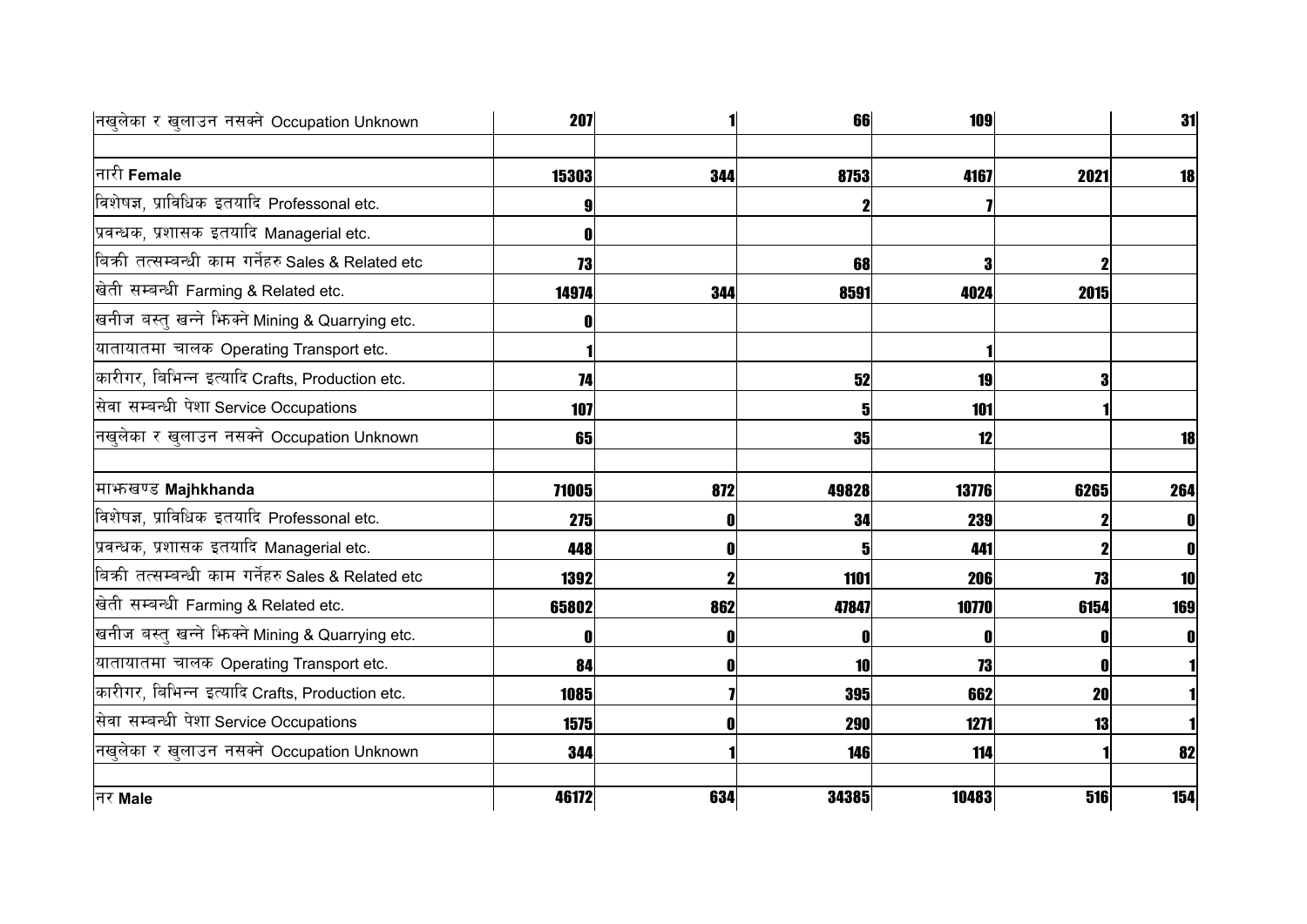| विशेषज्ञ, प्राविधिक इतयादि Professonal etc.       | 258        |      | <b>30</b> | 226   |      |     |
|---------------------------------------------------|------------|------|-----------|-------|------|-----|
| प्रवन्धक, प्रशासक इतयादि Managerial etc.          | 448        |      | 5         | 441   |      |     |
| बिकी तत्सम्बन्धी काम गर्नेहरु Sales & Related etc | 1253       |      | 974       | 203   | 65   | 9   |
| खेती सम्बन्धी Farming & Related etc.              | 41553      | 625  | 32698     | 7692  | 433  | 105 |
| खनीज बस्तु खन्ने भिन्क्ने Mining & Quarrying etc. |            |      |           |       |      |     |
| यातायातमा चालक Operating Transport etc.           | 84         |      | 10        | 73    |      |     |
| कारीगर, बिभिन्न इत्यादि Crafts, Production etc.   | 967        |      | 335       | 610   | 14   |     |
| सेवा सम्बन्धी पेशा Service Occupations            | 1368       |      | 236       | 1131  |      |     |
| नखुलेका र खुलाउन नसक्ने Occupation Unknown        | 241        |      | 97        | 107   |      | 37  |
| नारी Female                                       | 24833      | 238  | 15443     | 3293  | 5749 | 110 |
| विशेषज्ञ, प्राविधिक इतयादि Professonal etc.       | 17         |      |           | 13    |      |     |
| प्रवन्धक, प्रशासक इतयादि Managerial etc.          |            |      |           |       |      |     |
| बिकी तत्सम्बन्धी काम गर्नेहरु Sales & Related etc | 139        |      | 127       | 3     |      |     |
| खेती सम्बन्धी Farming & Related etc.              | 24249      | 237  | 15149     | 3078  | 5721 | 64  |
| खनीज बस्तु खन्ने भिन्क्ने Mining & Quarrying etc. |            |      |           |       |      |     |
| यातायातमा चालक Operating Transport etc.           |            |      |           |       |      |     |
| कारीगर, बिभिन्न इत्यादि Crafts, Production etc.   | 118        |      | 60        | 52    |      |     |
| सेवा सम्बन्धी पेशा Service Occupations            | 207        |      | 54        | 140   | 13   |     |
| नखुलेका र खुलाउन नसक्ने Occupation Unknown        | <b>103</b> |      | 49        |       |      | 45  |
| खजहनी Khajahani                                   | 57661      | 1988 | 22162     | 24690 | 8776 | 45  |
| विशेषज्ञ, प्राविधिक इतयादि Professonal etc.       | 172        |      |           | 165   |      | O   |
| प्रवन्धक, प्रशासक इतयादि Managerial etc.          | 215        |      |           | 214   |      | 0   |
|                                                   |            |      |           |       |      |     |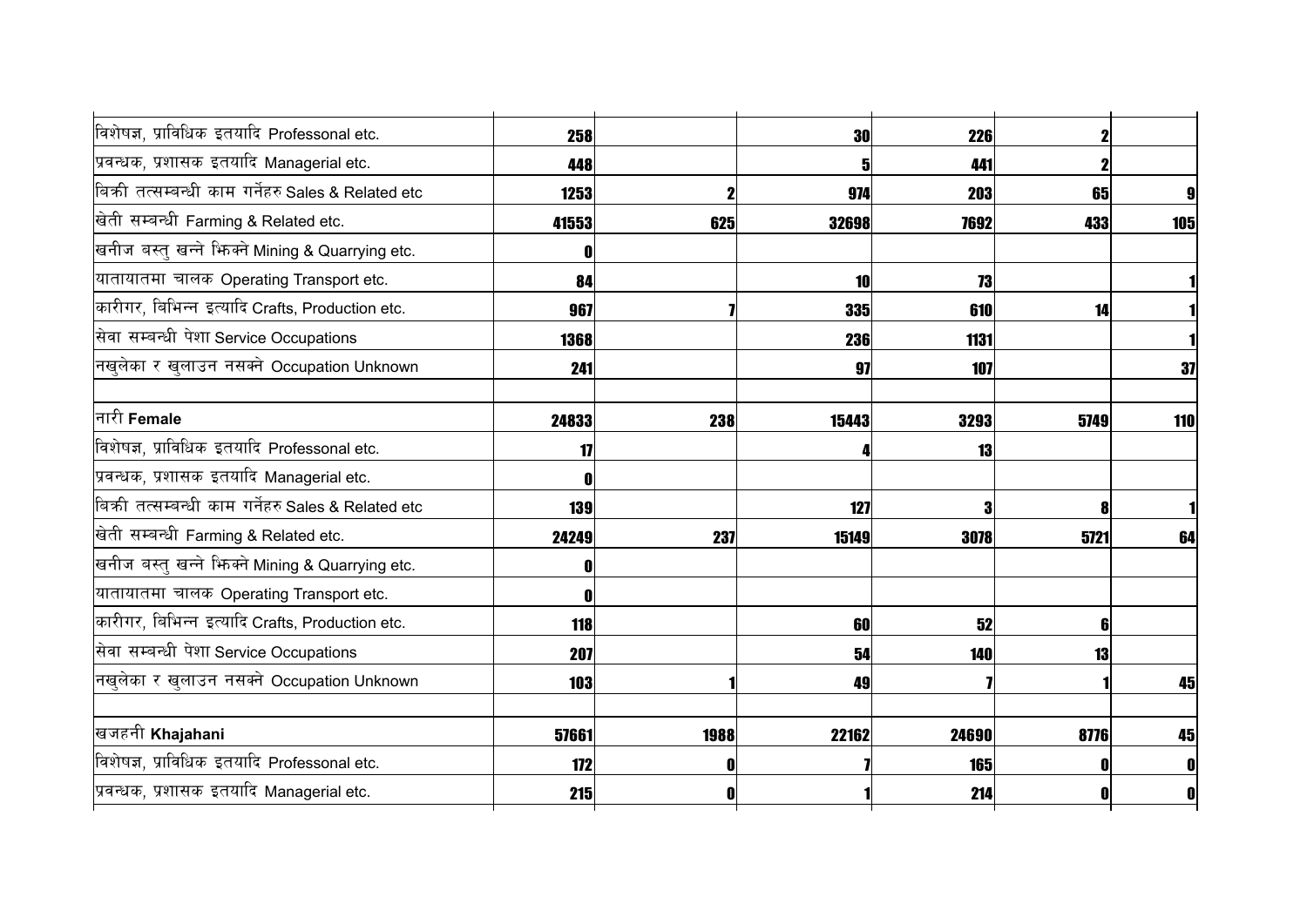| 821        |      | <b>720</b> |      | 71                        |                                                                                          |
|------------|------|------------|------|---------------------------|------------------------------------------------------------------------------------------|
| 54181      | 1988 | 20861      |      | 8657                      | 32                                                                                       |
|            |      |            |      |                           | 0                                                                                        |
|            |      |            |      |                           | 0                                                                                        |
| 885        |      |            | 467  | 33                        |                                                                                          |
| 1187       |      | 94         | 1084 |                           |                                                                                          |
| <b>190</b> |      |            |      |                           | 13                                                                                       |
| 39724      | 1476 | 16804      |      | 2773                      | 26                                                                                       |
| 164        |      |            | 157  |                           |                                                                                          |
| 215        |      |            |      |                           |                                                                                          |
| 678        |      | 608        |      | 45                        |                                                                                          |
| 36858      | 1476 |            |      | 2696                      | 21                                                                                       |
|            |      |            |      |                           |                                                                                          |
|            |      |            |      |                           |                                                                                          |
| 732        |      | 316        |      | 21                        |                                                                                          |
| 929        |      | 84         | 839  |                           |                                                                                          |
| <b>138</b> |      | 61         |      |                           | 5                                                                                        |
| 17937      | 512  | 5358       |      | 6003                      | 19                                                                                       |
|            |      |            | 8    |                           |                                                                                          |
|            |      |            |      |                           |                                                                                          |
| 143        |      | 112        |      | 26                        |                                                                                          |
| 17323      | 512  | 5135       | 5704 | 5961                      | 11                                                                                       |
|            |      |            |      | <b>385</b><br>93<br>15726 | <b>30</b><br>22643<br>78<br>18645<br>214<br>25<br>16939<br><b>395</b><br>67<br>6045<br>5 |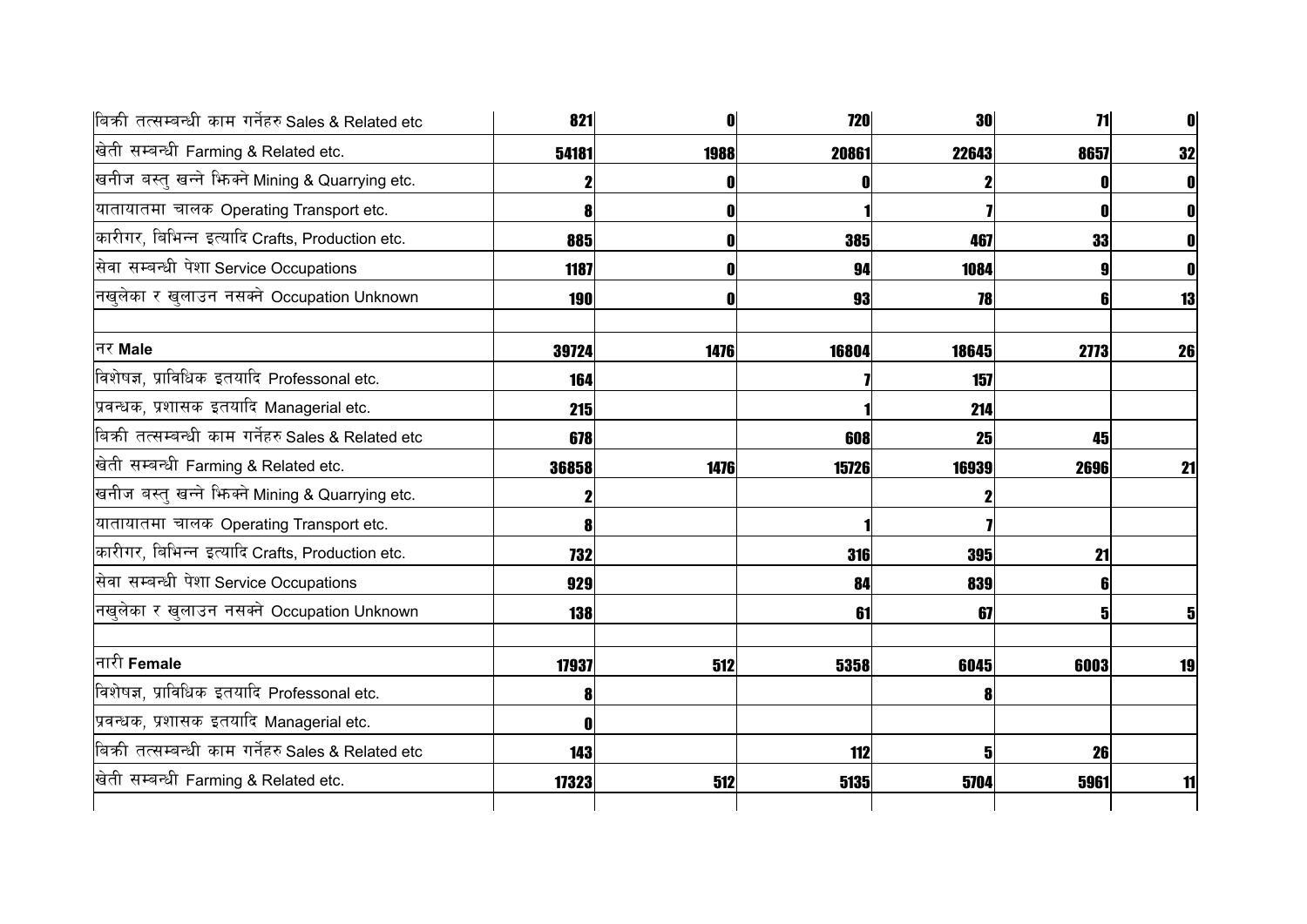| 0     |     |      |     |                                                                                                                                                                  |
|-------|-----|------|-----|------------------------------------------------------------------------------------------------------------------------------------------------------------------|
|       |     |      |     |                                                                                                                                                                  |
| 153   |     | 69   |     |                                                                                                                                                                  |
| 258   |     | 10   |     |                                                                                                                                                                  |
| 52    |     | 32   |     |                                                                                                                                                                  |
| 15229 | 637 | 5306 |     | 50                                                                                                                                                               |
| 87    |     | 3    |     | 0                                                                                                                                                                |
| 174   |     | 3    |     | O                                                                                                                                                                |
| 700   |     | 609  |     |                                                                                                                                                                  |
| 13275 | 637 | 4340 | 491 | 37                                                                                                                                                               |
|       |     |      | 0   | 0                                                                                                                                                                |
| 61    | O   |      | 0   | 0                                                                                                                                                                |
| 520   | O   | 213  | 9   | 3                                                                                                                                                                |
| 421   |     | 105  |     | 0                                                                                                                                                                |
| 45    |     | 31   |     | 10                                                                                                                                                               |
| 11611 | 496 | 4287 |     | 36                                                                                                                                                               |
| 84    |     | 3    |     |                                                                                                                                                                  |
| 173   |     | 3    |     |                                                                                                                                                                  |
| 614   |     | 538  | 60  |                                                                                                                                                                  |
| 9881  | 496 | 3442 |     | 25                                                                                                                                                               |
|       |     |      |     |                                                                                                                                                                  |
|       |     |      |     |                                                                                                                                                                  |
|       |     |      |     | 12<br>12<br>245<br>11<br>8650<br>586<br>84<br>171<br>18<br>73<br><b>7770</b><br>0<br>51<br>295<br>303<br>13<br>6646<br>146<br>81<br>170<br>16<br>5844<br>74<br>5 |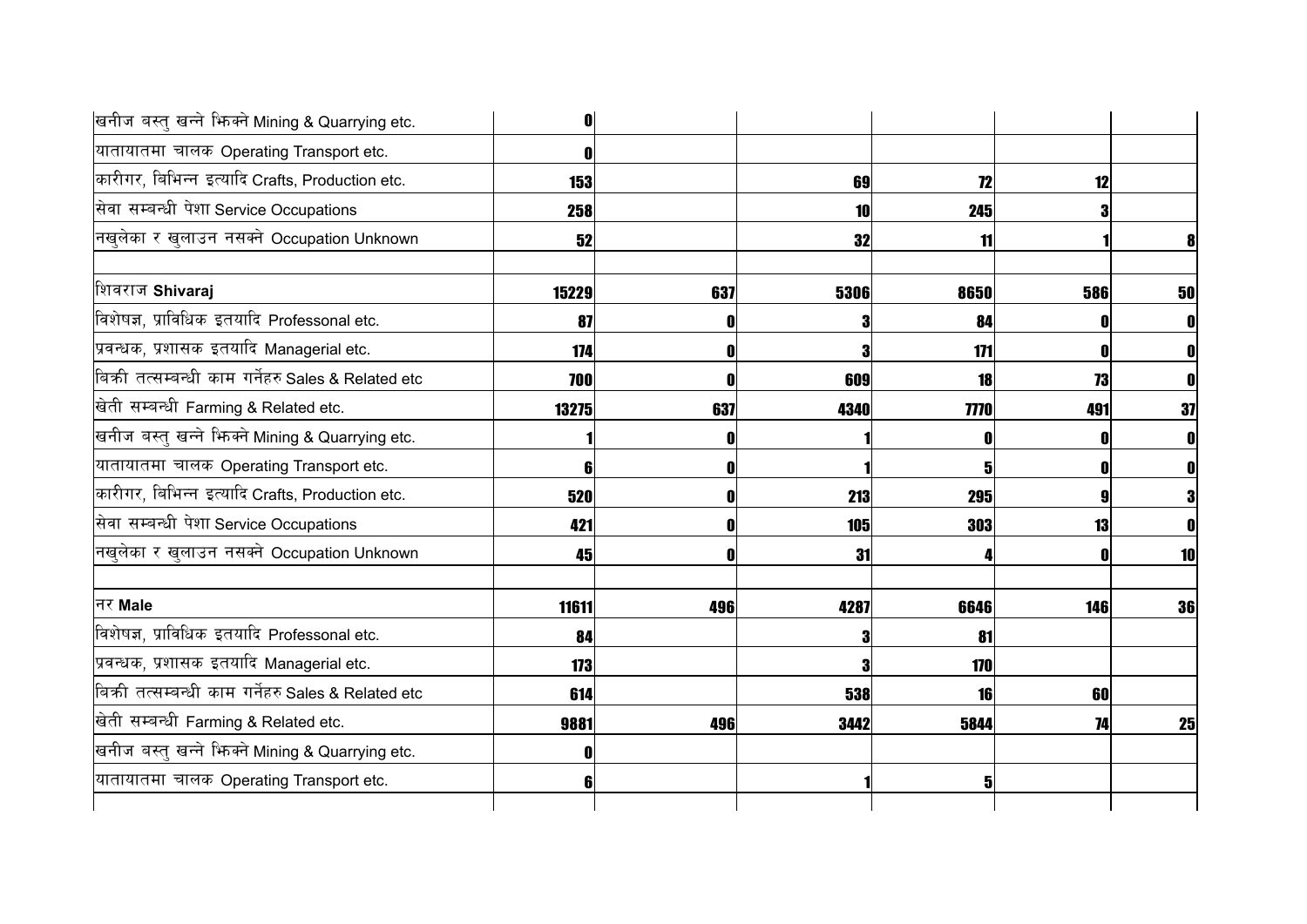| कारीगर, बिभिन्न इत्यादि Crafts, Production etc.   | 497        |      | 202   | 284   |      | 3              |
|---------------------------------------------------|------------|------|-------|-------|------|----------------|
| सेवा सम्बन्धी पेशा Service Occupations            | 332        |      | 84    | 244   |      |                |
| नखुलेका र खुलाउन नसक्ने Occupation Unknown        | 24         |      | 14    |       |      | 8              |
| नारी Female                                       | 3618       | 141  | 1019  | 2004  | 440  | 14             |
| विशेषज्ञ, प्राविधिक इतयादि Professonal etc.       |            |      |       |       |      |                |
| प्रवन्धक, प्रशासक इतयादि Managerial etc.          |            |      |       |       |      |                |
| बिकी तत्सम्बन्धी काम गर्नेहरु Sales & Related etc | 86         |      | 71    |       | 13   |                |
| खेती सम्बन्धी Farming & Related etc.              | 3394       | 141  | 898   | 1926  | 417  | 12             |
| खनीज बस्तु खन्ने भिनको Mining & Quarrying etc.    |            |      |       |       |      |                |
| यातायातमा चालक Operating Transport etc.           |            |      |       |       |      |                |
| कारीगर, बिभिन्न इत्यादि Crafts, Production etc.   | 23         |      | 11    | 11    |      |                |
| सेवा सम्बन्धी पेशा Service Occupations            | 89         |      | 21    | 59    |      |                |
| नखुलेका र खुलाउन नसक्ने Occupation Unknown        | 21         |      | 17    |       |      |                |
| सुदूर पश्चिम तराई Far Western Terai               | 119656     | 2043 | 61309 | 45951 | 9523 | 830            |
| विशेषज्ञ, प्राविधिक इतयादि Professonal etc.       | 423        |      | 63    | 359   |      | 0              |
| प्रवन्धक, प्रशासक इतयादि Managerial etc.          | 595        |      | 3     | 592   |      | 0              |
| बिकी तत्सम्बन्धी काम गर्नेहरु Sales & Related etc | 2453       |      | 2164  | 202   | 64   | 16             |
| खेती सम्बन्धी Farming & Related etc.              | 108925     | 2027 | 57928 | 39525 | 9343 | 102            |
| खनीज बस्तु खन्ने भिज्म्ने Mining & Quarrying etc. |            |      | 0     |       |      | $\mathbf{0}$   |
| यातायातमा चालक Operating Transport etc.           | <b>120</b> |      | 54    | 65    |      | $\mathbf{0}$   |
| कारीगर, बिभिन्न इत्यादि Crafts, Production etc.   | 2577       |      | 925   | 1587  | 52   | 5 <sub>l</sub> |
| सेवा सम्बन्धी पेशा Service Occupations            | 3159       |      | 43    | 3099  | 17   | 0              |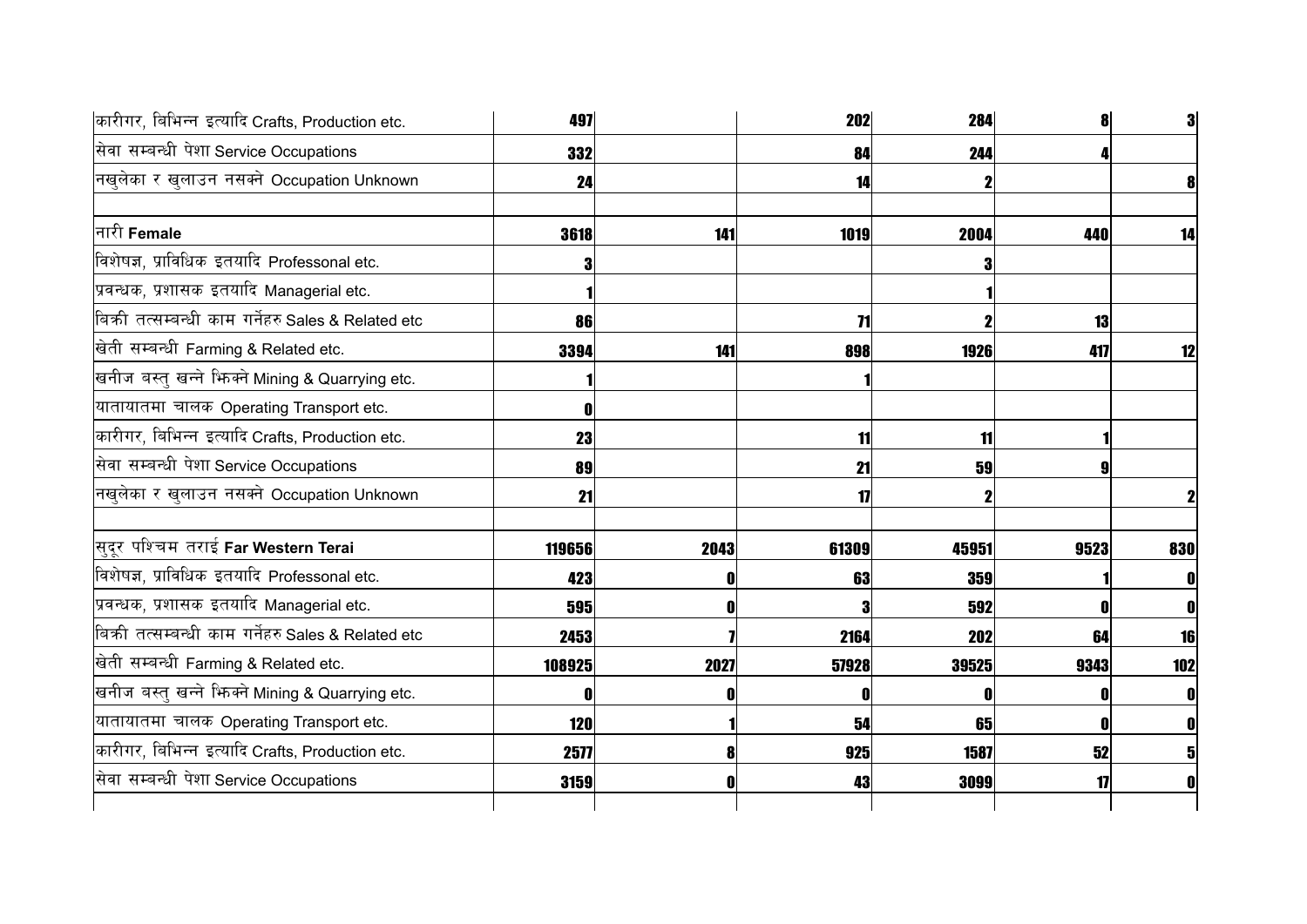| नखुलेका र खुलाउन नसक्ने Occupation Unknown          | 1404  |      | 129   | 522   | 46   | 707          |
|-----------------------------------------------------|-------|------|-------|-------|------|--------------|
|                                                     |       |      |       |       |      |              |
| नर Male                                             | 82426 | 1617 | 42781 | 35602 | 1938 | 488          |
| विशेषज्ञ, प्राविधिक इतयादि Professonal etc.         | 383   |      | 46    | 336   |      | $\mathbf 0$  |
| प्रवन्धक, प्रशासक इतयादि Managerial etc.            | 591   |      | 3     | 588   |      | 0            |
| बिकी तत्सम्बन्धी काम गर्नेहरु Sales & Related etc   | 2240  | 5    | 1982  | 194   | 53   | 6            |
| खेती सम्बन्धी Farming & Related etc.                | 73262 | 1604 | 39773 | 30018 | 1824 | 43           |
| खनीज बस्तु खन्ने भिज्मे Mining & Quarrying etc.     |       |      |       |       |      | $\mathbf{0}$ |
| यातायातमा चालक Operating Transport etc.             | 119   |      | 54    | 64    |      | $\mathbf{0}$ |
| कारीगर, बिभिन्न इत्यादि Crafts, Production etc.     | 2014  |      | 806   | 1175  | 22   |              |
| सेवा सम्बन्धी पेशा Service Occupations              | 2784  |      | 35    | 2746  |      | $\mathbf{0}$ |
| नखुलेका र खुलाउन नसक्ने Occupation Unknown          | 1033  |      | 82    | 481   | 35   | 435          |
| नारी Female                                         | 37230 | 426  | 18528 | 10349 | 7585 | 342          |
| विशेषज्ञ, प्राविधिक इतयादि Professonal etc.         | 40    |      | 17    | 23    |      | 0            |
| प्रवन्धक, प्रशासक इतयादि Managerial etc.            |       |      | Л     |       |      | 0            |
| बिक्री तत्सम्बन्धी काम गर्नेहरु Sales & Related etc | 213   |      | 182   |       | 11   | 10           |
| खेती सम्बन्धी Farming & Related etc.                | 35663 | 423  | 18155 | 9507  | 7519 | 59           |
| खनीज बस्तु खन्ने भिज्म्ने Mining & Quarrying etc.   |       |      | O     |       |      | $\mathbf{0}$ |
| यातायातमा चालक Operating Transport etc.             |       |      | Ω     |       |      | $\mathbf{0}$ |
| कारीगर, बिभिन्न इत्यादि Crafts, Production etc.     | 563   |      | 119   | 412   | 30   |              |
| सेवा सम्बन्धी पेशा Service Occupations              | 375   |      | 8     | 353   | 14   | $\mathbf{0}$ |
| नखुलेका र खुलाउन नसक्ने Occupation Unknown          | 371   |      | 47    | 41    | 11   | 272          |
| बाँके Banke                                         | 37261 | 1030 | 16327 | 16194 | 3453 | 257          |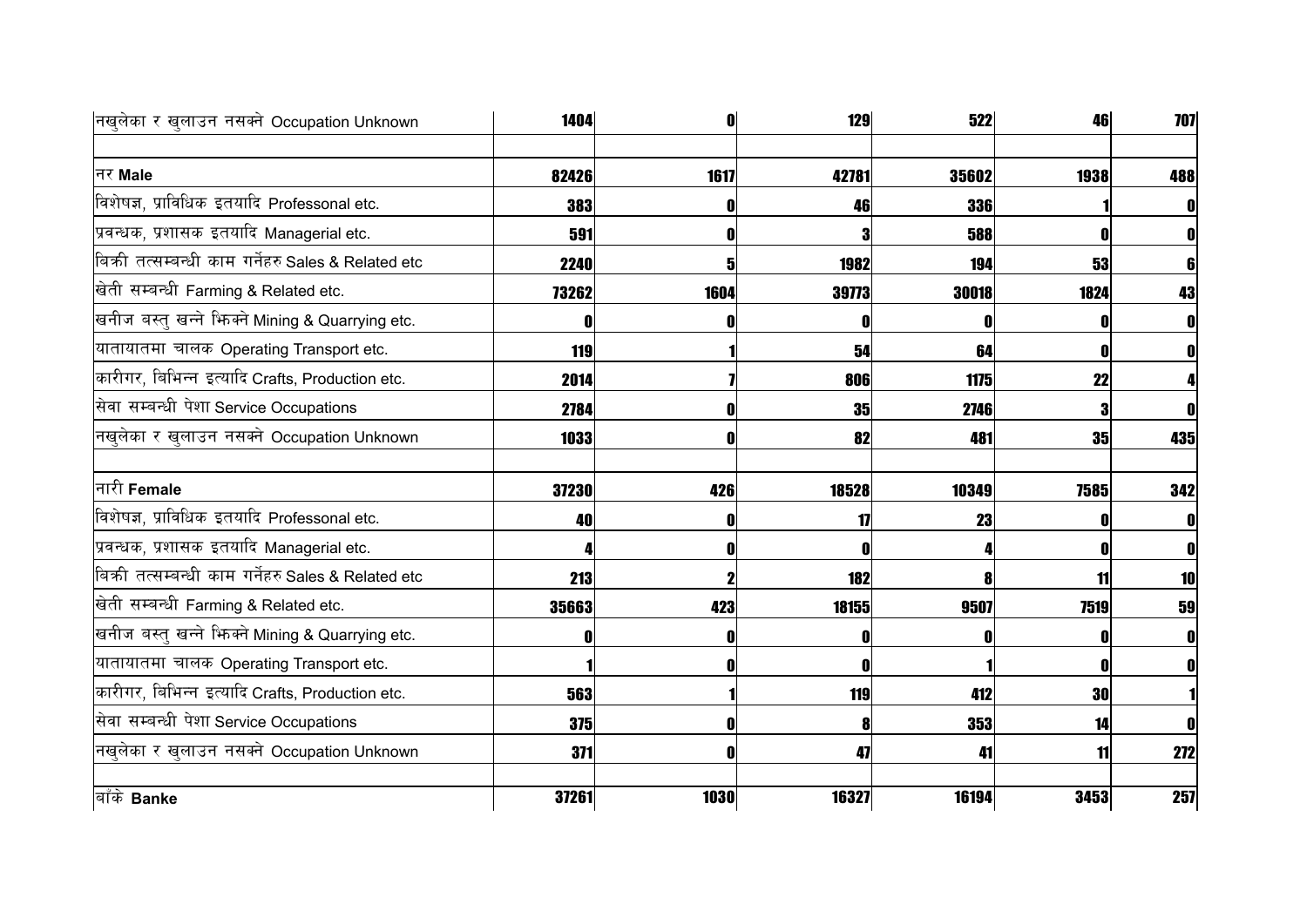| विशेषज्ञ, प्राविधिक इतयादि Professonal etc.       | 269   |      | 41        | 227        |      | $\mathbf 0$ |
|---------------------------------------------------|-------|------|-----------|------------|------|-------------|
| प्रवन्धक, प्रशासक इतयादि Managerial etc.          | 310   |      |           | 309        |      | 0           |
| बिकी तत्सम्बन्धी काम गर्नेहरु Sales & Related etc | 1939  | 6    | 1753      | 118        | 49   | 13          |
| खेती सम्बन्धी Farming & Related etc.              | 30126 | 1016 | 13795     | 11910      | 3358 | 47          |
| खनीज बस्तु खन्ने भिन्क्ने Mining & Quarrying etc. |       |      | 0         |            |      |             |
| यातायातमा चालक Operating Transport etc.           | 98    |      | 49        | 48         | O    | O           |
| कारीगर, बिभिन्न इत्यादि Crafts, Production etc.   | 1985  |      | 580       | 1364       | 29   | 5           |
| सेवा सम्बन्धी पेशा Service Occupations            | 1904  |      | 18        | 1873       | 13   | $\mathbf 0$ |
| नखुलेका र खुलाउन नसक्ने Occupation Unknown        | 630   |      | <b>90</b> | <b>345</b> |      | 192         |
| नर Male                                           | 30163 | 691  | 14358     | 13965      | 968  | 181         |
| विशेषज्ञ, प्राविधिक इतयादि Professonal etc.       | 239   |      | 28        | 210        |      |             |
| प्रवन्धक, प्रशासक इतयादि Managerial etc.          | 307   |      |           | 306        |      |             |
| बिकी तत्सम्बन्धी काम गर्नेहरु Sales & Related etc | 1792  | 5    | 1628      | 110        | 43   | 6           |
| खेती सम्बन्धी Farming & Related etc.              | 23950 | 679  | 12035     | 10304      | 905  | 27          |
| खनीज बस्तु खन्ने भिन्क्ने Mining & Quarrying etc. |       |      |           |            |      |             |
| यातायातमा चालक Operating Transport etc.           | 98    |      | 49        | 48         |      |             |
| कारीगर, बिभिन्न इत्यादि Crafts, Production etc.   | 1567  |      | 542       | 1001       | 14   |             |
| सेवा सम्बन्धी पेशा Service Occupations            | 1685  |      | 16        | 1666       | 3    |             |
| नखुलेका र खुलाउन नसक्ने Occupation Unknown        | 525   |      | 59        | 320        |      | 144         |
| नारी Female                                       | 7098  | 339  | 1969      | 2229       | 2485 | 76          |
| विशेषज्ञ, प्राविधिक इतयादि Professonal etc.       | 30    |      | 13        | 17         |      |             |
| प्रवन्धक, प्रशासक इतयादि Managerial etc.          | 3     |      |           |            |      |             |
|                                                   |       |      |           |            |      |             |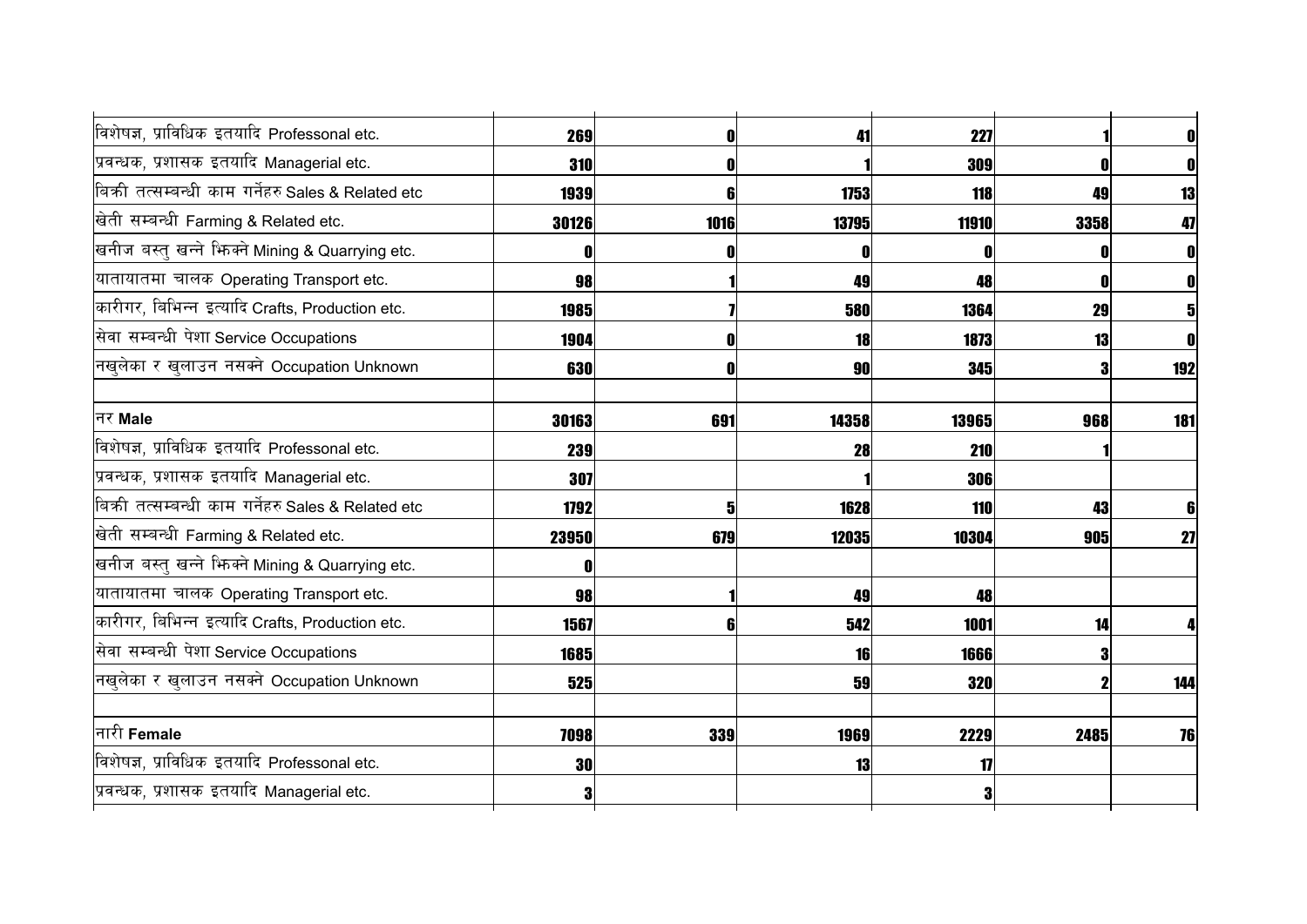| बिकी तत्सम्बन्धी काम गर्नेहरु Sales & Related etc | 147   |     | 125                     |       |      |              |
|---------------------------------------------------|-------|-----|-------------------------|-------|------|--------------|
| खेती सम्बन्धी Farming & Related etc.              | 6176  | 337 | 1760                    | 1606  | 2453 | 20           |
| खनीज बस्तु खन्ने भिज्मे Mining & Quarrying etc.   |       |     |                         |       |      |              |
| यातायातमा चालक Operating Transport etc.           |       |     |                         |       |      |              |
| कारीगर, बिभिन्न इत्यादि Crafts, Production etc.   | 418   |     | 38                      | 363   | 15   |              |
| सेवा सम्बन्धी पेशा Service Occupations            | 219   |     |                         | 207   | 10   |              |
| नखुलेका र खुलाउन नसक्ने Occupation Unknown        | 105   |     | 31                      | 25    |      | 48           |
| बर्दिया Bardiya                                   | 28876 | 294 | 11184                   | 14835 | 2482 | 81           |
| विशेषज्ञ, प्राविधिक इतयादि Professonal etc.       | 79    |     |                         | 71    |      | 0            |
| प्रवन्धक, प्रशासक इतयादि Managerial etc.          | 80    |     |                         | 80    |      | OI           |
| बिकी तत्सम्बन्धी काम गर्नेहरु Sales & Related etc | 349   |     | 260                     | 74    | 15   | 0            |
| खेती सम्बन्धी Farming & Related etc.              | 27438 | 293 | 10744                   | 13940 | 2458 | 3            |
| खनीज बस्तु खन्ने भिन्क्ने Mining & Quarrying etc. |       |     | ſ                       |       |      | 0            |
| यातायातमा चालक Operating Transport etc.           | 17    |     | $\overline{\mathbf{5}}$ | 12    |      | $\mathbf{0}$ |
| कारीगर, बिभिन्न इत्यादि Crafts, Production etc.   | 253   |     | 142                     | 103   |      | $\mathbf{0}$ |
| सेवा सम्बन्धी पेशा Service Occupations            | 523   |     | 17                      | 505   |      | $\mathbf 0$  |
| नखुलेका र खुलाउन नसक्ने Occupation Unknown        | 137   |     | 8                       | 50    |      | 78           |
| नर Male                                           | 20639 | 254 | 8500                    | 11438 | 405  | 42           |
| विशेषज्ञ, प्राविधिक इतयादि Professonal etc.       | 74    |     |                         | 67    |      |              |
| प्रवन्धक, प्रशासक इतयादि Managerial etc.          | 80    |     |                         | 80    |      |              |
| बिकी तत्सम्बन्धी काम गर्नेहरु Sales & Related etc | 328   |     | 244                     | 74    | 10   |              |
| खेती सम्बन्धी Farming & Related etc.              | 19393 | 253 | 8095                    | 10651 | 391  | 3            |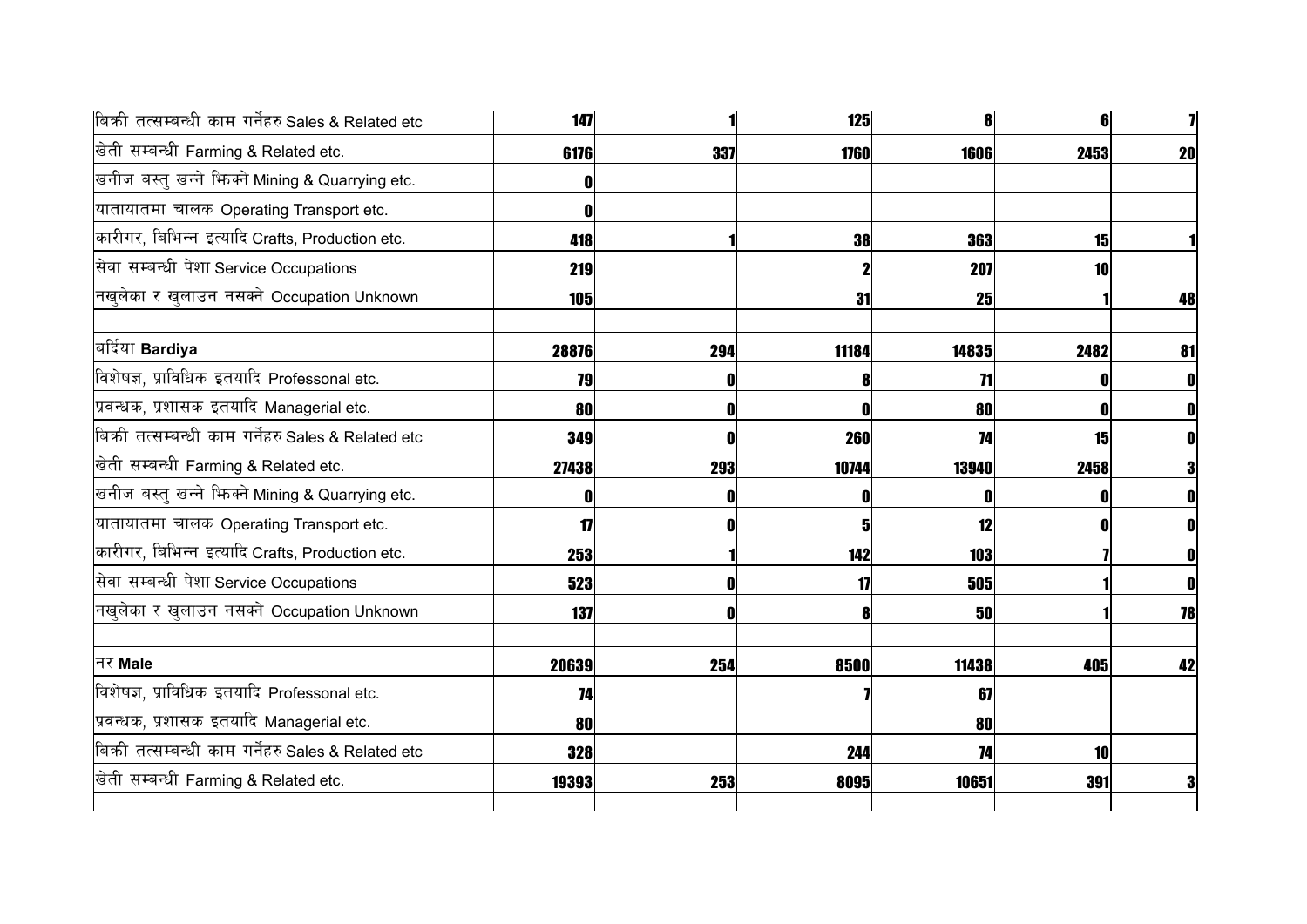| खनीज बस्तु खन्ने भिज्मे Mining & Quarrying etc.   | 0         |     |            |       |      |              |
|---------------------------------------------------|-----------|-----|------------|-------|------|--------------|
| यातायातमा चालक Operating Transport etc.           | <b>16</b> |     | 5          | 11    |      |              |
| कारीगर, बिभिन्न इत्यादि Crafts, Production etc.   | 223       |     | <b>130</b> | 89    |      |              |
| सेवा सम्बन्धी पेशा Service Occupations            | 439       |     | 14         | 425   |      |              |
| नखुलेका र खुलाउन नसक्ने Occupation Unknown        | 86        |     | 5          | 41    |      | 39           |
| नारी Female                                       | 8237      | 40  | 2684       | 3397  | 2077 | 39           |
| विशेषज्ञ, प्राविधिक इतयादि Professonal etc.       |           |     |            |       |      |              |
| प्रवन्धक, प्रशासक इतयादि Managerial etc.          |           |     |            |       |      |              |
| बिकी तत्सम्बन्धी काम गर्नेहरु Sales & Related etc | 21        |     | 16         |       |      |              |
| खेती सम्बन्धी Farming & Related etc.              | 8045      | 40  | 2649       | 3289  | 2067 |              |
| खनीज बस्तु खन्ने भिज्मे Mining & Quarrying etc.   |           |     |            |       |      |              |
| यातायातमा चालक Operating Transport etc.           |           |     |            |       |      |              |
| कारीगर, बिभिन्न इत्यादि Crafts, Production etc.   | 30        |     | 12         | 14    |      |              |
| सेवा सम्बन्धी पेशा Service Occupations            | 84        |     | 3          | 80    |      |              |
| नखुलेका र खुलाउन नसक्ने Occupation Unknown        | 51        |     | 3          |       |      | 39           |
| कैलाली Kailali                                    | 45932     | 631 | 27484      | 14376 | 3003 | 438          |
| विशेषज्ञ, प्राविधिक इतयादि Professonal etc.       | 66        |     | 11         | 55    |      | 0            |
| प्रवन्धक, प्रशासक इतयादि Managerial etc.          | 153       |     |            | 151   |      | $\mathbf{0}$ |
| बिकी तत्सम्बन्धी काम गर्नेहरु Sales & Related etc | 124       |     | 114        | 10    |      | $\mathbf{0}$ |
| खेती सम्बन्धी Farming & Related etc.              | 44176     | 631 | 27124      | 13404 | 2983 | 34           |
| खनीज बस्तु खन्ने भिज्मे Mining & Quarrying etc.   |           |     |            |       |      |              |
| यातायातमा चालक Operating Transport etc.           |           |     | ı          |       |      | 0            |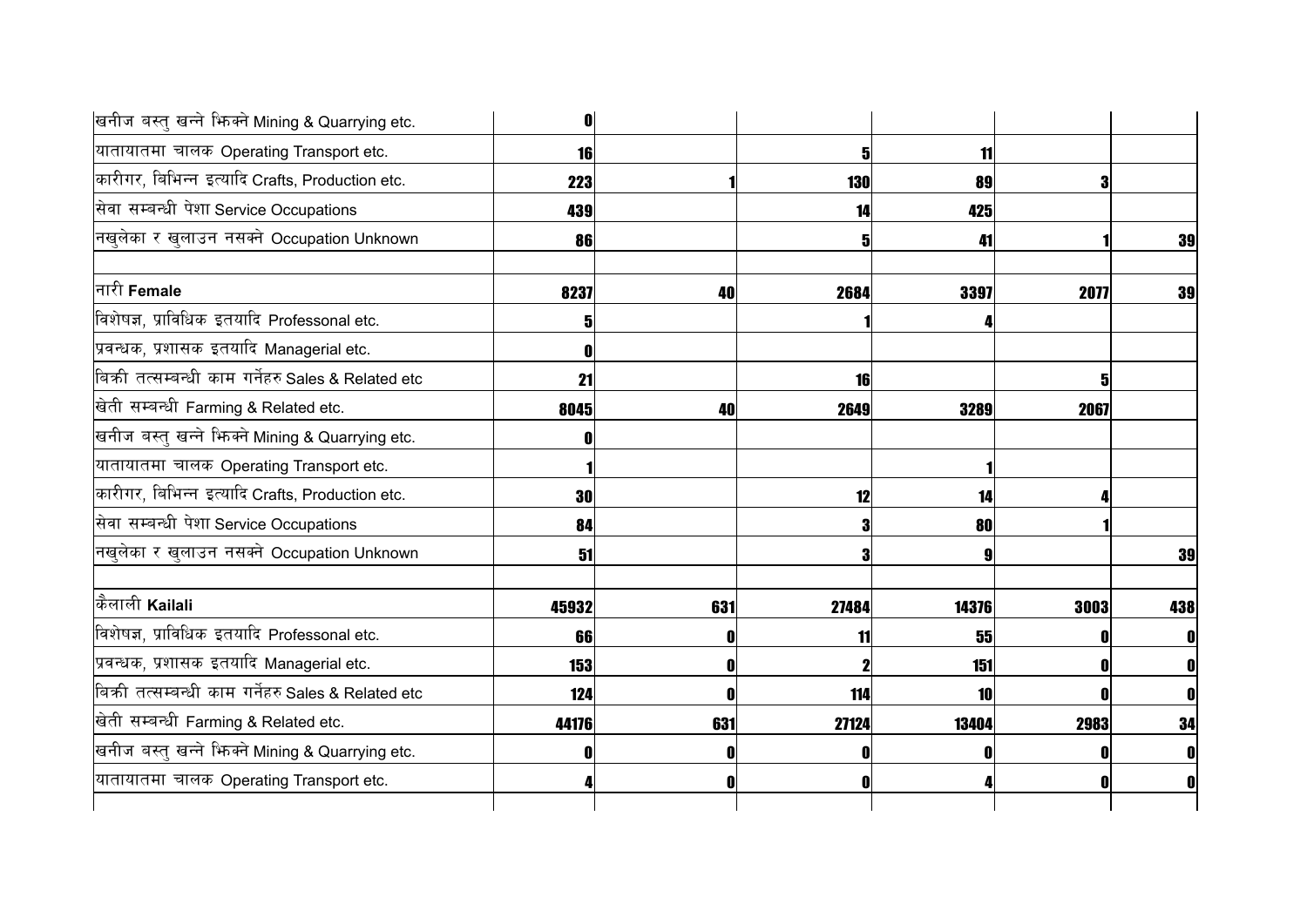| कारीगर, बिभिन्न इत्यादि Crafts, Production etc.   | 331   |     | 198   | 117        | 16   | $\mathbf{0}$ |
|---------------------------------------------------|-------|-----|-------|------------|------|--------------|
| सेवा सम्बन्धी पेशा Service Occupations            | 595   |     |       | 585        |      | $\mathbf{0}$ |
| नखुलेका र खुलाउन नसक्ने Occupation Unknown        | 483   |     | 28    | 50         |      | 404          |
| नर Male                                           | 25852 | 590 | 15085 | 9712       | 223  | 242          |
| विशेषज्ञ, प्राविधिक इतयादि Professonal etc.       | 61    |     | 8     | 53         |      |              |
| प्रवन्धक, प्रशासक इतयादि Managerial etc.          | 152   |     | 2     | <b>150</b> |      |              |
| बिकी तत्सम्बन्धी काम गर्नेहरु Sales & Related etc | 99    |     | 89    | 10         |      |              |
| खेती सम्बन्धी Farming & Related etc.              | 24482 | 590 | 14832 | 8834       | 218  | 8            |
| खनीज बस्तु खन्ने भिज्म्ने Mining & Quarrying etc. |       |     |       |            |      |              |
| यातायातमा चालक Operating Transport etc.           |       |     |       |            |      |              |
| कारीगर, बिभिन्न इत्यादि Crafts, Production etc.   | 221   |     | 132   | 84         |      |              |
| सेवा सम्बन्धी पेशा Service Occupations            | 538   |     |       | 534        |      |              |
| नखलेका र खुलाउन नसक्ने Occupation Unknown         | 295   |     | 18    | 43         |      | 234          |
| नारी Female                                       | 20080 | 41  | 12399 | 4664       | 2780 | 196          |
| विशेषज्ञ, प्राविधिक इतयादि Professonal etc.       |       |     | 3     |            |      |              |
| प्रवन्धक, प्रशासक इतयादि Managerial etc.          |       |     |       |            |      |              |
| बिकी तत्सम्बन्धी काम गर्नेहरु Sales & Related etc | 25    |     | 25    |            |      |              |
| खेती सम्बन्धी Farming & Related etc.              | 19694 | 41  | 12292 | 4570       | 2765 | 26           |
| खनीज बस्तु खन्ने भिज्मे Mining & Quarrying etc.   | 0     |     |       |            |      |              |
| यातायातमा चालक Operating Transport etc.           |       |     |       |            |      |              |
| कारीगर, बिभिन्न इत्यादि Crafts, Production etc.   | 110   |     | 66    | 33         | 11   |              |
| सेवा सम्बन्धी पेशा Service Occupations            | 57    |     | 3     | 51         |      |              |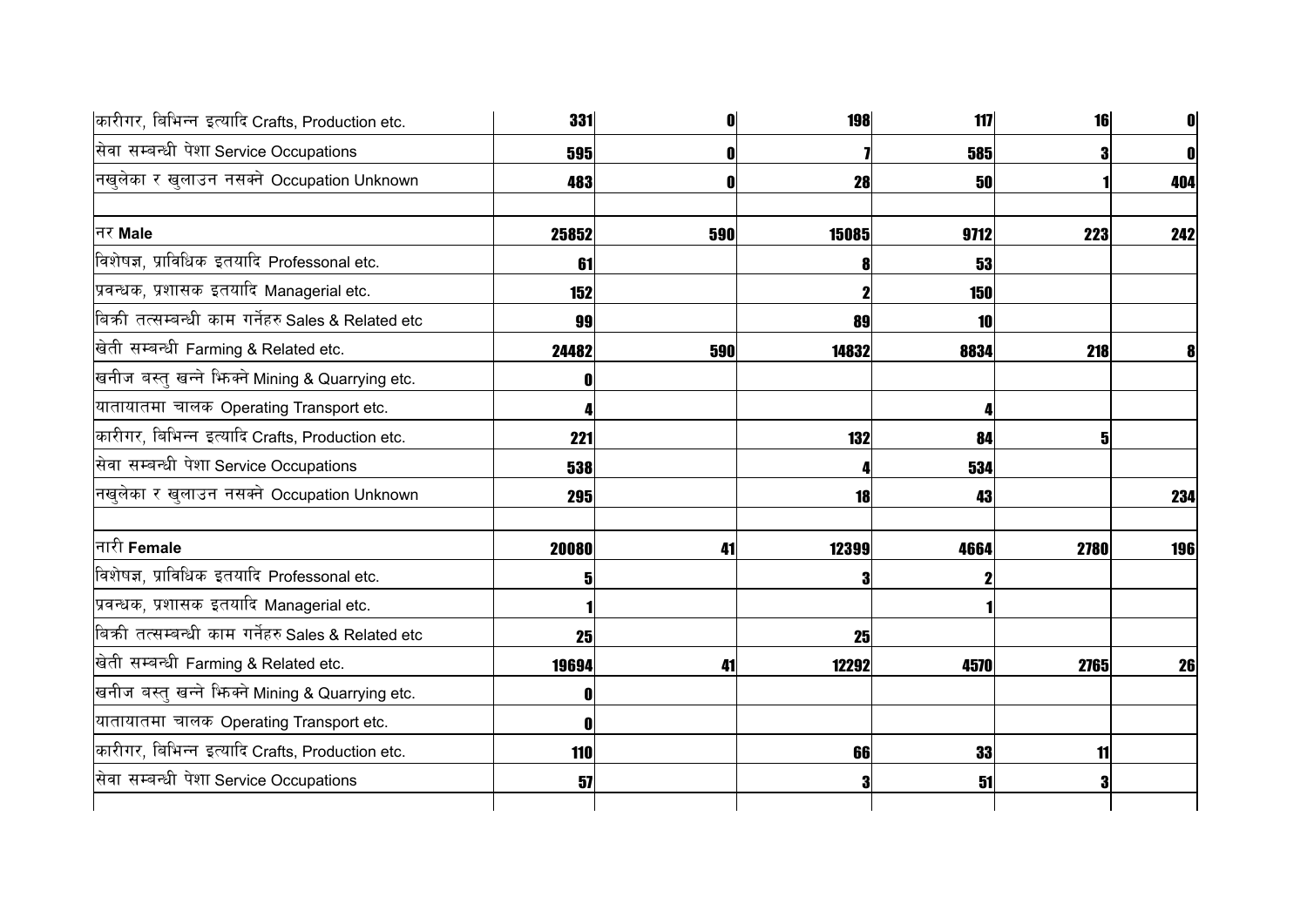| नखुलेका र खुलाउन नसक्ने Occupation Unknown        | <b>188</b> |    | 10          |                     |     | 170 |
|---------------------------------------------------|------------|----|-------------|---------------------|-----|-----|
| कन्चनपुर Kanchanpur                               | 7587       | 88 | 6314        | 546                 | 585 | 54  |
| विशेषज्ञ, प्राविधिक इतयादि Professonal etc.       |            |    | 3           | 6                   | 0   |     |
| प्रवन्धक, प्रशासक इतयादि Managerial etc.          | 52         |    | $\mathbf 0$ | 52                  | 0   |     |
| बिकी तत्सम्बन्धी काम गर्नेहरु Sales & Related etc | 41         |    | 37          | $\mathbf 0$         | 0   | 3   |
| खेती सम्बन्धी Farming & Related etc.              | 7185       | 87 | 6265        | 271                 | 544 | 18  |
| खनीज बस्तु खन्ने भिज्मे Mining & Quarrying etc.   |            |    | O           |                     | 0   |     |
| यातायातमा चालक Operating Transport etc.           |            |    | 0           |                     | O   |     |
| कारीगर, बिभिन्न इत्यादि Crafts, Production etc.   |            |    | 5           | 3                   | O   |     |
| सेवा सम्बन्धी पेशा Service Occupations            | 137        |    |             | 136                 | O   |     |
| नखुलेका र खुलाउन नसक्ने Occupation Unknown        | 154        |    | 3           | $\boldsymbol{\eta}$ | 41  | 33  |
| नर Male                                           | 5772       | 82 | 4838        | 487                 | 342 | 23  |
| विशेषज्ञ, प्राविधिक इतयादि Professonal etc.       |            |    | 3           | ĥ                   |     |     |
| प्रवन्धक, प्रशासक इतयादि Managerial etc.          | 52         |    |             | 52                  |     |     |
| बिकी तत्सम्बन्धी काम गर्नेहरु Sales & Related etc | 21         |    | 21          |                     |     |     |
| खेती सम्बन्धी Farming & Related etc.              | 5437       | 82 | 4811        | 229                 | 310 |     |
| खनीज बस्तु खन्ने भिन्क्ने Mining & Quarrying etc. |            |    |             |                     |     |     |
| यातायातमा चालक Operating Transport etc.           |            |    |             |                     |     |     |
| कारीगर, बिभिन्न इत्यादि Crafts, Production etc.   |            |    |             |                     |     |     |
| सेवा सम्बन्धी पेशा Service Occupations            | 122        |    |             | 121                 |     |     |
| नखुलेका र खुलाउन नसक्ने Occupation Unknown        | 127        |    |             | $\boldsymbol{\eta}$ | 32  | 18  |
| नारी Female                                       | 1815       | 6  | 1476        | 59                  | 243 | 31  |